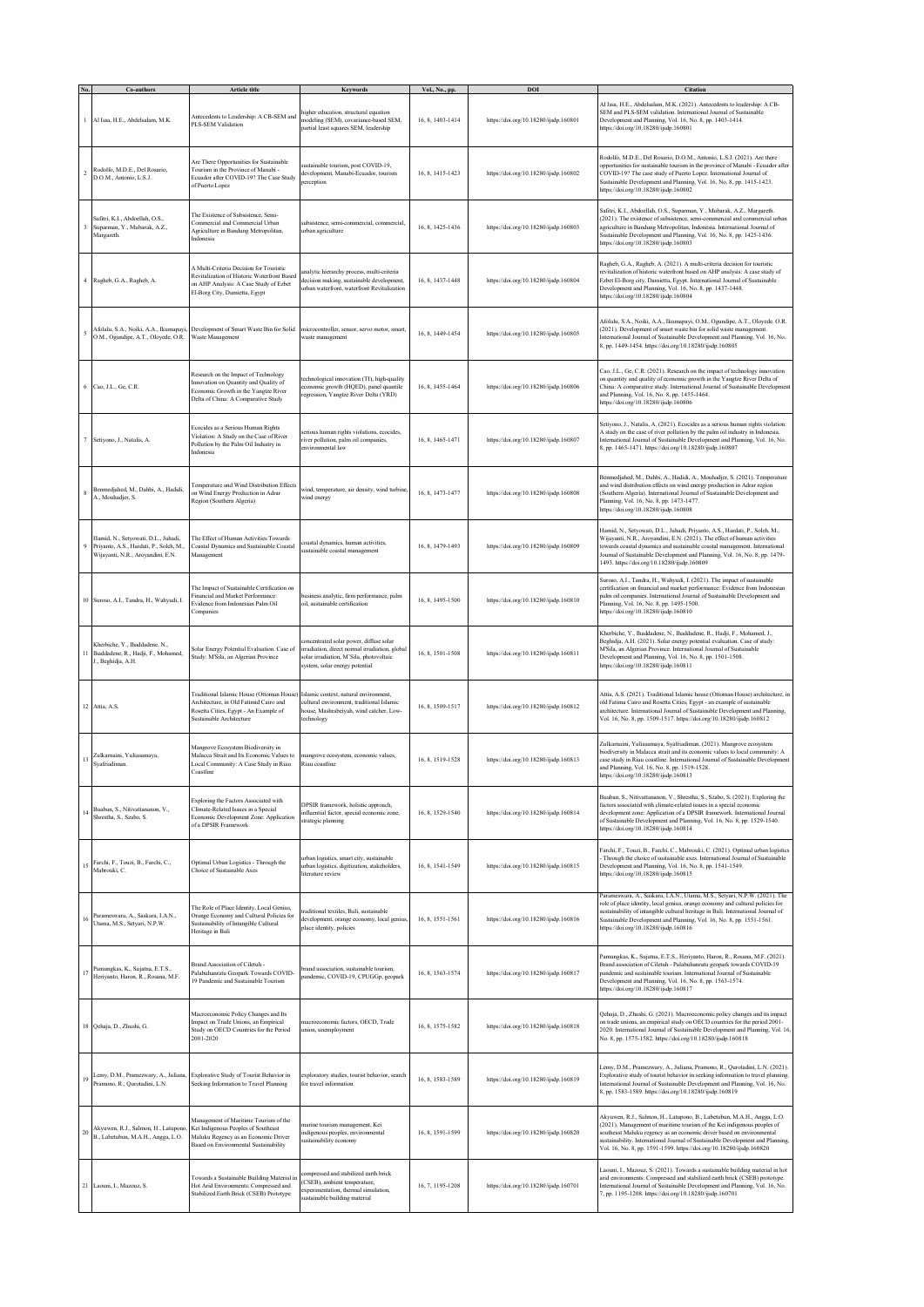|    | 22 Mohammed, A.M.S., Ukai, T.                                                                             | The Impact of University Campuses on City<br>Urbanization: A Syntactic and Socio-Spatial urbanization, space syntax, socio-spatial<br>Analysis of Kyushu University Campuses in analysis, open campus, gated campus<br>Japan |                                                                                                                                                        | 16, 7, 1209-1220 | https://doi.org/10.18280/ijsdp.160702 | Mohammed, A.M.S., Ukai, T. (2021). The impact of university campuses on<br>city urbanization: A syntactic and socio-spatial analysis of Kyushu University<br>campuses in Japan. International Journal of Sustainable Development and<br>Planning, Vol. 16, No. 7, pp. 1209-1220.<br>https://doi.org/10.18280/ijsdp.160702                                                                                  |
|----|-----------------------------------------------------------------------------------------------------------|------------------------------------------------------------------------------------------------------------------------------------------------------------------------------------------------------------------------------|--------------------------------------------------------------------------------------------------------------------------------------------------------|------------------|---------------------------------------|------------------------------------------------------------------------------------------------------------------------------------------------------------------------------------------------------------------------------------------------------------------------------------------------------------------------------------------------------------------------------------------------------------|
|    | 23 Skhosana, M., Ezugwu, A.E.                                                                             | A Real-Time Machine Learning-Based<br>Public Transport Bus-Passenger<br><b>Information System</b>                                                                                                                            | bus location tracking, mobile tracking,<br>short-term forecasting                                                                                      | 16, 7, 1221-1238 | https://doi.org/10.18280/ijsdp.160703 | Skhosana, M., Ezugwu, A.E. (2021). A real-time machine learning-based<br>public transport bus-passenger information system. International Journal of<br>Sustainable Development and Planning, Vol. 16, No. 7, pp. 1221-1238.<br>https://doi.org/10.18280/ijsdp.160703                                                                                                                                      |
| 24 | Missita, S., Phoochinda, W., Poboon,                                                                      | Framework and Key Success Factors of<br>Governance and Sustainability of Very<br>Small Municipal Solid Waste Power Plants                                                                                                    | framework, governance, key success factor,<br>municipal solid waste power plant,<br>sustainability, very small power plant                             | 16, 7, 1239-1244 | https://doi.org/10.18280/ijsdp.160704 | Missita, S., Phoochinda, W., Poboon, C. (2021). Framework and key success<br>factors of governance and sustainability of very small municipal solid waste<br>power plants. International Journal of Sustainable Development and Planning,<br>Vol. 16, No. 7, pp. 1239-1244. https://doi.org/10.18280/ijsdp.160704                                                                                          |
| 25 | Mushref, Z.J., Khalaf, A.M., Al-Ani,<br>S.O.A.                                                            | The Model of Digital Cartographic Layers<br>of Different Scales to Calculate the Ratios<br>of Cartographic Generalizations: An<br>Applied Study to Anah City                                                                 | digital layers, cartographic generalizations,<br>Anah city                                                                                             | 16, 7, 1245-1252 | https://doi.org/10.18280/ijsdp.160705 | Mushref, Z.J., Khalaf, A.M., Al-Ani, S.O.A. (2021). The model of digital<br>cartographic layers of different scales to calculate the ratios of cartographic<br>generalizations: An applied study to Anah city. International Journal of<br>Sustainable Development and Planning, Vol. 16, No. 7, pp. 1245-1252.<br>https://doi.org/10.18280/ijsdp.160705                                                   |
| 26 | Devianti, Fachruddin, Purwati, E.,<br>Thamren, D.S., Sitorus, A.                                          | Application of Geographic Information<br>Systems and Sediment Routing Methods in<br>Sediment Mapping in Krueng Jreu Sub-<br>Watershed, Aceh Province, Indonesia                                                              | aceh, agricultural information system,<br>appropriate technology, erosion, soil and<br>water engineering                                               | 16, 7, 1253-1261 | https://doi.org/10.18280/ijsdp.160706 | Devianti, Fachruddin, Purwati, E., Thamren, D.S., Sitorus, A. (2021).<br>Application of geographic information systems and sediment routing methods<br>in sediment mapping in Krueng Jreu Sub-Watershed, Aceh province,<br>Indonesia. International Journal of Sustainable Development and Planning,<br>Vol. 16, No. 7, pp. 1253-1261. https://doi.org/10.18280/ijsdp.160706                               |
|    | 27 Rajarethinam, K., Devadas, V.                                                                          | Water Resilience in the Indian Context:<br>Definitions, Policies, Approaches and Gaps                                                                                                                                        | water resilience, Indian water policy,<br>governance, Delphi technique                                                                                 | 16, 7, 1263-1273 | https://doi.org/10.18280/ijsdp.160707 | Rajarethinam, K., Devadas, V. (2021). Water resilience in the Indian context:<br>Definitions, policies, approaches and gaps. International Journal of Sustainable<br>Development and Planning, Vol. 16, No. 7, pp. 1263-1273.<br>https://doi.org/10.18280/ijsdp.160707                                                                                                                                     |
|    | Carrión-Mero, P., Morante-Carballo,<br>28 F., Vargas-Ormaza, V., Apolo-<br>Masache, B., Jaya-Montalvo, M. | A Conceptual Socio-Hydrogeological<br>Model Applied to Sustainable Water<br>Management. Case Study of the Valdivia<br>River Basin, Southwestern Ecuador                                                                      | aquifer, socio-hydrology, socio-<br>hydrogeology, ecological, social                                                                                   | 16, 7, 1275-1285 | https://doi.org/10.18280/ijsdp.160708 | Carrión-Mero, P., Morante-Carballo, F., Vargas-Ormaza, V., Apolo-Masache,<br>B., Jaya-Montalvo, M. (2021). A conceptual socio-hydrogeological model<br>applied to sustainable water management. Case study of the Valdivia River<br>basin, southwestern Ecuador. International Journal of Sustainable<br>Development and Planning, Vol. 16, No. 7, pp. 1275-1285.<br>https://doi.org/10.18280/ijsdp.160708 |
|    | 29 Azeez, Z.A.                                                                                            | The Impact of Destination Image on Tourist<br>Behavior: Karbala as a Case Study                                                                                                                                              | destination image, commercial brands,<br>Karbala, consumer behavior, destination<br>personality                                                        | 16, 7, 1287-1298 | https://doi.org/10.18280/ijsdp.160709 | Azeez, Z.A. (2021). The impact of destination image on tourist behavior:<br>Karbala as a case study. International Journal of Sustainable Development and<br>Planning, Vol. 16, No. 7, pp. 1287-1298.<br>https://doi.org/10.18280/ijsdp.160709                                                                                                                                                             |
| 30 | Firdaus, Hardjosoekarto, S., Lawang,<br>R.M.Z.                                                            | The Role of Local Government on Rural<br>Tourism Development: Case Study of Desa<br>Wisata Pujonkidul, Indonesia                                                                                                             | rural tourism, rural tourism development,<br>village government, Desa Wisata<br>Puionkidul                                                             | 16, 7, 1299-1307 | https://doi.org/10.18280/ijsdp.160710 | Firdaus, Hardjosoekarto, S., Lawang, R.M.Z. (2021). The role of local<br>government on rural tourism development: Case study of Desa Wisata<br>Pujonkidul, Indonesia. International Journal of Sustainable Development and<br>Planning, Vol. 16, No. 7, pp. 1299-1307.<br>https://doi.org/10.18280/ijsdp.160710                                                                                            |
|    | Laturette, A.I., Akyuwen, R.J.,<br>31 Latupono, B., Anwar, A., Angga, L.O.<br>Labetubun, M.A.H.           | Natural Resources Management Rights in<br>Land Conservation Areas in Coastal Areas<br>and Small Islands Based on Environmental<br>Sustainability                                                                             | nanagement rights, natural resources, land<br>conservation areas, environment, coastal<br>and small islands                                            | 16, 7, 1309-1316 | https://doi.org/10.18280/ijsdp.160711 | Laturette, A.I., Akyuwen, R.J., Latupono, B., Anwar, A., Angga, L.O.,<br>Labetubun, M.A.H. (2021). Natural resources management rights in land<br>conservation areas in coastal areas and small islands based on environmental<br>sustainability. International Journal of Sustainable Development and Planning<br>Vol. 16, No. 7, pp. 1309-1316. https://doi.org/10.18280/ijsdp.160711                    |
|    | 32 Almatar, K.M., Almulhim, A.I.                                                                          | The Issue of Urban Transport Planning in<br>Saudi Arabia: Concepts and Future<br>Challenges                                                                                                                                  | transport planning, Saudi Arabia, social<br>impact assessment, metropolitan<br>transportation plan                                                     | 16, 7, 1317-1327 | https://doi.org/10.18280/ijsdp.160712 | Almatar, K.M., Almulhim, A.I. (2021). The issue of urban transport planning<br>in Saudi Arabia: Concepts and future challenges. International Journal of<br>Sustainable Development and Planning, Vol. 16, No. 7, pp. 1317-1327.<br>https://doi.org/10.18280/ijsdp.160712                                                                                                                                  |
|    | 33 Tyekela, N., Amoah, C.                                                                                 | Implementation Challenges of Land<br>Redistribution Programme in South Africa                                                                                                                                                | challenges, land redistribution,<br>implementation, programme, South Africa                                                                            | 16.7.1329-1337   | https://doi.org/10.18280/ijsdp.160713 | Tyckela, N., Amoah, C. (2021). Implementation challenges of land<br>redistribution programme in South Africa. International Journal of Sustainable<br>Development and Planning, Vol. 16, No. 7, pp. 1329-1337.<br>https://doi.org/10.18280/ijsdp.160713                                                                                                                                                    |
|    | Bahagia, Mangunjaya, F.M.,<br>Mujahidin, E., Wibowo, R.                                                   | Traditional Climate and Environment<br>Forecasting Based on Local Knowledge of<br>Urug Societies in Bogor West Java                                                                                                          | community resilience, indigenous<br>knowledge, climate, traditional storage,<br>traditional of years, local paddy                                      | 16, 7, 1339-1347 | https://doi.org/10.18280/ijsdp.160714 | Bahagia, Mangunjaya, F.M., Mujahidin, E., Wibowo, R. (2021). Traditional<br>climate and environment forecasting based on local knowledge of Urug<br>societies in Bogor West Java. International Journal of Sustainable<br>Development and Planning, Vol. 16, No. 7, pp. 1339-1347.<br>https://doi.org/10.18280/ijsdp.160714                                                                                |
| 35 | Ramal, M.M., Jalal, A.D.,<br>Abdulhameed, U.H.                                                            | Heavy Metal Assessment in Taps Drinking<br>Water of Ramadi City Using Water Quality<br>Indices, Anbar Province, Iraq                                                                                                         | heavy metals, water quality index, (CD),<br>HMEI, HPMI                                                                                                 | 16, 7, 1349-1357 | https://doi.org/10.18280/ijsdp.160715 | Ramal, M.M., Jalal, A.D., Abdulhameed, U.H. (2021). Heavy metal<br>assessment in taps drinking water of Ramadi city using water quality Indices,<br>Anbar Province, Iraq. International Journal of Sustainable Development and<br>Planning, Vol. 16, No. 7, pp. 1349-1357.<br>https://doi.org/10.18280/ijsdp.160715                                                                                        |
| 36 | Mulyadi, A., Efriyeldi, Hamidy, R.,<br>Nofrizal.                                                          | Development of Mangrove Ecotourism in<br>Bandar Bakau Dumai Based on Disaster<br>Mitigation                                                                                                                                  | Bandar Bakau Dumai, mangrove eco-<br>tourism, disaster mitigation                                                                                      | 16, 7, 1359-1367 | https://doi.org/10.18280/ijsdp.160716 | Mulyadi, A., Efriyeldi, Hamidy, R., Nofrizal. (2021). Development of<br>mangrove ecotourism in Bandar Bakau Dumai based on disaster mitigation.<br>International Journal of Sustainable Development and Planning, Vol. 16, No.<br>7, pp. 1359-1367. https://doi.org/10.18280/ijsdp.160716                                                                                                                  |
|    | 37 Karbol, H.A., Al-Saadi, S.M.                                                                           | The Role of the Virtual City in Urban<br>Development                                                                                                                                                                         | virtual city, virtual architecture historical<br>identity, virtuality, virtual heritage,<br>information city, traditional cities, urban<br>development | 16, 7, 1369-1377 | https://doi.org/10.18280/ijsdp.160717 | Karbol, H.A., Al-Saadi, S.M. (2021). The role of the virtual city in urban<br>development. International Journal of Sustainable Development and Planning,<br>Vol. 16, No. 7, pp. 1369-1377. https://doi.org/10.18280/ijsdp.160717                                                                                                                                                                          |
|    | 38 Omodero, C.O.                                                                                          | Fiscal Decentralization and Environmental<br>Pollution Control                                                                                                                                                               | iscal decentralization, pollution control,<br>CO2 emission, environmental economics,<br>JEL classification codes: H77, Q50                             | 16, 7, 1379-1384 | https://doi.org/10.18280/ijsdp.160718 | Omodero, C.O. (2021). Fiscal decentralization and environmental pollution<br>control. International Journal of Sustainable Development and Planning, Vol.<br>16, No. 7, pp. 1379-1384. https://doi.org/10.18280/ijsdp.160718                                                                                                                                                                               |
|    | 39 Bindal, N., Talwar, S.                                                                                 | Mixed Land Use in Delhi: Impact on<br>Infrastructure and Environment and<br>Suggestions for Sustainable Planning                                                                                                             | mixed-use, sustainability, environmental<br>impact, infrastructure planning, urban<br>planning, master plan                                            | 16, 7, 1385-1392 | https://doi.org/10.18280/ijsdp.160719 | Bindal, N., Talwar, S. (2021). Mixed land use in Delhi: Impact on<br>infrastructure and environment and suggestions for sustainable planning.<br>International Journal of Sustainable Development and Planning, Vol. 16, No.<br>7, pp. 1385-1392. https://doi.org/10.18280/ijsdp.160719                                                                                                                    |
| 40 | Rumbiak, M.M.G., Fauzi, A., Hakim,<br>D.B., Kolopaking, L.M.                                              | Evaluation of Outranking Border Region<br>Sustainable Development in Papua Provinc<br>- Papua New Guinea Using PROMETHEE                                                                                                     | border regions, PROMETHEE,<br>performance of regional development                                                                                      | 16, 7, 1393-1402 | https://doi.org/10.18280/ijsdp.160720 | Rumbiak, M.M.G., Fauzi, A., Hakim, D.B., Kolopaking, L.M. (2021).<br>Evaluation of outranking border region sustainable development in Papua<br>province - Papua New Guinea using PROMETHEE. International Journal of<br>Sustainable Development and Planning, Vol. 16, No. 7, pp. 1393-1402.<br>https://doi.org/10.18280/ijsdp.160720                                                                     |
| 41 | Amar, M., Maouedj, R., Atillah, A.B.,<br>Lorenzini, G., Ahmad, H., Menni, Y.                              | Design, Construction and Experimental<br>Testing of Solar Water Heaters under<br>Saharan Weather Conditions                                                                                                                  | flat solar collector, thermal insulation,<br>experimental test, daily yield, design,<br>construction                                                   | 16, 6, 997-1003  | https://doi.org/10.18280/ijsdp.160601 | Amar, M., Maouedj, R., Atillah, A.B., Lorenzini, G., Ahmad, H., Menni, Y.<br>(2021). Design, construction and experimental testing of solar water heaters<br>under Saharan weather conditions. International Journal of Sustainable<br>Development and Planning, Vol. 16, No. 6, pp. 997-1003.<br>https://doi.org/10.18280/ijsdp.160601                                                                    |
| 42 | Djeffal, R., Djemoui, L., Nacer, H., El<br>Amine, B.S.M., Younsi, Z.                                      | Estimation of Real Seasons in a Semi-Arid<br>Region, Ghardaia, Case Study                                                                                                                                                    | climate, seasons, RET screen, hygrothermal<br>comfort, MCP and DJC                                                                                     | 16, 6, 1005-1017 | https://doi.org/10.18280/ijsdp.160602 | Djeffal, R., Djemoui, L., Nacer, H., El Amine, B.S.M., Younsi, Z. (2021).<br>Estimation of real seasons in a semi-arid region, Ghardaia, case study.<br>International Journal of Sustainable Development and Planning, Vol. 16, No.<br>6, pp. 1005-1017. https://doi.org/10.18280/ijsdp.160602                                                                                                             |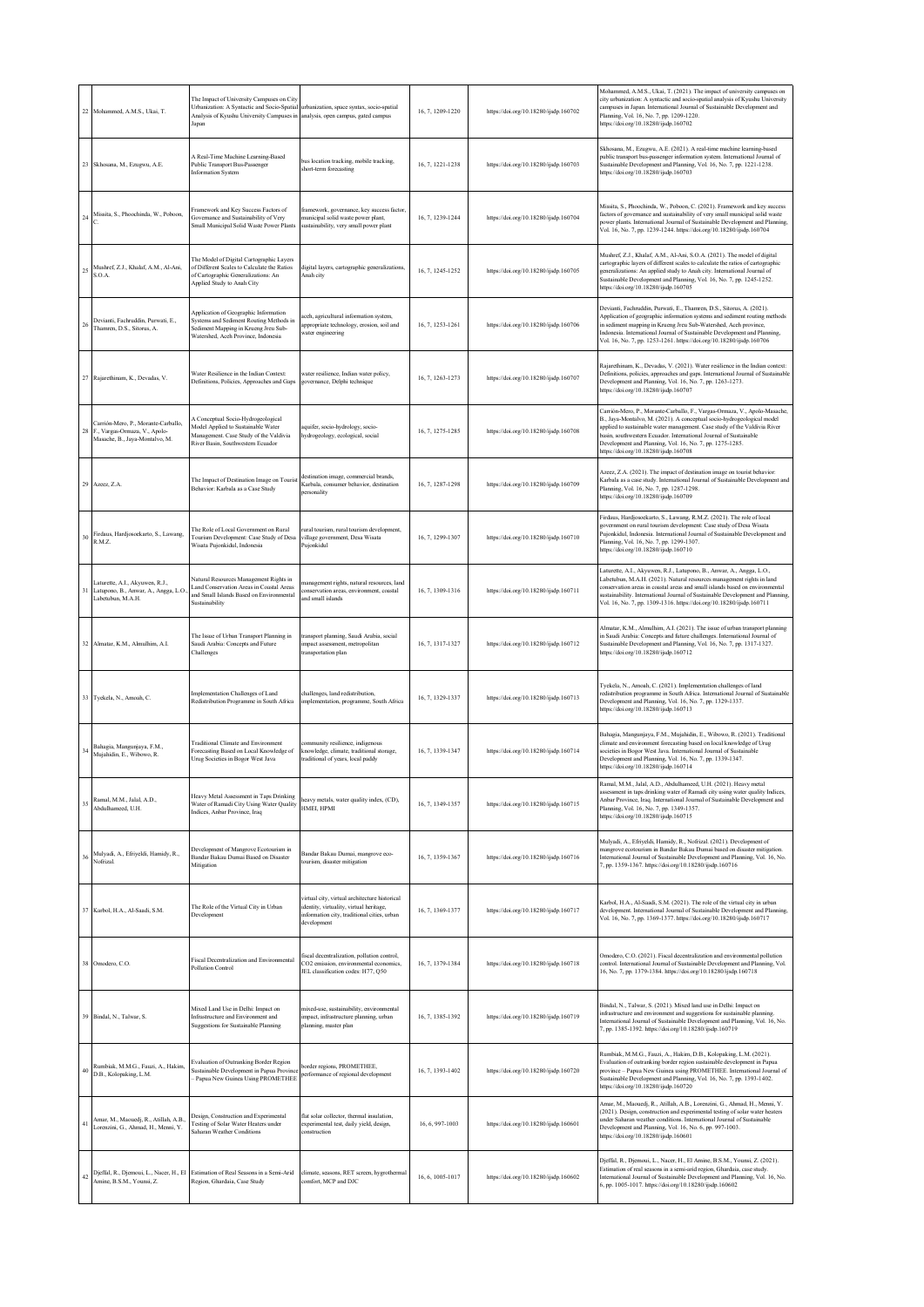|    | 43 Chen, H.H., Dietrich, U.                                                                        | Comparability of Urban Street Networks:<br>Consideration of the Size Effect in the<br>Evaluation of Network Characteristics and<br>Proposal for Determining an Appropriate<br>Size of the Catchment Area for Pedestrian<br>Networks | verage street length, catchment area, edge<br>effect, network analysis, node degree, size<br>effect                                                           | 16, 6, 1019-1026 | https://doi.org/10.18280/ijsdp.160603 | Chen, H.H., Dietrich, U. (2021). Comparability of urban street networks:<br>Consideration of the size effect in the evaluation of network characteristics and<br>proposal for determining an appropriate size of the catchment area for<br>pedestrian networks. International Journal of Sustainable Development and<br>Planning, Vol. 16, No. 6, pp. 1019-1026.<br>https://doi.org/10.18280/ijsdp.160603 |
|----|----------------------------------------------------------------------------------------------------|-------------------------------------------------------------------------------------------------------------------------------------------------------------------------------------------------------------------------------------|---------------------------------------------------------------------------------------------------------------------------------------------------------------|------------------|---------------------------------------|-----------------------------------------------------------------------------------------------------------------------------------------------------------------------------------------------------------------------------------------------------------------------------------------------------------------------------------------------------------------------------------------------------------|
|    | 44 Maduranga, D., Edirisinghe, M.                                                                  | Climatology of Lightning Activities over<br>Bandaranaike International Airport in Sri<br>Lanka                                                                                                                                      | andaranaike international airport,<br>ightning climatology, lightning flash<br>density, lightning hazards, lightning<br>protection, lightning safety          | 16, 6, 1027-1038 | https://doi.org/10.18280/ijsdp.160604 | Aaduranga, D., Edirisinghe, M. (2021). Climatology of lightning activities<br>over Bandaranaike international airport in Sri Lanka. International Journal of<br>Sustainable Development and Planning, Vol. 16, No. 6, pp. 1027-1038.<br>attps://doi.org/10.18280/ijsdp.160604                                                                                                                             |
|    | 45 Ragheb, A., El Sharnouby, H. (2021).                                                            | Sustainable Urban Development for Costal<br>City Case Study: Bourg El-Bourols City                                                                                                                                                  | ustainable urban development, costal city,<br>trban space optimization, environment,<br>GIS, Burj Al-Burullus                                                 | 16, 6, 1039-1047 | https://doi.org/10.18280/ijsdp.160605 | Ragheb, A., El Sharnouby, H. (2021). Sustainable urban development for<br>costal city case study: Bourg El-Bourols city. International Journal of<br>Sustainable Development and Planning, Vol. 16, No. 6, pp. 1039-1047.<br>https://doi.org/10.18280/ijsdp.160605                                                                                                                                        |
| 46 | Al-Jaberi, A.A., Al-Khafaji, A.S.A.,<br>Al-Salam, N.A., Alrobace, T.R.                             | The Crossing as a New Approach for the<br>Jrban Transformation of Traditional Cities<br>Towards the Sustainability                                                                                                                  | rban transformation, traditional cities,<br>rossing, sustainability indicators,<br>philosophical approaches                                                   | 16, 6, 1049-1059 | https://doi.org/10.18280/ijsdp.160606 | Al-Jaberi, A.A., Al-Khafaji, A.S.A., Al-Salam, N.A., Alrobaee, T.R. (2021).<br>The crossing as a new approach for the urban transformation of traditional<br>cities towards the sustainability. International Journal of Sustainable<br>Development and Planning, Vol. 16, No. 6, pp. 1049-1059.<br>https://doi.org/10.18280/ijsdp.160606                                                                 |
|    | 47 Ragheb, G.A., Naguib, I.M.                                                                      | Empowering Criteria for Effective Adaptive<br>Reuse of Heritage Buildings in Egypt                                                                                                                                                  | daptive reuse, empowering criteria,<br>principal component analysis, statistical<br>malysis                                                                   | 16, 6, 1061-1070 | https://doi.org/10.18280/ijsdp.160607 | Ragheb, G.A., Naguib, I.M. (2021). Empowering criteria for effective adaptive<br>euse of heritage buildings in Egypt. International Journal of Sustainable<br>Development and Planning, Vol. 16, No. 6, pp. 1061-1070.<br>https://doi.org/10.18280/ijsdp.160607                                                                                                                                           |
| 48 | Wang, H.W., Zhou, X.M., Liu, X.Y.,<br>Fu, X.Y., Zhao, H.S.                                         | Production-Living-Ecology Nexus of Land-<br>Jse Functions in the Mountainous Areas: A<br>Case Study of Chongqing, China                                                                                                             | land-use functions, land ecological-<br>production-living spaces, spatial<br>differentiation, state-space model,<br>Chongqing                                 | 16, 6, 1071-1080 | https://doi.org/10.18280/ijsdp.160608 | Wang, H.W., Zhou, X.M., Liu, X.Y., Fu, X.Y., Zhao, H.S. (2021). Production<br>living-ecology nexus of land-use functions in the mountainous areas: A case<br>study of Chongqing, China. International Journal of Sustainable Development<br>and Planning, Vol. 16, No. 6, pp. 1071-1080.<br>https://doi.org/10.18280/ijsdp.160608                                                                         |
| 49 | Siddiqui, S.A., Parahoo, S., Sadi,<br>M.A.N., Afzal, M.N.I.                                        | Rural Tourism as a Transformative Service<br>of Community Well-Being: A Systematic<br>Literature Review                                                                                                                             | systematic review, bibliometric review,<br>thematic analysis, rural tourism,<br>ransformative service, content analysis                                       | 16, 6, 1081-1090 | https://doi.org/10.18280/ijsdp.160609 | Siddiqui, S.A., Parahoo, S., Sadi, M.A.N., Afzal, M.N.I. (2021). Rural tourism<br>as a transformative service of community well-being: A systematic literature<br>review. International Journal of Sustainable Development and Planning, Vol.<br>16, No. 6, pp. 1081-1090. https://doi.org/10.18280/ijsdp.160609                                                                                          |
| 50 | Choosuk, C., Khunwishit, S.,<br>Chevakidagarn, P.                                                  | Climate Change Impacts and Adaptation of<br>Households in U-Tapao River Sub-Basin,<br>Thailand                                                                                                                                      | climate change adaptation, health<br>daptation, household, Thailand                                                                                           | 16, 6, 1091-1099 | https://doi.org/10.18280/ijsdp.160610 | Choosuk, C., Khunwishit, S., Chevakidagam, P. (2021). Climate change<br>impacts and adaptation of households in U-Tapao River Sub-Basin, Thailand.<br>International Journal of Sustainable Development and Planning, Vol. 16, No.<br>5, pp. 1091-1099. https://doi.org/10.18280/ijsdp.160610                                                                                                              |
|    | 51 Muafi                                                                                           | The Influence of Green Culture and Green<br>Strategy on the Circular Economy<br>Implementation: The Moderating Role of<br>Green Intellectual Capital                                                                                | green culture, green strategy, circular<br>conomy implementation, green intellectual<br>apital                                                                | 16, 6, 1101-1108 | https://doi.org/10.18280/ijsdp.160611 | Muafi (2021). The influence of green culture and green strategy on the circular<br>economy implementation: The moderating role of green intellectual capital.<br>International Journal of Sustainable Development and Planning, Vol. 16, No.<br>6, pp. 1101-1108. https://doi.org/10.18280/ijsdp.160611                                                                                                   |
|    | Herrera-Franco, G., Montalván-<br>Burbano, N., Mora-Frank, C., Moreno<br>Alcívar, L.               | Research in Petroleum and Environment: A<br>Bibliometric Analysis in South America                                                                                                                                                  | oibliometric analyse, petroleum,<br>nvironment, knowledge mapping, South<br>America                                                                           | 16, 6, 1109-1116 | https://doi.org/10.18280/ijsdp.160612 | Herrera-Franco, G., Montalván-Burbano, N., Mora-Frank, C., Moreno-Alcí<br>var, L. (2021). Research in petroleum and environment: A bibliometric<br>analysis in South America. International Journal of Sustainable Development<br>and Planning, Vol. 16, No. 6, pp. 1109-1116.<br>https://doi.org/10.18280/ijsdp.160612                                                                                   |
|    | 53 Ali, S., Ali, A.J., Ashfaq, K., Khalid, J.                                                      | Green Human Resource Management and<br>Environmental Innovativeness                                                                                                                                                                 | reen human resource management, Green<br>IRM, environmental innovativeness,<br>innovative culture                                                             | 16, 6, 1117-1130 | https://doi.org/10.18280/ijsdp.160613 | Ali, S., Ali, A.J., Ashfaq, K., Khalid, J. (2021). Green human resource<br>nanagement and environmental innovativeness. International Journal of<br>Sustainable Development and Planning, Vol. 16, No. 6, pp. 1117-1130.<br>https://doi.org/10.18280/ijsdp.160613                                                                                                                                         |
| 54 | Mujiyo, Suprapto, I.F., Herawati, A.,<br>Widijanto, H., Irianto, H., Riptanti,<br>E.W., Qonita, A. | and Suitability Assessment for Cassava<br>var. Jarak Towo, Using Determinant<br>Factors as the Strategy Fundament in Hilly<br>Area Jatiyoso-Indonesia                                                                               | assava, Jarak Towo, land suitability,<br>leterminant factors, management strategy                                                                             | 16, 6, 1131-1140 | https://doi.org/10.18280/ijsdp.160614 | Mujiyo, Suprapto, I.F., Herawati, A., Widijanto, H., Irianto, H., Riptanti,<br>E.W., Qonita, A. (2021). Land suitability assessment for cassava var. Jarak<br>Towo, using determinant factors as the strategy fundament in hilly area<br>Jatiyoso-Indonesia. International Journal of Sustainable Development and<br>Planning, Vol. 16, No. 6, pp. 1131-1140.<br>https://doi.org/10.18280/ijsdp.160614    |
|    | 55 Zakir Hossain ANM                                                                               | Sustainable Development and Livelihoods<br>of Rohingya Refugees in Bangladesh: The<br>Effects of COVID-19                                                                                                                           | tohingya, COVID-19, refugee, livelihoods<br>ustainable development, Bangladesh                                                                                | 16, 6, 1141-1152 | https://doi.org/10.18280/ijsdp.160615 | Zakir Hossain, ANM. (2021). Sustainable development and livelihoods of<br>Rohingya refugees in Bangladesh: The effects of COVID-19. International<br>ournal of Sustainable Development and Planning, Vol. 16, No. 6, pp. 1141-<br>152. https://doi.org/10.18280/ijsdp.160615                                                                                                                              |
| 56 | Utama, A.P., Sumarwan, U., Suroso,<br>A.I., Najib, M.                                              | Roles of Regulation and Lifestyle on<br>ndonesian Coffee Consumption Behavior<br><b>Across Generations</b>                                                                                                                          | lifestyle, consumer behavior, SOR, AISAS                                                                                                                      | 16, 6, 1153-1162 | https://doi.org/10.18280/ijsdp.160616 | Utama, A.P., Sumarwan, U., Suroso, A.I., Najib, M. (2021). Roles of<br>regulation and lifestyle on Indonesian coffee consumption behavior across<br>generations. International Journal of Sustainable Development and Planning,<br>Vol. 16, No. 6, pp. 1153-1162. https://doi.org/10.18280/ijsdp.160616                                                                                                   |
|    | 57 Elhamed, H.N.A.                                                                                 | Proposed Policies for Planning and<br>Managing Water Resources in Egypt in<br>ight of Expected Climate Changes                                                                                                                      | limate change, policies, water resources,<br>planning and management, Egypt                                                                                   | 16, 6, 1163-1175 | https://doi.org/10.18280/ijsdp.160617 | Elhamed, H.N.A. (2021). Proposed policies for planning and managing water<br>resources in Egypt in light of expected climate changes. International Journal<br>of Sustainable Development and Planning, Vol. 16, No. 6, pp. 1163-1175.<br>https://doi.org/10.18280/ijsdp.160617                                                                                                                           |
| 58 | Nugraha, A.T., Prayitno, G., Al<br>Himah, D.                                                       | The Concept for the Development of Biogas<br>as Renewable Energy in Rural Indonesia                                                                                                                                                 | biogas, energy independent village, supply<br>demand analysis                                                                                                 | 16.6.1177-1183   | https://doi.org/10.18280/ijsdp.160618 | Nugraha, A.T., Prayitno, G., Al Himah, D. (2021). The concept for the<br>development of biogas as renewable energy in rural Indonesia. International<br>Journal of Sustainable Development and Planning, Vol. 16, No. 6, pp. 1177-<br>1183. https://doi.org/10.18280/ijsdp.160618                                                                                                                         |
| 59 | Shkodra, N., Sopi, X., Krasniqi, F.X.                                                              | The Impact of Foreign Direct Investment in<br>the Western Balkan Countries - A Panel<br>Data Analysis                                                                                                                               | <sup>2</sup> DI effects, Economic growth, panel data,<br>ransition countries, Western Balkans                                                                 | 16, 6, 1185-1190 | https://doi.org/10.18280/ijsdp.160619 | Shkodra, N., Sopi, X., Krasniqi, F.X. (2021). The impact of foreign direct<br>investment in the Western Balkan countries - A panel data analysis.<br>International Journal of Sustainable Development and Planning, Vol. 16, No.<br>6, pp. 1185-1190. https://doi.org/10.18280/ijsdp.160619                                                                                                               |
|    | 60 Odah, M.H.                                                                                      | Unemployment Rate Forecasting via<br>Markov Chains                                                                                                                                                                                  | unemployment, Markov chains, stochastic<br>processes, transition probabilities                                                                                | 16, 6, 1191-1194 | https://doi.org/10.18280/ijsdp.160620 | Odah, M.H. (2021). Unemployment rate forecasting via Markov chains.<br>International Journal of Sustainable Development and Planning, Vol. 16, No.<br>6, pp. 1191-1194. https://doi.org/10.18280/ijsdp.160620                                                                                                                                                                                             |
| 61 | As'ari, H., Maksum, I.R., Rosdiana,<br>H., Kusumastuti, H.R., Mayarni,<br>Handoko, T.              | Policy Design of Government Affairs<br>Distribution in the Future Forestry Sector:<br>A Study in Indonesia                                                                                                                          | olicy design, government affairs<br>distribution, forestry, site level                                                                                        | 16, 5, 801-810   | https://doi.org/10.18280/ijsdp.160501 | As'ari, H., Maksum, I.R., Rosdiana, H., Kusumastuti, H.R., Mayami,<br>Handoko, T. (2021). Policy design of government affairs distribution in the<br>future forestry sector: A study in Indonesia. International Journal of<br>Sustainable Development and Planning, Vol. 16, No. 5, pp. 801-810.<br>https://doi.org/10.18280/ijsdp.160501                                                                |
| 62 | Mahmudul Haque, A.K.M., Salehin,<br>M.A., Ferdous, J., Billah, M.M.,<br>Rahman, S.M.A.             | Standing Committees' Responses in<br>Promoting Peace, Justice and Strong<br>Institution (SDG 16) at Local Level in<br>Bangladesh                                                                                                    | local government, peace and justice,<br>standing committee, sustainable<br>levelopment goals, union parishad                                                  | 16.5.811-817     | https://doi.org/10.18280/ijsdp.160502 | Mahmudul Haque, A.K.M., Salehin, M.A., Ferdous, J., Billah, M.M., Rahman<br>S.M.A. (2021). Standing committees' responses in promoting peace, justice<br>and strong institution (SDG 16) at local level in Bangladesh. International<br>ournal of Sustainable Development and Planning, Vol. 16, No. 5, pp. 811-<br>817. https://doi.org/10.18280/ijsdp.160502                                            |
|    | 63 Shabani, H., Morina, F., Berisha, A.                                                            | Financial Performance of the SMEs Sector<br>in Kosovo: An Empirical Analysis Using the<br>DuPont Model                                                                                                                              | SMEs, DuPont model, return on equity,<br>utilisation of assets, multiplier of capital,<br>profit margin, JEL Classification: D82,<br>G11, G210, G21, F21, M21 | 16, 5, 819-831   | https://doi.org/10.18280/ijsdp.160503 | Shabani, H., Morina, F., Berisha, A. (2021). Financial performance of the<br>SMEs sector in Kosovo: An empirical analysis using the DuPont model.<br>International Journal of Sustainable Development and Planning, Vol. 16, No.<br>5, pp. 819-831. https://doi.org/10.18280/ijsdp.160503                                                                                                                 |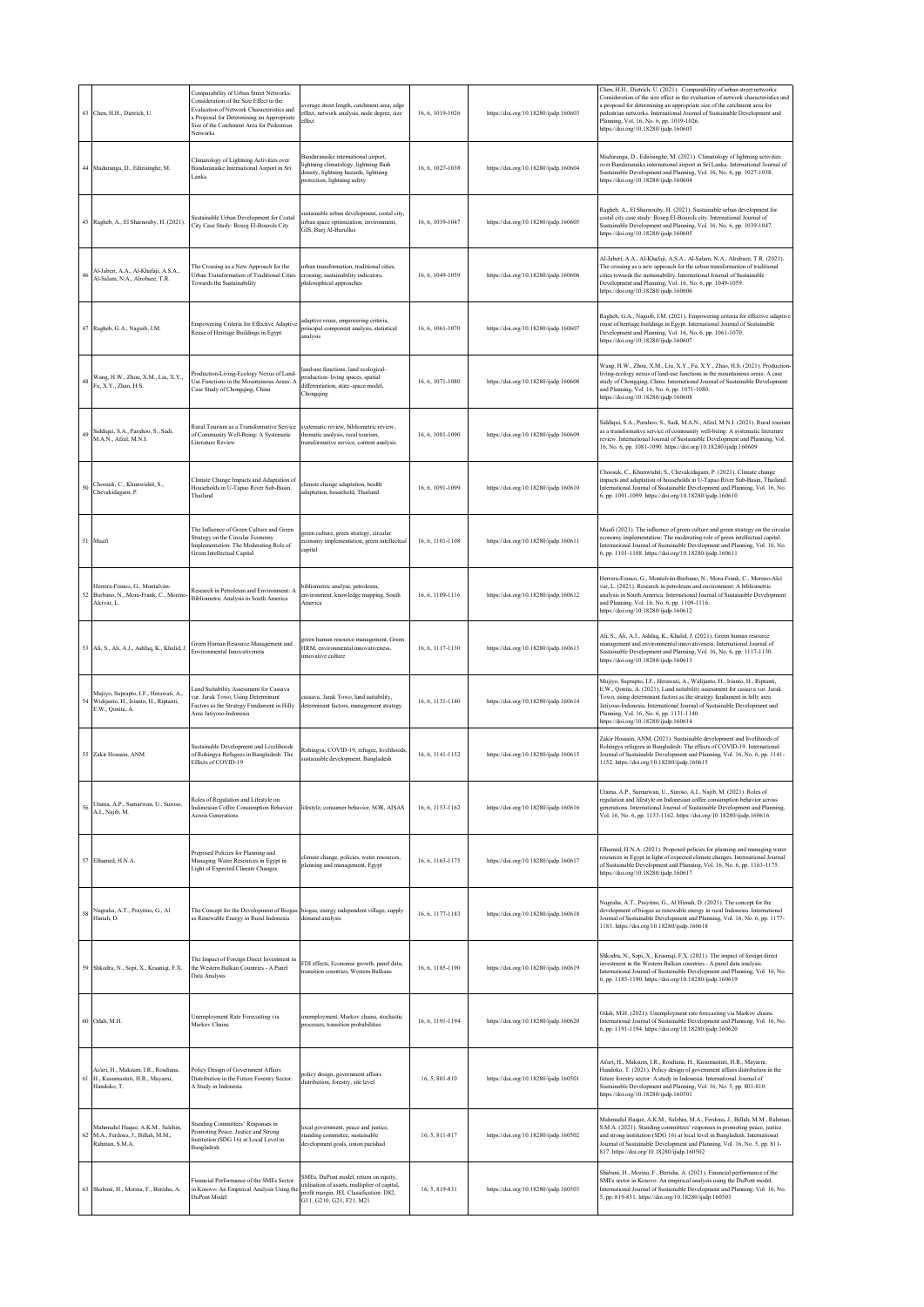| 64 | Jebiwott, A., Ogendi, G.M., Agbeja,<br>B.O., Alo, A.A., Maina, G.M.                             | Spatial Trend Analysis of Temperature and<br>Rainfall and Their Perceived Impacts on<br>Ecosystem Services in Mau Forest, Kenya                                                                        | Mau Forest, rainfall, temperature, climate<br>change, Mann Kendell, trend analysis                                                                                        | 16, 5, 833-839 | https://doi.org/10.18280/ijsdp.160504 | Jebiwott, A., Ogendi, G.M., Agbeja, B.O., Alo, A.A., Maina, G.M. (2021).<br>Spatial trend analysis of temperature and rainfall and their perceived impacts<br>on ecosystem services in Mau Forest, Kenya. International Journal of<br>Sustainable Development and Planning, Vol. 16, No. 5, pp. 833-839.<br>https://doi.org/10.18280/ijsdp.160504                                           |
|----|-------------------------------------------------------------------------------------------------|--------------------------------------------------------------------------------------------------------------------------------------------------------------------------------------------------------|---------------------------------------------------------------------------------------------------------------------------------------------------------------------------|----------------|---------------------------------------|---------------------------------------------------------------------------------------------------------------------------------------------------------------------------------------------------------------------------------------------------------------------------------------------------------------------------------------------------------------------------------------------|
| 65 | Naharuddin, N.                                                                                  | The Critical Level of Mangrove Ecosystem<br>in Lariang Watershed Downstream, West<br>Sulawesi-Indonesia                                                                                                | critical level, mangrove ecosystem,<br>photogrammetric, terrestrial, watershed,<br>west Sulawesi                                                                          | 16, 5, 841-851 | https://doi.org/10.18280/ijsdp.160505 | Naharuddin, N. (2021). The critical level of mangrove ecosystem in Lariang<br>watershed downstream, west Sulawesi-Indonesia. International Journal of<br>Sustainable Development and Planning, Vol. 16, No. 5, pp. 841-851.<br>https://doi.org/10.18280/ijsdp.160505                                                                                                                        |
| 66 | Fouda, Y.E., ElKhazendar, D.M.                                                                  | Spatio-Temporal Analysis to Dynamically<br>Map and Audit Urban Growth in Peri-<br><b>Urban Areas</b>                                                                                                   | geospatial indicators, GIS multi-criteria<br>analysis, peri-urban areas, spatial/temporal<br>analysis, urban development, urban growth<br>dynamics, urban sprawl analysis | 16.5853-868    | https://doi.org/10.18280/ijsdp.160506 | Fouda, Y.E., ElKhazendar, D.M. (2021). Spatio-temporal analysis to<br>dynamically map and audit urban growth in peri-urban areas. International<br>Journal of Sustainable Development and Planning, Vol. 16, No. 5, pp. 853-<br>868. https://doi.org/10.18280/ijsdp.160506                                                                                                                  |
| 67 | Sanjoto, T.B., Sari, H.A., Hardati, P.                                                          | Fishermen Adaptation to Climate Change in<br>Mertasinga Village, Gunungjati Sub-<br>District, Cirebon Regency                                                                                          | adaptation, fishermen, climate change                                                                                                                                     | 16.5.869-874   | https://doi.org/10.18280/ijsdp.160507 | Sanjoto, T.B., Sari, H.A., Hardati, P. (2021). Fishermen adaptation to climate<br>change in Mertasinga Village, Gunungjati Sub-district, Cirebon Regency.<br>International Journal of Sustainable Development and Planning, Vol. 16, No.<br>5, pp. 869-874. https://doi.org/10.18280/ijsdp.160507                                                                                           |
| 68 | Izquierdo-Horna, L., Zevallos, J.,<br>Damazo, M., Yanayaco, D.                                  | Exploratory Data Analysis of Community<br>Behavior Towards the Generation of Solid<br>Waste Using K-Means and Social Indicators                                                                        | machine learning, Peru, social indicators<br>waste management                                                                                                             | 16, 5, 875-881 | https://doi.org/10.18280/ijsdp.160508 | Izquierdo-Horna, L., Zevallos, J., Damazo, M., Yanayaco, D. (2021).<br>Exploratory data analysis of community behavior towards the generation of<br>solid waste using K-means and social indicators. International Journal of<br>Sustainable Development and Planning, Vol. 16, No. 5, pp. 875-881.<br>https://doi.org/10.18280/ijsdp.160508                                                |
| 69 | Halim, A., Fudholi, A., Sopian, K.,<br>Phillips, S.J.                                           | Performance of Hybrid Solar Photovoltaic-<br>Diesel Generator and Battery Storage<br>Design for Rural Electrification in Malaysia                                                                      | hybrid energy system, rural electrification,<br>solar radiation photovoltaic, diesel,<br>configuration, feasibility, performance                                          | 16, 5, 883-893 | https://doi.org/10.18280/ijsdp.160509 | Halim, A., Fudholi, A., Sopian, K., Phillips, S.J. (2021). Performance of hybric<br>solar photovoltaic-diesel generator and battery storage design for rural<br>electrification in Malaysia. International Journal of Sustainable Development<br>and Planning, Vol. 16, No. 5, pp. 883-893.<br>https://doi.org/10.18280/ijsdp.160509                                                        |
| 70 | Sangkhaduang, T., Visuthismajam, P.,<br>Kongchouy, N.                                           | The Relationship Between Responsible<br>Tourism Practice, Destination Sustainability<br>and Quality of Life: Perspective of Marine<br>National Park Communities                                        | destination sustainability, ecotourism, host<br>communities' perceptions, quality of life,<br>responsible tourism practice                                                | 16, 5, 895-901 | https://doi.org/10.18280/ijsdp.160510 | Sangkhaduang, T., Visuthismajarn, P., Kongchouy, N. (2021). The<br>relationship between responsible tourism practice, destination sustainability<br>and quality of life: Perspective of marine national park communities.<br>International Journal of Sustainable Development and Planning, Vol. 16, No.<br>5, pp. 895-901. https://doi.org/10.18280/ijsdp.160510                           |
| 71 | AlBaik, M., Al-Azhari, W.                                                                       | The Social and the Impact of COVID-19 on<br>Social Behavior in Streets of Amman,<br>Jordan                                                                                                             | COVID-19, dynamic spaces, public spaces,<br>streets design, human behavior, physical<br>quality                                                                           | 16, 5, 903-913 | https://doi.org/10.18280/ijsdp.160511 | AlBaik, M., Al-Azhari, W. (2021). The social and the impact of COVID-19 on<br>social behavior in streets of Amman, Jordan. International Journal of<br>Sustainable Development and Planning, Vol. 16, No. 5, pp. 903-913.<br>https://doi.org/10.18280/ijsdp.160511                                                                                                                          |
| 72 | Rungcharoennan, Y., Phoochinda, W.                                                              | Sustainability Indicators for Community<br>Enterprises Producing Renewable Energy in<br>Thailand                                                                                                       | community enterprise, renewable energy,<br>sustainability                                                                                                                 | 16, 5, 915-923 | https://doi.org/10.18280/ijsdp.160512 | Rungcharoennan, Y., Phoochinda, W. (2021). Sustainability indicators for<br>community enterprises producing renewable energy in Thailand. International<br>Journal of Sustainable Development and Planning, Vol. 16, No. 5, pp. 915-<br>923. https://doi.org/10.18280/ijsdp.160512                                                                                                          |
| 73 | Aimon, H., Kurniadi, A.P., Amar, S.                                                             | Analysis of Fuel Oil Consumption, Green<br>Economic Growth and Environmental<br>Degradation in 6 Asia Pacific Countries                                                                                | fuel oil consumption, green economic<br>growth, environmental degradation                                                                                                 | 16, 5, 925-933 | https://doi.org/10.18280/ijsdp.160513 | Aimon, H., Kurniadi, A.P., Amar, S. (2021). Analysis of fuel oil consumption<br>green economic growth and environmental degradation in 6 Asia Pacific<br>countries. International Journal of Sustainable Development and Planning, Vol<br>16, No. 5, pp. 925-933. https://doi.org/10.18280/ijsdp.160513                                                                                     |
| 74 | Massaquoi, B., Roberts, N.J., Tian, G.                                                          | Marine Fishing Management Towards<br>Sustainability in Sierra Leone                                                                                                                                    | fishing trade, marine fisheries, policy<br>management, sustainable fishing,<br>governance, social benefits, environmental<br>policy, marine biodiversity                  | 16, 5, 935-944 | https://doi.org/10.18280/ijsdp.160514 | Massaquoi, B., Roberts, N.J., Tian, G. (2021). Marine fishing management<br>towards sustainability in Sierra Leone. International Journal of Sustainable<br>Development and Planning, Vol. 16, No. 5, pp. 935-944.<br>https://doi.org/10.18280/ijsdp.160514                                                                                                                                 |
|    | 75 Ramlan.                                                                                      | Socio-Economic Analysis and Land<br>Suitability Mapping in the Development of<br>Medicinal Plants (Biopharmaca) During<br>COVID-19 Situation in Tinombo District,<br>Parigi Moutong Regency, Indonesia | medicinal plants (biopharmaca), socio-<br>economic, land suitability                                                                                                      | 16.5.945-951   | https://doi.org/10.18280/ijsdp.160515 | Ramlan. (2021). Socio-economic analysis and land suitability mapping in the<br>development of medicinal plants (biopharmaca) during COVID-19 Situation in<br>Tinombo District, Parigi Moutong Regency, Indonesiam. International Journal<br>of Sustainable Development and Planning, Vol. 16, No. 5, pp. 945-951.<br>https://doi.org/10.18280/ijsdp.160515                                  |
| 76 | Alatas, M., Budiastuti, M.T.S.,<br>Gunawan, T., Setyono, P.                                     | Stage of Potential Identification Irrigation<br>Channel Topography Analysis for Micro-<br>Hydro Power in the Kalibawang Irrigation<br>Primary Channel, Yogyakarta, Indonesia                           | micro-hydro potential identification,<br>primary irrigation channel, current meter,<br>FDC, GIS, Google Earth, UAV, Total<br>Station, Yogyakarta, Indonesia               | 16, 5, 953-964 | https://doi.org/10.18280/ijsdp.160516 | Alatas, M., Budiastuti, M.T.S., Gunawan, T., Setyono, P. (2021). Stage of<br>potential identification irrigation channel topography analysis for micro-hydro<br>power in the Kalibawang Irrigation Primary Channel, Yogyakarta, Indonesia.<br>International Journal of Sustainable Development and Planning, Vol. 16, No.<br>5, pp. 953-964. https://doi.org/10.18280/ijsdp.160516          |
| 77 | Suroso, A.I., Pahan, I., Tandra, H.                                                             | Triple Bottom Line in Indonesia<br>Commercial Palm Oil Mill Business:<br>Analytical Network Process Approach                                                                                           | analytic network process, triple bottom line<br>palm oil, business, sustainable development                                                                               | 16.5.965-972   | https://doi.org/10.18280/ijsdp.160517 | Suroso, A.I., Pahan, I., Tandra, H. (2021). Triple bottom line in Indonesia<br>commercial palm oil mill business: Analytical network process approach.<br>International Journal of Sustainable Development and Planning, Vol. 16, No.<br>5, pp. 965-972. https://doi.org/10.18280/ijsdp.160517                                                                                              |
| 78 | Ali, A.H.S.                                                                                     | Digital Indicators for a SWOT Analysis<br>Matrix and Spatial Interaction of<br>Development Potentials: Samawah City as<br>Model                                                                        | Samawah city, strategic analysis model<br>(SWOT), spatial interaction, potential<br>development method, digital indicators,<br>green economic                             | 16, 5, 973-980 | https://doi.org/10.18280/ijsdp.160518 | Ali, A.H.S. (2021). Digital indicators for a SWOT analysis matrix and spatial<br>interaction of development potentials: Samawah city as a model. International<br>Journal of Sustainable Development and Planning, Vol. 16, No. 5, pp. 973-<br>980. https://doi.org/10.18280/ijsdp.160518                                                                                                   |
| 79 | Rosardi, R.G., Prajanti, S.D.W.,<br>Atmaja, H.T., Juhadi.                                       | Sustainable Tourism Model in Pagilaran<br>Tea Plantation Agrotourism, in Indonesia                                                                                                                     | agrotourism, sustainable tourism, tea<br>plantations                                                                                                                      | 16, 5 981-990  | https://doi.org/10.18280/ijsdp.160519 | Rosardi, R.G., Prajanti, S.D.W., Atmaja, H.T., Juhadi. (2021). Sustainable<br>tourism model in Pagilaran Tea Plantation Agrotourism, in Indonesia.<br>International Journal of Sustainable Development and Planning, Vol. 16, No.<br>5, pp. 981-990. https://doi.org/10.18280/ijsdp.160519                                                                                                  |
| 80 | Albloush, A., Al-Zu'bi, H.,<br>Abuhussien, A., Almuala, I., Al-Utaibi<br>G. Taha S. Ahmad A.    | Organizational Politics and Organizational<br>Citizenship Behavior: Interaction and<br>Analysis                                                                                                        | OCB-I, OCB-O, OP, public sector                                                                                                                                           | 16, 5, 991-996 | https://doi.org/10.18280/ijsdp.160520 | Albloush, A., Al-Zu'bi, H., Abuhussien, A., Almuala, I., Al-Utaibi, G., Taha,<br>S., Ahmad, A. (2021). Organizational politics and organizational citizenship<br>behavior: Interaction and analysis. International Journal of Sustainable<br>Development and Planning, Vol. 16, No. 5, pp. 991-996.<br>https://doi.org/10.18280/ijsdp.160520                                                |
|    | Castanho, R.A., Couto, G., Pimentel,<br>81 P., Carvalho, C., Sousa, Á., da Graça<br>Batista, M. | Analysing the Public Administration and<br>Decision-Makers Perceptions Regarding the<br>Potential of Rural Tourism Development in<br>the Azores Region                                                 | Azores islands, public administration,<br>regional studies, rural tourism, sustainable<br>planning, sustainable tourism                                                   | 16, 4, 603-614 | https://doi.org/10.18280/ijsdp.160401 | Castanho, R.A., Couto, G., Pimentel, P., Carvalho, C., Sousa, Á., da Graça<br>Batista, M. (2021). Analysing the public administration and decision-makers<br>perceptions regarding the potential of rural tourism development in the Azores<br>region. International Journal of Sustainable Development and Planning, Vol.<br>16, No. 4, pp. 603-614. https://doi.org/10.18280/ijsdp.160401 |
|    | 82 Sale, D., El Kawy, A.A.                                                                      | Problematic Soil Risk Assessment<br>Approach for Sustainable Spatial Suitability<br>of Urban Land Use in New Cities by Using<br>GIS and Remote Sensing: A Case Study of<br>New East Port Said City     | geo-hazard, problematic soil, risk<br>assessment, spatial, sustainable, urban land<br>use, vulnerability                                                                  | 16, 4, 615-628 | https://doi.org/10.18280/ijsdp.160402 | Sale, D., El Kawy, A.A. (2021). Problematic soil risk assessment approach for<br>sustainable spatial suitability of urban land use in new cities by using GIS and<br>remote sensing: A case study of new east port said city. International Journal of<br>Sustainable Development and Planning, Vol. 16, No. 4, pp. 615-628.<br>https://doi.org/10.18280/ijsdp.160402                       |
|    | 83 Fasoulis, I.                                                                                 | Investigating the Effectiveness of the<br>Maritime Regulatory Regime to Address a<br>Socially Responsible Shipping Industry: A<br>Content Analysis Study                                               | maritime regulatory regime, CSR,<br>sustainable shipping, ISO 26000 standard;<br>compliance                                                                               | 16, 4, 629-640 | https://doi.org/10.18280/ijsdp.160403 | Fasoulis, I. (2021). Investigating the effectiveness of the maritime regulatory<br>regime to address a socially responsible shipping industry: A content analysis<br>study. International Journal of Sustainable Development and Planning, Vol.<br>16, No. 4, pp. 629-640. https://doi.org/10.18280/ijsdp.160403                                                                            |
| 84 | Mederreg, D., Salmi, M., Rachid, M.,<br>Ahmad, H., Lorenzini, G., Menni, Y.,<br>Ameur, H.       | Assessment of the Resources of Wind<br>Energy in Various Regions of Algeria                                                                                                                            | wind potential in Algeria, resources of wind<br>windy regions, Weibull distribution, wind<br>speed, wind power density                                                    | 16, 4, 641-650 | https://doi.org/10.18280/ijsdp.160404 | Mederreg, D., Salmi, M., Rachid, M., Ahmad, H., Lorenzini, G., Menni, Y.,<br>Ameur, H. (2021). Assessment of the resources of wind energy in various<br>regions of Algeria. International Journal of Sustainable Development and<br>Planning, Vol. 16, No. 4, pp. 641-650. https://doi.org/10.18280/ijsdp.160404                                                                            |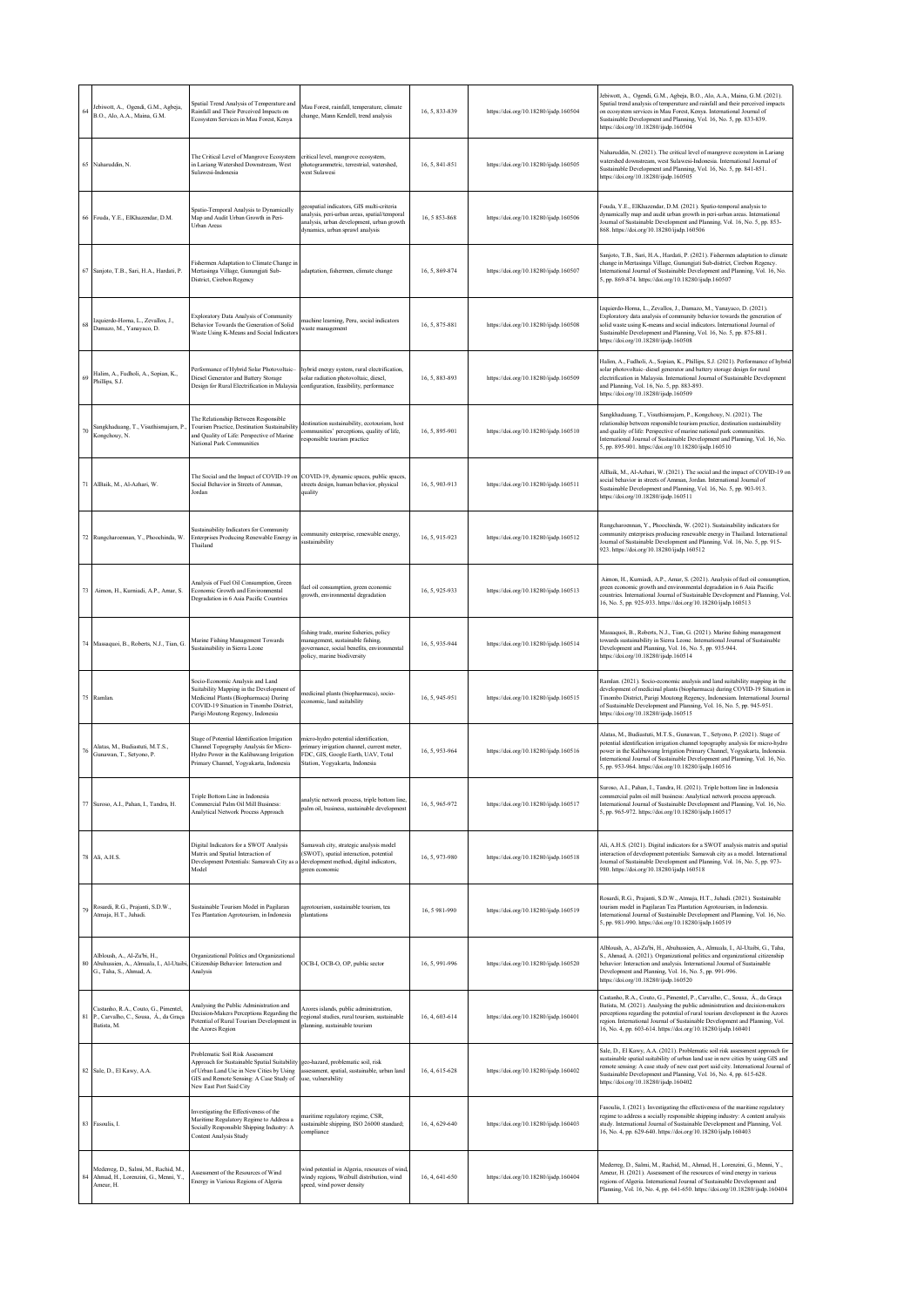| 85  | Angga, L.O., Akyuwen, R.J.,<br>Laturette, A.I., Daties, D.R.A.,<br>Tuhulele, P., Labetubun, M.A.H.,<br>Taufik. I. | Responsibilities of Industry Actors to<br>Environmental Conservation in Coastal<br>Areas                                                                                             | responsibility, industry actors,<br>environmental conservation, coastal areas                                                                                    | 16, 4, 651-660 | https://doi.org/10.18280/ijsdp.160405 | Angga, L.O., Akyuwen, R.J., Laturette, A.I., Daties, D.R.A., Tuhulele, P.,<br>Labetubun, M.A.H., Taufik, I. (2021). Responsibilities of industry actors to<br>environmental conservation in coastal areas. International Journal of<br>Sustainable Development and Planning, Vol. 16, No. 4, pp. 651-660.<br>https://doi.org/10.18280/ijsdp.160405 |
|-----|-------------------------------------------------------------------------------------------------------------------|--------------------------------------------------------------------------------------------------------------------------------------------------------------------------------------|------------------------------------------------------------------------------------------------------------------------------------------------------------------|----------------|---------------------------------------|----------------------------------------------------------------------------------------------------------------------------------------------------------------------------------------------------------------------------------------------------------------------------------------------------------------------------------------------------|
|     | 86 Tarrad, M., Ibrahim, M.                                                                                        | Detection of Limestone Quarries in Jordan<br>Through Remote Sensing Data to Achieve<br>Sustainable Utilization in Vernacular<br>Architecture                                         | Jordanian architecture, limestone, remote<br>sensing, stone quarries                                                                                             | 16, 4, 661-674 | https://doi.org/10.18280/ijsdp.160406 | Tarrad, M., Ibrahim, M. (2021). Detection of limestone quarries in Jordan<br>through remote sensing data to achieve sustainable utilization in vernacular<br>architecture. International Journal of Sustainable Development and Planning,<br>Vol. 16, No. 4, pp. 661-674. https://doi.org/10.18280/ijsdp.160406                                    |
|     | 87 Matovelle, C.                                                                                                  | Analysis of a High Andean River's Behavior<br>at Loads of Organic Matter Through the<br>Use of Mathematical Models with<br><b>Experimentally Determined Kinetic Rates</b>            | water quality, water quality models, water<br>esource, organic matter                                                                                            | 16, 4, 675-682 | https://doi.org/10.18280/ijsdp.160407 | Matovelle, C. (2021). Analysis of a high Andean river's behavior at loads of<br>organic matter through the use of mathematical models with experimentally<br>determined kinetic rates. International Journal of Sustainable Development an<br>Planning, Vol. 16, No. 4, pp. 675-682. https://doi.org/10.18280/ijsdp.160407                         |
| 88  | Syahza, A., Bakce, D., Irianti, M.,<br>Asmit, B., Nasrul, B.                                                      | Development of Superior Plantation<br>Commodities Based on Sustainable<br>Development                                                                                                | economic innovation, superior commodities,<br>rural economy, sustainable development<br>goals (SDGs)                                                             | 16, 4, 683-692 | https://doi.org/10.18280/ijsdp.160408 | Syahza, A., Bakce, D., Irianti, M., Asmit, B., Nasrul, B. (2021). Development<br>of superior plantation commodities based on sustainable development.<br>International Journal of Sustainable Development and Planning, Vol. 16, No.<br>4, pp. 683-692. https://doi.org/10.18280/ijsdp.160408                                                      |
|     | 89 Phoochinda, W., Kriyapak, S.                                                                                   | Electronic Waste Recycling Business:<br>Solution, Choice, Survival                                                                                                                   | waste from electrical and electronic<br>equipment: WEEE, electronic waste,<br>recycle, management, circular economy                                              | 16, 4, 693-700 | https://doi.org/10.18280/ijsdp.160409 | Phoochinda, W., Kriyapak, S. (2021). Electronic waste recycling business:<br>Solution, choice, survival. International Journal of Sustainable Development<br>and Planning, Vol. 16, No. 4, pp. 693-700.<br>https://doi.org/10.18280/ijsdp.160409                                                                                                   |
|     | 90 Hossain, A.N.M.Z.                                                                                              | Local Government Response to COVID-19<br>Revitalizing Local Democracy in<br>Bangladesh                                                                                               | COVID-19, local governance, innovation,<br>participation, service delivery, Bangladesh                                                                           | 16, 4, 701-712 | https://doi.org/10.18280/ijsdp.160410 | Hossain, A.N.M.Z. (2021). Local government response to COVID-19:<br>Revitalizing local democracy in Bangladesh. International Journal of<br>Sustainable Development and Planning, Vol. 16, No. 4, pp. 701-712.<br>https://doi.org/10.18280/ijsdp.160410                                                                                            |
|     | 91 Zhang, S., Zhu, L., Wang, W.L.                                                                                 | Research on Layout Optimization of<br>Villages in Poverty-Stricken Counties -- A<br>Case Study of Wangmo County, Guizhou,<br>China                                                   | rural spatial layout, smart shrinkage,<br>village-town system, Wangmo County                                                                                     | 16, 4, 713-722 | https://doi.org/10.18280/ijsdp.160411 | Zhang, S., Zhu, L., Wang, W.L. (2021). Research on layout optimization of<br>villages in poverty-stricken counties - a case study of Wangmo County,<br>Guizhou, China. International Journal of Sustainable Development and<br>Planning, Vol. 16, No. 4, pp. 713-722. https://doi.org/10.18280/ijsdp.160411                                        |
| 92  | Purwanto, E., Sjarief, R., Dawan, A.,<br>Tafridj, I.S.S., Ardana, M.V., Oktiara,<br>D.N.                          | Unplanned Settlement Enclave Amidst<br>Private City Developments                                                                                                                     | unplanned settlement, enclave settlement,<br>urban residence, social capital, private cities                                                                     | 16, 4, 723-729 | https://doi.org/10.18280/ijsdp.160412 | Purwanto, E., Sjarief, R., Dawan, A., Tafridj, I.S.S., Ardana, M.V., Oktiara,<br>D.N. (2021). Unplanned settlement enclave amidst private city developments.<br>International Journal of Sustainable Development and Planning, Vol. 16, No.<br>4, pp. 723-729. https://doi.org/10.18280/ijsdp.160412                                               |
|     | 93 Hugo, J.M.                                                                                                     | The Hanoak House as a Flexible and<br>Adaptable Vernacular Precedent for Modern<br>Architecture                                                                                      | vernacular architecture, flexible adaptable<br>design, climate change adaptation, Korean<br>architecture                                                         | 16, 4, 731-739 | https://doi.org/10.18280/ijsdp.160413 | Hugo, J.M. (2021). The Hanoak house as a flexible and adaptable vernacular<br>precedent for modern architecture. International Journal of Sustainable<br>Development and Planning, Vol. 16, No. 4, pp. 731-739.<br>https://doi.org/10.18280/ijsdp.160413                                                                                           |
|     | 94 Misirlisoy, D., Günçe, K.                                                                                      | Defence Heritage as a Cultural Heritage<br>Tourism Resource: Case of Cyprus                                                                                                          | defence heritage, conservation, adaptive<br>reuse, cultural heritage, cultural heritage<br>tourism, Cyprus                                                       | 16, 4, 741-750 | https://doi.org/10.18280/ijsdp.160414 | Misirlisoy, D., Günçe, K. (2021). Defence heritage as a cultural heritage<br>tourism resource: Case of Cyprus. International Journal of Sustainable<br>Development and Planning, Vol. 16, No. 4, pp. 741-750.<br>https://doi.org/10.18280/ijsdp.160414                                                                                             |
| 95  | Hindersah, H., Agustina, I.H.,<br>Chofyan, I.                                                                     | The Spiritual Path of Pilgrimage Tourism<br>for Sustainable Development: Case-Desa<br>Astana-Cirebon, Indonesia                                                                      | ase-Astana-village-Cirebon, spiritual-path-<br>pilgrimage-tourism                                                                                                | 16, 4, 751-758 | https://doi.org/10.18280/ijsdp.160415 | Hindersah, H., Agustina, I.H., Chofyan, I. (2021). The spiritual path of<br>pilgrimage tourism for sustainable development: Case-Desa Astana-Cirebon,<br>Indonesia. International Journal of Sustainable Development and Planning,<br>Vol. 16, No. 4, pp. 751-758. https://doi.org/10.18280/ijsdp.160415                                           |
|     | 96 Manancke, L., Machmud, R.                                                                                      | Factors Influencing Tourist Visit in North<br>Sulawesi, Indonesia                                                                                                                    | ourism, security, tourism visit                                                                                                                                  | 16, 4, 759-764 | https://doi.org/10.18280/ijsdp.160416 | Mananeke, L., Machmud, R. (2021). Factors influencing tourist visit in North<br>Sulawesi, Indonesia. International Journal of Sustainable Development and<br>Planning, Vol. 16, No. 4, pp. 759-764. https://doi.org/10.18280/ijsdp.160416                                                                                                          |
| 97  | Kuqi, B., Millaku, B., Dreshaj, A.,<br>Elezaj, E., Karjagdiu, L.                                                  | Challenges in the Tourism Industry During<br>COVID-19 Pandemic in Kosovo                                                                                                             | pandemic, tourism, economy, gastronomy                                                                                                                           | 16, 4, 765-770 | https://doi.org/10.18280/ijsdp.160417 | Kuqi, B., Millaku, B., Dreshaj, A., Elezaj, E., Karjagdiu, L. (2021).<br>Challenges in the tourism industry during COVID-19 pandemic in Kosovo.<br>International Journal of Sustainable Development and Planning, Vol. 16, No.<br>4, pp. 765-770. https://doi.org/10.18280/ijsdp.160417                                                            |
| 98  | Nashr, F., Putri, E.I.K., Dharmawan,<br>A.H., Fauzi, A.                                                           | The Sustainability of Independent Palm Oil<br>Smallholders in Multi-Tier Supply Chains<br>in East Kalimantan Indonesia                                                               | multi-dimensional scaling, multi-tier supply<br>chain's management, sustainable palm oil,<br>triadic relationships                                               | 16, 4, 771-781 | https://doi.org/10.18280/ijsdp.160418 | Nashr, F., Putri, E.I.K., Dharmawan, A.H., Fauzi, A. (2021). The<br>sustainability of independent palm oil smallholders in multi-tier supply chains<br>in east Kalimantan Indonesia. International Journal of Sustainable<br>Development and Planning, Vol. 16, No. 4, pp. 771-781.<br>https://doi.org/10.18280/ijsdp.160418                       |
|     | 99 Paul, D., Mishra, D.K., Dordi, A.                                                                              | Commercializing Battery Storage for<br>Integration of Renewable Energy in India:<br>An Insight to Business Models                                                                    | battery storage, business models, energy<br>storage systems, Li-Ion batteries, market<br>drivers                                                                 | 16.4.783-789   | https://doi.org/10.18280/ijsdp.160419 | Paul, D., Mishra, D.K., Dordi, A. (2021). Commercializing battery storage for<br>integration of renewable energy in India: An insight to business models.<br>International Journal of Sustainable Development and Planning, Vol. 16, No.<br>4, pp. 783-789. https://doi.org/10.18280/ijsdp.160419                                                  |
| 100 | A.B., Dhiman, S.                                                                                                  | Rani, A., Singh, R., Taneja, S., Prasad, A Review on Key Performance Indicators<br>for Measuring Real Estate Project Success                                                         | real estate, construction sector, customer<br>satisfaction, success factor, key performance<br>indicators, budget, project management,<br>scheduling             | 16, 4, 791-800 | https://doi.org/10.18280/ijsdp.160420 | Rani, A., Singh, R., Taneja, S., Prasad, A.B., Dhiman, S. (2021). A review on<br>key performance indicators for measuring real estate project success.<br>International Journal of Sustainable Development and Planning, Vol. 16, No.<br>4, pp. 791-800. https://doi.org/10.18280/ijsdp.160420                                                     |
| 101 | Akhmetshin, A., Tuhvatullin, M.,<br>Atnagulov, D., Linenko, A., Khalilov,                                         | Improving the Efficiency of Stand-Alone<br>Solar PV Power Plants                                                                                                                     | mathematical model, produced power, solar<br>photovoltaic plant, solar radiation, spatial<br>orientation, tracking system                                        | 16, 3, 403-412 | https://doi.org/10.18280/ijsdp.160301 | Akhmetshin, A., Tuhvatullin, M., Atnagulov, D., Linenko, A., Khalilov, B.<br>(2021). Improving the efficiency of stand-alone solar PV power plants.<br>International Journal of Sustainable Development and Planning, Vol. 16, No.<br>3, pp. 403-412. https://doi.org/10.18280/ijsdp.160301                                                        |
|     | 102 Bartzokas-Tsiompras, A., Photis, Y.N.                                                                         | Microscale Walkability Modelling. The<br>Case of Athens City Centre                                                                                                                  | walkability, urban transport, city center,<br>Athens, built environment                                                                                          | 16, 3, 413-426 | https://doi.org/10.18280/ijsdp.160302 | Bartzokas-Tsiompras, A., Photis, Y.N. (2021). Microscale walkability<br>modelling. The case of Athens city centre. International Journal of Sustainable<br>Development and Planning, Vol. 16, No. 3, pp. 413-426.<br>https://doi.org/10.18280/ijsdp.160302                                                                                         |
|     | 103 Mengisti, M., Gala, T., Birru, G.                                                                             | Environmentally Conscious Least Cost<br>Multi-Criteria Decision Making for<br>Modeling Railway Network for Eritrea                                                                   | spatial analysts (SA), least cost path, multi-<br>criteria decision support, railway<br>transportation, Eritrea, socio-economic,<br>environmental sustainability | 16, 3, 427-436 | https://doi.org/10.18280/ijsdp.160303 | Mengisti, M., Gala, T., Birru, G. (2021). Environmentally conscious least cost<br>multi-criteria decision making for modeling railway network for Eritrea.<br>International Journal of Sustainable Development and Planning, Vol. 16, No.<br>3, pp. 427-436. https://doi.org/10.18280/ijsdp.160303                                                 |
|     | 104 Edgardo, A.R.                                                                                                 | Governance Network Theory Re-examined:<br>Implications of the Research Findings of the<br>Water and Sanitation Sector Governance<br>Network of the Municipality of Tela,<br>Honduras | governance network theory, indifference,<br>social drivers, social exclusion, societal<br>governance                                                             | 16, 3, 437-443 | https://doi.org/10.18280/ijsdp.160304 | Edgardo, A.R. (2021). Governance network theory re-examined: Implications<br>of the research findings of the water and sanitation sector governance network<br>of the municipality of Tela, Honduras. International Journal of Sustainable<br>Development and Planning, Vol. 16, No. 3, pp. 437-443.<br>https://doi.org/10.18280/ijsdp.160304      |
|     | 105 Mahmood, T., Shireen, S., Mumtaz, M.                                                                          | Testing the Role of Financial Development<br>and Urbanization in the Conventional EKC<br>Evidence from China and India                                                               | nvironmental Kuznets curve, financial<br>development, greenhouse gases urbanization                                                                              | 16, 3, 445-455 | https://doi.org/10.18280/ijsdp.160305 | Mahmood, T., Shireen, S., Mumtaz, M. (2021). Testing the role of financial<br>development and urbanization in the conventional EKC: Evidence from China<br>and India. International Journal of Sustainable Development and Planning,<br>Vol. 16, No. 3, pp. 445-455. https://doi.org/10.18280/ijsdp.160305                                         |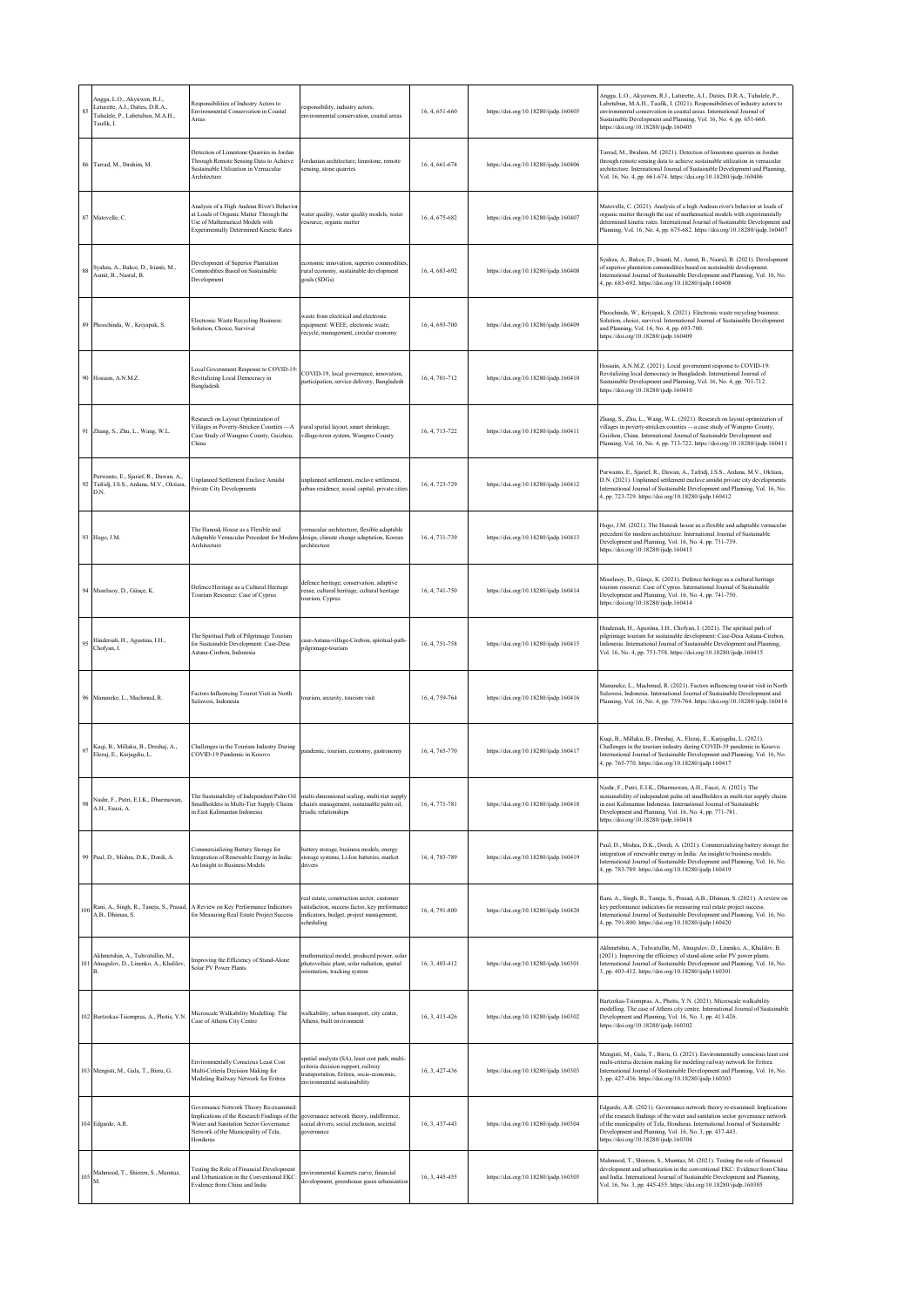| 106             | Sulaiman, S.O., Najm, A.B.A., Kamel,<br>A.H., Al-Ansari, N.                                                                                         | Evaluate the Optimal Future Demand of<br>Water Consumption in Al-Anbar Province<br>in the West of Iraq                                                                         | water consumption, optimal water demand,<br>Euphrates River, Al-Anbar province                                                                                                                                                                  | 16.3.457-462   | https://doi.org/10.18280/ijsdp.160306 | Sulaiman, S.O., Najm, A.B.A., Kamel, A.H., Al-Ansari, N. (2021). Evaluate<br>the optimal future demand of water consumption in Al-Anbar province in the<br>west of Iraq. International Journal of Sustainable Development and Planning,<br>Vol. 16, No. 3, pp. 457-462. https://doi.org/10.18280/ijsdp.160306                                                                                                                          |
|-----------------|-----------------------------------------------------------------------------------------------------------------------------------------------------|--------------------------------------------------------------------------------------------------------------------------------------------------------------------------------|-------------------------------------------------------------------------------------------------------------------------------------------------------------------------------------------------------------------------------------------------|----------------|---------------------------------------|----------------------------------------------------------------------------------------------------------------------------------------------------------------------------------------------------------------------------------------------------------------------------------------------------------------------------------------------------------------------------------------------------------------------------------------|
| $_{07}$         | Ali, M.A.S., Uzunoglu, K., Özburak,                                                                                                                 | Shading and Air Flow Analysis on Selected<br>Residential Buildings in Al-Bayda City,<br>Libya                                                                                  | nergy consumption, passive design,<br>prientation, air movement, shadow                                                                                                                                                                         | 16, 3, 463-478 | https://doi.org/10.18280/ijsdp.160307 | Ali, M.A.S., Uzunoglu, K., Özburak, Ç. (2021). Shading and air flow analysis<br>on selected residential buildings in Al-Bayda city, Libya. International Journal<br>of Sustainable Development and Planning, Vol. 16, No. 3, pp. 463-478.<br>https://doi.org/10.18280/ijsdp.160307                                                                                                                                                     |
|                 | Yessenamanova, M., Yessenamanova,<br>108 Z., Tlepbergenova, A., Batyrbayeva,                                                                        | Analysis of the Content of Hydrogen Sulfide hydrogen sulfide, maximum permissible<br>in the Air of the City of Atyrau                                                          | concentrations, Pollution Observation Point                                                                                                                                                                                                     | 16, 3, 479-483 | https://doi.org/10.18280/ijsdp.160308 | Yessenamanova, M., Yessenamanova, Z., Tlepbergenova, A., Batyrbayeva, G.<br>(2021). Analysis of the content of hydrogen sulfide in the air of the city of<br>Atyrau. International Journal of Sustainable Development and Planning, Vol.<br>16, No. 3, pp. 479-483. https://doi.org/10.18280/ijsdp.160308                                                                                                                              |
|                 | 09 Ragheb, G.A.                                                                                                                                     | Multi-Criteria Decision Making of<br>Sustainable Adaptive Reuse of Heritage<br>Buildings Based on the A'WOT Analysis: A<br>Case Study of Cordahi Complex,<br>Alexandria, Egypt | adaptive reuse, analytic hierarchy process,<br>A'WOT analysis, multi-criteria decision<br>making, SWOT analysis                                                                                                                                 | 16, 3, 485-495 | https://doi.org/10.18280/ijsdp.160309 | Ragheb, G.A. (2021). Multi-criteria decision making of sustainable adaptive<br>reuse of heritage buildings based on the A'WOT analysis: A case study of<br>Cordahi complex, Alexandria, Egypt. International Journal of Sustainable<br>Development and Planning, Vol. 16, No. 3, pp. 485-495.<br>https://doi.org/10.18280/ijsdp.160309                                                                                                 |
|                 | 110 Latif, S.D., Ahmed, A.N.                                                                                                                        | Application of Deep Learning Method for<br>Daily Streamflow Time-Series Prediction:<br>A Case Study of the Kowmung River at<br>Cedar Ford, Australia                           | reamflow prediction, artificial intelligence<br>deep learning, machine learning, LSTM,<br>random forest, tree boost                                                                                                                             | 16, 3, 497-501 | https://doi.org/10.18280/ijsdp.160310 | Latif, S.D., Ahmed, A.N. (2021). Application of deep learning method for<br>daily streamflow time-series prediction: A case study of the Kowmung River at<br>Cedar Ford, Australia. International Journal of Sustainable Development and<br>Planning, Vol. 16, No. 3, pp. 497-501. https://doi.org/10.18280/ijsdp.160310                                                                                                               |
| $\mathbf{I}$    | Tabucanon, A.S., Sahavacharin, A.,<br>Rathviboon, S., Lhaetee, H.,<br>Pakdeesom, D., Xue, W.,<br>Charmondusit, K.                                   | Investigating the Critical Issues for<br>Enhancing Sustainability in Higher<br><b>Education Institutes in Thailand</b>                                                         | Higher Education Institute, sustainability,<br>UI GreenMetric, Prioritized sustainability<br>dimensions and issues                                                                                                                              | 16, 3, 503-514 | https://doi.org/10.18280/ijsdp.160311 | Tabucanon, A.S., Sahavacharin, A., Rathviboon, S., Lhaetee, H., Pakdeesom,<br>D., Xue, W., Charmondusit, K. (2021). Investigating the critical issues for<br>enhancing sustainability in higher education institutes in Thailand.<br>International Journal of Sustainable Development and Planning, Vol. 16, No.<br>3, pp. 503-514. https://doi.org/10.18280/ijsdp.160311                                                              |
| 12              | Carrión-Mero, P., Morante-Carballo,<br>F., Briones-Bitar, J., Herrera-Borja, P.,<br>Chávez-Moncayo, M., Arévalo-Ochoa,                              | Design of a Technical-Artisanal Dike for<br>Surface Water Storage and Artificial<br>Recharge of the Manglaralto Coastal<br>Aquifer. Santa Elena Parish, Ecuador                | shallow aquifer, ancestral knowledge,<br>artificial recharge, tape                                                                                                                                                                              | 16, 3, 515-523 | https://doi.org/10.18280/ijsdp.160312 | Carrión-Mero, P., Morante-Carballo, F., Briones-Bitar, J., Herrera-Borja, P.,<br>Chávez-Moncayo, M., Arévalo-Ochoa, J. (2021). Design of a technical-<br>artisanal dike for surface water storage and artificial recharge of the<br>Manglaralto coastal aquifer. Santa Elena Parish, Ecuador. International<br>fournal of Sustainable Development and Planning, Vol. 16, No. 3, pp. 515-<br>523. https://doi.org/10.18280/ijsdp.160312 |
| 113             | El Idrissi, M.D., Charkaoui, A.,<br>Echchatbi, A.                                                                                                   | Multi Agent Approach for Environmental<br>Customer Collaboration: Study Case in<br>Automotive Spare Parts Sector                                                               | supply chain management, green supply<br>chain management, multi agent systems,<br>customer collaboration, environmental<br>regulation                                                                                                          | 16, 3, 525-533 | https://doi.org/10.18280/ijsdp.160313 | El Idrissi, M.D., Charkaoui, A., Echchatbi, A. (2021). Multi agent approach<br>for environmental customer collaboration: Study case in automotive spare parts<br>sector. International Journal of Sustainable Development and Planning, Vol.<br>16, No. 3, pp. 525-533. https://doi.org/10.18280/ijsdp.160313                                                                                                                          |
| $\mathbf{1}$    | Robledo-Buitrago, D.A., Polanco-<br>Puerta, M.F., De Luque-Villa, M.,<br>Mesa-Caro, M., Calderón-Ricardo,<br>C.A.                                   | Climate Change Trends in Colombia: A<br>Case Study in Facatativá, Cundinamarca                                                                                                 | climate change, trends, temperature,<br>precipitation, Colombia                                                                                                                                                                                 | 16, 3, 535-542 | https://doi.org/10.18280/ijsdp.160314 | Robledo-Buitrago, D.A., Polanco-Puerta, M.F., De Luque-Villa, M., Mesa-<br>Caro, M., Calderón-Ricardo, C.A. (2021). Climate change trends in Colombia:<br>A case study in Facatativá, Cundinamarca. International Journal of Sustainable<br>Development and Planning, Vol. 16, No. 3, pp. 535-542.<br>https://doi.org/10.18280/ijsdp.160314                                                                                            |
| 15              | Hermansyah, M., Santoso, I., Wijana,<br>S., Sucipto, Fudholi, A.                                                                                    | Implementation of Participatory Rural<br>Appraisal (PRA) in Empowering Gaplek<br>SMEs Using Partial Least Square (PLS)<br>Analysis                                             | Gaplek SMEs, facilitation, PRA, PLS                                                                                                                                                                                                             | 16, 3, 543-550 | https://doi.org/10.18280/ijsdp.160315 | Hermansyah, M., Santoso, I., Wijana, S., Sucipto, Fudholi, A. (2021).<br>Implementation of Participatory Rural Appraisal (PRA) in empowering Gaplek<br>SMEs using Partial Least Square (PLS) analysis. International Journal of<br>Sustainable Development and Planning, Vol. 16, No. 3, pp. 543-550.<br>https://doi.org/10.18280/ijsdp.160315                                                                                         |
|                 | 16 Alhazzaa, K                                                                                                                                      | The Impacts of Geographical Location on<br>Landscape Design                                                                                                                    | landscape architecture, geographical<br>location, landscape, nature, built<br>environment, landscape category                                                                                                                                   | 16, 3, 551-556 | https://doi.org/10.18280/ijsdp.160316 | Alhazzaa, K. (2021). The impacts of geographical location on landscape<br>design. International Journal of Sustainable Development and Planning, Vol.<br>16, No. 3, pp. 551-556. https://doi.org/10.18280/ijsdp.160316                                                                                                                                                                                                                 |
| 17              | Lazuardi, W., Ardiyanto, R., Marfai,<br>M.A., Mutaqin, B.W., Kusuma D.W.                                                                            | Coastal Reef and Seagrass Monitoring for<br>Coastal Ecosystem Management                                                                                                       | cagrass, coral reefs, sentinel-2A MSI,<br>machine learning, Indonesia                                                                                                                                                                           | 16, 3, 557-568 | https://doi.org/10.18280/ijsdp.160317 | Lazuardi, W., Ardiyanto, R., Marfai, M.A., Mutaqin, B.W., Kusuma D.W.<br>(2021). Coastal reef and seagrass monitoring for coastal ecosystem<br>management. International Journal of Sustainable Development and Planning,<br>Vol. 16, No. 3, pp. 557-568. https://doi.org/10.18280/ijsdp.160317                                                                                                                                        |
| 118             | Ordóñez-Castañón, D., Cunha-<br>Ferreira, T., Sánchez-Beitia, S.                                                                                    | <b>Adaptive Reuse of Manor Houses:</b><br>Modernism and Tradition in Fernando Tá<br>vora's Approach for Heritage Renovation                                                    | adaptive reuse, landscape, restoration and<br>conservation, modern architecture,<br>Fernando Távora, Portugal                                                                                                                                   | 16, 3, 569-578 | https://doi.org/10.18280/ijsdp.160318 | Ordóñez-Castañón, D., Cunha-Ferreira, T., Sánchez-Beitia, S. (2021).<br>Adaptive reuse of manor houses: Modernism and tradition in Fernando Távora'<br>approach for heritage renovation. International Journal of Sustainable<br>Development and Planning, Vol. 16, No. 3, pp. 569-578.<br>https://doi.org/10.18280/ijsdp.160318                                                                                                       |
|                 | Fawzy, N.A., Ammer, S.A., Elmouety,<br>E.A.A.                                                                                                       | Requirements for Reaching the Sustainable<br>Goals of Development to Plan New Areas in<br>Arab Republic of Egypt                                                               | new area, sustainable development,<br>sustainable development goals, planning<br>new areas, sustainable development<br>dimensions                                                                                                               | 16, 3, 579-590 | https://doi.org/10.18280/ijsdp.160319 | Fawzy, N.A., Ammer, S.A., Elmouety, E.A.A. (2021). Requirements for<br>reaching the sustainable goals of development to plan new areas in Arab<br>Republic of Egypt. International Journal of Sustainable Development and<br>Planning, Vol. 16, No. 3, pp. 579-590. https://doi.org/10.18280/ijsdp.160319                                                                                                                              |
|                 | 20 Sumarlam, Purnanto, D., Ardhian, D.                                                                                                              | Capturing Social Issues Through Signs:<br>Linguistic Landscape in Great Malang<br>Schools, Indonesia                                                                           | social issues, character education, Great<br>Malang schools, language use, Linguistic<br>Landscape                                                                                                                                              | 16, 3, 591-601 | https://doi.org/10.18280/ijsdp.160320 | Sumarlam, Purnanto, D., Ardhian, D. (2021). Capturing social issues through<br>signs: Linguistic Landscape in Great Malang schools, Indonesia. International<br>Journal of Sustainable Development and Planning, Vol. 16, No. 3, pp. 591-<br>601. https://doi.org/10.18280/ijsdp.160320                                                                                                                                                |
| $\overline{21}$ | Rodrigues, G.C., Lorenzini, G.,<br>Victoria, L.C., Vaz, I.S., Rocha,<br>L.A.O., dos Santos, E.D., Rodrigues,<br>M.K., Estrada, E.S.D., Isoldi, L.A. | Constructal Design Applied to the<br>Geometric Evaluation of a T-Shaped Earth-<br>Air Heat Exchanger                                                                           | constructal design, computational fluid<br>dynamics (CFD), earth-air heat exchanger<br>(EAHE), finite volume method (FVM),<br>numerical simulation, thermal comfort                                                                             | 16, 2, 207-217 | https://doi.org/10.18280/ijsdp.160201 | Rodrigues, G.C., Lorenzini, G., Victoria, L.C., Vaz, I.S., Rocha, L.A.O., dos<br>Santos, E.D., Rodrigues, M.K., Estrada, E.S.D., Isoldi, L.A. (2021).<br>Constructal design applied to the geometric evaluation of a T-shaped earth-air<br>heat exchanger. International Journal of Sustainable Development and<br>Planning, Vol. 16, No. 2, pp. 207-217. https://doi.org/10.18280/ijsdp.160201                                        |
|                 | Yas, H., Jusoha, A., Streimikieneb, D.<br>22 Mardania, A., Nora, K.M., Alatawic,<br>A., Umarlebbed, J.H.                                            | The Negative Role of Social Media During<br>the COVID-19 Outbreak                                                                                                              | ocial media, COVID-19, sustainable<br>development, society, SARS-CoV-2.<br>spreading misinformation, fear                                                                                                                                       | 16, 2, 219-228 | https://doi.org/10.18280/ijsdp.160202 | Yas, H., Jusoha, A., Streimikieneb, D., Mardania, A., Nora, K.M., Alatawic,<br>A., Umarlebbed, J.H. (2021). The negative role of social media during the<br>COVID-19 outbreak. International Journal of Sustainable Development and<br>Planning, Vol. 16, No. 2, pp. 219-228. https://doi.org/10.18280/ijsdp.160202                                                                                                                    |
| 123             | Nugraha, A.T., Prayitno, G.,<br>Khoiriyah, L.A.                                                                                                     | Land Suitability and Economic<br>Performance in the Pasuruan Region for<br>Coffee Development                                                                                  | land suitability, economic performance,<br>location quotient, shift-share                                                                                                                                                                       | 16, 2, 229-236 | https://doi.org/10.18280/ijsdp.160203 | Nugraha, A.T., Prayitno, G., Khoiriyah, L.A. (2021). Land suitability and<br>economic performance in the Pasuruan region for coffee development.<br>International Journal of Sustainable Development and Planning, Vol. 16, No.<br>2, pp. 229-236. https://doi.org/10.18280/ijsdp.160203                                                                                                                                               |
|                 | 24 Nagarkatti, A., Kolar, A.K.                                                                                                                      | Life Cycle Based Sustainability Index of<br>Coal Power Plants in India                                                                                                         | Indian coal power plants, life cycle<br>assessment, analytic hierarchy process,<br>technique for order of preference by<br>similarity to ideal solution, multi-criteria<br>decision making, sustainability index,<br>advanced coal technologies | 16, 2, 237-249 | https://doi.org/10.18280/ijsdp.160204 | Nagarkatti, A., Kolar, A.K. (2021). Life cycle based sustainability index of<br>coal power plants in India. International Journal of Sustainable Development<br>and Planning, Vol. 16, No. 2, pp. 237-249.<br>https://doi.org/10.18280/ijsdp.160204                                                                                                                                                                                    |
| 25              | Kalpana, L.D.C.H.N., Abenayake, C.,<br>Jayasinghe, A., Mahanama, P.K.S.,<br>Sanjaya, N.                                                             | A Novel Approach to Measure the Pattern<br>of Urban Agglomeration Based on the Road<br>Network                                                                                 | spatial planning, transport planning, spatial<br>simulation, fractal geometry, cities, road<br>network configuration, open-source GIS                                                                                                           | 16, 2, 251-262 | https://doi.org/10.18280/ijsdp.160205 | Kalpana, L.D.C.H.N., Abenayake, C., Jayasinghe, A., Mahanama, P.K.S.,<br>Sanjaya, N. (2021). A novel approach to measure the pattern of urban<br>agglomeration based on the road network. International Journal of Sustainable<br>Development and Planning, Vol. 16, No. 2, pp. 251-262.<br>https://doi.org/10.18280/ijsdp.160205                                                                                                      |
| 26              | Yakoub, W.A., Eleinen, O.M.A.,<br>Mahmoud, M.F., Elrayies, G.M.                                                                                     | Developing a Holistic Green Urban Meter:<br>An Analytical Study of Global Assessment<br>Tools for Urban Sustainability                                                         | climate change, cities sustainability, urban<br>ssment tools, indicators                                                                                                                                                                        | 16, 2, 263-275 | https://doi.org/10.18280/ijsdp.160206 | Yakoub, W.A., Eleinen, O.M.A., Mahmoud, M.F., Elrayies, G.M. (2021).<br>Developing a holistic green urban meter: an analytical study of global<br>ssessment tools for urban sustainability. International Journal of Sustainable<br>Development and Planning, Vol. 16, No. 2, pp. 263-275.<br>https://doi.org/10.18280/ijsdp.160206                                                                                                    |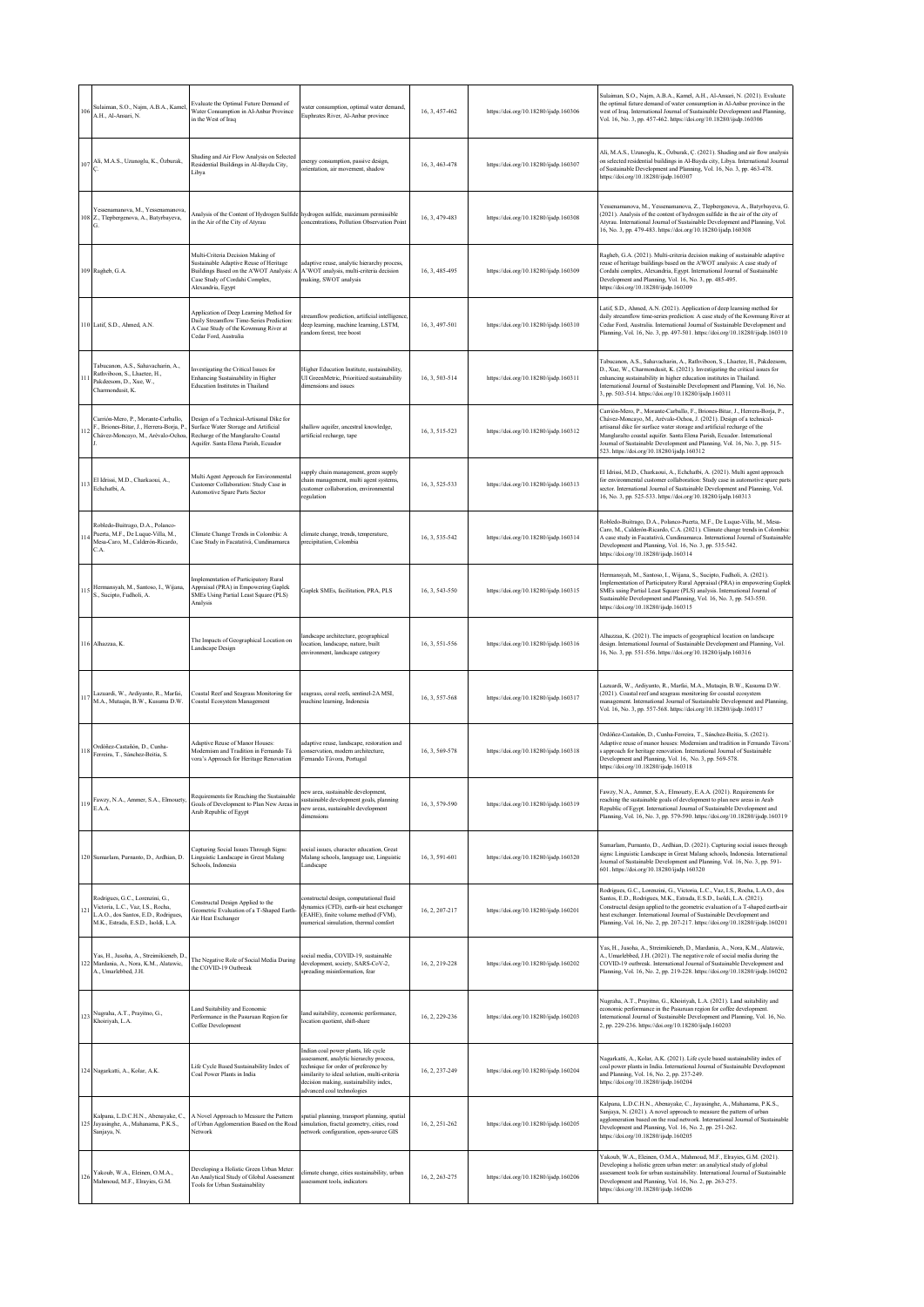| 127      | Juliana, Parani, R., Sitorus, N.I.B.,<br>Pramono, R., Maleachi, S.                                  | Study of Community Based Tourism in the<br>District West Java                                                                                                                                            | empowerment, community, tourism,<br>tourism village                                                                                                                    | 16, 2, 277-285 | https://doi.org/10.18280/ijsdp.160207 | Juliana, Parani, R., Sitorus, N.I.B., Pramono, R., Maleachi, S. (2021). Study of<br>community based tourism in the district West Java. International Journal of<br>Sustainable Development and Planning, Vol. 16, No. 2, pp. 277-285.<br>https://doi.org/10.18280/ijsdp.160207                                                                                                                                                     |
|----------|-----------------------------------------------------------------------------------------------------|----------------------------------------------------------------------------------------------------------------------------------------------------------------------------------------------------------|------------------------------------------------------------------------------------------------------------------------------------------------------------------------|----------------|---------------------------------------|------------------------------------------------------------------------------------------------------------------------------------------------------------------------------------------------------------------------------------------------------------------------------------------------------------------------------------------------------------------------------------------------------------------------------------|
|          | 128 Dakhia, A., Zemmouri, N.                                                                        | Energy Optimization and Environmental<br>Impact of an Office Building at Biskra City,<br>Algeria: Life Cycle Assessment, Applied to<br>the Building Envelope in Hot and Dry<br>Climate                   | building environmental impact, life cycle<br>assessment (LCA), energy efficiency,<br>building envelope, recycled materials,<br>thermal insulation system, arid region  | 16, 2, 287-297 | https://doi.org/10.18280/ijsdp.160208 | Dakhia, A., Zemmouri, N. (2021). Energy optimization and environmental<br>impact of an office building at Biskra city, Algeria: Life cycle assessment,<br>applied to the building envelope in hot and dry climate. International Journal of<br>Sustainable Development and Planning, Vol. 16, No. 2, pp. 287-297.<br>https://doi.org/10.18280/ijsdp.160208                                                                         |
|          | 129 Vizzoto, A.D., de Souza Verschoore,<br>J.R., Gavronski, I.                                      | <b>Exploring Transnational Advocacy</b><br>Networks for Environmental Sustainability                                                                                                                     | advocacy networks, nongovernmental<br>organizations, environment, sustainability                                                                                       | 16, 2, 299-307 | https://doi.org/10.18280/ijsdp.160209 | Vizzoto, A.D., de Souza Verschoore, J.R., Gavronski, I. (2021). Exploring<br>transnational advocacy networks for environmental sustainability. Internationa<br>Journal of Sustainable Development and Planning, Vol. 16, No. 2, pp. 299-<br>307. https://doi.org/10.18280/ijsdp.160209                                                                                                                                             |
|          | 130 Tan, C.X.                                                                                       | Study on Quality Evaluation of Taiwan's<br>B&B Based on Content Analysis Method<br>and Its Implications                                                                                                  | Taiwan B&B quality, evaluation system,<br>content analysis method                                                                                                      | 16, 2, 309-315 | https://doi.org/10.18280/ijsdp.160210 | Tan, C.X. (2021). Study on quality evaluation of Taiwan's B&B based on<br>content analysis method and its implications. International Journal of<br>Sustainable Development and Planning, Vol. 16, No. 2, pp. 309-315.<br>https://doi.org/10.18280/ijsdp.160210                                                                                                                                                                    |
|          | Morante-Carballo, F., Apolo-Masache,<br>31 B., Carrión-Mero, P., Cedeño, B.,<br>Montalvan-Toala, J. | Considerations in the Methodology for the<br>Technical-Environmental Viability of<br>Sanitary Landfills in Rural Communities.<br>Northern Case of the Province of Santa<br>Elena, Ecuador                | Key Factor Matrix, sanitary landfill, solid<br>waste, leached, Manglaralto commune,<br>Ayangue commune                                                                 | 16, 2, 317-325 | https://doi.org/10.18280/ijsdp.160211 | Morante-Carballo, F., Apolo-Masache, B., Carrión-Mero, P., Cedeño, B.,<br>Montalvan-Toala, J. (2021). Considerations in the methodology for the<br>technical-environmental viability of sanitary landfills in rural communities.<br>Northern case of the province of Santa Elena, Ecuador. International Journal of<br>Sustainable Development and Planning, Vol. 16, No. 2, pp. 317-325.<br>https://doi.org/10.18280/ijsdp.160211 |
|          | 132 Angga, L.O., Datie, D.R.A., Tuhulele,<br>P., Fataruba, S., Taufiq, I.                           | Responsibility of Manufacturers in Waste<br>Management of Plastic Packaged Drink<br>Products Based on Law Number 18 of 2008<br>Regarding Waste Management (Case Study<br>in Ambon City, Maluku Province) | waste management, responsibilities,<br>manufacturers                                                                                                                   | 16, 2, 327-334 | https://doi.org/10.18280/ijsdp.160212 | Angga, L.O., Datie, D.R.A., Tuhulele, P., Fataruba, S., Taufiq, I. (2021).<br>Responsibility of manufacturers in waste management of plastic packaged<br>drink products based on law number 18 of 2008 regarding waste management<br>(Case study in Ambon city, Maluku province). International Journal of<br>Sustainable Development and Planning, Vol. 16, No. 2, pp. 327-334.<br>https://doi.org/10.18280/ijsdp.160212          |
|          | Onyango, D.O., Ikporukpo, C.O.,<br>133 Taiwo, J.O., Opiyo, S.B.                                     | Land Use and Land Cover Change as an<br>Indicator of Watershed Urban Developmen<br>in the Kenyan Lake Victoria Basin                                                                                     | vatershed urbanization, land use/land cover<br>change (LULC), Kenyan Lake Victoria<br>basin, Landsat imagery, supervised<br>classification, sustainable development    | 16, 2, 335-345 | https://doi.org/10.18280/ijsdp.160213 | Onyango, D.O., Ikporukpo, C.O., Taiwo, J.O., Opiyo, S.B. (2021). Land use<br>and land cover change as an indicator of watershed urban development in the<br>Kenyan Lake Victoria Basin. International Journal of Sustainable<br>Development and Planning, Vol. 16, No. 2, pp. 335-345.<br>https://doi.org/10.18280/ijsdp.160213                                                                                                    |
|          | 134 Çanakcı, M.                                                                                     | Role of Oil Prices and Major<br>Macroeconomic Factors in the Economic<br>Growth of Selected G20 Countries                                                                                                | conomic growth, oil prices, broad money,<br>inflation, Cobb-Douglas production<br>function                                                                             | 16, 2, 347-356 | https://doi.org/10.18280/ijsdp.160214 | Çanakcı, M. (2021). Role of oil prices and major macroeconomic factors in the<br>economic growth of selected G20 countries. International Journal of<br>Sustainable Development and Planning, Vol. 16, No. 2, pp. 347-356.<br>https://doi.org/10.18280/ijsdp.160214                                                                                                                                                                |
| 135      | Adedoja, O.S., Hamam, Y., Sadiku,<br>R., Khalaf, B.                                                 | Applications of Nanomaterials for Water<br>Quality Sustainability: Present Status and<br><b>Future Trends</b>                                                                                            | multi-applications, water treatment,<br>nanomaterial, sustainability, water<br>desalination, water quality                                                             | 16, 2, 357-363 | https://doi.org/10.18280/ijsdp.160215 | Adedoja, O.S., Hamam, Y., Sadiku, R., Khalaf, B. (2021). Applications of<br>nanomaterials for water quality sustainability: Present status and future trends.<br>International Journal of Sustainable Development and Planning, Vol. 16, No.<br>2, pp. 357-363. https://doi.org/10.18280/ijsdp.160215                                                                                                                              |
|          | 136 Ayyoub, S.A.S., Radaydeh, N.M.M.                                                                | The Knowledge of People About the Use of<br>Renewable Energy and Environmental<br>Awareness in Their Area, Irbid Governorate<br>as a Case Study                                                          | renewable, energy, photovoltaic cells,<br>aesthetics, traditional, solar system                                                                                        | 16.2.365-371   | https://doi.org/10.18280/ijsdp.160216 | Ayyoub, S.A.S., Radaydeh, N.M.M. (2021). The knowledge of people about<br>the use of renewable energy and environmental awareness in their area, Irbid<br>governorate as a case study. International Journal of Sustainable Development<br>and Planning, Vol. 16, No. 2, pp. 365-371.<br>https://doi.org/10.18280/ijsdp.160216                                                                                                     |
| 131      | Rini, W.D.E., Rahayu, E.S.,<br>Harisudin, M., Supriyadi, S.                                         | Management of Gogo Rice Production in<br>Realizing the Commercialization of<br>Marginal Land Farming Households in<br>Yogyakarta                                                                         | carrying capacity, commercialization,<br>marginal land, marketable surplus,<br>subsistence                                                                             | 16, 2, 373-378 | https://doi.org/10.18280/ijsdp.160217 | Rini, W.D.E., Rahayu, E.S., Harisudin, M., Supriyadi, S. (2021). Managemen<br>of gogo rice production in realizing the commercialization of marginal land<br>farming households in Yogyakarta. International Journal of Sustainable<br>Development and Planning, Vol. 16, No. 2, pp. 373-378.<br>https://doi.org/10.18280/ijsdp.160217                                                                                             |
|          | 138 Swamkar, R., R, H.                                                                              | Statistical Analysis Based Survey of Indian<br>Renewable Energy Scenario                                                                                                                                 | solar power plant, statistical analysis,<br>descriptive statistics, independent t-test,<br>renewable energy sources                                                    | 16, 2, 379-384 | https://doi.org/10.18280/ijsdp.160218 | Swamkar, R., R, H. (2021). Statistical analysis based survey of Indian<br>enewable energy scenario. International Journal of Sustainable Development<br>and Planning, Vol. 16, No. 2, pp. 379-384.<br>https://doi.org/10.18280/ijsdp.160218                                                                                                                                                                                        |
| 139      | Yudhovono, E.B., Siregar, H.,<br>Achsani, N.A., Irawan, T.                                          | The Impact of Tourism on the Economy and<br>Community Welfare in Labuan Bajo Area,<br>Indonesia                                                                                                          | tourism, economy, community welfare,<br>Labuan Baio                                                                                                                    | 16, 2, 385-393 | https://doi.org/10.18280/ijsdp.160219 | Yudhoyono, E.B., Siregar, H., Achsani, N.A., Irawan, T. (2021). The impact<br>of tourism on the economy and community welfare in Labuan Bajo area,<br>Indonesia. International Journal of Sustainable Development and Planning,<br>Vol. 16, No. 2, pp. 385-393. https://doi.org/10.18280/ijsdp.160219                                                                                                                              |
|          | 140 Perný, M., Šály, V., Andráš, M., Valáš<br>ek, L., Packa, J.                                     | Possibilities of Increasing of Energy<br>Efficiency in a Small Enterprises - Case<br>Study                                                                                                               | electricity consumption, analysis, efficiency,<br>losses, energy, economic return,<br>thermography, lighting design                                                    | 16, 2, 395-402 | https://doi.org/10.18280/ijsdp.160220 | Perný, M., Šály, V., Andráš, M., Valášek, L., Packa, J. (2021). Possibilities of<br>increasing of energy efficiency in a small enterprises - case study. International<br>Journal of Sustainable Development and Planning, Vol. 16, No. 2, pp. 395-<br>402. https://doi.org/10.18280/ijsdp.160220                                                                                                                                  |
| $^{141}$ | Mutani, G., Santantonio, S.,<br>Beltramino, S.                                                      | Indicators and Representation Tools to<br>Measure the Technical-Economic<br>Feasibility of a Renewable Energy<br>Community. The Case Study of Villar<br>Pellice (Italy)                                  | energy communities, renewable energy<br>communities, collective self-consumption.<br>self-sufficiency, photovoltaic and storage<br>system, cost-optimal analysis       | $16, 1, 1-11$  | https://doi.org/10.18280/ijsdp.160101 | Mutani, G., Santantonio, S., Beltramino, S. (2021). Indicators and<br>representation tools to measure the technical-economic feasibility of a<br>renewable energy community. The case study of villar pellice (Italy).<br>International Journal of Sustainable Development and Planning, Vol. 16, No.<br>1, pp. 1-11. https://doi.org/10.18280/ijsdp.160101                                                                        |
|          | 142 Mutani, G., Todeschi, V.                                                                        | Roof-Integrated Green Technologies,<br>Energy Saving and Outdoor Thermal<br>Comfort: Insights from a Case Study in<br>Urban Environment                                                                  | smart green technologies, green roof, solar<br>roof, thermal comfort conditions, urban<br>local climate, energy savings, urban<br>planning, sustainable cities         | 16, 1, 13-23   | https://doi.org/10.18280/ijsdp.160102 | Mutani, G., Todeschi, V. (2021). Roof-integrated green technologies, energy<br>saving and outdoor thermal comfort: Insights from a case study in urban<br>environment. International Journal of Sustainable Development and Planning,<br>Vol. 16, No. 1, pp. 13-23. https://doi.org/10.18280/ijsdp.160102                                                                                                                          |
|          | 143 Mohammed, A.M.S., Hirai, Y.                                                                     | Utilising Urban Gamification for<br>Sustainable Crime Prevention in Public<br>Spaces: A Citizen Participation Model for<br>Designing Against Vandalism                                                   | samification, crime prevention, crime<br>deterrence, citizen participation, graffiti                                                                                   | 16, 1, 25-38   | https://doi.org/10.18280/ijsdp.160103 | Mohammed, A.M.S., Hirai, Y. (2021). Utilising urban gamification for<br>sustainable crime prevention in public spaces: A citizen participation model for<br>designing against vandalism. International Journal of Sustainable Developmen<br>and Planning, Vol. 16, No. 1, pp. 25-38.<br>https://doi.org/10.18280/ijsdp.160103                                                                                                      |
|          | 144 Okoye, P.U.                                                                                     | Factors Influencing Clients' Commitment to<br><b>Sustainable Construction Practices</b>                                                                                                                  | client, commitment, construction practices,<br>construction project, sustainable<br>construction                                                                       | 16, 1, 39-48   | https://doi.org/10.18280/ijsdp.160104 | Okoye, P.U. (2021). Factors influencing clients' commitment to sustainable<br>construction practices. International Journal of Sustainable Development and<br>Planning, Vol. 16, No. 1, pp. 39-48. https://doi.org/10.18280/ijsdp.160104                                                                                                                                                                                           |
|          | 145 Nicholls, S.                                                                                    | Embedding Sustainability into the Tourism<br>Planning Process: Evidence from Michigan                                                                                                                    | collaboration, convention and visitors<br>bureau (CVB), participation, stakeholders,<br>tourism                                                                        | 16, 1, 49-59   | https://doi.org/10.18280/ijsdp.160105 | Nicholls, S. (2021). Embedding sustainability into the tourism planning<br>process: evidence from Michigan. International Journal of Sustainable<br>Development and Planning, Vol. 16, No. 1, pp. 49-59.<br>https://doi.org/10.18280/ijsdp.160105                                                                                                                                                                                  |
|          | 146 López-Sánchez, J.A., Roca, B.                                                                   | Socio-Spatial Research on Logistics and Its<br>Impact on Urban Environment: A Review                                                                                                                     | logistics, urban change, urban planning,<br>socio-spatial relations                                                                                                    | 16, 1, 61-69   | https://doi.org/10.18280/ijsdp.160106 | López-Sánchez, J.A., Roca, B. (2021). Socio-spatial research on logistics and<br>its impact on urban environment: A review. International Journal of<br>Sustainable Development and Planning, Vol. 16, No. 1, pp. 61-69.<br>https://doi.org/10.18280/ijsdp.160106                                                                                                                                                                  |
|          | Russo, F., Calabrò, T., Iiritano, G.,<br>147 Pellicanò, D.S., Petrungaro, G.,<br>Trecozzi, M.R.     | Green and Safety School Regional Program<br>to Sustainable Development Using Limited<br><b>Traffic Zone</b>                                                                                              | ransportation planning, sustainable<br>development, urban planning, sustainable<br>mobility, pedestrian area, social distance,<br>risk reduction, limited traffic zone | 16, 1, 71-79   | https://doi.org/10.18280/ijsdp.160107 | Russo, F., Calabrò, T., Iiritano, G., Pellicanò, D.S., Petrungaro, G., Trecozzi,<br>M.R. (2021). Green and safety school regional program to sustainable<br>development using limited traffic zone. International Journal of Sustainable<br>Development and Planning, Vol. 16, No. 1, pp. 71-79.<br>https://doi.org/10.18280/ijsdp.160107                                                                                          |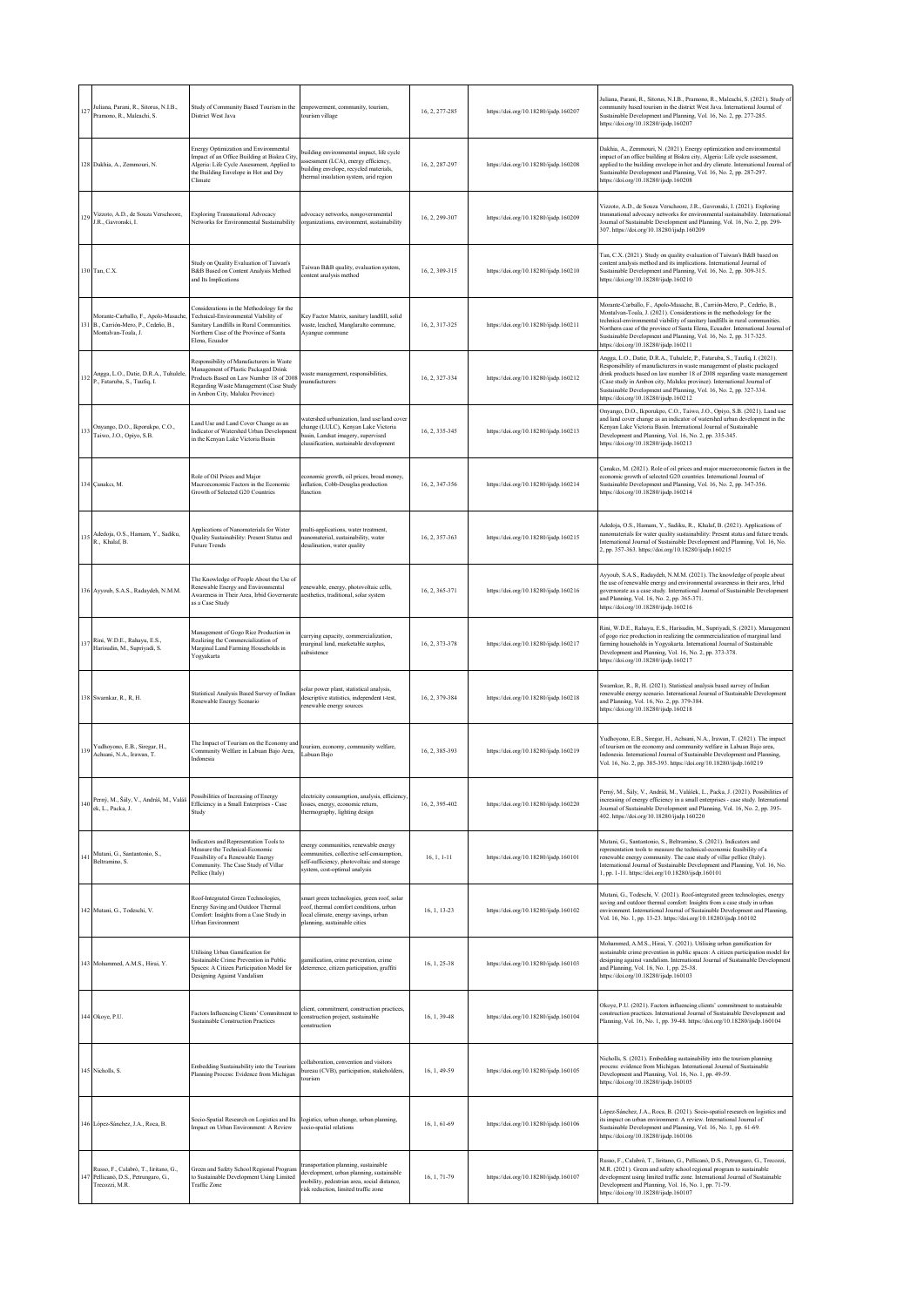|     | 148 Omodero, C.O.                                                                                                 | Sustainable Agriculture, Food Production<br>and Poverty Lessening in Nigeria                                                                                                                      | agriculture, poverty, farm, agriculture<br>finance, food security, JEL classification<br>codes: O13, P46, Q12, Q14, Q18                                                                                                                  | 16, 1, 81-87     | https://doi.org/10.18280/ijsdp.160108 | Omodero, C.O. (2021). Sustainable agriculture, food production and poverty<br>lessening in Nigeria. International Journal of Sustainable Development and<br>Planning, Vol. 16, No. 1, pp. 81-87. https://doi.org/10.18280/ijsdp.160108                                                                                                                                            |
|-----|-------------------------------------------------------------------------------------------------------------------|---------------------------------------------------------------------------------------------------------------------------------------------------------------------------------------------------|------------------------------------------------------------------------------------------------------------------------------------------------------------------------------------------------------------------------------------------|------------------|---------------------------------------|-----------------------------------------------------------------------------------------------------------------------------------------------------------------------------------------------------------------------------------------------------------------------------------------------------------------------------------------------------------------------------------|
|     | 49 Soni, M., Dawar, S., Soni, A.                                                                                  | Probing Consumer Awareness & Barriers<br>Towards Consumer Social Responsibility:<br>A Novel Sustainable Development<br>Approach                                                                   | onsumer's awareness, consumer social<br>esponsibility (CNSR), corporate social<br>responsibility (CSR), sustainable<br>development, green consumption barriers,<br>push & pull development                                               | 16, 1, 89-96     | https://doi.org/10.18280/ijsdp.160109 | Soni, M., Dawar, S., Soni, A. (2021). Probing consumer awareness & barriers<br>towards consumer social responsibility: A novel sustainable development<br>approach. International Journal of Sustainable Development and Planning,<br>Vol. 16, No. 1, pp. 89-96. https://doi.org/10.18280/ijsdp.160109                                                                            |
|     | 150 Majid, A.                                                                                                     | Economic Planning of the Operation of PV-<br>Connected Distribution Network Using a<br>Probabilistic Model for Extending the<br>Network Lifetime                                                  | Ad hoc LV network, economic dispatch,<br>gaussian distribution, lifetime extension                                                                                                                                                       | 16, 1, 97-103    | https://doi.org/10.18280/ijsdp.160110 | Majid, A. (2021). Economic planning of the operation of PV-connected<br>distribution network using a probabilistic model for extending the network<br>ifetime. International Journal of Sustainable Development and Planning, Vol.<br>16, No. 1, pp. 97-103. https://doi.org/10.18280/ijsdp.160110                                                                                |
|     | 151 Ali, A.H.S.                                                                                                   | Societal Green Economy and its Impact on<br>Sustainable Development                                                                                                                               | green economy, sustainable development,<br>strategic model, spatial interaction, SWOT<br>analysis, development potential analysis<br>method                                                                                              | 16, 1, 105-114   | https://doi.org/10.18280/ijsdp.160111 | Ali, A.H.S. (2021). Societal green economy and its impact on sustainable<br>development. International Journal of Sustainable Development and Planning,<br>Vol. 16, No. 1, pp. 105-114. https://doi.org/10.18280/ijsdp.160111                                                                                                                                                     |
|     | 152 Amadi, S.O., Agbor, M.E., Udo, S.O.                                                                           | Vulnerability of Calabar Rainfall to<br>Climatic Variability Events: A Critical<br>Factor in Integrated Water Resources<br>Management in the Tropical Coastal<br>Location in Southeastern Nigeria | calabar, drought, least squares regression,<br>rainfall variability, standardized<br>precipitation index, trend, water resources<br>management                                                                                           | 16, 1, 115-122   | https://doi.org/10.18280/ijsdp.160112 | Amadi, S.O., Agbor, M.E., Udo, S.O. (2021). Vulnerability of Calabar rainfall<br>to climatic variability events: A critical factor in integrated water resources<br>nanagement in the tropical coastal location in southeastern Nigeria.<br>International Journal of Sustainable Development and Planning, Vol. 16, No.<br>1, pp. 115-122. https://doi.org/10.18280/ijsdp.160112  |
| 153 | Singh, A.K., Jyoti, B., Kumar, S.,<br>Lenka, S.K.                                                                 | Assessment of Global Sustainable<br>Development, Environmental<br>Sustainability, Economic Development and<br>Social Development Index in Selected<br>Economies                                   | deforestation, environmental and green<br>technologies, global sustainable<br>development index, environmental<br>sustainability index, economic development<br>index, social development index, forest area,<br>sustainable development | 16, 1, 123-138   | https://doi.org/10.18280/ijsdp.160113 | Singh, A.K., Jyoti, B., Kumar, S., Lenka, S.K. (2021). Assessment of global<br>ustainable development, environmental sustainability, economic development<br>and social development index in selected economies. International Journal of<br>Sustainable Development and Planning, Vol. 16, No. 1, pp. 123-138.<br>https://doi.org/10.18280/ijsdp.160113                          |
|     | 154 Mohar, L.R., Rajšp, M., Požarnik, M.                                                                          | Empirical Analysis of "GHG Emission<br>Avoidance" Calculation for Selection of<br>Sustainable Environmental Projects                                                                              | EU environmental priorities, sustainable<br>project, quantitative indicators, innovation<br>fund, GHG emission avoidance                                                                                                                 | 16, 1, 139-144   | https://doi.org/10.18280/ijsdp.160114 | Mohar, L.R., Rajšp, M., Požarnik, M. (2021). Empirical analysis of "GHG<br>mission avoidance" calculation for selection of sustainable environmental<br>projects. International Journal of Sustainable Development and Planning, Vol.<br>6, No. 1, pp. 139-144. https://doi.org/10.18280/ijsdp.160114                                                                             |
|     | 155 Kawanishi, M., Kato, M., Fujikura, R.                                                                         | Analysis of the Factors Affecting the Choice<br>of Whether to Internalize or Outsource the<br>Task of Greenhouse Gas Inventory<br>Calculations: The Cases of Indonesia,<br>Vietnam, and Thailand  | capacity development, national greenhouse<br>gas inventory, transparency framework,<br>Paris agreement                                                                                                                                   | 16, 1, 145-154   | https://doi.org/10.18280/ijsdp.160115 | Kawanishi, M., Kato, M., Fujikura, R. (2021). Analysis of the factors affecting<br>the choice of whether to internalize or outsource the task of greenhouse gas<br>inventory calculations: The cases of Indonesia, Vietnam, and Thailand.<br>International Journal of Sustainable Development and Planning, Vol. 16, No.<br>1, pp. 145-154. https://doi.org/10.18280/ijsdp.160115 |
| 56  | Fartash, K., Khayyatian, M., Ghorbani<br>A., Sadabadi, A.                                                         | Interpretive Structural Analysis of<br>Interrelationships of the Sustainable<br>Development Goals (SDGs) in Iran                                                                                  | sustainable development goal, SDGs,<br>interpretive structural modeling, ISM,<br>MICMAC analysis, Iran                                                                                                                                   | 16, 1, 155-163   | https://doi.org/10.18280/ijsdp.160116 | Fartash, K., Khayyatian, M., Ghorbani, A., Sadabadi, A. (2021). Interpretive<br>structural analysis of interrelationships of the sustainable development goals<br>(SDGs) in Iran. International Journal of Sustainable Development and<br>Planning, Vol. 16, No. 1, pp. 155-163. https://doi.org/10.18280/ijsdp.160116                                                            |
| 57  | Hasan, S.A., Ebraheem, A.K.,<br>Ibraheem, M.A.                                                                    | Adopting Spatial Analysis to Choose<br>Suitable Villages for Rural Development:<br>Iraq / Babylon Governorate Case Study                                                                          | ural development, spatial analysis, village,<br>GIS, spatial indicator                                                                                                                                                                   | 16, 1, 165-173   | https://doi.org/10.18280/ijsdp.160117 | Hasan, S.A., Ebraheem, A.K., Ibraheem, M.A. (2021). Adopting spatial<br>analysis to choose suitable villages for rural development: Iraq / Babylon<br>governorate case study. International Journal of Sustainable Development and<br>Planning, Vol. 16, No. 1, pp. 165-173. https://doi.org/10.18280/ijsdp.160117                                                                |
|     | 58 Douak, M., Settou, N.                                                                                          | Techno-Economical Optimization of<br>PV/Wind/Fuel Cell Hybrid System in Adrar<br>Region (Algeria)                                                                                                 | hybrid systems, total annual cost, relative<br>excess power generated, power supply<br>probability                                                                                                                                       | 16, 1, 175-180   | https://doi.org/10.18280/ijsdp.160118 | Douak, M., Settou, N. (2021). Techno-economical optimization of<br>PV/wind/fuel cell hybrid system in Adrar region (Algeria). International<br>ournal of Sustainable Development and Planning, Vol. 16, No. 1, pp. 175-<br>180. https://doi.org/10.18280/ijsdp.160118                                                                                                             |
|     | 159 Khan, M.H., Muktar, S.N.                                                                                      | What's Next for Green Human Resource<br>Management: Insights and Trends for<br>Sustainable Development                                                                                            | green human resource management,<br>Sustainable development, environmental<br>management, systematic review, Scopus                                                                                                                      | 16, 1, 181-194   | https://doi.org/10.18280/ijsdp.160119 | Khan, M.H., Muktar, S.N. (2021). What's next for green human resource<br>nanagement: Insights and trends for sustainable development. International<br>ournal of Sustainable Development and Planning, Vol. 16, No. 1, pp. 181-<br>194. https://doi.org/10.18280/ijsdp.160119                                                                                                     |
|     | 160 Mehta, R.                                                                                                     | Optimal Design and Modeling of<br>Sustainable Buildings Based on<br>Multivariate Fuzzy Logic                                                                                                      | energy efficiency, environment quality,<br>fuzzy logic, membership function,<br>sustainable building                                                                                                                                     | 16, 1, 195-206   | https://doi.org/10.18280/ijsdp.160120 | Mehta, R. (2021). Optimal design and modeling of sustainable buildings based<br>on multivariate fuzzy logic. International Journal of Sustainable Development<br>and Planning, Vol. 16, No. 1, pp. 195-206.<br>https://doi.org/10.18280/ijsdp.160120                                                                                                                              |
|     | 61 Dinh, T.H., Dinh, T.H., Götze, U.                                                                              | Integration of sustainability criteria and life<br>cycle sustainability assessment method into<br>construction material selection in<br>developing countries: The case of Vietnam                 | construction material selection, developing<br>countries, importance weightings, life cycle<br>sustainability assessment, sustainability<br>criteria                                                                                     | 15, 8, 1145-1156 | https://doi.org/10.18280/ijsdp.150801 | Dinh, T.H., Dinh, T.H., Götze, U. (2020). Integration of sustainability criteria<br>and life cycle sustainability assessment method into construction material<br>selection in developing countries: The case of Vietnam. International Journal of<br>Sustainable Development and Planning, Vol. 15, No. 8, pp. 1145-1156.<br>nttps://doi.org/10.18280/ijsdp.150801               |
| 62  | Luu, L.Q., Longo, S., Cellura, M.,<br>Sanseverino, E.R.                                                           | A review on consequential life cycle<br>assessment in the power sector                                                                                                                            | CLCA, environmental impact, power sector,<br>socio-economic interaction                                                                                                                                                                  | 15, 8, 1157-1168 | https://doi.org/10.18280/ijsdp.150802 | Luu, L.Q., Longo, S., Cellura, M., Sanseverino, E.R. (2020). A review on<br>consequential life cycle assessment in the power sector. International Journal of<br>Sustainable Development and Planning, Vol. 15, No. 8, pp. 1157-1168.<br>https://doi.org/10.18280/ijsdp.150802                                                                                                    |
| 63  | Rodríguez, Y.A., Pérez, Y.P., Roa,<br>L.V., Jiménez-Rodríguez, C., Granda-<br>Rodríguez, H.D., De Luque-Villa, M. | Spatio-temporal analysis of forest<br>fragmentation in Río Botello Catchment at<br>Facatativá (Colombia)                                                                                          | spatio-temporal analysis, land cover, forest<br>fragmentation, landscape, geographic<br>information systems                                                                                                                              | 15, 8, 1169-1178 | https://doi.org/10.18280/ijsdp.150803 | Rodríguez, Y.A., Pérez, Y.P., Roa, L.V., Jiménez-Rodríguez, C., Granda-Rodrí<br>tuez, H.D., De Luque-Villa, M. (2020). Spatio-temporal analysis of forest<br>fragmentation in Río Botello Catchment at Facatativá (Colombia).<br>nternational Journal of Sustainable Development and Planning, Vol. 15, No.<br>8, pp. 1169-1178. https://doi.org/10.18280/ijsdp.150803            |
|     | 164 Reza, F., Kojima, S.                                                                                          | Thermal comfort investigation based design<br>considerations for the tropical studio type<br>classroom                                                                                            | thermal comfort, thermal environment,<br>Predicted Mean Vote (PMV), Standard<br>Effective Temperature (SET), studio type<br>classroom                                                                                                    | 15, 8, 1179-1185 | https://doi.org/10.18280/ijsdp.150804 | Reza, F., Kojima, S. (2020). Thermal comfort investigation based design<br>onsiderations for the tropical studio type classroom. International Journal of<br>Sustainable Development and Planning, Vol. 15, No. 8, pp. 1179-1185.<br>https://doi.org/10.18280/ijsdp.150804                                                                                                        |
| 65  | Chen, C., Yang, B., Wu, Q., Dong,<br>B.J.                                                                         | Output efficiency of industrial parks based<br>on three-stage DEA model                                                                                                                           | ndustrial park, output efficiency, three-<br>stage DEA                                                                                                                                                                                   | 15, 8, 1187-1195 | https://doi.org/10.18280/ijsdp.150805 | Chen, C., Yang, B., Wu, Q., Dong, B.J. (2020). Output efficiency of industrial<br>parks based on three-stage DEA model. International Journal of Sustainable<br>Development and Planning, Vol. 15, No. 8, pp. 1187-1195.<br>https://doi.org/10.18280/ijsdp.150805                                                                                                                 |
|     | 166 Gong, Z.Q., Kong, Q.K., Tan, J.                                                                               | Analysis on multidimensional poverty<br>reduction of industrial structure upgrading<br>based on provincial panel data and spatial<br>Durbin model                                                 | nultidimensional poverty (MDP), industrial<br>structure upgrading (ISU), nonlinear effects,<br>spatial spillover                                                                                                                         | 15, 8, 1197-1204 | https://doi.org/10.18280/ijsdp.150806 | Gong, Z.Q., Kong, Q.K., Tan, J. (2020). Analysis on multidimensional poverty<br>reduction of industrial structure upgrading based on provincial panel data and<br>spatial Durbin model. International Journal of Sustainable Development and<br>Planning, Vol. 15, No. 8, pp. 1197-1204.<br>https://doi.org/10.18280/ijsdp.150806                                                 |
|     | 67 Morina, F., Özen, E.                                                                                           | Does the commercial bank's loans affect<br>economic growth? Empirical evidence for<br>the real sector economy in Kosovo (2005-<br>2018)                                                           | oans, economic growth, interest rates,<br>inflation, the real sector                                                                                                                                                                     | 15, 8, 1205-1222 | https://doi.org/10.18280/ijsdp.150807 | Morina, F., Özen, E. (2020). Does the commercial bank's loans affect<br>economic growth? Empirical evidence for the real sector economy in Kosovo<br>2005-2018). International Journal of Sustainable Development and Planning,<br>Vol. 15, No. 8, pp. 1205-1222. https://doi.org/10.18280/ijsdp.150807                                                                           |
|     | 168 Wang, J., Li, Z.D., Sun, X.Y.                                                                                 | Empirical analysis on the influence of<br>business environment on foreign direct<br>investment inflow based on the panel data<br>on 26 countries                                                  | foreign direct investment (FDI), business<br>environment, location advantage, empirical<br>analysis                                                                                                                                      | 15, 8, 1223-1230 | https://doi.org/10.18280/ijsdp.150808 | Wang, J., Li, Z.D., Sun, X.Y. (2020). Empirical analysis on the influence of<br>pusiness environment on foreign direct investment inflow based on the panel<br>data on 26 countries. International Journal of Sustainable Development and<br>Planning, Vol. 15, No. 8, pp. 1223-1230.<br>https://doi.org/10.18280/ijsdp.150808                                                    |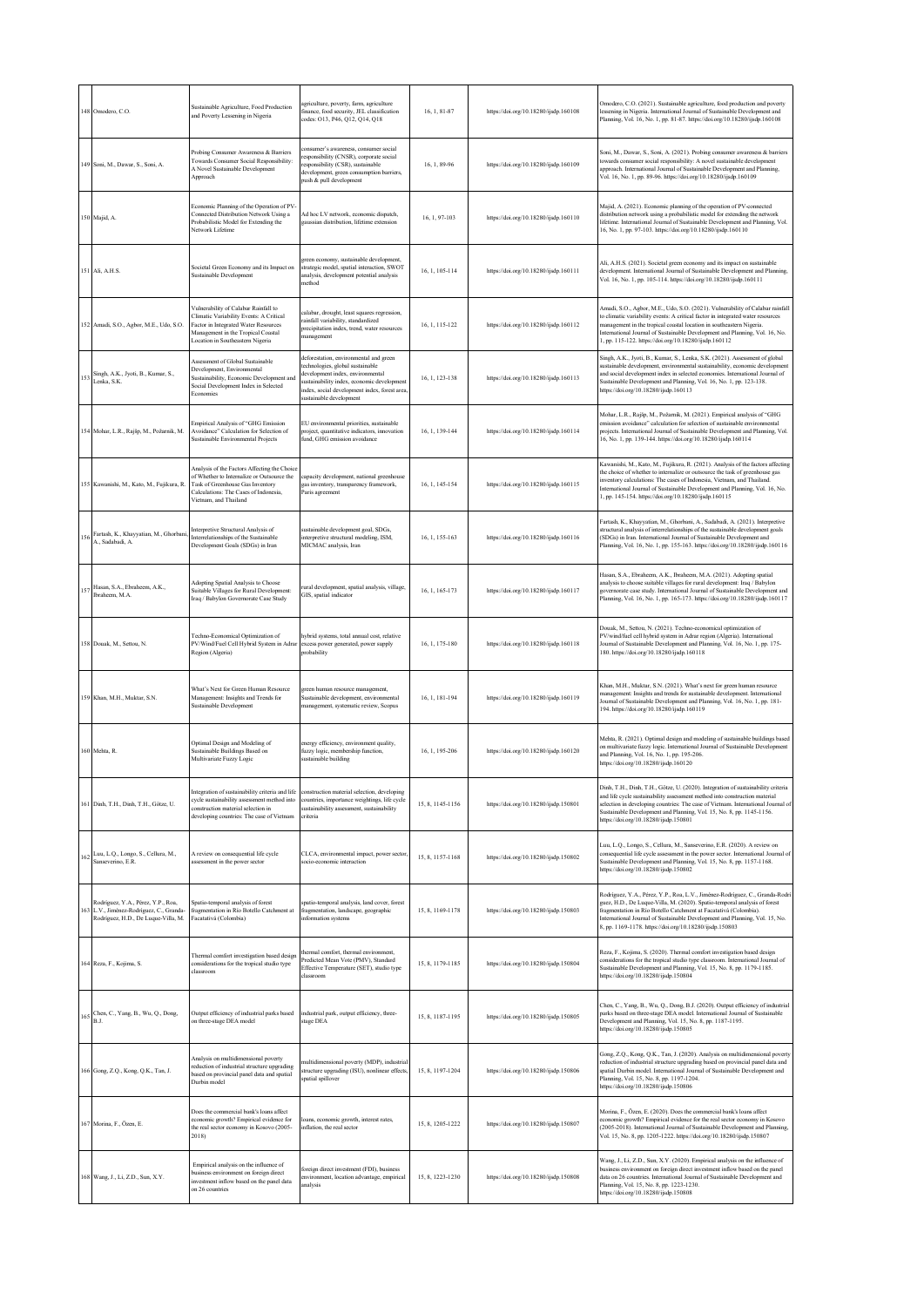| 169 | Abaikyzy, M., Yerkinbayeva, L.K.,<br>Aidarkhanova, K.N., Aigarinova,<br>G.T., Baimbetov, N.S.                          | The formation of land conservation<br>principles as the framework for the<br>implementation of the concept of<br>sustainable development of society                                                                              | land resources, law, protection, regulation,<br>sustainable development                                                                                                       | 15, 8, 1231-1240 | https://doi.org/10.18280/ijsdp.150809 | Abaikyzy, M., Yerkinbayeva, L.K., Aidarkhanova, K.N., Aigarinova, G.T.,<br>Baimbetov, N.S. (2020). The formation of land conservation principles as the<br>framework for the implementation of the concept of sustainable development o<br>society. International Journal of Sustainable Development and Planning, Vol.<br>15, No. 8, pp. 1231-1240. https://doi.org/10.18280/ijsdp.150809    |
|-----|------------------------------------------------------------------------------------------------------------------------|----------------------------------------------------------------------------------------------------------------------------------------------------------------------------------------------------------------------------------|-------------------------------------------------------------------------------------------------------------------------------------------------------------------------------|------------------|---------------------------------------|-----------------------------------------------------------------------------------------------------------------------------------------------------------------------------------------------------------------------------------------------------------------------------------------------------------------------------------------------------------------------------------------------|
|     | 170 Hien, N.N., Chi, P.H.                                                                                              | The factors affecting household electricity<br>saving behavior: A study in Vietnam                                                                                                                                               | planned behavior theory, perceived benefit,<br>policy and social propaganda, intention of<br>saving electricity, electricity saving<br>behavior                               | 15, 8, 1241-1250 | https://doi.org/10.18280/ijsdp.150810 | Hien, N.N., Chi, P.H. (2020). The factors affecting household electricity<br>saving behavior: A study in Vietnam. International Journal of Sustainable<br>Development and Planning, Vol. 15, No. 8, pp. 1241-1250.<br>https://doi.org/10.18280/ijsdp.150810                                                                                                                                   |
|     | 171 Ding, L.R., Xia, Q.                                                                                                | Empirical analysis on how financial<br>development influences low-carbon<br>economic gain efficiency considering the<br>panel data of Yangtze River Economic<br>Corridor                                                         | economic development, Low-carbon<br>economic gain efficiency (LCEGE),<br>Yangtze River Economic Corridor (YREC),<br>directional distance function (DDF) model                 | 15, 8, 1251-1257 | https://doi.org/10.18280/ijsdp.150811 | Ding, L.R., Xia, Q. (2020). Empirical analysis on how financial development<br>influences low-carbon economic gain efficiency considering the panel data of<br>Yangtze River Economic Corridor. International Journal of Sustainable<br>Development and Planning, Vol. 15, No. 8, pp. 1251-1257.<br>https://doi.org/10.18280/ijsdp.150811                                                     |
|     | 172 Chen, H.M., Liang, M.                                                                                              | Empirical analysis on regional economic<br>growth from the perspectives of<br>entrepreneurship and investment in research<br>and development                                                                                     | regional economic growth (REG),<br>entrepreneurship, investment in research and<br>development (R&D), fixed effects model                                                     | 15, 8, 1259-1265 | https://doi.org/10.18280/ijsdp.150812 | Chen, H.M., Liang, M. (2020). Empirical analysis on regional economic<br>growth from the perspectives of entrepreneurship and investment in research<br>and development. International Journal of Sustainable Development and<br>Planning, Vol. 15, No. 8, pp. 1259-1265.<br>https://doi.org/10.18280/ijsdp.150812                                                                            |
| 173 | Kusdiantoro, Fahrudin, A., Wisudo,<br>S.H., Juanda, B.                                                                 | Sustainable development index of marine<br>capture fisheries in Indonesia                                                                                                                                                        | capture fisheries, dimension, index,<br>indicator, sustainable                                                                                                                | 15, 8, 1267-1275 | https://doi.org/10.18280/ijsdp.150813 | Kusdiantoro, Fahrudin, A., Wisudo, S.H., Juanda, B. (2020). Sustainable<br>development index of marine capture fisheries in Indonesia. International<br>Journal of Sustainable Development and Planning, Vol. 15, No. 8, pp. 1267-<br>1275. https://doi.org/10.18280/ijsdp.150813                                                                                                             |
|     | 174 Sohel, I.H., Rahman, S.                                                                                            | Optimization of generation cost,<br>environmental impact, and reliability of a<br>microgrid using non-dominated sorting<br>genetic algorithm-II                                                                                  | cost minimization, emission reduction,<br>microgrid, monte Carlo simulation, non-<br>dominated sorting genetic algorithm-II,<br>optimal energy dispatch, reliability analysis | 15, 8, 1277-1284 | https://doi.org/10.18280/ijsdp.150814 | Sohel, I.H., Rahman, S. (2020). Optimization of generation cost,<br>environmental impact, and reliability of a microgrid using non-dominated<br>sorting genetic algorithm-II. International Journal of Sustainable Development<br>and Planning, Vol. 15, No. 8, pp. 1277-1284.<br>https://doi.org/10.18280/ijsdp.150814                                                                       |
|     | 175 Ding, L., Liu, W.J., Wang, C.B.                                                                                    | E-commerce industry's R&D, market<br>operating and performance: Based on<br>worldwide listed companies' empirical<br>analysis                                                                                                    | E-commerce, R&D intensity, operating<br>intensity, firms' performance                                                                                                         | 15, 8, 1285-1296 | https://doi.org/10.18280/ijsdp.150815 | Ding, L., Liu, W.J., Wang, C.B. (2020). E-commerce industry's R&D, market<br>operating and performance: Based on worldwide listed companies' empirical<br>analysis. International Journal of Sustainable Development and Planning, Vol.<br>15, No. 8, pp. 1285-1296. https://doi.org/10.18280/ijsdp.150815                                                                                    |
| 176 | Camaraza-Medina, Y., Sánchez-<br>Escalona, A.A., Retirado-Mediaceia,<br>Y., García-Morales, O.F.                       | New procedure for thermal assessment of an<br>air cooled condenser coupled to biomass<br>power plant                                                                                                                             | efficiency, power plant, sugar industry, heat<br>transfer                                                                                                                     | 15, 8, 1297-1302 | https://doi.org/10.18280/ijsdp.150816 | Camaraza-Medina, Y., Sánchez-Escalona, A.A., Retirado-Mediaceja, Y., Garc<br>a-Morales, O.F. (2020). New procedure for thermal assessment of an air cooled<br>condenser coupled to biomass power plant. International Journal of Sustainable<br>Development and Planning, Vol. 15, No. 8, pp. 1297-1302.<br>https://doi.org/10.18280/ijsdp.150816                                             |
|     | 177 Lin, J., Pan, J.L.                                                                                                 | Farmers' willingness as well as its<br>compensation strategy to prevent and<br>control agricultural non-point source<br>pollution in water source areas-based on a<br>comparative analysis of pesticide and<br>fertilizer inputs | agricultural non-point source pollution,<br>pesticides, fertilizers, ecological<br>compensation                                                                               | 15, 8, 1303-1311 | https://doi.org/10.18280/ijsdp.150817 | Lin, J., Pan, J.L. (2020). Farmers' willingness as well as its compensation<br>strategy to prevent and control agricultural non-point source pollution in water<br>source areas-based on a comparative analysis of pesticide and fertilizer inputs.<br>International Journal of Sustainable Development and Planning, Vol. 15, No.<br>8, pp. 1303-1311. https://doi.org/10.18280/ijsdp.150817 |
|     | 178 Saha, I., Kundu, A., Ghosh, S.K.                                                                                   | Development of sustainable business model<br>A conceptual framework for the financial<br>sector to obtain successful ERP                                                                                                         | enterprise resource planning (ERP),<br>financial sector, structural equation<br>modeling (SEM), critical success factors,<br>sustainable business model                       | 15, 8, 1313-1321 | https://doi.org/10.18280/ijsdp.150818 | Saha, I., Kundu, A., Ghosh, S.K. (2020). Development of sustainable business<br>model: A conceptual framework for the financial sector to obtain successful<br>ERP. International Journal of Sustainable Development and Planning, Vol. 15,<br>No. 8, pp. 1313-1321. https://doi.org/10.18280/ijsdp.150818                                                                                    |
| 179 | Mucharam, I., Rustiadi, E., Fauzi, A.,<br>Harianto.                                                                    | Assessment of rice farming sustainability:<br>Evidence from Indonesia provincial data                                                                                                                                            | agriculture, multidimensional scaling, rapid<br>appraisal, rice production area,<br>sustainability                                                                            | 15, 8, 1323-1332 | https://doi.org/10.18280/ijsdp.150819 | Mucharam, I., Rustiadi, E., Fauzi, A., Harianto. (2020). Assessment of rice<br>farming sustainability: Evidence from Indonesia provincial data. International<br>Journal of Sustainable Development and Planning, Vol. 15, No. 8, pp. 1323-<br>1332. https://doi.org/10.18280/ijsdp.150819                                                                                                    |
|     | 180 Shi, L.L., Zhou, J., Liu, S.H.                                                                                     | Evaluation and drivers of green agricultural<br>water use efficiency in Yangtze River<br>Economic Zone                                                                                                                           | Yangtze River Economic Zone (YREZ),<br>green agricultural water use efficiency<br>(GAWUE), influencing factors, epsilon-<br>based measure (EBM) model, Tobit model            | 15, 8, 1333-1339 | https://doi.org/10.18280/ijsdp.150820 | Shi, L.L., Zhou, J., Liu, S.H. (2020). Evaluation and drivers of green<br>agricultural water use efficiency in Yangtze River Economic Zone.<br>International Journal of Sustainable Development and Planning, Vol. 15, No.<br>8, pp. 1333-1339. https://doi.org/10.18280/ijsdp.150820                                                                                                         |
| 181 | Bhanja, A., Kumar, A., Gupta, A.K.,<br>Gupta, A.K., Ghosal, A., Mukherjee,<br>S., Chaudhury, S.                        | Developing a framework for rural<br>electrification in India- analysis of the<br>prospects of micro-grid solutions                                                                                                               | micro-grid solutions, rural electrification,<br>rural households, socio-economic<br>development, hilly terrains                                                               | 15, 8, 1341-1350 | https://doi.org/10.18280/ijsdp.150821 | Bhanja, A., Kumar, A., Gupta, A.K., Gupta, A.K., Ghosal, A., Mukherjee, S.,<br>Chaudhury, S. (2020). Developing a framework for rural electrification in<br>India- analysis of the prospects of micro-grid solutions. International Journal of<br>Sustainable Development and Planning, Vol. 15, No. 8, pp. 1341-1350.<br>https://doi.org/10.18280/ijsdp.150821                               |
|     | Salem, M., Tsurusaki, N.,<br>182 Divigalpitiya, P., Osman, T., Hamdy,<br>O., Kenawy, E.                                | Assessing progress towards sustainable<br>development in the urban periphery: A case<br>of greater Cairo, Egypt                                                                                                                  | assessing, sustainable development,<br>sustainable development indicator, urban<br>periphery, greater Cairo, Egypt                                                            | 15, 7, 971-982   | https://doi.org/10.18280/ijsdp.150701 | Salem, M., Tsurusaki, N., Divigalpitiya, P., Osman, T., Hamdy, O., Kenawy,<br>E. (2020). Assessing progress towards sustainable development in the urban<br>periphery: A case of greater Cairo, Egypt. International Journal of Sustainable<br>Development and Planning, Vol. 15, No. 7, pp. 971-982.<br>https://doi.org/10.18280/ijsdp.150701                                                |
|     | Barbini, A., Malacarne, G.,<br>183 Romagnoli, K., Massari, G.A., Matt,<br>D.T.                                         | Integration of life cycle data in a BIM<br>object library to support green and digital<br>public procurements                                                                                                                    | BIM objects, building products, Green<br>Public Procurement, LCA, LCC, life cycle,<br>sustainable design                                                                      | 15, 7, 983-990   | https://doi.org/10.18280/ijsdp.150702 | Barbini, A., Malacarne, G., Romagnoli, K., Massari, G.A., Matt, D.T. (2020).<br>Integration of life cycle data in a BIM object library to support green and<br>digital public procurements. International Journal of Sustainable Development<br>and Planning, Vol. 15, No. 7, pp. 983-990.<br>https://doi.org/10.18280/ijsdp.150702                                                           |
| 184 | Salem, S.A., Amer, S.A., Shaw, D.,<br>Abdelmotey, E.A.                                                                 | Developing a substantive sustainability<br>framework for urban planning in desert<br>regions in Egypt                                                                                                                            | Delphi survey, desert planning, substantive<br>sustainability framework, sustainable<br>development, sustainability dimensions                                                | 15, 7, 991-999   | https://doi.org/10.18280/ijsdp.150703 | Salem, S.A., Amer, S.A., Shaw, D., Abdelmotey, E.A. (2020). Developing a<br>substantive sustainability framework for urban planning in desert regions in<br>Egypt. International Journal of Sustainable Development and Planning, Vol.<br>15, No. 7, pp. 991-999. https://doi.org/10.18280/ijsdp.150703                                                                                       |
|     | 185 Zhang, J., Bai, S.Z., Xu, N.                                                                                       | Optimal pricing of green agriculture<br>products in a marketing-mix program                                                                                                                                                      | preselling, spot selling, dynamic pricing,<br>marketing-mix program                                                                                                           | 15, 7, 1001-1006 | https://doi.org/10.18280/ijsdp.150704 | Zhang, J., Bai, S.Z., Xu, N. (2020). Optimal pricing of green agriculture<br>products in a marketing-mix program. International Journal of Sustainable<br>Development and Planning, Vol. 15, No. 7, pp. 1001-1006.<br>https://doi.org/10.18280/ijsdp.150704                                                                                                                                   |
|     | 186 Haddad, L., Aouachria, Z., Haddad, D.                                                                              | How to use hydrogen in a new strategy to<br>mitigate urban air pollution and preserve<br>human health                                                                                                                            | irban, air pollution, transportation,<br>renewable energy, fuel cells                                                                                                         | 15, 7, 1007-1015 | https://doi.org/10.18280/ijsdp.150705 | Haddad, L., Aouachria, Z., Haddad, D. (2020). How to use hydrogen in a new<br>strategy to mitigate urban air pollution and preserve human health.<br>International Journal of Sustainable Development and Planning, Vol. 15, No.<br>7, pp. 1007-1015. https://doi.org/10.18280/ijsdp.150705                                                                                                   |
|     | 187 Gao, Y.Z.                                                                                                          | Measurement and driving factors of green<br>total factor manufacturing energy efficiency<br>in China                                                                                                                             | green total factor manufacturing energy<br>efficiency (GTFMEE), driving factors,<br>directional distance function (DDF), Tobit<br>model                                       | 15, 7, 1017-1023 | https://doi.org/10.18280/ijsdp.150706 | Gao, Y.Z. (2020). Measurement and driving factors of green total factor<br>manufacturing energy efficiency in China. International Journal of Sustainable<br>Development and Planning, Vol. 15, No. 7, pp. 1017-1023.<br>https://doi.org/10.18280/ijsdp.150706                                                                                                                                |
|     | Muhardi, M., Mafruhat, A.Y.,<br>Cintyawati, C., Ramli, T.A., Sabar, R.<br>Ahmad, H., Shaharruddin, S., Bohari,<br>A.M. | New holistic strategy of sustainable rural<br>development management-experience from<br>Indonesia: A PESTEL-SOAR analysis                                                                                                        | sustainable rural development management<br>holistic strategy, village head leadership                                                                                        | 15, 7, 1025-1033 | https://doi.org/10.18280/ijsdp.150707 | Muhardi, M., Mafruhat, A.Y., Cintyawati, C., Ramli, T.A., Sabar, R., Ahmad,<br>H., Shaharruddin, S., Bohari, A.M. (2020). New holistic strategy of sustainable<br>rural development management-experience from Indonesia: A PESTEL-SOAR<br>analysis. International Journal of Sustainable Development and Planning, Vol.<br>15, No. 7, pp. 1025-1033. https://doi.org/10.18280/ijsdp.150707   |
| 189 | Hu, H., Dong, L., Zhang, H., Tang,<br>H.Y., Yin, D.S.                                                                  | Panel data analysis on the influence of<br>environmental regulations on the inflow of<br>foreign direct investment in China                                                                                                      | nvironmental regulations (ERS), foreign<br>direct investment (FDI), pollution haven<br>hypothesis, porter hypothesis                                                          | 15, 7, 1035-1044 | https://doi.org/10.18280/ijsdp.150708 | Hu, H., Dong, L., Zhang, H., Tang, H.Y., Yin, D.S. (2020). Panel data<br>analysis on the influence of environmental regulations on the inflow of foreign<br>direct investment in China. International Journal of Sustainable Development<br>and Planning, Vol. 15, No. 7, pp. 1035-1044.<br>https://doi.org/10.18280/ijsdp.150708                                                             |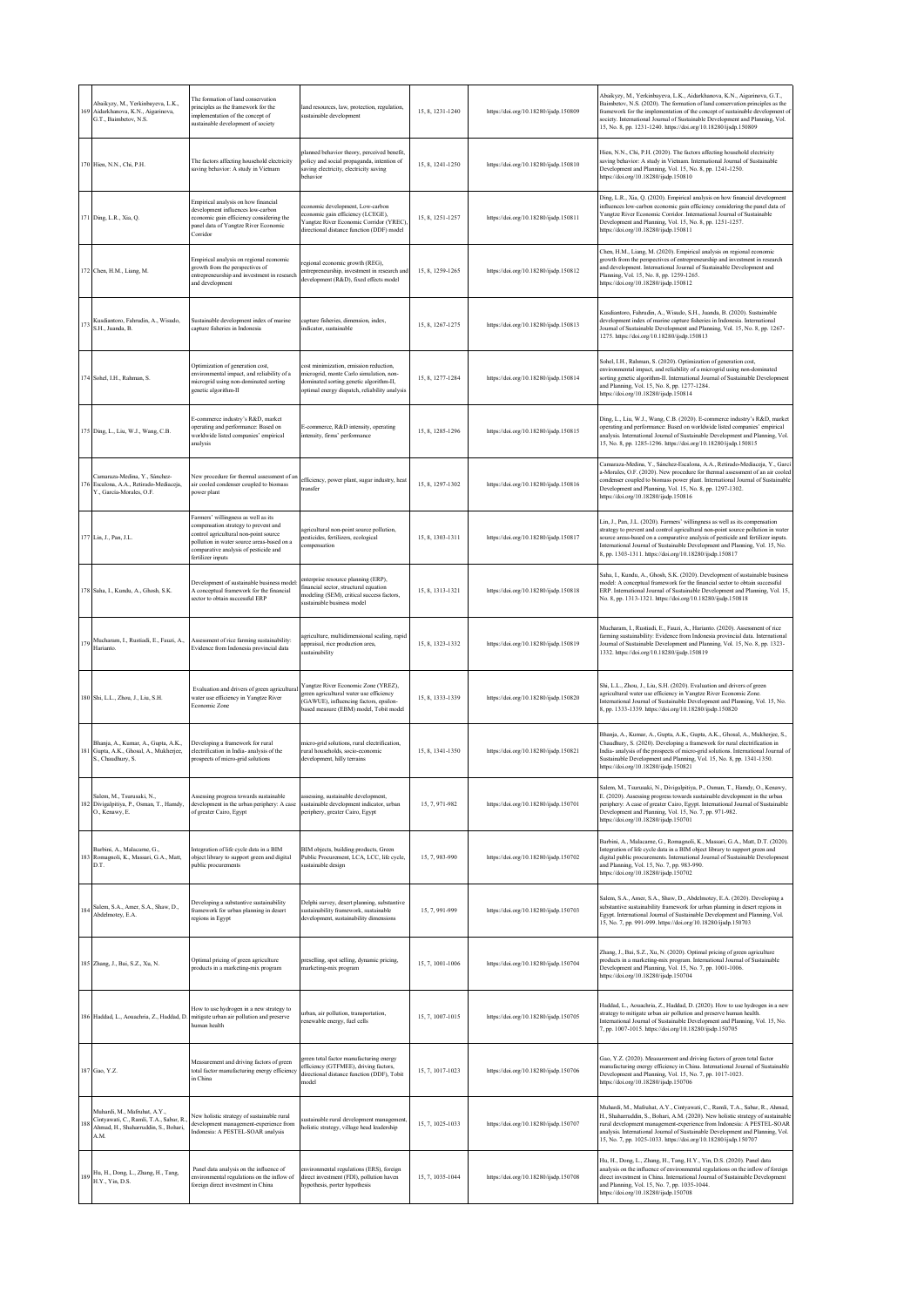|     | 190 Latif, S.D., Usman, F., Pirot, B.M.                                                   | Implementation of value engineering in<br>optimizing project cost for sustainable<br>energy infrastructure asset development                                                           | project management, construction cost<br>reduction, sustainable development,<br>explanation building, function analysis                                                                                                     | 15, 7, 1045-1057 | https://doi.org/10.18280/ijsdp.150709 | Latif, S.D., Usman, F., Pirot, B.M. (2020). Implementation of value<br>engineering in optimizing project cost for sustainable energy infrastructure<br>sset development. International Journal of Sustainable Development and<br>Planning, Vol. 15, No. 7, pp. 1045-1057.<br>https://doi.org/10.18280/ijsdp.150709                        |
|-----|-------------------------------------------------------------------------------------------|----------------------------------------------------------------------------------------------------------------------------------------------------------------------------------------|-----------------------------------------------------------------------------------------------------------------------------------------------------------------------------------------------------------------------------|------------------|---------------------------------------|-------------------------------------------------------------------------------------------------------------------------------------------------------------------------------------------------------------------------------------------------------------------------------------------------------------------------------------------|
|     | 191 Wang, J., Ma, J.                                                                      | Measurement of national innovation driving<br>force and its promotion of high-quality<br>development of service industry                                                               | national innovation driving force (NIDF),<br>trade in services, institutional innovation,<br>vertical and horizontal dispersion (VHD)<br>method                                                                             | 15, 7, 1059-1065 | https://doi.org/10.18280/ijsdp.150710 | Wang, J., Ma, J. (2020). Measurement of national innovation driving force and<br>its promotion of high-quality development of service industry. International<br>Journal of Sustainable Development and Planning, Vol. 15, No. 7, pp. 1059-<br>1065. https://doi.org/10.18280/ijsdp.150710                                                |
| 192 | Dutta, S., Bardhan, S., Bhaduri, S.,<br>Koduru, S.                                        | Understanding the relationship between<br>density and neighbourhood environmental<br>quality - a framework for assessing Indian<br>cities                                              | Indian cities, intra-city residential patterns.<br>neighborhood environmental quality<br>(NEQ), physical density, rapid urbanization<br>urban environmental quality (UEQ)                                                   | 15.7.1067-1079   | https://doi.org/10.18280/ijsdp.150711 | Dutta, S., Bardhan, S., Bhaduri, S., Koduru, S. (2020). Understanding the<br>relationship between density and neighbourhood environmental quality - a<br>framework for assessing Indian cities. International Journal of Sustainable<br>Development and Planning, Vol. 15, No. 7, pp. 1067-1079.<br>https://doi.org/10.18280/ijsdp.150711 |
|     | 193 Liu, P.L., Zhou, Y., Sun, K., Fang, Z.                                                | Priority analysis on the production layout of<br>potato in China                                                                                                                       | production layout of potato, priority,<br>production concentration index (PCI),<br>production advantage, layout planning                                                                                                    | 15, 7, 1081-1087 | https://doi.org/10.18280/ijsdp.150712 | Liu, P.L., Zhou, Y., Sun, K., Fang, Z. (2020). Priority analysis on the<br>production layout of potato in China. International Journal of Sustainable<br>Development and Planning, Vol. 15, No. 7, pp. 1081-1087.<br>https://doi.org/10.18280/ijsdp.150712                                                                                |
| 194 | Swarnokar, S.C., Ashik-Ur-Rahman,<br>M., Mou, S.I.                                        | Conflict of resource use among different<br>livelihood group in coastal villages of south-<br>western Bengal Delta, Bangladesh                                                         | coastal livelihood, environmental<br>degradation, common pool resources,<br>resource conflicts, conflict management,<br>Bengal delta                                                                                        | 15, 7, 1089-1099 | https://doi.org/10.18280/ijsdp.150713 | Swarnokar, S.C., Ashik-Ur-Rahman, M., Mou, S.I. (2020). Conflict of<br>resource use among different livelihood group in coastal villages of south-<br>western Bengal Delta, Bangladesh. International Journal of Sustainable<br>Development and Planning, Vol. 15, No. 7, pp. 1089-1099.<br>https://doi.org/10.18280/ijsdp.150713         |
| 195 | Ahmed, M.A., Arshad, A., Anwar ul<br>Haq, M., Akram, B.                                   | Role of environmentalism in the<br>development of green purchase intentions: A<br>moderating role of green product knowledge purchase intentions                                       | environmentalism, green products, green<br>value, green product knowledge, green                                                                                                                                            | 15, 7, 1101-1111 | https://doi.org/10.18280/ijsdp.150714 | Ahmed, M.A., Arshad, A., Anwar ul Haq, M., Akram, B. (2020). Role of<br>environmentalism in the development of green purchase intentions: A<br>moderating role of green product knowledge. International Journal of<br>Sustainable Development and Planning, Vol. 15, No. 7, pp. 1101-1111.<br>https://doi.org/10.18280/ijsdp.150714      |
|     | 196 Du, E.L., Meng, J.                                                                    | Prediction and validation of the promoting<br>effect of technological entrepreneurship on<br>sustainable economic growth                                                               | technological entrepreneurship (TE),<br>sustainable economic growth (SEG), data<br>selection, prediction and validation                                                                                                     | 15, 7, 1113-1118 | https://doi.org/10.18280/ijsdp.150715 | Du, E.L., Meng, J. (2020). Prediction and validation of the promoting effect of<br>technological entrepreneurship on sustainable economic growth. International<br>Journal of Sustainable Development and Planning, Vol. 15, No. 7, pp. 1113-<br>1118. https://doi.org/10.18280/ijsdp.150715                                              |
| 197 | Syahza, A., Suwondo, Bakce, D.,<br>Nasrul, B., Mustofa, R.                                | Utilization of peatlands based on local<br>wisdom and community welfare in Riau<br>province, Indonesia                                                                                 | multiplier effect, wetland, major<br>commodities, peatland management                                                                                                                                                       | 15, 7, 1119-1126 | https://doi.org/10.18280/ijsdp.150716 | Syahza, A., Suwondo, Bakce, D., Nasrul, B., Mustofa, R. (2020). Utilization<br>of peatlands based on local wisdom and community welfare in Riau province,<br>Indonesia. International Journal of Sustainable Development and Planning,<br>Vol. 15, No. 7, pp. 1119-1126. https://doi.org/10.18280/ijsdp.150716                            |
|     | 198 Zhang, L.Y., Cao, C.Z.                                                                | Control power of senior executive, business<br>environment and entrepreneurship                                                                                                        | control power, senior executives, business<br>environment, entrepreneurship                                                                                                                                                 | 15, 7, 1127-1136 | https://doi.org/10.18280/ijsdp.150717 | Zhang, L.Y., Cao, C.Z. (2020). Control power of senior executive, business<br>environment and entrepreneurship. International Journal of Sustainable<br>Development and Planning, Vol. 15, No. 7, pp. 1127-1136.<br>https://doi.org/10.18280/ijsdp.150717                                                                                 |
|     | 199 Oladejo, O.J., Odeyale, T.O., Adiamo,<br>B.R.                                         | Effect of air pollution from pedestrian traffic<br>in an open market: A case study of Bodija<br>market, Nigeria                                                                        | air pollution, particulate, PM2.5, open<br>market, pedestrian traffic, sustainability                                                                                                                                       | 15, 7, 1137-1144 | https://doi.org/10.18280/ijsdp.150718 | Oladejo, O.J., Odeyale, T.O., Adiamo, B.R. (2020). Effect of air pollution<br>from pedestrian traffic in an open market: A case study of Bodija market,<br>Nigeria. International Journal of Sustainable Development and Planning, Vol.<br>15, No. 7, pp. 1137-1144. https://doi.org/10.18280/ijsdp.150718                                |
| 200 | Amroune, A., Mihoub, R., Enrico, G.,<br>Carlos, U.                                        | Groundwater flow dynamics and<br>distribution of hydrochemical facies using<br>GIS in Hodna Plain, M'Sila, Southeastern<br>Algeria                                                     | Algeria, Hodna aquifer, chemical facies,<br>GIS, rock-water interaction, multivariate<br>statistical                                                                                                                        | 15, 6, 789-800   | https://doi.org/10.18280/ijsdp.150601 | Amroune, A., Mihoub, R., Enrico, G., Carlos, U. (2020). Groundwater flow<br>dynamics and distribution of hydrochemical facies using GIS in Hodna Plain,<br>M'Sila, Southeastern Algeria. International Journal of Sustainable<br>Development and Planning, Vol. 15, No. 6, pp. 789-800.<br>https://doi.org/10.18280/ijsdp.150601          |
|     | 201 Meignen, F., Martínez, A., Martí, N.                                                  | Greenery in intermediate spaces of the<br>dwellings in the city of Barcelona                                                                                                           | greenery, vegetation, intermediate spaces,<br>Mediterranean climate. Mediterranean<br>architecture                                                                                                                          | 15, 6, 801-811   | https://doi.org/10.18280/ijsdp.150602 | Meignen, F., Martínez, A., Martí, N. (2020). Greenery in intermediate spaces<br>of the dwellings in the city of Barcelona. International Journal of Sustainable<br>Development and Planning, Vol. 15, No. 6, pp. 801-811.<br>https://doi.org/10.18280/ijsdp.150602                                                                        |
|     | 202 Villiers, C., Leon, J.                                                                | Performance evaluation of construction and recycle concrete aggregate, virgin<br>demolition debris as substitute for aggregate aggregates, Superpave, volumetric<br>in hot mix asphalt | properties, performance properties                                                                                                                                                                                          | 15.6.813-818     | https://doi.org/10.18280/ijsdp.150603 | Villiers, C., Leon, J. (2020). Performance evaluation of construction and<br>demolition debris as substitute for aggregate in hot mix asphalt. International<br>Journal of Sustainable Development and Planning, Vol. 15, No. 6, pp. 813-<br>818. https://doi.org/10.18280/ijsdp.150603                                                   |
|     | 203 Duan, L.S., Xiang, M.S., Yang, J., Wei, X.H., Wang, C.J.                              | Dynamics and change features of the eco-<br>environment restoration in the worst hit area<br>of a strong earthquake                                                                    | co-environment, remote sensing, change<br>features, 2008 Sichuan Earthquake                                                                                                                                                 | 15, 6, 819-825   | https://doi.org/10.18280/ijsdp.150604 | Duan, L.S., Xiang, M.S., Yang, J., Wei, X.H., Wang, C.J. (2020). Dynamics<br>and change features of the eco-environment restoration in the worst hit area of a<br>strong earthquake. International Journal of Sustainable Development and<br>Planning, Vol. 15, No. 6, pp. 819-825. https://doi.org/10.18280/ijsdp.150604                 |
| 204 | Cruz, A.S., de Carvalho, R.S., da<br>Cunha, E.G.                                          | Passive house alternative proposal for the<br>Brazilian Bioclimatic Zone 8                                                                                                             | passive house, energy efficiency,<br>sustainability                                                                                                                                                                         | 15, 6, 827-833   | https://doi.org/10.18280/ijsdp.150605 | Cruz, A.S., de Carvalho, R.S., da Cunha, E.G. (2020). Passive house<br>alternative proposal for the Brazilian Bioclimatic Zone 8. International Journal<br>of Sustainable Development and Planning, Vol. 15, No. 6, pp. 827-833.<br>https://doi.org/10.18280/ijsdp.150605                                                                 |
|     | 205 Rosa, M.P., Pinto, P.C., Assunção, H.                                                 | An evaluation of the universal accessibility<br>of bus stop environments by senior tourists                                                                                            | accessible tourism, bus stop, bus stop<br>environment, people with disabilities,<br>perceptions, senior tourists, sustainable<br>mobility, universal accessibility                                                          | 15, 6, 835-840   | https://doi.org/10.18280/ijsdp.150606 | Rosa, M.P., Pinto, P.C., Assunção, H. (2020). An evaluation of the universal<br>accessibility of bus stop environments by senior tourists. International Journal<br>of Sustainable Development and Planning, Vol. 15, No. 6, pp. 835-840.<br>https://doi.org/10.18280/ijsdp.150606                                                        |
|     | 206 Zhang, T., Chi, Y.Y.                                                                  | Evaluation of green economic development<br>abilities of Hubei Province in 2008-2018                                                                                                   | green economy, entropy method, index<br>system, resource and environment carrying<br>capacity (RECC)                                                                                                                        | 15, 6, 841-847   | https://doi.org/10.18280/ijsdp.150607 | Zhang, T., Chi, Y.Y. (2020). Evaluation of green economic development<br>abilities of Hubei Province in 2008-2018. International Journal of Sustainable<br>Development and Planning, Vol. 15, No. 6, pp. 841-847.<br>https://doi.org/10.18280/ijsdp.150607                                                                                |
|     | 207 de la Fuente Arana, A., Castresana,<br>U.L.                                           | Sustainable management of productive<br>cultural landscapes: The Pascual Harriague<br>Wineries in Salto as a case study                                                                | image, memory, socio-system, productive<br>landscapes, creative management                                                                                                                                                  | 15, 6, 849-855   | https://doi.org/10.18280/ijsdp.150608 | de la Fuente Arana, A., Castresana, U.L. (2020). Sustainable management of<br>productive cultural landscapes: The Pascual Harriague Wineries in Salto as a<br>case study. International Journal of Sustainable Development and Planning,<br>Vol. 15, No. 6, pp. 849-855. https://doi.org/10.18280/ijsdp.150608                            |
|     | De Luque-Villa, M., Acosta-Santos,<br>208 C., Vargas-Cediel, A., Robledo-<br>Buitrago, D. | Noise impact assessment using corine land<br>cover methodology: A case study in Funza,<br>Colombia                                                                                     | airport noise, Corine land cover.<br>environmental noise, Funza - Colombia,<br>noise mapping, traffic noise                                                                                                                 | 15, 6, 857-863   | https://doi.org/10.18280/ijsdp.150609 | De Luque-Villa, M., Acosta-Santos, C., Vargas-Cediel, A., Robledo-Buitrago,<br>D. (2020). Noise impact assessment using corine land cover methodology: A<br>case study in Funza, Colombia. International Journal of Sustainable<br>Development and Planning, Vol. 15, No. 6, pp. 857-863.<br>https://doi.org/10.18280/ijsdp.150609        |
| 209 | Dayoub, B., Yang, P.F., Dayoub, A.,<br>Omran, S., Li, H.                                  | The role of cultural routes in sustainable<br>tourism development: A case study of Syria'<br>s Spiritual Route                                                                         | cultural tourism, cultural routes, cultural<br>corridors, tourism destination, the spiritual<br>route, creative tourism, slow tourism,<br>sustainability, sustainable tourism, SWOT<br>analysis                             | 15, 6, 865-874   | https://doi.org/10.18280/ijsdp.150610 | Dayoub, B., Yang, P.F., Dayoub, A., Omran, S., Li, H. (2020). The role of<br>cultural routes in sustainable tourism development: A case study of Syria's<br>Spiritual Route. International Journal of Sustainable Development and<br>Planning, Vol. 15, No. 6, pp. 865-874. https://doi.org/10.18280/ijsdp.150610                         |
|     | 210 Zhang, Q., Mu, R.Y., Zhang, Z., Hu,<br>Y., Liu, C.J., Zhang, L., Yu, X.               | Competitiveness evaluation of high-quality<br>manufacturing development in the Yangtze<br>River Economic Belt                                                                          | high-quality manufacturing development<br>(HQMD), competitiveness evaluation,<br>angtze River Economic Belt (YREB),<br>improved entropy technique for order<br>preference by similarity to ideal solution<br>(TOPSIS) model | 15, 6, 875-883   | https://doi.org/10.18280/ijsdp.150611 | Zhang, Q., Mu, R.Y., Zhang, Z., Hu, Y., Liu, C.J., Zhang, L., Yu, X. (2020).<br>Competitiveness evaluation of high-quality manufacturing development in the<br>Yangtze River Economic Belt. International Journal of Sustainable<br>Development and Planning, Vol. 15, No. 6, pp. 875-883.<br>https://doi.org/10.18280/ijsdp.150611       |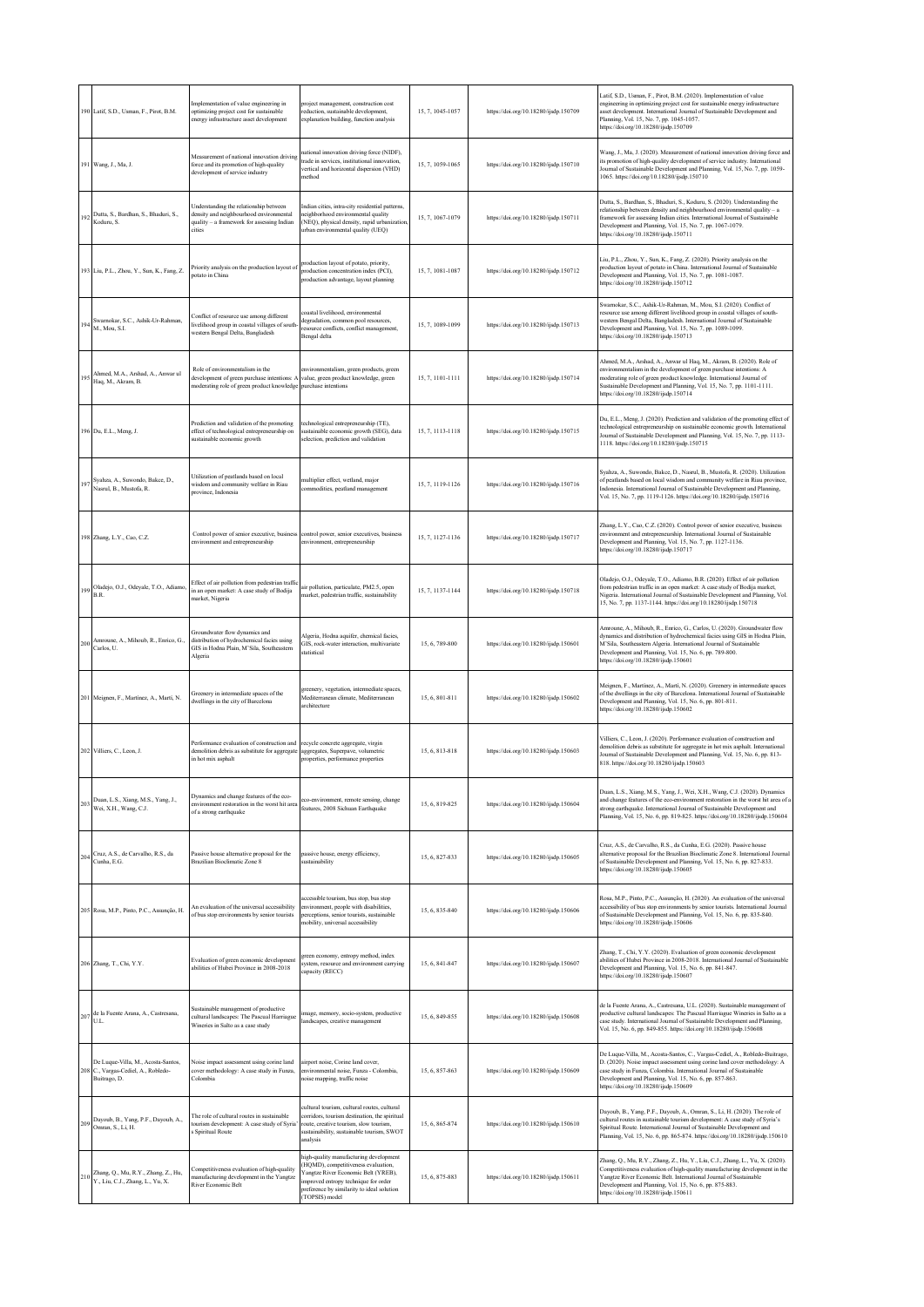|     | 211 Casas, J.L.G., Hernández, J.M.                                                                            | The urban and environmental impact of<br>Madrid's Ciudad Universitaria: A<br>comparison between the first campus and<br>the post-war campus                 | 20th century, 3D topography modelling,<br>frawing, heritage, landscape, Spain,<br>iniversity                                                                                                                          | 15, 6, 885-892 | https://doi.org/10.18280/ijsdp.150612 | Casas, J.L.G., Hernández, J.M. (2020). The urban and environmental impact<br>of Madrid's Ciudad Universitaria: A comparison between the first campus and<br>the post-war campus. International Journal of Sustainable Development and<br>Planning, Vol. 15, No. 6, pp. 885-892. https://doi.org/10.18280/ijsdp.150612                                                                           |
|-----|---------------------------------------------------------------------------------------------------------------|-------------------------------------------------------------------------------------------------------------------------------------------------------------|-----------------------------------------------------------------------------------------------------------------------------------------------------------------------------------------------------------------------|----------------|---------------------------------------|-------------------------------------------------------------------------------------------------------------------------------------------------------------------------------------------------------------------------------------------------------------------------------------------------------------------------------------------------------------------------------------------------|
|     | 212 Machate, M                                                                                                | The conundrums of the estimated<br>magnitude of food waste generated in South<br>Africa                                                                     | lood waste, inedible food portions, food<br>waste estimation, food supply chain,<br>criterion for calculating food waste,<br>onundrums of food waste estimations.<br>tandardization of food waste definition,<br>food | 15, 6, 893-899 | https://doi.org/10.18280/ijsdp.150613 | Machate, M. (2020). The conundrums of the estimated magnitude of food<br>waste generated in South Africa. International Journal of Sustainable<br>Development and Planning, Vol. 15, No. 6, pp. 893-899.<br>https://doi.org/10.18280/ijsdp.150613                                                                                                                                               |
|     | 213 Chen, X., Xia, E., He, T.                                                                                 | Influence of traveller risk perception on the<br>villingness to travel in a major epidemic                                                                  | najor epidemic, COVID-19, risk<br>perception, traveller familiarity, willingness<br>o travel                                                                                                                          | 15, 6, 901-909 | https://doi.org/10.18280/ijsdp.150614 | Chen, X., Xia, E., He, T. (2020). Influence of traveller risk perception on the<br>willingness to travel in a major epidemic. International Journal of Sustainable<br>Development and Planning, Vol. 15, No. 6, pp. 901-909.<br>https://doi.org/10.18280/ijsdp.150614                                                                                                                           |
| 214 | Kandil, R.A., Sarhan, A., AbdelGalil,<br>R.E.                                                                 | Analysis of ecological balance issue for the<br>built-up land and cropland footprints in<br>Alexandria city, Egypt during this time-<br>series (2005-2019)  | ecological balance issue (EBI), rapid<br>rbanization, ecological footprint analysis<br>ool (EFA), ecological footprint (EF), bio-<br>apacity (BC), built-up land, urban<br>sustainability, ecological deficit         | 15.6.911-920   | https://doi.org/10.18280/ijsdp.150615 | Kandil, R.A., Sarhan, A., AbdelGalil, R.E. (2020). Analysis of ecological<br>balance issue for the built-up land and cropland footprints in Alexandria city,<br>Egypt during this time-series (2005-2019). International Journal of Sustainable<br>Development and Planning, Vol. 15, No. 6, pp. 911-920.<br>https://doi.org/10.18280/ijsdp.150615                                              |
| 215 | Mohamed, A.M.R.M., Samarghandi,<br>S., Samir, H., Mohammed, M.F.M.                                            | The role of placemaking approach in<br>revitalising AL-ULA heritage site: Linkage<br>and access as key factors                                              | irban revitalization, heritage sites,<br>placemaking, cultural tourism, users'<br>xperience, space syntax                                                                                                             | 15.6.921-926   | https://doi.org/10.18280/ijsdp.150616 | Mohamed, A.M.R.M., Samarghandi, S., Samir, H., Mohammed, M.F.M.<br>(2020). The role of placemaking approach in revitalising AL-ULA heritage<br>site: Linkage and access as key factors. International Journal of Sustainable<br>Development and Planning, Vol. 15, No. 6, pp. 921-926.<br>https://doi.org/10.18280/ijsdp.150616                                                                 |
|     | 216 Li, J., Liphong, T., Qin, Y., Gu, Q.L.                                                                    | Inderstanding continuous participation of<br>customers in online co-innovation<br>ommunity                                                                  | ustomer, co-innovation, online community,<br>ontinuous participation                                                                                                                                                  | 15, 6, 927-936 | https://doi.org/10.18280/ijsdp.150617 | Li, J., Liphong, T., Qin, Y., Gu, Q.L. (2020). Understanding continuous<br>participation of customers in online co-innovation community. International<br>ournal of Sustainable Development and Planning, Vol. 15, No. 6, pp. 927-<br>936. https://doi.org/10.18280/ijsdp.150617                                                                                                                |
|     | 217 Wijaya, A., Darma, S., Darma, D.C.                                                                        | Spatial interaction between regions: Study<br>of the East Kalimantan Province, Indonesia                                                                    | juadrant regions, center for growth, spatial<br>nteraction, hinterland, attractiveness,<br>otency, hierarchy                                                                                                          | 15, 6, 937-950 | https://doi.org/10.18280/ijsdp.150618 | Wijaya, A., Darma, S., Darma, D.C. (2020). Spatial interaction between<br>regions: Study of the East Kalimantan Province, Indonesia. International<br>lournal of Sustainable Development and Planning, Vol. 15, No. 6, pp. 937-<br>950. https://doi.org/10.18280/ijsdp.150618                                                                                                                   |
|     | 218 Wei, X., Ma, L., Liu, Y., Zhang, H.Z.                                                                     | Optimization of regional city economic<br>gravity network based on optimal tree<br>heory                                                                    | egional city network, gravity model,<br>network optimization, optimal tree                                                                                                                                            | 15, 6, 951-956 | https://doi.org/10.18280/ijsdp.150619 | Wei, X., Ma, L., Liu, Y., Zhang, H.Z. (2020). Optimization of regional city<br>economic gravity network based on optimal tree theory. International Journal<br>of Sustainable Development and Planning, Vol. 15, No. 6, pp. 951-956.<br>attps://doi.org/10.18280/ijsdp.150619                                                                                                                   |
|     | 219 Soharwardi, M.A., Ahmad, T.I.                                                                             | Dimensions and determinants of women<br>mpowerment in developing countries                                                                                  | vomen empowerment, socioeconomic<br>characteristics, developing regions, DHS<br>data                                                                                                                                  | 15, 6, 957-964 | https://doi.org/10.18280/ijsdp.150620 | Soharwardi, M.A., Ahmad, T.I. (2020). Dimensions and determinants of<br>women empowerment in developing countries. International Journal of<br>Sustainable Development and Planning, Vol. 15, No. 6, pp. 957-964.<br>https://doi.org/10.18280/ijsdp.150620                                                                                                                                      |
|     | 220 Zou, D.Z., Sun, C.                                                                                        | Environmental thermal performance of<br>refabricated buildings based on building<br>wall energy-saving technology                                           | refabricated building, building walls,<br>nergy-saving, composite insulation block,<br>environmental thermal performance                                                                                              | 15, 6, 965-969 | https://doi.org/10.18280/ijsdp.150621 | Zou, D.Z., Sun, C. (2020). Environmental thermal performance of<br>prefabricated buildings based on building wall energy-saving technology.<br>International Journal of Sustainable Development and Planning, Vol. 15, No.<br>6, pp. 965-969. https://doi.org/10.18280/ijsdp.150621                                                                                                             |
|     | 221 Echendu, A.J.                                                                                             | Urban planning - "It's all about<br>austainability": Urban planners'<br>conceptualizations of sustainable<br>development in Port Harcourt, Nigeria          | irban planning, sustainable development,<br>sustainability, sustainable urban planning,<br>austainable cities, urban planners, flooding                                                                               | 15, 5, 593-601 | https://doi.org/10.18280/ijsdp.150501 | Echendu, A.J. (2020). Urban planning - "It's all about sustainability": Urban<br>planners' conceptualizations of sustainable development in Port Harcourt,<br>Nigeria. International Journal of Sustainable Development and Planning, Vol.<br>15, No. 5, pp. 593-601. https://doi.org/10.18280/ijsdp.150501                                                                                     |
|     | 222 Guinot, J.                                                                                                | Changing the economic paradigm: Towards<br>sustainable business model                                                                                       | sustainable, environment, economic model.<br>organizational paradigm, business                                                                                                                                        | 15.5.603-610   | https://doi.org/10.18280/ijsdp.150502 | Guinot, J. (2020). Changing the economic paradigm: Towards a sustainable<br>pusiness model. International Journal of Sustainable Development and<br>Planning, Vol. 15, No. 5, pp. 603-610. https://doi.org/10.18280/ijsdp.150502                                                                                                                                                                |
|     | 223 Xu, C.                                                                                                    | Aeasurement and convergence analysis of<br>total factor energy efficiency in Yangtze<br>iver economic belt                                                  | Yangtze river economic belt (YREB), total<br>actor energy efficiency (TFEE), directional<br>distance function (DDF) model, beta<br>onvergence model (BCM)                                                             | 15.5.611-618   | https://doi.org/10.18280/ijsdp.150503 | Xu, C. (2020). Measurement and convergence analysis of total factor energy<br>efficiency in Yangtze river economic belt. International Journal of Sustainable<br>Development and Planning, Vol. 15, No. 5, pp. 611-618.<br>https://doi.org/10.18280/ijsdp.150503                                                                                                                                |
|     | Russo, F., Calabrò, T., Iiritano, G.,<br>224 Pellicanò, D.S., Petrungaro, G.,<br>Trecozzi, M.R.               | City logistics between international vision<br>and local knowledge to sustainable<br>development: The regional role on planning<br>and on public engagement | irban freight transport, city logistics, public<br>ngagement, sustainable development,<br>SUMP, regional plan, urban development,<br>austainability, smart city                                                       | 15.5.619-629   | https://doi.org/10.18280/ijsdp.150504 | Russo, F., Calabrò, T., Iiritano, G., Pellicanò, D.S., Petrungaro, G., Trecozzi,<br>M.R. (2020). City logistics between international vision and local knowledge<br>to sustainable development: The regional role on planning and on public<br>engagement. International Journal of Sustainable Development and Planning,<br>Vol. 15, No. 5, pp. 619-629. https://doi.org/10.18280/ijsdp.150504 |
|     | Suprayogi, S., Mutaqin, B.W.,<br>225 Widyaningsih, Y., Jayanto, G.D.,<br>Umarella, M.R., Marfai, M.A.         | Preliminary river morphometry analysis for<br>rafting tourism in the Saba River, Bali<br>Island, Indonesia                                                  | vhitewater rafting, morphometry, mapping,<br>nanagement, risk, tourism, Bali, Indonesia                                                                                                                               | 15, 5, 631-638 | https://doi.org/10.18280/ijsdp.150505 | Suprayogi, S., Mutaqin, B.W., Widyaningsih, Y., Jayanto, G.D., Umarella,<br>M.R., Marfai, M.A. (2020). Preliminary river morphometry analysis for rafting<br>ourism in the Saba River, Bali Island, Indonesia. International Journal of<br>Sustainable Development and Planning, Vol. 15, No. 5, pp. 631-638.<br>https://doi.org/10.18280/ijsdp.150505                                          |
|     | 226 Xu, C.M., Zhu, D.B.                                                                                       | ustainable development of pharmaceutical<br>ndustry: Balancing enterprise innovation<br>with public interests                                               | pharmaceutical industry, innovation<br>ncentive, public interests, non-cooperative<br>zame                                                                                                                            | 15, 5, 639-645 | https://doi.org/10.18280/ijsdp.150506 | Xu, C.M., Zhu, D.B. (2020). Sustainable development of pharmaceutical<br>industry: Balancing enterprise innovation with public interests. International<br>Iournal of Sustainable Development and Planning, Vol. 15, No. 5, pp. 639-<br>645. https://doi.org/10.18280/ijsdp.150506                                                                                                              |
|     | 227 Collazo, A.A.                                                                                             | and use planning, mobility and historic<br>reservation in Aguascalientes city. Are<br>ultural sustainability and circular economy<br>ossible?               | land use planning, mobility, historic<br>preservation, circular economy                                                                                                                                               | 15, 5, 647-654 | https://doi.org/10.18280/ijsdp.150507 | Collazo, A.A. (2020). Land use planning, mobility and historic preservation in<br>Aguascalientes city. Are cultural sustainability and circular economy possible?<br>International Journal of Sustainable Development and Planning, Vol. 15, No.<br>5, pp. 647-654. https://doi.org/10.18280/ijsdp.150507                                                                                       |
|     | 228 Aljawder, H.M., El-Wakeel, H.A.                                                                           | Privacy vs. daylight: Evaluating the<br>acceptance of daylighting traditional devices<br>in contemporary residential houses in<br>Bahrain                   | acceptance, daylighting, energy, privacy,<br>residential houses, traditional devices                                                                                                                                  | 15, 5, 655-663 | https://doi.org/10.18280/ijsdp.150508 | Aljawder, H.M., El-Wakeel, H.A. (2020). Privacy vs. daylight: Evaluating the<br>acceptance of daylighting traditional devices in contemporary residential<br>nouses in Bahrain. International Journal of Sustainable Development and<br>Planning, Vol. 15, No. 5, pp. 655-663. https://doi.org/10.18280/ijsdp.150508                                                                            |
|     | Guan, Y., Yan, Y.H., He, S.Q., Zhang, Annual daylight quality of typical<br>$229\frac{\text{G}}{\text{B.H.}}$ | classrooms in sun-deficient areas                                                                                                                           | daylight, dynamic analysis, classroom,<br>emporal map, spatial variation                                                                                                                                              | 15, 5, 665-671 | https://doi.org/10.18280/ijsdp.150509 | Guan, Y., Yan, Y.H., He, S.Q., Zhang, B.H. (2020). Annual daylight quality<br>of typical classrooms in sun-deficient areas. International Journal of<br>Sustainable Development and Planning, Vol. 15, No. 5, pp. 665-671.<br>https://doi.org/10.18280/ijsdp.150509                                                                                                                             |
| 230 | Bouyarmane, H., El Amine, M.,<br>Sallaou, M.                                                                  | Disassembly evaluation during the<br>conceptual design phase to ensure a better<br>valorisation of products at the end of life<br>cycle                     | co-design, disassembly, evaluation,<br>onceptual design, ergonomic tool,<br>reference concepts                                                                                                                        | 15, 5, 673-684 | https://doi.org/10.18280/ijsdp.150510 | Bouyarmane, H., El Amine, M., Sallaou, M. (2020). Disassembly evaluation<br>during the conceptual design phase to ensure a better valorisation of products at<br>the end of life cycle. International Journal of Sustainable Development and<br>Planning, Vol. 15, No. 5, pp. 673-684. https://doi.org/10.18280/ijsdp.150510                                                                    |
| 231 | Jamhawi, M.D., Al-Shawabkeh, R.K.,<br>Alobaidat, E.I.                                                         | Spatial modeling of transformation of publi-<br>pen spaces in Zarqa, Jordan                                                                                 | uccessful open spaces, informal spaces,<br>dequacy, Zarqa City, Geographic<br>Information Systems (GIS)                                                                                                               | 15, 5, 685-703 | https://doi.org/10.18280/ijsdp.150511 | Jamhawi, M.D., Al-Shawabkeh, R.K., Alobaidat, E.I. (2020). Spatial modeling<br>of transformation of public open spaces in Zarqa, Jordan. International Journal<br>of Sustainable Development and Planning, Vol. 15, No. 5, pp. 685-703.<br>https://doi.org/10.18280/ijsdp.150511                                                                                                                |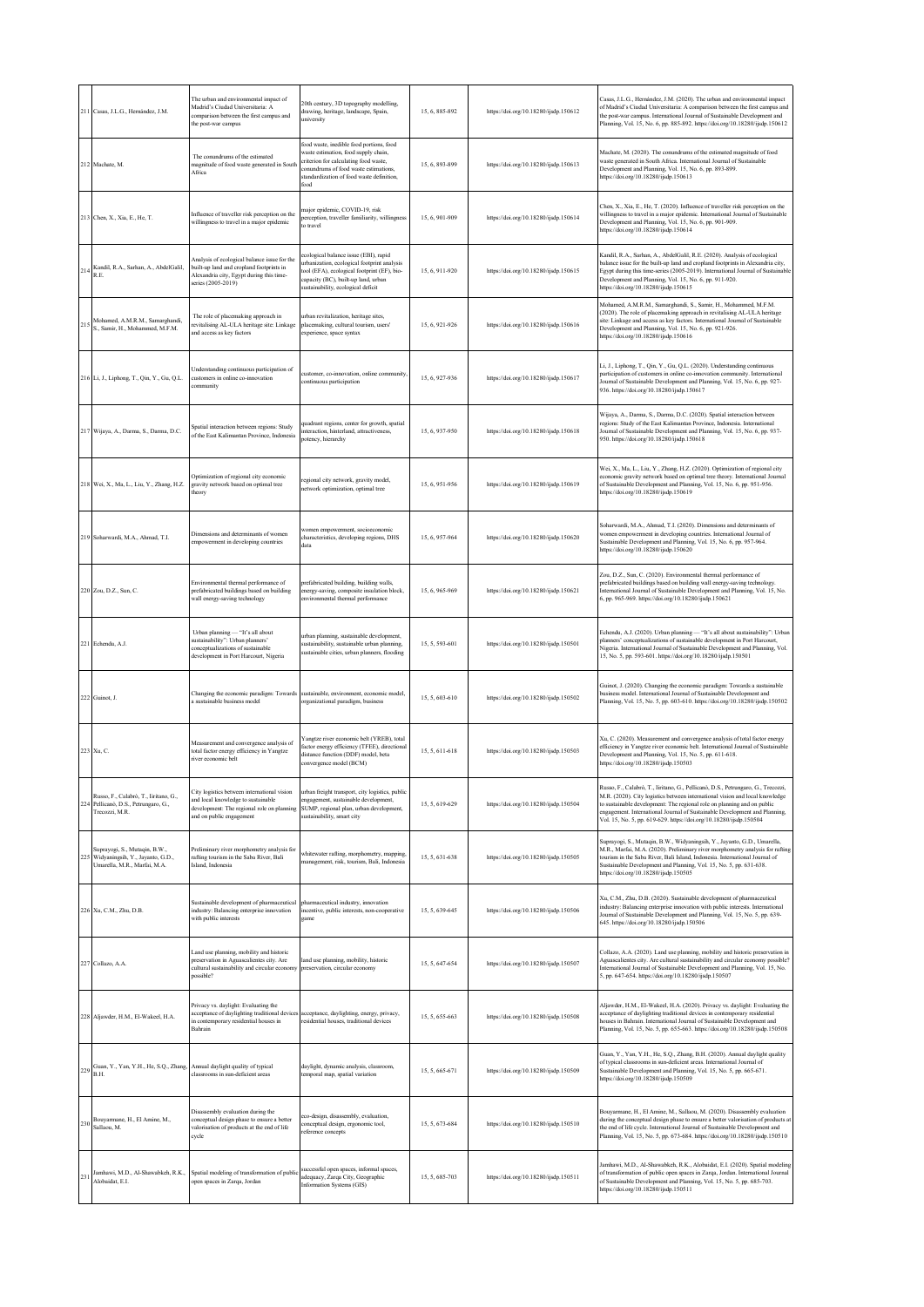|     | 232 Zhai, Y., Chen, P.                                                     | Sentiment analysis on tourist satisfaction<br>with rural homestay inns based on reviews<br>from the website of online travel agency                    | ural homestay inns (RHIs), online reviews,<br>sentiment analysis, satisfaction                                                                                      | 15.5.705-712   | https://doi.org/10.18280/ijsdp.150512 | Zhai, Y., Chen, P. (2020). Sentiment analysis on tourist satisfaction with rural<br>homestay inns based on reviews from the website of online travel agency.<br>International Journal of Sustainable Development and Planning, Vol. 15, No.<br>5, pp. 705-712. https://doi.org/10.18280/ijsdp.150512                                                                         |
|-----|----------------------------------------------------------------------------|--------------------------------------------------------------------------------------------------------------------------------------------------------|---------------------------------------------------------------------------------------------------------------------------------------------------------------------|----------------|---------------------------------------|------------------------------------------------------------------------------------------------------------------------------------------------------------------------------------------------------------------------------------------------------------------------------------------------------------------------------------------------------------------------------|
|     | 233 Ahmed, J., Abdulqader, O., Saeed, A.                                   | Urban sustainability between administrative<br>decision-making and the environment<br>source                                                           | sustainability, environment, natural context,<br>urban form, Administrative decision                                                                                | 15, 5, 713-720 | https://doi.org/10.18280/ijsdp.150513 | Ahmed, J., Abdulqader, O., Saeed, A. (2020). Urban sustainability between<br>administrative decision-making and the environment source. International<br>Journal of Sustainable Development and Planning, Vol. 15, No. 5, pp. 713-<br>720. https://doi.org/10.18280/ijsdp.150513                                                                                             |
|     | 234 Dholawala, M.J., Christian, R.A.                                       | Prediction of biogas production in upflow<br>anaerobic sludge blanket reactor based on<br>fuzzy rule                                                   | fuzzy model, sensitivity analysis, distillery<br>wastewater, biogas production, UASB<br>reactor, sensitivity index (SI)                                             | 15.5.721-733   | https://doi.org/10.18280/ijsdp.150514 | Dholawala, M.J., Christian, R.A. (2020). Prediction of biogas production in<br>upflow anaerobic sludge blanket reactor based on fuzzy rule. International<br>Journal of Sustainable Development and Planning, Vol. 15, No. 5, pp. 721-<br>733. https://doi.org/10.18280/ijsdp.150514                                                                                         |
|     | 235 Zhang, J., He, X.                                                      | The center of city function in Guiyang,<br>China: An evaluation with emerging data                                                                     | POI, polycentricity, city function, spatial<br>structure, urban morphology                                                                                          | 15.5.735-741   | https://doi.org/10.18280/ijsdp.150515 | Zhang, J., He, X. (2020). The center of city function in Guiyang, China: An<br>evaluation with emerging data. International Journal of Sustainable<br>Development and Planning, Vol. 15, No. 5, pp. 735-741.<br>https://doi.org/10.18280/ijsdp.150515                                                                                                                        |
| 236 | Giuffrida, N., Cocuzza, E., Ignaccolo,<br>M., Inturri, G.                  | A comprehensive index to evaluate non-<br>motorized accessibility to port-cities                                                                       | valkability, accessibility, Geographic<br>Information System, waterfront,<br>OpenStreetMap                                                                          | 15.5.743-749   | https://doi.org/10.18280/ijsdp.150516 | Giuffrida, N., Cocuzza, E., Ignaccolo, M., Inturri, G. (2020). A comprehensive<br>index to evaluate non-motorized accessibility to port-cities. International<br>Journal of Sustainable Development and Planning, Vol. 15, No. 5, pp. 743-<br>749. https://doi.org/10.18280/ijsdp.150516                                                                                     |
| 237 | Bande, L., Manandhar, P., Ghazal, R.<br>Marpu, P.                          | Characterization of local climate zones<br>using ENVI-met and site data in the city of<br>Al-Ain UAE                                                   | local climate zone, WUDAPT, heat island<br>effect, ENVI-met, city mapping                                                                                           | 15, 5, 751-760 | https://doi.org/10.18280/ijsdp.150517 | Bande, L., Manandhar, P., Ghazal, R., Marpu, P. (2020). Characterization of<br>local climate zones using ENVI-met and site data in the city of Al-Ain, UAE.<br>International Journal of Sustainable Development and Planning, Vol. 15, No.<br>5, pp. 751-760. https://doi.org/10.18280/ijsdp.150517                                                                          |
|     | 238 Wang, Y.H., Li, J., Zhang, M.Q.                                        | Evaluation of tourism environmental<br>carrying capacity in diaoshuihu national<br>forest park                                                         | Diaoshuihu National Forest Park (DNFP),<br>tourism environmental carrying capacity<br>(TECC), rural tourism, analytic hierarchy<br>process (AHP)                    | 15, 5, 761-766 | https://doi.org/10.18280/ijsdp.150518 | Wang, Y.H., Li, J., Zhang, M.Q. (2020). Evaluation of tourism environmental<br>carrying capacity in diaoshuihu national forest park. International Journal of<br>Sustainable Development and Planning, Vol. 15, No. 5, pp. 761-766.<br>https://doi.org/10.18280/ijsdp.150518                                                                                                 |
| 239 | Angga, L.O., Latupono, B., Labetubun<br>M.A.H., Fataruba, S.               | Application of hawcar customary law in the<br>prevention of pollution and environmental<br>damage on the sea coast in southeast<br>Maluku regency      | application, Hawear customary law,<br>pollution and damage prevention,<br>environment                                                                               | 15, 5, 767-774 | https://doi.org/10.18280/ijsdp.150519 | Angga, L.O., Latupono, B., Labetubun M.A.H., Fataruba, S. (2020).<br>Application of hawear customary law in the prevention of pollution and<br>environmental damage on the sea coast in southeast Maluku regency.<br>International Journal of Sustainable Development and Planning, Vol. 15, No.<br>5, pp. 767-774. https://doi.org/10.18280/ijsdp.150519                    |
|     | 240 Liu, P.L., Fang, Z., Gong, C.                                          | Variation in total factor productivity of corn<br>in 19 main producing areas under the<br>constraint of carbon emissions                               | constraint of carbon emissions, corn, total<br>factor productivity (TFP), sustainable<br>development, sickle bend                                                   | 15, 5, 775-780 | https://doi.org/10.18280/ijsdp.150520 | Liu, P.L., Fang, Z., Gong, C. (2020). Variation in total factor productivity of<br>corn in 19 main producing areas under the constraint of carbon emissions.<br>International Journal of Sustainable Development and Planning, Vol. 15, No.<br>5, pp. 775-780. https://doi.org/10.18280/ijsdp.150520                                                                         |
|     | 241 Zhu, Z., Zheng, Y.F.                                                   | Green total factor energy efficiency in<br>China and its influencing factors                                                                           | green total factor energy efficiency<br>(GTFEE), influencing factors, slack-based<br>measure (SBM), panel data                                                      | 15, 5, 781-787 | https://doi.org/10.18280/ijsdp.150521 | Zhu, Z., Zheng, Y.F. (2020). Green total factor energy efficiency in China and<br>its influencing factors. International Journal of Sustainable Development and<br>Planning, Vol. 15, No. 5, pp. 781-787. https://doi.org/10.18280/ijsdp.150521                                                                                                                              |
|     | 242 Pinto, P.C., Assunção, H., Rosa, M.P.                                  | Senior tourists' perceptions of tactile paving<br>at bus stops and in the surrounding<br>environment: Lessons learned from project<br>ACCES4ALL        | accessible tourism, bus stops, inclusive<br>mobility, people with disabilities,<br>perceptions, senior tourists, tactile paving<br>surface, universal accessibility | 15, 4, 413-421 | https://doi.org/10.18280/ijsdp.150401 | Pinto, P.C., Assunção, H., Rosa, M.P. (2020). Senior tourists' perceptions of<br>tactile paving at bus stops and in the surrounding environment: Lessons learned<br>from project ACCES4ALL. International Journal of Sustainable Development<br>and Planning, Vol. 15, No. 4, pp. 413-421.<br>https://doi.org/10.18280/ijsdp.150401                                          |
| 243 | Sánchez-Beitia, S., Luengas-Carreño,<br>D., de Antonio, M.C.               | Historical-constructive analysis of the<br>lighthouse of Santa Clara island (San<br>Sebastian, Spain)                                                  | historical-constructive analysis, historical<br>lighthouses, industrial heritage, Santa Clara<br>island, construction history                                       | 15.4.423-429   | https://doi.org/10.18280/ijsdp.150402 | Sánchez-Beitia, S., Luengas-Carreño, D., de Antonio, M.C. (2020). Historical-<br>constructive analysis of the lighthouse of Santa Clara island (San Sebastian,<br>Spain). International Journal of Sustainable Development and Planning, Vol.<br>15, No. 4, pp. 423-429. https://doi.org/10.18280/ijsdp.150402                                                               |
| 244 | Zhang, L.L., Liu, W.P., Zheng, B., Xu,<br>A., Sun, B.D.                    | Features of roof rainwater runoff pollution<br>in a northern coastal city under the effects of<br>multiple factors                                     | runoff pollution, air pollution, season,<br>rainfall intensity, antecedent dry period,<br>outflow law                                                               | 15, 4, 431-438 | https://doi.org/10.18280/ijsdp.150403 | Zhang, L.L., Liu, W.P., Zheng, B., Xu, A., Sun, B.D. (2020). Features of roof<br>rainwater runoff pollution in a northern coastal city under the effects of<br>multiple factors. International Journal of Sustainable Development and<br>Planning, Vol. 15, No. 4, pp. 431-438. https://doi.org/10.18280/ijsdp.150403                                                        |
|     | Bondarenko, A.F., Zakharkina, L.S.,<br>Syhyda, L.O., Saher, L.Y.           | The economic and marketing attractiveness<br>of countries: Measurement and positioning<br>in terms of economic security                                | attractiveness, competitiveness, country<br>marketing of territory, matrix,<br>measurement, positioning                                                             | 15, 4, 439-449 | https://doi.org/10.18280/ijsdp.150404 | Bondarenko, A.F., Zakharkina, L.S., Syhyda, L.O., Saher, L.Y. (2020). The<br>economic and marketing attractiveness of countries: Measurement and<br>positioning in terms of economic security. International Journal of Sustainable<br>Development and Planning, Vol. 15, No. 4, pp. 439-449.<br>https://doi.org/10.18280/ijsdp.150404                                       |
|     | 246 Martins Junior, V., Pimentel, L.L.                                     | Evaluation of the characteristics of recycled<br>aggregates produced in Campinas-SP/Brazil                                                             | civil construction waste, physicochemical<br>characterization, recycled aggregate,<br>recycled concrete                                                             | 15, 4, 451-459 | https://doi.org/10.18280/ijsdp.150405 | Martins Junior, V., Pimentel, L.L. (2020). Evaluation of the characteristics of<br>recycled aggregates produced in Campinas-SP/Brazil. International Journal of<br>Sustainable Development and Planning, Vol. 15, No. 4, pp. 451-459.<br>https://doi.org/10.18280/ijsdp.150405                                                                                               |
|     | $247$ Zhang, J.J., Wang, F., Shao, C.F., Mi, X.Y.                          | Structural equation modelling of household household as a unit, flexible travel, travel<br>long-distance flexible travel behavior                      | behavior, structural equation model (SEM)                                                                                                                           | 15, 4, 461-467 | https://doi.org/10.18280/ijsdp.150406 | Zhang, J.J., Wang, F., Shao, C.F., Mi, X.Y. (2020). Structural equation<br>modelling of household long-distance flexible travel behavior. International<br>Journal of Sustainable Development and Planning, Vol. 15, No. 4, pp. 461-<br>467. https://doi.org/10.18280/ijsdp.150406                                                                                           |
|     | 248 Dariah, A.R., Salleh, M.S., Saniff,<br>S.B.M., Ernawati.               | Comparative study of sustainable<br>development planning in Southeast Asia<br>countries                                                                | sustainable development planning, SDGs,<br>national longterm and midterm development<br>plan                                                                        | 15, 4, 469-476 | https://doi.org/10.18280/ijsdp.150407 | Dariah, A.R., Salleh, M.S., Saniff, S.B.M., Ernawati. (2020). Comparative<br>study of sustainable development planning in Southeast Asia countries.<br>International Journal of Sustainable Development and Planning, Vol. 15, No.<br>4, pp. 469-476. https://doi.org/10.18280/ijsdp.150407                                                                                  |
|     | 249 Dong, L.L., Wu, J., Wang, W., Zhou,                                    | Visualization of foundation evaluation for<br>urban rail transit based on CGB technology<br>integration                                                | CGB technology integration, foundation<br>evaluation, analytic hierarchy process<br>(AHP), visualization                                                            | 15, 4, 477-486 | https://doi.org/10.18280/ijsdp.150408 | Dong, L.L., Wu, J., Wang, W., Zhou, Y. (2020). Visualization of foundation<br>evaluation for urban rail transit based on CGB technology integration.<br>International Journal of Sustainable Development and Planning, Vol. 15, No.<br>4, pp. 477-486. https://doi.org/10.18280/ijsdp.150408                                                                                 |
| 250 | Villagran, E., Ramirez, R., Rodriguez,<br>A., Pacheco, R.L., Jaramillo, J. | Simulation of the thermal and aerodynamic<br>behavior of an established screenhouse<br>under warm tropical climate conditions: A<br>numerical approach | computational fluid dynamics, temperature,<br>screenhouse microclimate, wind speed                                                                                  | 15, 4, 487-499 | https://doi.org/10.18280/ijsdp.150409 | Villagran, E., Ramirez, R., Rodriguez, A., Pacheco, R.L., Jaramillo, J. (2020).<br>Simulation of the thermal and aerodynamic behavior of an established<br>screenhouse under warm tropical climate conditions: A numerical approach.<br>International Journal of Sustainable Development and Planning, Vol. 15, No.<br>4, pp. 487-499. https://doi.org/10.18280/ijsdp.150409 |
| 25  | Haffaf, A., Lakdja, F., Meziane, R.,<br>Abdeslam, D.O.                     | Promotion and effective integration of<br>school rooftop PV system based load<br>management activities: A case study                                   | decentralized generation, rooftop PV<br>system, load management, effective<br>integration, PV cells technologies, energy<br>fed-into grid, performance ratio        | 15, 4, 501-511 | https://doi.org/10.18280/ijsdp.150410 | Haffaf, A., Lakdja, F., Meziane, R., Abdeslam, D.O. (2020). Promotion and<br>effective integration of school rooftop PV system based load management<br>activities: A case study. International Journal of Sustainable Development and<br>Planning, Vol. 15, No. 4, pp. 501-511. https://doi.org/10.18280/ijsdp.150410                                                       |
|     | 252 Yu, X., Yan, J.D., Zhang, F., Hamma,<br>M., Zhang, Q.                  | Sustainable development of sci-tech service<br>intermediaries based on triple helix model of<br>innovation                                             | triple helix model of innovation, sci-tech<br>service intermediaries, sustainable<br>development, evolutionary game                                                 | 15, 4, 513-519 | https://doi.org/10.18280/ijsdp.150411 | Yu, X., Yan, J.D., Zhang, F., Hamma, M., Zhang, Q. (2020). Sustainable<br>development of sci-tech service intermediaries based on triple helix model of<br>innovation. International Journal of Sustainable Development and Planning,<br>Vol. 15, No. 4, pp. 513-519. https://doi.org/10.18280/ijsdp.150411                                                                  |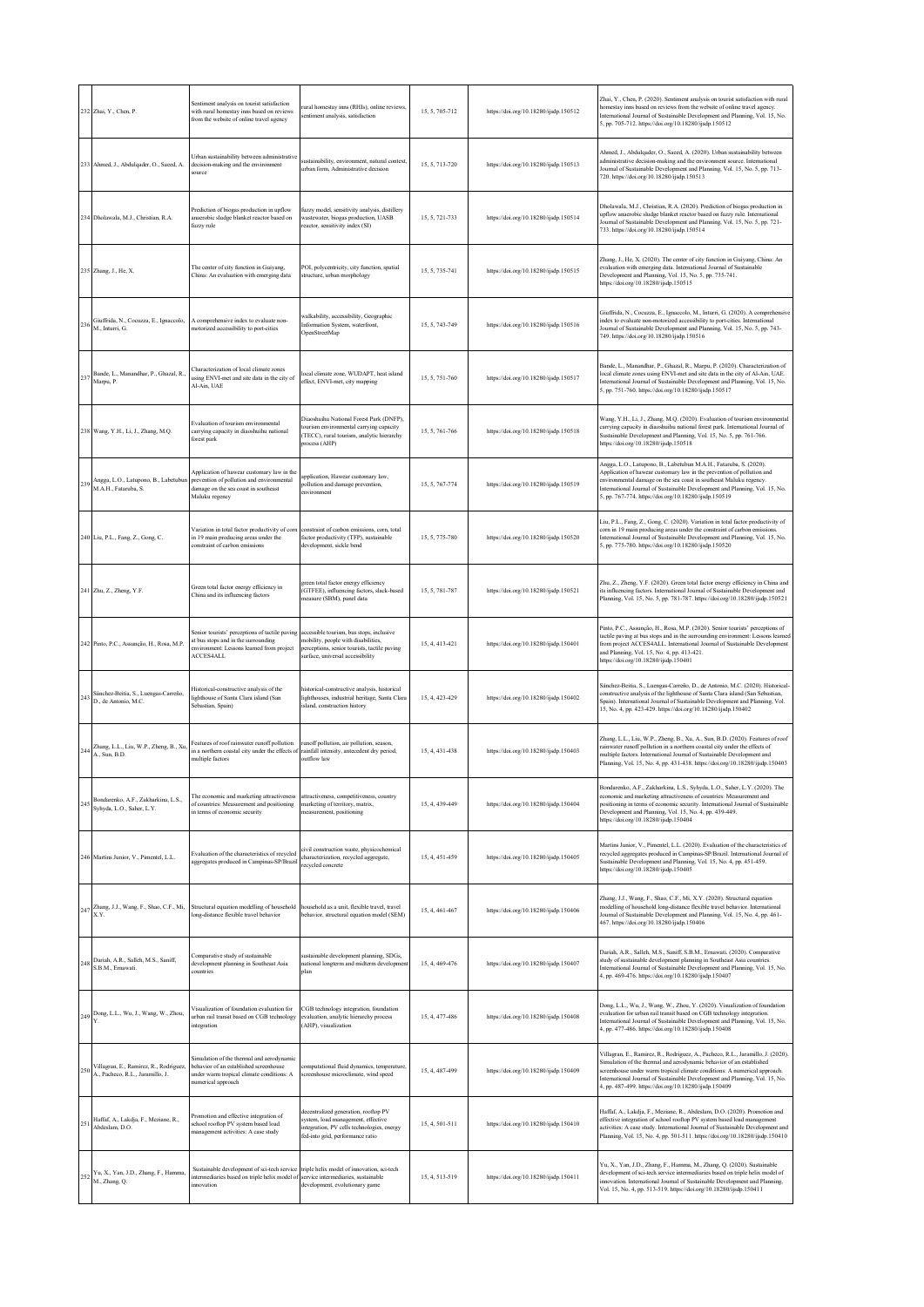|     | 253 Ayyoub, S.A.S.                                                                                                    | The relation between shoppers and different<br>designs of commercial spaces: a humanistic<br>approach, Irbid City as a case study                                        | economic conditions, humanistic, pedestrian<br>mall. rational use, sustainable                                                                                        | 15, 4, 521-529 | https://doi.org/10.18280/ijsdp.150412 | Ayyoub, S.A.S. (2020). The relation between shoppers and different designs of<br>commercial spaces; a humanistic approach, Irbid City as a case study.<br>International Journal of Sustainable Development and Planning, Vol. 15, No.<br>4, pp. 521-529. https://doi.org/10.18280/ijsdp.150412                                          |
|-----|-----------------------------------------------------------------------------------------------------------------------|--------------------------------------------------------------------------------------------------------------------------------------------------------------------------|-----------------------------------------------------------------------------------------------------------------------------------------------------------------------|----------------|---------------------------------------|-----------------------------------------------------------------------------------------------------------------------------------------------------------------------------------------------------------------------------------------------------------------------------------------------------------------------------------------|
|     | 254 Geng, X.Y.                                                                                                        | Perception of ecological welfare from the<br>recycling of agricultural resources and its<br>influencing factors                                                          | ecycling of agricultural resources,<br>ecological welfare, perception, sequential<br>logistics regression (SLR)                                                       | 15, 4, 531-536 | https://doi.org/10.18280/ijsdp.150413 | Geng, X.Y. (2020). Perception of ecological welfare from the recycling of<br>agricultural resources and its influencing factors. International Journal of<br>Sustainable Development and Planning, Vol. 15, No. 4, pp. 531-536.<br>https://doi.org/10.18280/ijsdp.150413                                                                |
|     | Dharmawan, A.H., Fauzi, A., Putri,<br>E.I.K., Pacheco, P., Dermawan, A.,<br>Nuva, N., Amalia, R., Sudaryanti,<br>D.A. | Bioenergy policy: The biodiesel<br>sustainability dilemma in Indonesia                                                                                                   | energy policy, Indonesia, palm oil-based<br>biodiesel, sustainability problems                                                                                        | 15, 4, 537-546 | https://doi.org/10.18280/ijsdp.150414 | Dharmawan, A.H., Fauzi, A., Putri, E.I.K., Pacheco, P., Dermawan, A., Nuva,<br>N., Amalia, R., Sudaryanti, D.A. (2020). Bioenergy policy: The biodiesel<br>sustainability dilemma in Indonesia. International Journal of Sustainable<br>Development and Planning, Vol. 15, No. 4, pp. 537-546.<br>https://doi.org/10.18280/ijsdp.150414 |
|     | 256 Aldeek, Z.A.O., Mistarihi, M.Z.                                                                                   | Towards a modern design of undeveloped<br>city using a spatial modelling analysis; a<br>case study of Irbid City in Jordan                                               | urban regeneration, Irbid city future, urban<br>and architectural planning, spectrum model<br>spatial model, parametric matrix processing,<br>integral planning model | 15, 4, 547-557 | https://doi.org/10.18280/ijsdp.150415 | Aldeek, Z.A.O., Mistarihi, M.Z. (2020). Towards a modern design of<br>undeveloped city using a spatial modelling analysis; a case study of Irbid City<br>in Jordan. International Journal of Sustainable Development and Planning,<br>Vol. 15, No. 4, pp. 547-557. https://doi.org/10.18280/ijsdp.150415                                |
|     | 257 Chang, Y.Z., Liu, B.Y., Gao, M.H.                                                                                 | Mechanism and prediction of China-Russia<br>timber trade from the perspective of<br>sustainable development                                                              | imber trade, sustainable development,<br>China-Mongolia-Russia (CMR) economic<br>corridor, Grey-Markov model, trend<br>prediction                                     | 15, 4, 559-567 | https://doi.org/10.18280/ijsdp.150416 | Chang, Y.Z., Liu, B.Y., Gao, M.H. (2020). Mechanism and prediction of<br>China-Russia timber trade from the perspective of sustainable development.<br>International Journal of Sustainable Development and Planning, Vol. 15, No.<br>4, pp. 559-567. https://doi.org/10.18280/ijsdp.150416                                             |
|     | 258 Sidorov, A.I., Tavarov, S.S.                                                                                      | Method for forecasting electric consumption<br>for household users in the conditions of the<br>Republic of Tajikistan                                                    | electricity consumption, forecasting method,<br>tousehold consumers                                                                                                   | 15, 4, 569-574 | https://doi.org/10.18280/ijsdp.150417 | Sidorov, A.I., Tavarov, S.S. (2020). Method for forecasting electric<br>consumption for household users in the conditions of the Republic of<br>Tajikistan. International Journal of Sustainable Development and Planning,<br>Vol. 15, No. 4, pp. 569-574. https://doi.org/10.18280/ijsdp.150417                                        |
| 259 | Widiati, W., Mulyadi, A., Syahza, A.,<br>Mubarak.                                                                     | Analysis of plantation management<br>achievement based on sustainable<br>development                                                                                     | ISPO, RSPO, sustainable, palm oil                                                                                                                                     | 15, 4, 575-584 | https://doi.org/10.18280/ijsdp.150418 | Widiati, W., Mulyadi, A., Syahza, A., Mubarak. (2020). Analysis of plantation<br>management achievement based on sustainable development. International<br>fournal of Sustainable Development and Planning, Vol. 15, No. 4, pp. 575-<br>584. https://doi.org/10.18280/ijsdp.150418                                                      |
|     | 260 Qi, Y.Z., Liang, K.X., Liu, Z.J.                                                                                  | Impact of multichannel integration service<br>quality on retailer brand equity: The<br>mediating role of brand trust                                                     | multichannel retailing, multichannel<br>integration service quality (MCISQ), Brand<br>trust (BT), retailer brand equity (RBE)                                         | 15, 4, 585-592 | https://doi.org/10.18280/ijsdp.150419 | Qi, Y.Z., Liang, K.X., Liu, Z.J. (2020). Impact of multichannel integration<br>service quality on retailer brand equity: The mediating role of brand trust.<br>International Journal of Sustainable Development and Planning, Vol. 15, No.<br>4, pp. 585-592. https://doi.org/10.18280/ijsdp.150419                                     |
| 26  | Robazza, P., Longo, D., Bortoli, G.,<br>Alese, G., Boeri, A.                                                          | DIY urbanism as a tool of urban<br>regeneration. Two cases in comparison                                                                                                 | urban regeneration, collective construction<br>site, social activation, co-design, self-<br>construction, co-construction, temporary<br>architecture, public space    | 15, 3, 261-268 | https://doi.org/10.18280/ijsdp.150301 | Robazza, P., Longo, D., Bortoli, G., Alese, G., Boeri, A. (2020). DIY<br>urbanism as a tool of urban regeneration. Two cases in comparison.<br>International Journal of Sustainable Development and Planning, Vol. 15, No.<br>3, pp. 261-268. https://doi.org/10.18280/ijsdp.150301                                                     |
|     | 262 Amiriparyan, P., Kiani, Z., Reicher, C.                                                                           | Analyzing the sociability potential of Golha<br>Street, Kermanshah, Iran                                                                                                 | space syntax, integration, connectivity,<br>depthmap, public space, sociability<br>potential, street                                                                  | 15.3.269-276   | https://doi.org/10.18280/ijsdp.150302 | Amiriparyan, P., Kiani, Z., Reicher, C. (2020). Analyzing the sociability<br>potential of Golha Street, Kermanshah, Iran. International Journal of<br>Sustainable Development and Planning, Vol. 15, No. 3, pp. 269-276.<br>https://doi.org/10.18280/ijsdp.150302                                                                       |
|     | 263 Han, S.F., Liu, H.Y., Lin, Y.                                                                                     | Measurement of the innovation efficiency of<br>the hi-tech industry in China and its<br>influencing factors                                                              | China, innovation efficiency of the hi-tech<br>industry, influencing factor, CCR model                                                                                | 15.3.277-286   | https://doi.org/10.18280/ijsdp.150303 | Han, S.F., Liu, H.Y., Lin, Y. (2020). Measurement of the innovation efficiency<br>of the hi-tech industry in China and its influencing factors. International<br>fournal of Sustainable Development and Planning, Vol. 15, No. 3, pp. 277-<br>286. https://doi.org/10.18280/ijsdp.150303                                                |
|     | 264 Hoeltl, A., Brandtweiner, R., Bates, R.,<br>Berger, T.                                                            | The interactions of sustainable developmen<br>goals: The case of urban informal<br>settlements in Ethiopia                                                               | Ethiopia, informal settlements, Paris<br>agreement, renewable energy, Intended<br>Nationally Determined Contribution,<br>Sustainable Development Goals                | 15, 3, 287-294 | https://doi.org/10.18280/ijsdp.150304 | Hoeltl, A., Brandtweiner, R., Bates, R., Berger, T. (2020). The interactions of<br>sustainable development goals: The case of urban informal settlements in<br>Ethiopia. International Journal of Sustainable Development and Planning, Vol.<br>15, No. 3, pp. 287-294. https://doi.org/10.18280/ijsdp.150304                           |
| 265 | Puerta, C., Manuel, D., Garrido, A.,<br>Manuel, Sánchez, L., Antonio, J.                                              | Methodological proposal for the elaboration<br>of a tourist potential index applied to<br>historical heritage                                                            | ourist potential, geographic information<br>system, historical heritage, middle ages,<br>cultural tourism                                                             | 15, 3, 295-300 | https://doi.org/10.18280/ijsdp.150305 | Puerta, C., Manuel, D., Garrido, A., Manuel, Sánchez, L., Antonio, J. (2020).<br>Methodological proposal for the elaboration of a tourist potential index applied<br>to historical heritage. International Journal of Sustainable Development and<br>Planning, Vol. 15, No. 3, pp. 295-300. https://doi.org/10.18280/ijsdp.150305       |
|     | 266 Wang, Q.                                                                                                          | Public attention, government subsidies and<br>corporate environmental disclosure:<br>Empirical evidence from listed Chinese<br>enterprises in heavy-pollution industries | corporate environmental disclosure, media<br>reports, government subsidies, government<br>supervision, public attention                                               | 15, 3, 301-308 | https://doi.org/10.18280/ijsdp.150306 | Wang, Q. (2020). Public attention, government subsidies and corporate<br>environmental disclosure: Empirical evidence from listed Chinese enterprises in<br>heavy-pollution industries. International Journal of Sustainable Development<br>and Planning, Vol. 15, No. 3, pp. 301-308.<br>https://doi.org/10.18280/ijsdp.150306         |
| 267 | Marchi, L., Antonini, E., Orioli, V.,<br>Evans, S.                                                                    | Mitigating the impact of factories on the<br>landscape: An assessment and design<br>support tool                                                                         | corporate identity, environmental impact<br>assessment, green factories, mitigation,<br>rating system, tactics, visual impact                                         | 15, 3, 309-318 | https://doi.org/10.18280/ijsdp.150307 | Marchi, L., Antonini, E., Orioli, V., Evans, S. (2020). Mitigating the impact of<br>factories on the landscape: An assessment and design support tool. International<br>Journal of Sustainable Development and Planning, Vol. 15, No. 3, pp. 309-<br>318. https://doi.org/10.18280/ijsdp.150307                                         |
|     | 268 Mouratidis, A., Nikolidakis, P.                                                                                   | Engineering properties of bauxite residue                                                                                                                                | bauxite residue, characteristic, engineering,<br>strength, test                                                                                                       | 15, 3, 319-325 | https://doi.org/10.18280/ijsdp.150308 | Mouratidis, A., Nikolidakis, P. (2020). Engineering properties of bauxite<br>residue. International Journal of Sustainable Development and Planning, Vol.<br>15, No. 3, pp. 319-325. https://doi.org/10.18280/ijsdp.150308                                                                                                              |
|     | 269 Wang, S.H., Lu, X.L.                                                                                              | Design and application of an evaluation<br>index system for urban development quality<br>of China's sub-provincial cities in the new<br>era                              | irban development quality, evaluation<br>index system, analytic hierarchy process<br>(AHP), weighted sum model (WSM), sub-<br>provincial cities                       | 15, 3, 327-334 | https://doi.org/10.18280/ijsdp.150309 | Wang, S.H., Lu, X.L. (2020). Design and application of an evaluation index<br>system for urban development quality of China's sub-provincial cities in the<br>new era. International Journal of Sustainable Development and Planning, Vol.<br>15, No. 3, pp. 327-334. https://doi.org/10.18280/ijsdp.150309                             |
| 270 | Chollom, M.N., Rathilal, S., Swalaha,<br>F.M., Bakare, B.F., Tetteh, E.K.                                             | Removal of antibiotics during the anaerobi<br>digestion of slaughterhouse wastewater                                                                                     | anaerobic digestion, hydraulic retention<br>time, fate and pathway, chemical oxygen<br>demand, slaughterhouse wastewaters,<br>veterinary antibiotics                  | 15, 3, 335-342 | https://doi.org/10.18280/ijsdp.150310 | Chollom, M.N., Rathilal, S., Swalaha, F.M., Bakare, B.F., Tetteh, E.K. (2020).<br>Removal of antibiotics during the anaerobic digestion of slaughterhouse<br>wastewater. International Journal of Sustainable Development and Planning,<br>Vol. 15, No. 3, pp. 335-342. https://doi.org/10.18280/ijsdp.150310                           |
|     | 271 Ragheb, A.A., EL-Ashmawy, R.A.                                                                                    | Urban waterfront development for designing<br>space in coastal cities                                                                                                    | city, costal, Gamasa, Mediterranean sea,<br>urban development, waterfront                                                                                             | 15.3.345-352   | https://doi.org/10.18280/ijsdp.150311 | Ragheb, A.A., EL-Ashmawy, R.A. (2020). Urban waterfront development for<br>designing space in coastal cities. International Journal of Sustainable<br>Development and Planning, Vol. 15, No. 3, pp. 345-352.<br>https://doi.org/10.18280/ijsdp.150311                                                                                   |
|     | 272 Shi, S., Deng, J.J.                                                                                               | Impacts of financial development on energy<br>consumption structure: New evidence from<br>panel threshold regression model                                               | financial development, energy consumption<br>structure (ECS), panel threshold regression<br>(PTR) model, threshold effect                                             | 15, 3, 353-359 | https://doi.org/10.18280/ijsdp.150312 | Shi, S., Deng, J.J. (2020). Impacts of financial development on energy<br>consumption structure: New evidence from panel threshold regression model.<br>International Journal of Sustainable Development and Planning, Vol. 15, No.<br>3, pp. 353-359. https://doi.org/10.18280/ijsdp.150312                                            |
|     | 273 Zalloom, B., Tarrad, M.                                                                                           | The role of public spaces in reviving the<br>historical areas: the case study of As-Salt<br>city in Jordan                                                               | public spaces, historical areas, as-salt city,<br>reviving, heritage buildings, world heritage<br>list                                                                | 15, 3, 361-367 | https://doi.org/10.18280/ijsdp.150313 | Zalloom, B., Tarrad, M. (2020). The role of public spaces in reviving the<br>historical areas: the case study of As-Salt city in Jordan. International Journal<br>of Sustainable Development and Planning, Vol. 15, No. 3, pp. 361-367.<br>https://doi.org/10.18280/ijsdp.150313                                                        |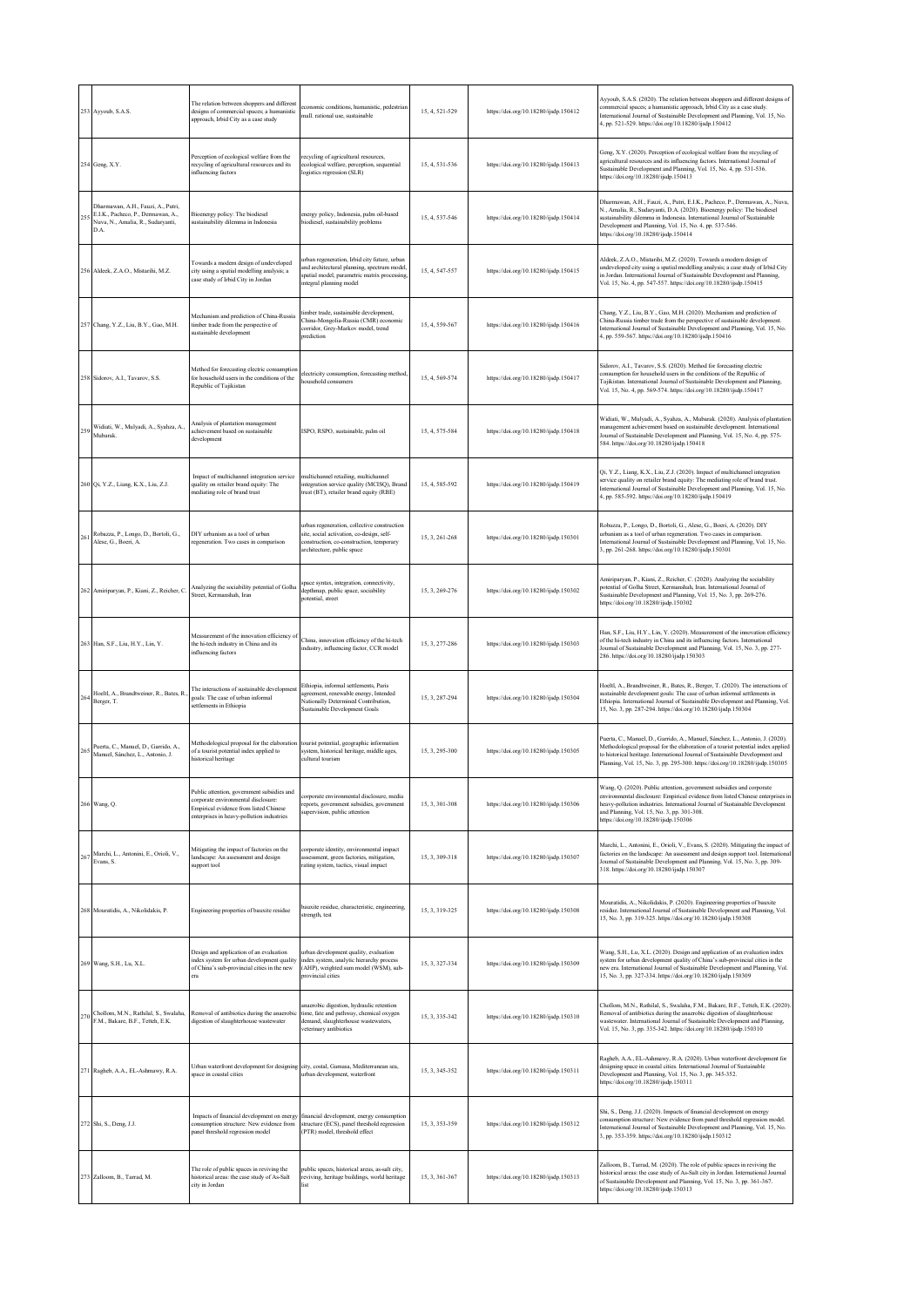|     | 274 Wang, C., Hong, J.                                           | Empirical analysis on the sustainable<br>development of China's outward foreign<br>direct investment from the perspective of<br>sconomic institution                                                       | outward foreign direct investment (OFDI).<br>conomic institutional distance, Belt and<br>Road (B&R) strategy, institutional<br>preference, sustainable development                                              | 15, 3, 369-375 | https://doi.org/10.18280/ijsdp.150314 | Wang, C., Hong, J. (2020). Empirical analysis on the sustainable development<br>of China's outward foreign direct investment from the perspective of economic<br>institution. International Journal of Sustainable Development and Planning,<br>Vol. 15, No. 3, pp. 369-375. https://doi.org/10.18280/ijsdp.150314                                                             |
|-----|------------------------------------------------------------------|------------------------------------------------------------------------------------------------------------------------------------------------------------------------------------------------------------|-----------------------------------------------------------------------------------------------------------------------------------------------------------------------------------------------------------------|----------------|---------------------------------------|--------------------------------------------------------------------------------------------------------------------------------------------------------------------------------------------------------------------------------------------------------------------------------------------------------------------------------------------------------------------------------|
| 275 | Adeboje, A.O., Kupolati, W.K.,<br>Sadiku, E.R., Ndambuki, J.M.   | Characterization of modified crumb rubber<br>oncrete                                                                                                                                                       | oncrete, crumb rubber, mechanical<br>properties, microstructure, walkways                                                                                                                                       | 15.3.377-383   | https://doi.org/10.18280/ijsdp.150315 | Adeboje, A.O., Kupolati, W.K., Sadiku, E.R., Ndambuki, J.M. (2020).<br>Characterization of modified crumb rubber concrete. International Journal of<br>Sustainable Development and Planning, Vol. 15, No. 3, pp. 377-383.<br>https://doi.org/10.18280/ijsdp.150315                                                                                                             |
|     | 276 Cui, H., Gao, F.                                             | Spatiotemporal distribution of air pollutants<br>and process of severe air pollution:<br>Evidence from a highly polluted industrial<br>and mining city                                                     | ir quality, process of severe air pollution,<br>neteorological conditions, Linfen                                                                                                                               | 15, 3, 385-391 | https://doi.org/10.18280/ijsdp.150316 | Cui, H., Gao, F. (2020). Spatiotemporal distribution of air pollutants and<br>process of severe air pollution: Evidence from a highly polluted industrial and<br>mining city. International Journal of Sustainable Development and Planning,<br>Vol. 15, No. 3, pp. 385-391. https://doi.org/10.18280/ijsdp.150316                                                             |
|     | 277 Candia, S., Pirlone, F., Spadaro, I.                         | Integrating the carrying capacity<br>nethodology into tourism strategic Plans: A<br>ustainable approach to tourism                                                                                         | ourism planning, tourism carrying capacity<br>ourism strategic plan                                                                                                                                             | 15, 3, 393-401 | https://doi.org/10.18280/ijsdp.150317 | Candia, S., Pirlone, F., Spadaro, I. (2020). Integrating the carrying capacity<br>nethodology into tourism strategic Plans: A sustainable approach to tourism.<br>nternational Journal of Sustainable Development and Planning, Vol. 15, No.<br>3, pp. 393-401. https://doi.org/10.18280/ijsdp.150317                                                                          |
|     | 278 Yao, G., Wang, M.P., Yang, Y., Li, J.                        | Development and analysis of prefabricated<br>oncrete buildings in Chengdu, China                                                                                                                           | prefabricated concrete buildings.<br>urbanization, industrialization, city planning                                                                                                                             | 15, 3, 403-411 | https://doi.org/10.18280/ijsdp.150318 | Yao, G., Wang, M.P., Yang, Y., Li, J. (2020). Development and analysis of<br>prefabricated concrete buildings in Chengdu, China. International Journal of<br>Sustainable Development and Planning, Vol. 15, No. 3, pp. 403-411.<br>attps://doi.org/10.18280/ijsdp.150318                                                                                                       |
| 279 | Yawar-Mehmood, R., Rios, L.G.,<br>Zengerling, C., Dietrich, U.   | The development of a diagnosis indicator-<br>based assessment tool and its application to<br>rural settlements in the region Montes de<br>Maria in Colombia                                                | gricultural households, biodiversity,<br>environmental impact, household-centered<br>urveys, indicator-based assessment tools,<br>post-conflict Colombia, resource efficiency,<br>sustainable rural development | 15, 2, 125-132 | https://doi.org/10.18280/ijsdp.150201 | Yawar-Mehmood, R., Rios, L.G., Zengerling, C., Dietrich, U. (2020). The<br>development of a diagnosis indicator-based assessment tool and its application<br>to rural settlements in the region Montes de Maria in Colombia. International<br>fournal of Sustainable Development and Planning, Vol. 15, No. 2, pp. 125-<br>132. https://doi.org/10.18280/ijsdp.150201          |
| 280 | Barrena, E., Canca, D., Ortega, F.A.,<br>Piedra-De-La-Cuadra, R. | Solidarity behaviour for optimizing the<br>waste selective collection                                                                                                                                      | ollection routes, location of waste<br>ontainers, optimization, separate collection<br>of wastes                                                                                                                | 15, 2, 133-140 | https://doi.org/10.18280/ijsdp.150202 | Barrena, E., Canca, D., Ortega, F.A., Piedra-De-La-Cuadra, R. (2020).<br>Solidarity behaviour for optimizing the waste selective collection. International<br>ournal of Sustainable Development and Planning, Vol. 15, No. 2, pp. 133-<br>40. https://doi.org/10.18280/ijsdp.150202                                                                                            |
|     | 281 Chebotareva, G.S.                                            | Research of default risk of renewable<br>nergy projects: Global and Russian<br>practice                                                                                                                    | default, energy, global energy market,<br>nvestment project, investments, logit-<br>nodel, renewable energy sources, risk                                                                                       | 15, 2, 141-147 | https://doi.org/10.18280/ijsdp.150203 | Chebotareva, G.S. (2020). Research of default risk of renewable energy<br>projects: Global and Russian practice. International Journal of Sustainable<br>Development and Planning, Vol. 15, No. 2, pp. 141-147.<br>https://doi.org/10.18280/ijsdp.150203                                                                                                                       |
|     | 282 Liu, Z.J., Zhao, Y.F.                                        | Could the production of green agricultural<br>products increase farmer household income?<br>An empirical analysis on farmer<br>touseholds in Inner Mongolia autonomous<br>egion                            | agricultural products (APs), green APs<br>production, farmer household income,<br>dditional benefits, model of treatment<br>ffects                                                                              | 15, 2, 149-156 | https://doi.org/10.18280/ijsdp.150204 | Liu, Z.J., Zhao, Y.F. (2020). Could the production of green agricultural<br>products increase farmer household income? - An empirical analysis on farmer<br>nouseholds in Inner Mongolia autonomous region. International Journal of<br>Sustainable Development and Planning, Vol. 15, No. 2, pp. 149-156.<br>https://doi.org/10.18280/ijsdp.150204                            |
| 283 | Cumo, F., Piras, G., Pennacchia, E.,<br>Cinquepalmi, F.          | Optimization of design and management of<br>hydroponic greenhouse by using BIM<br>application software                                                                                                     | sydroponic greenhouses, receptive facilities,<br>nobile and modular structures, BIM<br>pplication software, energy efficiency,<br>climate control                                                               | 15, 2, 157-163 | https://doi.org/10.18280/ijsdp.150205 | Cumo, F., Piras, G., Pennacchia, E., Cinquepalmi, F. (2020). Optimization of<br>design and management of a hydroponic greenhouse by using BIM application<br>software. International Journal of Sustainable Development and Planning, Vol.<br>15, No. 2, pp. 157-163. https://doi.org/10.18280/ijsdp.150205                                                                    |
|     | 284 Sözer, H., Sözen, H., Utkucu, D.                             | Waste potential of a building through gate-<br>to-grave approach based on life cycle<br>ssessment (LCA)                                                                                                    | lemolition waste, liquid waste, life cycle<br>assessment, municipal solid waste, waste<br>capacity, waste management                                                                                            | 15.2.165-171   | https://doi.org/10.18280/ijsdp.150206 | Sözer, H., Sözen, H., Utkucu, D. (2020). Waste potential of a building through<br>gate-to-grave approach based on life cycle assessment (LCA). International<br>fournal of Sustainable Development and Planning, Vol. 15, No. 2, pp. 165-<br>171. https://doi.org/10.18280/ijsdp.150206                                                                                        |
|     | 285 Li, J., Ji, S.                                               | Empirical analysis on the relationship<br>setween institutional pressure,<br>environmental strategy and corporate<br>environmental performance                                                             | oercive pressure, normative pressure,<br>nimetic pressure, environmental strategy,<br>environmental performance                                                                                                 | 15, 2, 173-184 | https://doi.org/10.18280/ijsdp.150207 | Li, J., Ji, S. (2020). Empirical analysis on the relationship between institutional<br>pressure, environmental strategy and corporate environmental performance.<br>International Journal of Sustainable Development and Planning, Vol. 15, No.<br>2, pp. 173-184. https://doi.org/10.18280/ijsdp.150207                                                                       |
|     | 286 Oliveto, G.                                                  | The impact of river contractions on the bed<br>norphology under unsteady flows                                                                                                                             | bed load, channel contraction, erosion,<br>insteady flow                                                                                                                                                        | 15, 2, 185-191 | https://doi.org/10.18280/ijsdp.150208 | Oliveto, G. (2020). The impact of river contractions on the bed morphology<br>inder unsteady flows. International Journal of Sustainable Development and<br>Planning, Vol. 15, No. 2, pp. 185-191. https://doi.org/10.18280/ijsdp.150208                                                                                                                                       |
|     | 287 Alqalami, T.A., Elkadi, H., Al-Alwan,                        | The application of BIM tools to explore the<br>dynamic characteristics of smart materials<br>in a contemporary shanashil building design BIM, 3D digital prototype, biomimetics<br>element                 | elegance, sustainability, shanashil, baghdad,                                                                                                                                                                   | 15, 2, 193-199 | https://doi.org/10.18280/ijsdp.150209 | Alqalami, T.A., Elkadi, H., Al-Alwan, H. (2020). The application of BIM<br>cools to explore the dynamic characteristics of smart materials in a<br>contemporary shanashil building design element. International Journal of<br>Sustainable Development and Planning, Vol. 15, No. 2, pp. 193-199.<br>https://doi.org/10.18280/ijsdp.150209                                     |
|     | 288 Lu, Y.Q.                                                     | An empirical analysis on the nonlinear<br>elationship between economic growth and<br>carbon dioxide emissions in China                                                                                     | conomic growth, carbon dioxide (CO2)<br>missions, environmental Kuznets curve<br>EKC) theory, spatial panel data model                                                                                          | 15, 2, 201-209 | https://doi.org/10.18280/ijsdp.150210 | Lu, Y.Q. (2020). An empirical analysis on the nonlinear relationship between<br>economic growth and carbon dioxide emissions in China. International Journal<br>of Sustainable Development and Planning, Vol. 15, No. 2, pp. 201-209.<br>https://doi.org/10.18280/ijsdp.150210                                                                                                 |
|     | 289 Mulyana, W., Prasojo, E.                                     | Indonesia urban water governance: the<br>interaction between the policy domain of<br>urban water sector and actors network                                                                                 | irban water governance, actors' network,<br>urban water policy, social network analysis                                                                                                                         | 15, 2, 211-218 | https://doi.org/10.18280/ijsdp.150211 | Mulyana, W., Prasojo, E. (2020). Indonesia urban water governance: the<br>interaction between the policy domain of urban water sector and actors<br>network. International Journal of Sustainable Development and Planning, Vol.<br>15, No. 2, pp. 211-218. https://doi.org/10.18280/ijsdp.150211                                                                              |
|     | 290 Zhu, L., Li, W.Z., Huang, Y., Li, J.Y.                       | Spatiotemporal evolution and features of ne<br>carbon sink of farmland vegetation in<br>Chongqing, China                                                                                                   | Chongqing, farmland vegetation, net carbon<br>sink (NCS), net carbon sink strength<br>(NCSS), carbon absorption, carbon<br>missions                                                                             | 15, 2, 219-226 | https://doi.org/10.18280/ijsdp.150212 | Zhu, L., Li, W.Z., Huang, Y., Li, J.Y. (2020). Spatiotemporal evolution and<br>features of net carbon sink of farmland vegetation in Chongqing, China.<br>International Journal of Sustainable Development and Planning, Vol. 15, No.<br>2, pp. 219-226. https://doi.org/10.18280/ijsdp.150212                                                                                 |
| 291 | Joseph, F.G., Folorunsho, J.O., Yusuf,<br>Y.O., Aruya, E.I.      | Assessment of solid waste management<br>techniques in Maitama, Abuja, Nigeria                                                                                                                              | Abuja, Maitama, municipal solid waste,<br>solid waste management                                                                                                                                                | 15, 2, 227-233 | https://doi.org/10.18280/ijsdp.150213 | loseph, F.G., Folorunsho, J.O., Yusuf, Y.O., Aruya, E.I. (2020). Assessment of<br>solid waste management techniques in Maitama, Abuja, Nigeria. International<br>fournal of Sustainable Development and Planning, Vol. 15, No. 2, pp. 227-<br>233. https://doi.org/10.18280/ijsdp.150213                                                                                       |
|     | 292 Odeh, T., Mohammad, A.H.                                     | Wise water resources management under<br>the increasing number of refugees in the<br>third poorest water resources country<br>Jordan) - a suggested future spatial plan<br>for water resources investments | groundwater, surface water, sustainable<br>water resources management, spatial plan                                                                                                                             | 15.2.235-238   | https://doi.org/10.18280/ijsdp.150214 | Odeh, T., Mohammad, A.H. (2020). Wise water resources management under<br>the increasing number of refugees in the third poorest water resources country<br>Jordan) - a suggested future spatial plan for water resources investments.<br>International Journal of Sustainable Development and Planning, Vol. 15, No.<br>2, pp. 235-238. https://doi.org/10.18280/ijsdp.150214 |
| 293 | Ding, H., Xue, Y.Q., Jiang, X.Y., Li,<br>X.N., Zhang, W.         | Spatial distribution of national tourist<br>resorts and its influencing factors                                                                                                                            | China, national tourist resorts, spatial<br>distribution, spatial regression model,<br>influencing factors                                                                                                      | 15.2.239-246   | https://doi.org/10.18280/ijsdp.150215 | Ding, H., Xue, Y.Q., Jiang, X.Y., Li, X.N., Zhang, W. (2020). Spatial<br>distribution of national tourist resorts and its influencing factors. International<br>Journal of Sustainable Development and Planning, Vol. 15, No. 2, pp. 239-<br>246. https://doi.org/10.18280/ijsdp.150215                                                                                        |
| 294 | Adami, L., Tubino, M., Ragazzi, M.,<br>Conti, F., Rada, E.C.     | Local actions for reducing global<br>greenhouse gas footprint: 10 years of<br>covenant of mayors initiative                                                                                                | Covenant of Mayors, climate change,<br>nergy efficiency, local energy plans, waste<br>o energy                                                                                                                  | 15, 2, 247-252 | https://doi.org/10.18280/ijsdp.150216 | Adami, L., Tubino, M., Ragazzi, M., Conti, F., Rada, E.C. (2020). Local<br>actions for reducing global greenhouse gas footprint: 10 years of covenant of<br>mayors initiative. International Journal of Sustainable Development and<br>Planning, Vol. 15, No. 2, pp. 247-252. https://doi.org/10.18280/ijsdp.150216                                                            |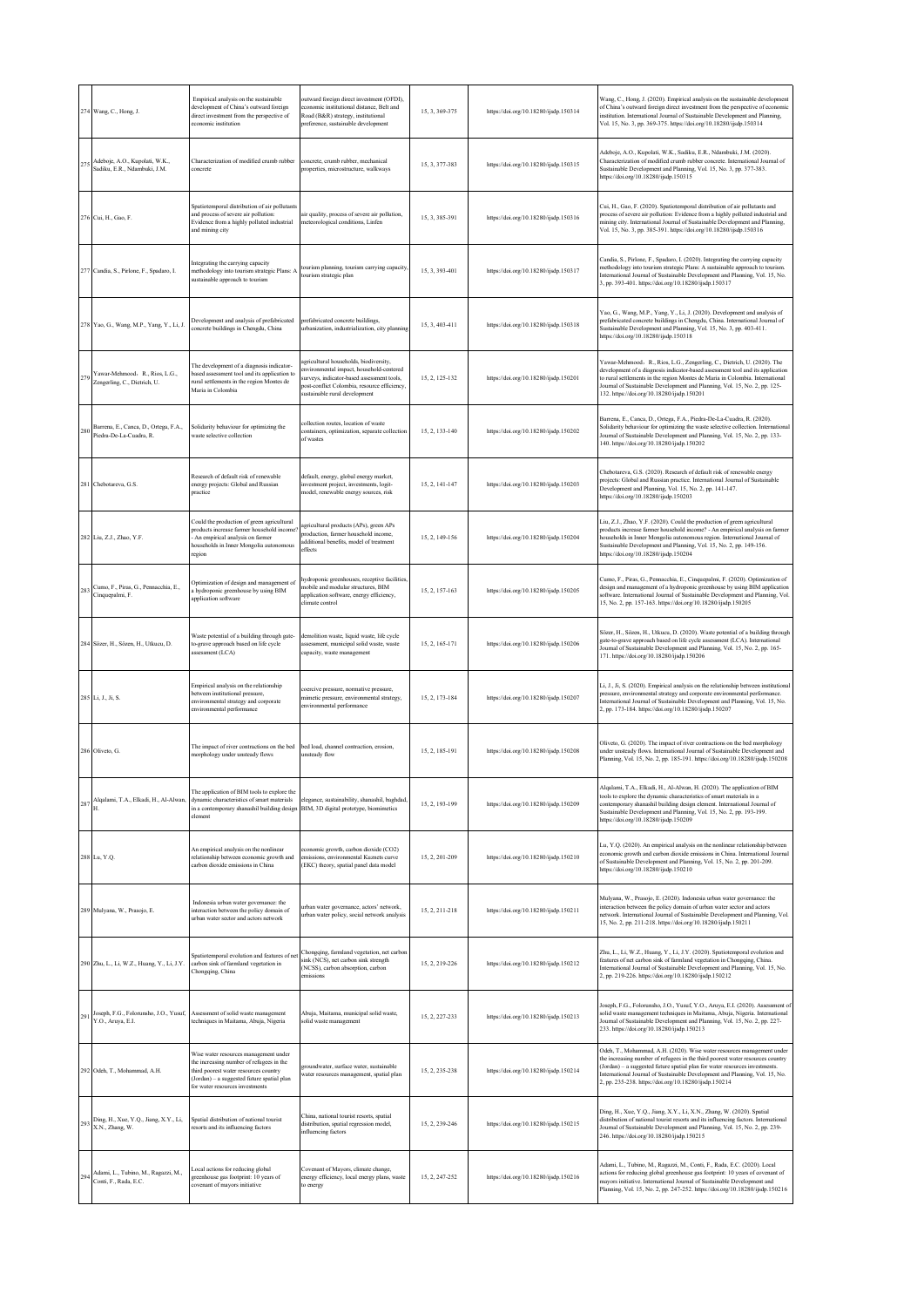| 295 | Lu, W., Wang, J.L., Guo, H., Zhao,<br>S.L., Sun, J.H.                                      | Dynamic response of latticed shell and its<br>steel column supports under impact load                                                                                     | large-span spatial structures (LSSSs), steel<br>column supports, latticed shell, impact load,<br>impact resistance                                                                                    | 15, 2, 253-260   | https://doi.org/10.18280/ijsdp.150217      | Lu, W., Wang, J.L., Guo, H., Zhao, S.L., Sun, J.H. (2020). Dynamic response<br>of latticed shell and its steel column supports under impact load. International<br>Journal of Sustainable Development and Planning, Vol. 15, No. 2, pp. 253-<br>260. https://doi.org/10.18280/ijsdp.150217                                                                                                        |
|-----|--------------------------------------------------------------------------------------------|---------------------------------------------------------------------------------------------------------------------------------------------------------------------------|-------------------------------------------------------------------------------------------------------------------------------------------------------------------------------------------------------|------------------|--------------------------------------------|---------------------------------------------------------------------------------------------------------------------------------------------------------------------------------------------------------------------------------------------------------------------------------------------------------------------------------------------------------------------------------------------------|
|     | 296 Parpas, D.S., Savvides, A.I.                                                           | On the determinants of a successful,<br>sustainable-driven adaptive reuse: A<br>multiple regression approach                                                              | adaptive reuse, multi-criteria analysis,<br>multiple linear regression analysis.<br>sustainability- driven development                                                                                | $15, 1, 1-13$    | https://doi.org/10.2495/SDP-V15-N1-1-13    | Parpas, D.S., Savvides, A.I. (2020). On the determinants of a successful,<br>sustainable-driven adaptive reuse: A multiple regression approach.<br>International Journal of Sustainable Development and Planning, Vol. 15, No.<br>1, pp. 1-13. https://doi.org/10.2495/SDP-V15-N1-1-13                                                                                                            |
|     | 297 Sepe, M.                                                                               | Regenerating places sustainably: The<br>healthy urban design                                                                                                              | liveability, place identity, public space,<br>sustainable urban regeneration, urban<br>design, urban happiness, urban health                                                                          | 15, 1, 14-27     | https://doi.org/10.2495/SDP-V15-N1-14-27   | Sepe, M. (2020). Regenerating places sustainably: The healthy urban design.<br>International Journal of Sustainable Development and Planning, Vol. 15, No.<br>1, pp. 14-27. https://doi.org/10.2495/SDP-V15-N1-14-27                                                                                                                                                                              |
|     | 298 Melo, C.                                                                               | "Horta de València: Past and present<br>dynamics in landscape change and planning                                                                                         | l'horta de Valencia, la huerta de Valencia,<br>Mediterranean Huertas, cultural landscapes<br>peri-urban agriculture, landscape planning,<br>landscape preservation, Valencia                          | 15, 1, 28-44     | https://doi.org/10.2495/SDP-V15-N1-28-44   | Melo, C. (2020). L'Horta de València: Past and present dynamics in landscape<br>change and planning. International Journal of Sustainable Development and<br>Planning, Vol. 15, No. 1, pp. 28-44. https://doi.org/10.2495/SDP-V15-N1-28-                                                                                                                                                          |
|     | 299 Puangmanee, S., Jearanai, M.                                                           | Management of solid waste from<br>government health centers in the Southern<br>Andaman Coast of Thailand                                                                  | management, solid waste, government,<br>health center                                                                                                                                                 | 15, 1, 45-56     | https://doi.org/10.2495/SDP-V15-N1-45-56   | Puangmance, S., Jearanai, M. (2020). Management of solid waste from<br>government health centers in the Southern Andaman Coast of Thailand.<br>International Journal of Sustainable Development and Planning, Vol. 15, No.<br>1, pp. 45-56. https://doi.org/10.2495/SDP-V15-N1-45-56                                                                                                              |
| 300 | Marx-Pienaar, N., Rand, G.D., Fisher,<br>H., Viljoen, A.                                   | The South African quick service restaurant<br>industry and the wasteful company it keeps                                                                                  | consumer behaviour, developing economy,<br>emerging context, fast foods, food waste,<br>quick service restaurant (QSR), south<br>Africa, supply chain                                                 | 15, 1, 57-68     | https://doi.org/10.2495/SDP-V15-N1-57-68   | Marx-Pienaar, N., Rand, G.D., Fisher, H., Viljoen, A. (2020). The South<br>African quick service restaurant industry and the wasteful company it keeps.<br>International Journal of Sustainable Development and Planning, Vol. 15, No.<br>1, pp. 57-68. https://doi.org/10.2495/SDP-V15-N1-57-68                                                                                                  |
| 301 | Noonan, D.S., Richardson, L.E., Sadiq, What drives community flood risk<br>A.A., Tyler, J. | management? Policy diffusion or free-riding                                                                                                                               | community rating system, community flood<br>risk management, free-riding policy<br>diffusion                                                                                                          | $15, 1, 69 - 80$ | https://doi.org/10.2495/SDP-V15-N1-69-80   | Noonan, D.S., Richardson, L.E., Sadiq, A.A., Tyler, J. (2020). What drives<br>community flood risk management? Policy diffusion or free-riding.<br>International Journal of Sustainable Development and Planning, Vol. 15, No.<br>1, pp. 69 - 80. https://doi.org/10.2495/SDP-V15-N1-69-80                                                                                                        |
| 302 | Becciu, G., Mambretti, S., Masera, G.,<br>Sanfilippo, U., Tadi, M.                         | Management of water and wastewater under<br>the framework of the IMM: The case of the<br>Favela Rocinha                                                                   | community involvement in urban<br>modifications, urban management, water<br>and wastewater management                                                                                                 | 15.1.81-94       | https://doi.org/10.2495/SDP-V15-N1-81-94   | Becciu, G., Mambretti, S., Masera, G., Sanfilippo, U., Tadi, M. (2020).<br>Management of water and wastewater under the framework of the IMM: The<br>case of the Favela Rocinha. International Journal of Sustainable Development<br>and Planning, Vol. 15, No. 1, pp. 81-94. https://doi.org/10.2495/SDP-V15-N1-<br>81-94                                                                        |
| 303 | Yang, Z.J., He, X., Zhang, K., Zhang,                                                      | Sustainable urban space expansion in<br>Central Yunnan (China): Regional urban<br>integration                                                                             | integration, lacunarity, spatial expansion,<br>sustainability                                                                                                                                         | 15, 1, 95-106    | https://doi.org/10.2495/SDP-V15-N1-95-106  | Yang, Z.J., He, X., Zhang, K., Zhang, J. (2020). Sustainable urban space<br>expansion in Central Yunnan (China): Regional urban integration.<br>International Journal of Sustainable Development and Planning, Vol. 15, No.<br>1, pp. 95-106. https://doi.org/10.2495/SDP-V15-N1-95-106                                                                                                           |
|     | 304 Moroke, T., Schoeman, C., Schoeman,                                                    | Neighbourhood sustainability assessment<br>model for developing countries: A<br>comprehensive approach to urban quality of life, evaluation<br>life                       | neighbourhood, sustainability, quality of                                                                                                                                                             | 15, 1, 107-123   | https://doi.org/10.2495/SDP-V15-N1-107-123 | Moroke, T., Schoeman, C., Schoeman, I. (2020). Neighbourhood sustainability<br>assessment model for developing countries: A comprehensive approach to<br>urban quality of life. International Journal of Sustainable Development and<br>Planning, Vol. 15, No. 1, pp. 107-123. https://doi.org/10.2495/SDP-V15-N1-<br>107-123                                                                     |
| 305 | Zhu, H.B., Zhang, J.X., Yu, X.Y., Hu,<br>S.F.                                              | Sustainable tourism development strategies<br>and practices of world heritage sites in<br>China: A case study of Mt. Huangshan                                            | developing country, MT. Hengshan,<br>sustainable development, sustainable<br>tourism, world heritage sites                                                                                            | 14, 4, 297-306   | https://doi.org/10.2495/SDP-V14-N4-297-306 | Zhu, H.B., Zhang, J.X., Yu, X.Y., Hu, S.F. (2019). Sustainable tourism<br>development strategies and practices of world heritage sites in China: A case<br>study of Mt. Huangshan. International Journal of Sustainable Development and<br>Planning, Vol. 14, No. 4, pp. 297-306. https://doi.org/10.2495/SDP-V14-N4-<br>297-306                                                                  |
|     | 306 Su, J.Y., Barber M.E., Mahler, R.L.                                                    | Water quality trading: A conceptual<br>framework for incorporating ancillary<br>benefits                                                                                  | dissolved oxygen, total maximum daily<br>load, streeter-phelps equation, us<br>environmental protection agency (US EPA),<br>water quality trading                                                     | 14, 4, 307-318   | https://doi.org/10.2495/SDP-V14-N4-307-318 | Su, J.Y., Barber M.E., Mahler, R.L. (2019). Water quality trading: A<br>conceptual framework for incorporating ancillary benefits. International<br>Journal of Sustainable Development and Planning, Vol. 14, No. 4, pp. 307-<br>318. https://doi.org/10.2495/SDP-V14-N4-307-318                                                                                                                  |
|     | 307 Yang, Q.W., Li, A., Wang, L.                                                           | Urban park's impact on older migrant<br>parents' well-being in China: A case study<br>of Shanghai                                                                         | China, migrant older parents (MOP), social<br>engagement, urban park, well-being                                                                                                                      | 14, 4, 319-332   | https://doi.org/10.2495/SDP-V14-N4-319-332 | Yang, Q.W., Li, A., Wang, L. (2019). Urban park's impact on older migrant<br>parents' well-being in China: A case study of Shanghai. International Journal<br>of Sustainable Development and Planning, Vol. 14, No. 4, pp. 319-332.<br>https://doi.org/10.2495/SDP-V14-N4-319-332                                                                                                                 |
| 308 | Marti, P., García-Mayor, C., Serrano-<br>Estrada, L.                                       | Monitoring the pulse of renewed Spanish<br>waterfront cities through instasights                                                                                          | collaborative maps, heatmaps, instasights,<br>Ibsn, perceived functional thematic area,<br>social media, urban landscape, urban<br>perception, urban waterfronts, voluntary<br>geographic information | 14, 4, 333-346   | https://doi.org/10.2495/SDP-V14-N4-333-346 | Marti, P., García-Mayor, C., Serrano-Estrada, L. (2019). Monitoring the pulse<br>of renewed Spanish waterfront cities through instasights. International Journal<br>of Sustainable Development and Planning, Vol. 14, No. 4, pp. 333-346.<br>https://doi.org/10.2495/SDP-V14-N4-333-346                                                                                                           |
|     | 309 Karches, T.                                                                            | Adjustment of reactor model in organic<br>matter removal from wastewater applying<br>numerical residence time distribution<br>analysis                                    | mass balance modelling, organic matter,<br>reactor models, wastewater treatment                                                                                                                       | 14, 4, 347-355   | https://doi.org/10.2495/SDP-V14-N4-347-355 | Karches, T. (2019). Adjustment of reactor model in organic matter removal<br>from wastewater applying numerical residence time distribution analysis.<br>International Journal of Sustainable Development and Planning, Vol. 14, No.<br>4, pp. 347-355. https://doi.org/10.2495/SDP-V14-N4-347-355                                                                                                |
| 310 | Dhungel, S., Barber, M.E., Mahler,<br>R.L.                                                 | Comparison of one- and two-dimensional<br>flood modeling in urban environments                                                                                            | HEC-RAS, LiDAR, mesh generation,<br>overbank storage, SRH-2D                                                                                                                                          | 14, 4, 356-366   | https://doi.org/10.2495/SDP-V14-N4-356-366 | Dhungel, S., Barber, M.E., Mahler, R.L. (2019). Comparison of one- and two-<br>dimensional flood modeling in urban environments. International Journal of<br>Sustainable Development and Planning, Vol. 14, No. 4, pp. 356-366.<br>https://doi.org/10.2495/SDP-V14-N4-356-366                                                                                                                     |
|     | 311 Yang, B.Q., Liu, Y.                                                                    | Evaluation on the sustainability of<br>urbanization process based on biological<br>footprint model                                                                        | dynamic analysis, ecological footprint,<br>sustainable development, urbanization                                                                                                                      | 14, 4, 367-378   | https://doi.org/10.2495/SDP-V14-N4-367-378 | Yang, B.Q., Liu, Y. (2019). Evaluation on the sustainability of urbanization<br>process based on biological footprint model. International Journal of<br>Sustainable Development and Planning, Vol. 14, No. 4, pp. 367-378.<br>https://doi.org/10.2495/SDP-V14-N4-367-378                                                                                                                         |
| 312 | Al-Smairan, M.H., Alayyash, S.M.,<br>Shatnawi, R.S.                                        | Socio-economic effects of solar home<br>systems in Jordan Badia - A case study in<br>Rawthat Al-Bandan village                                                            | badia, impacts, Jordan, remote and rural,<br>socio-economic, solar home systems                                                                                                                       | 14, 3, 191-201   | https://doi.org/10.2495/SDP-V14-N3-191-201 | Al-Smairan, M.H., Alayyash, S.M., Shatnawi, R.S. (2019). Socio-economic<br>effects of solar home systems in Jordan Badia - A case study in Rawthat Al-<br>Bandan village. International Journal of Sustainable Development and<br>Planning, Vol. 14, No. 3, pp. 191-201. https://doi.org/10.2495/SDP-V14-N3-<br>191-201                                                                           |
| 313 | Tang, Z., Liu, L., Li, X.H., Shi, C.B.,<br>Zhang, N., Zhu, Z.J., Bi, J.                    | Evaluation on the eco-innovation level of<br>the tourism industry in Heilongjiang<br>Province, China: From the perspective of<br>dynamic evolution and spatial difference | dynamic evolution, Heilongjiang province,<br>PSR model, spatial difference, tourism eco-<br>nnovation                                                                                                 | 14, 3, 202-215   | https://doi.org/10.2495/SDP-V14-N3-202-215 | Tang, Z., Liu, L., Li, X.H., Shi, C.B., Zhang, N., Zhu, Z.J., Bi, J. (2019).<br>Evaluation on the eco-innovation level of the tourism industry in Heilongjiang<br>Province, China: From the perspective of dynamic evolution and spatial<br>difference. International Journal of Sustainable Development and Planning,<br>Vol. 14, No. 3, pp. 202-215. https://doi.org/10.2495/SDP-V14-N3-202-215 |
|     | 314 Zaragoza-Martí, M.F.                                                                   | The legal-territorial perspective in the new<br>models of water governance: The Spanish<br>regulations                                                                    | governance, human right, legal-territorial<br>perspective, objectives of sustainable devel-<br>opment, regulatory regulation of water                                                                 | 14, 3, 216-225   | https://doi.org/10.2495/SDP-V14-N3-216-225 | Zaragoza-Martí, M.F. (2019). The legal-territorial perspective in the new<br>models of water governance: The Spanish regulations. International Journal of<br>Sustainable Development and Planning, Vol. 14, No. 3, pp. 216-225.<br>https://doi.org/10.2495/SDP-V14-N3-216-225                                                                                                                    |
|     | 315 Salami, Y.D.                                                                           | Impacts of sustained public education and<br>improvised source protection on sustainable<br>water resources in the developing world                                       | africa water scarcity, drinking water stress<br>sustainable development goals sdgs, water<br>education, water sustainability                                                                          | 14, 3, 226-236   | https://doi.org/10.2495/SDP-V14-N3-226-236 | Salami, Y.D. (2019). Impacts of sustained public education and improvised<br>source protection on sustainable water resources in the developing world.<br>International Journal of Sustainable Development and Planning, Vol. 14, No.<br>3, pp. 226-236. https://doi.org/10.2495/SDP-V14-N3-226-236                                                                                               |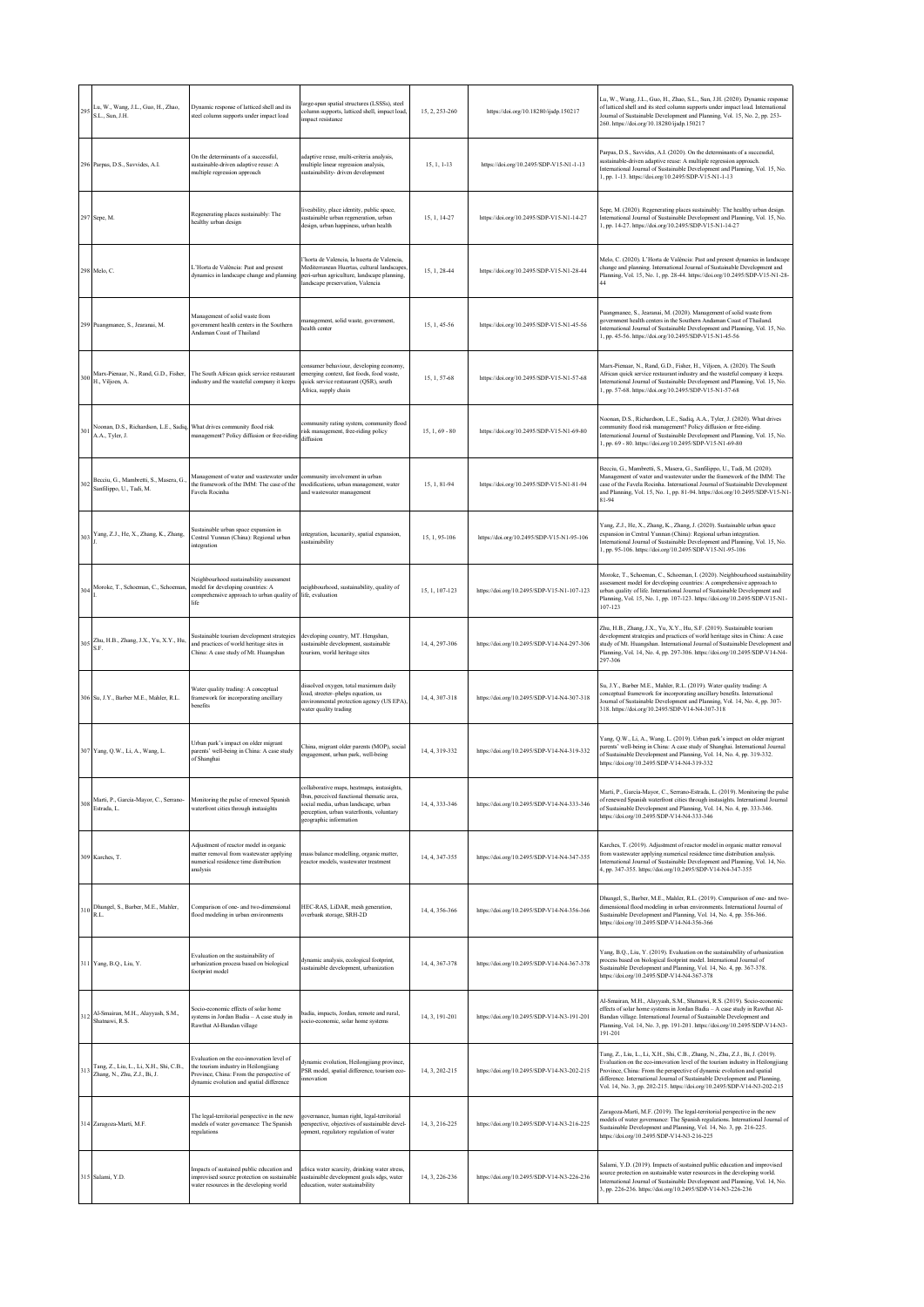| 316 | Yusof, K.W., Hussain, M., Mustafa,<br>M.R.U.                                                                        | Dam operation under changing climate:<br>Analysing water availability and<br>hydropower production from Murum Dam<br>in Sarawak                                                                                  | khamaruzaman wan yusof, Mubashir<br>Hussain & Muhammad raza Ul Mustafa                                                                                                         | 14, 3, 237-244   | https://doi.org/10.2495/SDP-V14-N3-237-244   | Yusof, K.W., Hussain, M., Mustafa, M.R.U. (2019). Dam operation under<br>changing climate: Analysing water availability and hydropower production<br>from Murum Dam in Sarawak. International Journal of Sustainable<br>Development and Planning, Vol. 14, No. 3, pp. 237-244.<br>https://doi.org/10.2495/SDP-V14-N3-237-244                                                                                   |
|-----|---------------------------------------------------------------------------------------------------------------------|------------------------------------------------------------------------------------------------------------------------------------------------------------------------------------------------------------------|--------------------------------------------------------------------------------------------------------------------------------------------------------------------------------|------------------|----------------------------------------------|----------------------------------------------------------------------------------------------------------------------------------------------------------------------------------------------------------------------------------------------------------------------------------------------------------------------------------------------------------------------------------------------------------------|
|     | 317 Yang, C.H., Yao, M.F.                                                                                           | Ultra-high intensity redevelopment of the<br>core area of Japanese rail transit hub station redevelopment, ultra-high intensity                                                                                  | core area, Japan, rail transit hub station,                                                                                                                                    | 14, 3, 245-259   | https://doi.org/10.2495/SDP-V14-N3-245-259   | Yang, C.H., Yao, M.F. (2019). Ultra-high intensity redevelopment of the core<br>area of Japanese rail transit hub station. International Journal of Sustainable<br>Development and Planning, Vol. 14, No. 3, pp. 245-259.<br>https://doi.org/10.2495/SDP-V14-N3-245-259                                                                                                                                        |
| 318 | Bottero, M., Rossi, A.D., Ponzetto, A.,<br>Viano, D.                                                                | How to reinterpret an alpine eco-monster.<br>Application of the method of choice<br>experiments for the design of a reuse project                                                                                | decision making, strategic design, adaptive<br>reuse, stated preferences, regeneration<br>processes, mountain                                                                  | 14, 3, 260-272   | https://doi.org/10.2495/SDP-V14-N3-260-272   | Bottero, M., Rossi, A.D., Ponzetto, A., Viano, D. (2019). How to reinterpret ar<br>alpine eco-monster. Application of the method of choice experiments for the<br>design of a reuse project. International Journal of Sustainable Development and<br>Planning, Vol. 14, No. 3, pp. 260-272. https://doi.org/10.2495/SDP-V14-N3-<br>260-272                                                                     |
|     | 319 Hmood, K.F., Disli, G.                                                                                          | Sustainable development of urban<br>conserved heritage: An analytical study of<br>Kursunlu Mosque in Ulus, Ankara                                                                                                | existing built heritage, historical cities,<br>kursunlu mosque, revitalization,<br>sustainability, ulus, urban and architectural<br>heritage, urban conservation, urban fabric | 14, 3, 273-288   | https://doi.org/10.2495/SDP-V14-N3-273-288   | Hmood, K.F., Dişli, G. (2019). Sustainable development of urban conserved<br>heritage: An analytical study of Kursunlu Mosque in Ulus, Ankara.<br>International Journal of Sustainable Development and Planning, Vol. 14, No.<br>3, pp. 273-288. https://doi.org/10.2495/SDP-V14-N3-273-288                                                                                                                    |
|     | 320 Mahler, R.L.                                                                                                    | The impact of agriculture on the waters of<br>the Idaho portion of the Snake River Basin<br><b>USA</b>                                                                                                           | public concerns, water issues, public<br>opinion, water quality, water quantity                                                                                                | 14, 2, 93-104    | https://doi.org/10.2495/SDP-V14-N2-93-104    | Mahler, R.L. (2019). The impact of agriculture on the waters of the Idaho<br>portion of the Snake River Basin, USA. International Journal of Sustainable<br>Development and Planning, Vol. 14, No. 2, pp. 93-104.<br>https://doi.org/10.2495/SDP-V14-N2-93-104                                                                                                                                                 |
| 321 | Osejo, B.B., Vargas, T.B., Martinez,<br>J.A.                                                                        | Spatial distribution of precipitation and<br>evapotranspiration estimates from<br>WorldClim and Chelsa datasets: Improving<br>long-term water balance at the watershed-<br>scale in the Urabá region of Colombia | chelsa 1.2, long-term water balance,<br>performance, streamflow, worldclim V.2.0                                                                                               | 14, 2, 105-117   | https://doi.org/10.2495/SDP-V14-N2-105-117   | Osejo, B.B., Vargas, T.B., Martinez, J.A. (2019). Spatial distribution of<br>precipitation and evapotranspiration estimates from WorldClim and Chelsa<br>datasets: Improving long-term water balance at the watershed-scale in the Urab<br>á region of Colombia. International Journal of Sustainable Development and<br>Planning, Vol. 14, No. 2, pp. 105-117. https://doi.org/10.2495/SDP-V14-N2-<br>105-117 |
|     | 322 Mandarino, A., Maerker, M., Firpo, M.                                                                           | 'The stolen space': A history of<br>channelization, reduction of riverine areas<br>and related management issues. The lower<br>Scrivia river case study (NW Italy)                                               | bank protection, channel planform changes,<br>channelization, GIS, Italian rivers, land<br>property, land use, regulations, river<br>corridor, scrivia river                   | 14, 2, 118-129   | https://doi.org/10.2495/SDP-V14-N2-118-129   | Mandarino, A., Maerker, M., Firpo, M. (2019). 'The stolen space': A history<br>of channelization, reduction of riverine areas and related management issues.<br>The lower Scrivia river case study (NW Italy). International Journal of<br>Sustainable Development and Planning, Vol. 14, No. 2, pp. 118-129.<br>https://doi.org/10.2495/SDP-V14-N2-118-129                                                    |
|     | 323 Gharios, G.                                                                                                     | Fostering sustainable development by<br>empowering indigenous abilities: The<br>border zone case of rural south Lebanon                                                                                          | communal pools, custom and practices,<br>rainwater harvesting, south Lebanon, water<br>insecurity                                                                              | 14, 2, 130-140   | https://doi.org/10.2495/SDP-V14-N2-130-140   | Gharios, G. (2019). Fostering sustainable development by empowering<br>indigenous abilities: The border zone case of rural south Lebanon. International<br>fournal of Sustainable Development and Planning, Vol. 14, No. 2, pp. 130-<br>140. https://doi.org/10.2495/SDP-V14-N2-130-140                                                                                                                        |
| 324 | Aznar-Crespo, P., Aledo, A.,<br>Melgarejo, J.                                                                       | Factors of uncertainty in the integrated<br>management of water resources: The case of<br>water reuse                                                                                                            | irrigation communities, social perception,<br>southeast of Spain. uncertainty, water reuse                                                                                     | 14, 2, 141-151   | https://doi.org/10.2495/SDP-V14-N2-141-151   | Aznar-Crespo, P., Aledo, A., Melgarejo, J. (2019). Factors of uncertainty in the<br>integrated management of water resources: The case of water reuse.<br>International Journal of Sustainable Development and Planning, Vol. 14, No.<br>2, pp. 141-151. https://doi.org/10.2495/SDP-V14-N2-141-151                                                                                                            |
|     | 325 Costa, B.B.F.D., Motta, A.L.T.S.D.                                                                              | Key factors hindering sustainable<br>procurement in the Brazilian public sector:<br>A Delphi study                                                                                                               | barriers, brazil, Delphi study, public sector,<br>sustainable consumption, sustainable<br>production, sustainable public procurement                                           | 14, 2, 152-171   | https://doi.org/10.2495/SDP-V14-N2-152-171   | Costa, B.B.F.D., Motta, A.L.T.S.D. (2019). Key factors hindering sustainable<br>procurement in the Brazilian public sector: A Delphi study. International<br>fournal of Sustainable Development and Planning, Vol. 14, No. 2, pp. 152-<br>171. https://doi.org/10.2495/SDP-V14-N2-152-171                                                                                                                      |
|     | Shi, J.L., Wang, Y.J., Ma, Q.Y., Fan,<br>326 S.J., Jin, H.H., Liu, H.Y., Liu, H.                                    | A social sustainability assessment model for<br>manufacturing company based on S-LCA                                                                                                                             | manufacturing company, social impact<br>category, social life cycle assessment (S-<br>LCA), social performance, social<br>sustainability assessment                            | 14, 2, 172-182   | https://doi.org/10.2495/SDP-V14-N2-172-182   | Shi, J.L., Wang, Y.J., Ma, Q.Y., Fan, S.J., Jin, H.H., Liu, H.Y., Liu, H.<br>(2019). A social sustainability assessment model for manufacturing company<br>based on S-LCA. International Journal of Sustainable Development and<br>Planning, Vol. 14, No. 2, pp. 172-182. https://doi.org/10.2495/SDP-V14-N2-<br>172-182                                                                                       |
| 327 | Teta, R., Esposito, G., Casazza, M.,<br>Zappa, C.J., Endreny, T.A., Mangoni,<br>A., Costantino, V., Lega, M.        | Bioindicators as a tool in environmental<br>impact assessment: Cyanobacteria as a<br>sentinel of pollution                                                                                                       | bioindicators, cyanobacteria, cyanotoxin,<br>early detection, environmental monitoring,<br>impact assessment                                                                   | 14, 1, 1-8       | https://doi.org/10.2495/SDP-V14-N1-1-8       | Teta, R., Esposito, G., Casazza, M., Zappa, C.J., Endreny, T.A., Mangoni, A.,<br>Costantino, V., Lega, M. (2019). Bioindicators as a tool in environmental<br>impact assessment: Cyanobacteria as a sentinel of pollution. International<br>Journal of Sustainable Development and Planning, Vol. 14, No. 1, pp. 1-8.<br>https://doi.org/10.2495/SDP-V14-N1-1-8                                                |
| 328 | Wang, G.Q., Zheng, B.H., Yu, H.W.,<br>Peng, X.G.                                                                    | Green space layout optimization based on<br>microclimate environment features                                                                                                                                    | computational fluid dynamics, green space<br>planning, microclimate environment,<br>ventilation paths                                                                          | 14, 1, 9-19      | https://doi.org/10.2495/SDP-V14-N1-9-19      | Wang, G.Q., Zheng, B.H., Yu, H.W., Peng, X.G. (2019). Green space layout<br>optimization based on microclimate environment features. International<br>Journal of Sustainable Development and Planning, Vol. 14, No. 1, pp. 9-19.<br>https://doi.org/10.2495/SDP-V14-N1-9-19                                                                                                                                    |
| 329 | Timmerman, R., Marshall, S., Zhang,<br>Y.R.                                                                         | Towards socially sustainable urban design:<br>Analysing actor-area relations linking<br>micro-morphology and micro-democracy                                                                                     | community cohesion, participatory<br>planning, development, management, social<br>network analysis, smart technologies                                                         | 14, 1, 20-30     | https://doi.org/10.2495/SDP-V14-N1-20-30     | Timmerman, R., Marshall, S., Zhang, Y.R. (2019). Towards socially<br>sustainable urban design: Analysing actor-area relations linking micro-<br>morphology and micro-democracy. International Journal of Sustainable<br>Development and Planning, Vol. 14, No. 1, pp. 20-30.<br>https://doi.org/10.2495/SDP-V14-N1-20-30                                                                                       |
|     | Vanhamaki, S., Medkova, K.,<br>Malamakis, A., Kontogianni, S.,<br>Marisova, E., Dellago, D.H.,<br>Moussiopoulos, N. | Bio-based circular economy in European<br>national and regional strategies                                                                                                                                       | bio-based materials, circular economy,<br>national strategies, regional strategies                                                                                             | 14, 1, 31-43     | https://doi.org/10.2495/SDP-V14-N1-31-43     | Vanhamaki, S., Medkova, K., Malamakis, A., Kontogianni, S., Marisova, E.,<br>Dellago, D.H., Moussiopoulos, N. (2019). Bio-based circular economy in<br>European national and regional strategies. International Journal of Sustainable<br>Development and Planning, Vol. 14, No. 1, pp. 31-43.<br>https://doi.org/10.2495/SDP-V14-N1-31-43                                                                     |
|     | 331 A. Montaño, M. Angeles, J. Pérez                                                                                | Tourist destinations with asymmetrical loca<br>development: The 'integrally planned<br>tourist centres' of Los Cabos and Loreto,<br>Baja California Sur (Mexico)                                                 | integrally planned tourist centres, local<br>development, Mexico, tourism                                                                                                      | 14, 1, 44-61     | https://doi.org/10.2495/SDP-V14-N1-44-61     | A. Montaño, M. Angeles, J. Pérez (2019). Tourist destinations with<br>asymmetrical local development: The 'integrally planned tourist centres' of<br>Los Cabos and Loreto, Baja California Sur (Mexico). International Journal of<br>Sustainable Development and Planning, Vol. 14, No. 1, pp. 44-61.<br>https://doi.org/10.2495/SDP-V14-N1-44-61                                                              |
|     | 332 Mahler, R.L.                                                                                                    | Priority water uses from 1998 to 2017 for<br>urban, suburban and rural residents of the<br>Pacific Northwest, USA                                                                                                | public concerns, public opinion, water<br>quality, water quantity, water issues                                                                                                | 14, 1, 62-73     | https://doi.org/10.2495/SDP-V14-N1-62-73     | Mahler, R.L. (2019). Priority water uses from 1998 to 2017 for urban,<br>suburban and rural residents of the Pacific Northwest, USA. International<br>Journal of Sustainable Development and Planning, Vol. 14, No. 1, pp. 62-73.<br>https://doi.org/10.2495/SDP-V14-N1-62-73                                                                                                                                  |
|     | 333 Zhang, L.J.                                                                                                     | Influence of biological sewage treatment on<br>the receiving waters of hotels and<br>management of economic benefit                                                                                              | biological aerated filter, environment,<br>economy, management, sewage treatment                                                                                               | 14, 1, 74-83     | https://doi.org/10.2495/SDP-V14-N1-74-83     | Zhang, L.J. (2019). Influence of biological sewage treatment on the receiving<br>waters of hotels and management of economic benefit. International Journal of<br>Sustainable Development and Planning, Vol. 14, No. 1, pp. 74-83.<br>https://doi.org/10.2495/SDP-V14-N1-74-83                                                                                                                                 |
|     | 334 Somnuck, P.                                                                                                     | Development of transboundary networking<br>pattern of community-based tourism in<br>Ubon Ratchathani province (Thailand)                                                                                         | community-based tourism (CBT),<br>development of networking patterns, phosri<br>community, saimoon community,<br>transboundary tourism management                              | 13, 8, 1029-1040 | https://doi.org/10.2495/SDP-V13-N8-1029-1040 | Somnuck, P. (2018). Development of transboundary networking pattern of<br>community-based tourism in Ubon Ratchathani province (Thailand).<br>International Journal of Sustainable Development and Planning, Vol. 13, No.<br>8, pp. 1029-1040. https://doi.org/10.2495/SDP-V13-N8-1029-1040                                                                                                                    |
|     | 335 Lega, M., Casazza, M., Teta, R., Zappa, C.J.                                                                    | Environmental impact assessment: a multi-<br>level, multi-parametric framework for<br>coastal waters                                                                                                             | oastal waters, EIA, environmental impact<br>assessment, environmental monitoring,<br>environ- mental pollution, framework,<br>multi-level, multi-parameter, MuM3               | 13, 8, 1041-1049 | https://doi.org/10.2495/SDP-V13-N8-1041-1049 | Lega, M., Casazza, M., Teta, R., Zappa, C.J. (2018). Environmental impact<br>assessment: a multi-level, multi-parametric framework for coastal waters.<br>International Journal of Sustainable Development and Planning, Vol. 13, No.<br>8, pp. 1041-1049. https://doi.org/10.2495/SDP-V13-N8-1041-1049                                                                                                        |
|     | Havukainen, J., Uusitalo, V.,<br>Koistinen, K., Liikanen, M.,<br>Horttanainen, M.                                   | Carbon footprint evaluation of biofertilizers                                                                                                                                                                    | anaerobic digestion, biofertilizer, biogas.<br>carbon footprint, compost, digestate                                                                                            | 13, 8, 1050-1060 | https://doi.org/10.2495/SDP-V13-N8-1050-1060 | Havukainen, J., Uusitalo, V., Koistinen, K., Liikanen, M., Horttanainen, M.<br>(2018). Carbon footprint evaluation of biofertilizers. International Journal of<br>Sustainable Development and Planning, Vol. 13, No. 8, pp. 1050-1060.<br>https://doi.org/10.2495/SDP-V13-N8-1050-1060                                                                                                                         |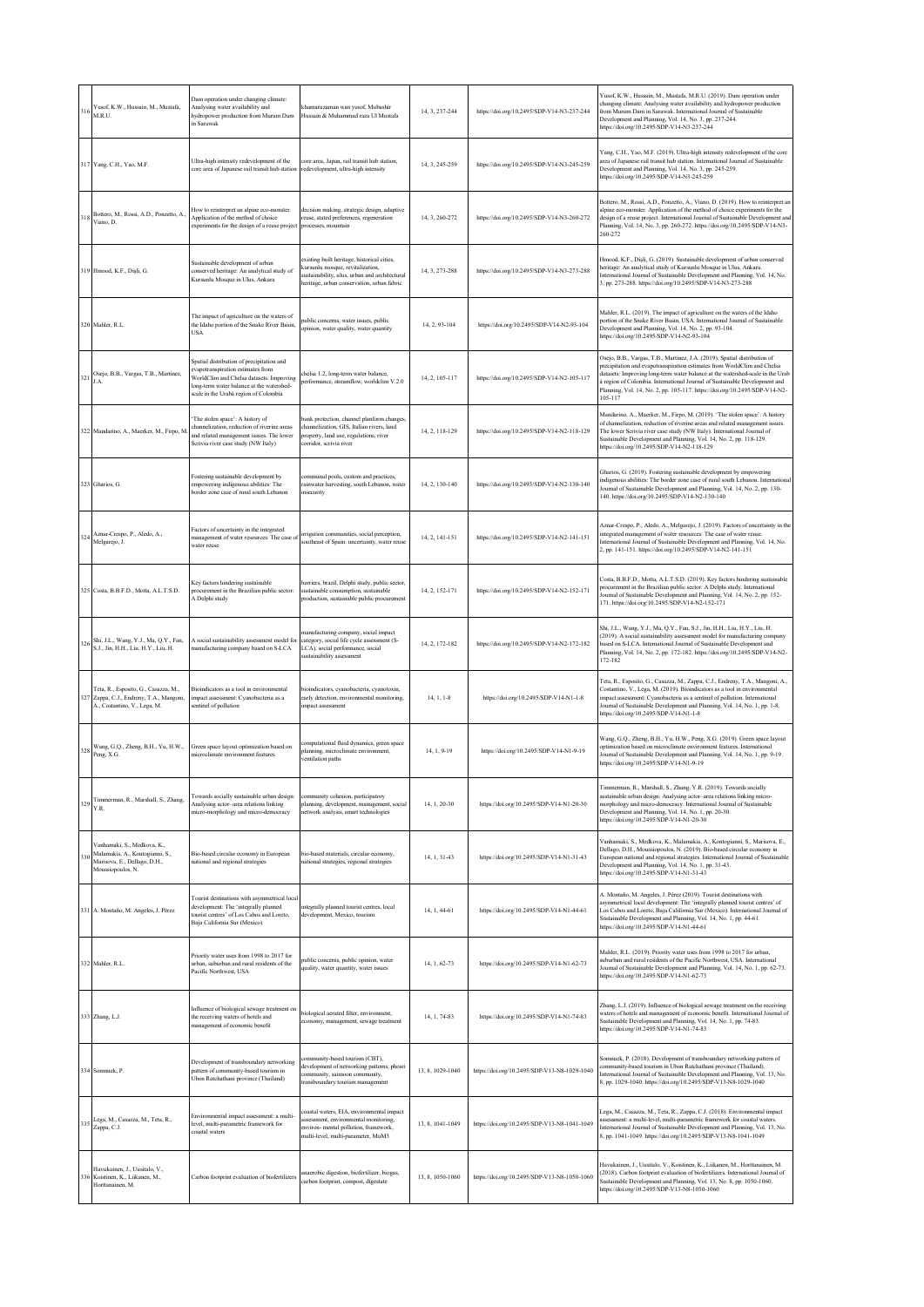|     | 337 Schoeman, I.M.                                                      | An approach to resilience in transportation<br>blanning                                                                                                                                   | adaptive capacity and decision making,<br>dynamic planning, dynamic transportation<br>systems, resilience, sustainability                                                                                                             | 13, 8, 1061-1071 | https://doi.org/10.2495/SDP-V13-N8-1061-1071 | Schoeman, I.M. (2018). An approach to resilience in transportation planning.<br>International Journal of Sustainable Development and Planning, Vol. 13, No.<br>8, pp. 1061-1071. https://doi.org/10.2495/SDP-V13-N8-1061-1071                                                                                                                                        |
|-----|-------------------------------------------------------------------------|-------------------------------------------------------------------------------------------------------------------------------------------------------------------------------------------|---------------------------------------------------------------------------------------------------------------------------------------------------------------------------------------------------------------------------------------|------------------|----------------------------------------------|----------------------------------------------------------------------------------------------------------------------------------------------------------------------------------------------------------------------------------------------------------------------------------------------------------------------------------------------------------------------|
|     | 338 Bevilacqua, C., Ou, Y.                                              | Place, relationships, and community-<br>controlled capital: on ecosystem-based<br>innovation towards an equitable competitiv<br>advantages distribution, the Boston ujima<br>Project case | Boston ujima project, economic<br>democratization, ecosystem-based<br>innovation, innovation, socioeconomic<br>inequality                                                                                                             | 13, 8, 1072-1089 | https://doi.org/10.2495/SDP-V13-N8-1072-1089 | Bevilacqua, C., Ou, Y. (2018). Place, relationships, and community-controlled<br>capital: on ecosystem-based innovation towards an equitable competitive<br>advantages distribution, the Boston ujima Project case. International Journal of<br>Sustainable Development and Planning, Vol. 13, No. 8, pp. 1072-1089.<br>https://doi.org/10.2495/SDP-V13-N8-1072-1089 |
|     | 339 Košir, M., Potočnik, J., Pajek, L.                                  | Impact of RCP4.5 climate change scenario<br>on the bioclimatic potential of six selected<br>European locations                                                                            | pioclimatic design, bioclimatic potential,<br>climate change, eco-economic analysis,<br>shading                                                                                                                                       | 13, 8, 1090-1102 | https://doi.org/10.2495/SDP-V13-N8-1090-1102 | Košir, M., Potočnik, J., Pajek, L. (2018). Impact of RCP4.5 climate change<br>scenario on the bioclimatic potential of six selected European locations.<br>International Journal of Sustainable Development and Planning, Vol. 13, No.<br>8, pp. 1090-1102. https://doi.org/10.2495/SDP-V13-N8-1090-1102                                                             |
|     | 340 Akbulut, A., Ozcevik, O., Carton, L.                                | Evaluating suitability of a GIS-AHP<br>combined method for sustainable urban and<br>environmental planning in Beykoz district,<br><b>Istanbul</b>                                         | analytic hierarchy process (AHP), beykoz,<br>environmental sustainability, geographical<br>information systems (GIS), Istanbul,<br>suitability                                                                                        | 13, 8, 1103-1115 | https://doi.org/10.2495/SDP-V13-N8-1103-1115 | Akbulut, A., Ozcevik, O., Carton, L. (2018). Evaluating suitability of a GIS-<br>AHP combined method for sustainable urban and environmental planning in<br>Beykoz district, Istanbul. International Journal of Sustainable Development<br>and Planning, Vol. 13, No. 8, pp. 1103-1115. https://doi.org/10.2495/SDP-<br>V13-N8-1103-1115                             |
| 341 | Abarca-Alvarez, F.J., Campos-<br>Sanchez, F.S., Reinoso-Bellido, R.     | Demographic and dwelling models by<br>artificial intelligence: urban renewal<br>opportunities in Spanish Coast                                                                            | artificial neural network (ANN), coastal<br>areas, decision support system (DSS),<br>dwelling, geographic information system<br>(GIS), self-organising maps (SOM), urban<br>renewal                                                   | 13, 7, 941-953   | https://doi.org/10.2495/SDP-V13-N7-941-953   | Abarca-Alvarez, F.J., Campos-Sanchez, F.S., Reinoso-Bellido, R. (2018).<br>Demographic and dwelling models by artificial intelligence: urban renewal<br>opportunities in Spanish Coast. International Journal of Sustainable<br>Development and Planning, Vol. 13, No. 7, pp. 941-953.<br>https://doi.org/10.2495/SDP-V13-N7-941-953                                 |
|     | 342 Drouilles, J., Lufkin, S., Rey, E.                                  | Peri-urban residential neighbourhoods at the<br>margins of current trends in urban growth:<br>towards sustainable transition paths?                                                       | assessment, design, peri-urban, prospective<br>cenario, sustainability transition                                                                                                                                                     | 13, 7, 954-966   | https://doi.org/10.2495/SDP-V13-N7-954-966   | Drouilles, J., Lufkin, S., Rey, E. (2018). Peri-urban residential neighbourhoods<br>at the margins of current trends in urban growth: towards sustainable transition<br>paths?. International Journal of Sustainable Development and Planning, Vol.<br>13, No. 7, pp. 954-966. https://doi.org/10.2495/SDP-V13-N7-954-966                                            |
|     | 343 Dietrich, U., Chen, H.H.                                            | Towards carbon free cities: interplay<br>between urban density and energy demand                                                                                                          | carbon-free city, compensating measure,<br>energy demand, land-use requirement,<br>arban densities, zero energy building                                                                                                              | 13, 7, 967-974   | https://doi.org/10.2495/SDP-V13-N7-967-974   | Dietrich, U., Chen, H.H. (2018). Towards carbon free cities: interplay between<br>urban density and energy demand. International Journal of Sustainable<br>Development and Planning, Vol. 13, No. 7, pp. 967-974.<br>https://doi.org/10.2495/SDP-V13-N7-967-974                                                                                                      |
| 344 | Jodar-Abellan, A., Valdes-Abellan, J.,<br>Pla, C., Gomariz-Castillo, F. | Temporal evolution of urban growth and its<br>impact on runoff rates generation                                                                                                           | flash floods, land use, mediterranean<br>ephemeral streams basins, SWAT, urban<br>development                                                                                                                                         | 13, 7, 975-984   | https://doi.org/10.2495/SDP-V13-N7-975-984   | lodar-Abellan, A., Valdes-Abellan, J., Pla, C., Gomariz-Castillo, F. (2018).<br>l'emporal evolution of urban growth and its impact on runoff rates generation<br>International Journal of Sustainable Development and Planning, Vol. 13, No.<br>7, pp. 975-984. https://doi.org/10.2495/SDP-V13-N7-975-984                                                           |
|     | 345 Valenzuela, L.M., Tisi, R., Helle, L.                               | High density architecture as local factory of<br>circular economy                                                                                                                         | architectural building recycling system,<br>circular economy design, residential density                                                                                                                                              | 13, 7, 985-996   | https://doi.org/10.2495/SDP-V13-N7-985-996   | Valenzuela, L.M., Tisi, R., Helle, L. (2018). High density architecture as local<br>factory of circular economy. International Journal of Sustainable Development<br>and Planning, Vol. 13, No. 7, pp. 985-996. https://doi.org/10.2495/SDP-V13-<br>N7-985-996                                                                                                       |
|     | 346 Barelkowski, R                                                      | Understanding the containment of public<br>paces: upgrading public domain                                                                                                                 | FAST, public open spaces, sustainability,<br>urban design analysis                                                                                                                                                                    | 13.7.997-1007    | https://doi.org/10.2495/SDP-V13-N7-997-1007  | Barelkowski, R. (2018). Understanding the containment of public spaces:<br>upgrading public domain. International Journal of Sustainable Development<br>and Planning, Vol. 13, No. 7, pp. 997-1007. https://doi.org/10.2495/SDP-V13-<br>N7-997-1007                                                                                                                  |
|     | 347 Miranda, I.J., Tur, A.A., Padilla, A.O.                             | Airbnb on the Costa Blanca. diagnosis and<br>proposal of social and tourist integration                                                                                                   | Airbnb, costa Blanca, P2P platforms,<br>residential tourism, sharing economy                                                                                                                                                          | 13, 7, 1008-1019 | https://doi.org/10.2495/SDP-V13-N7-1008-1019 | Miranda, I.J., Tur, A.A., Padilla, A.O. (2018). Airbnb on the Costa Blanca.<br>diagnosis and proposal of social and tourist integration. International Journal of<br>Sustainable Development and Planning, Vol. 13, No. 7, pp. 1008-1019.<br>https://doi.org/10.2495/SDP-V13-N7-1008-1019                                                                            |
|     | 348 Chebotareva, G.                                                     | Individualization of risks diagnostics in<br>assessment of investment potential of<br>sectoral companies in developing countries                                                          | Bayesian treatment, developing countries,<br>efficiency, individualization of assessment,<br>investment attractiveness, investment<br>potential, power-generating company, risk<br>management, risks diagnostics, sectoral<br>company | 13, 6, 851-859   | https://doi.org/10.2495/SDP-V13-N6-851-859   | Chebotareva, G. (2018). Individualization of risks diagnostics in assessment of<br>nvestment potential of sectoral companies in developing countries.<br>International Journal of Sustainable Development and Planning, Vol. 13, No.<br>6, pp. 851-859. https://doi.org/10.2495/SDP-V13-N6-851-859                                                                   |
| 349 | Mohammadi, A., Elsaid, F., Amador-<br>Jimenez, L., Nasiri, F.           | Optimising public transport for reducing<br>employment barriers and fighting poverty                                                                                                      | woverty, employment, sustainable<br>development, transportation asset<br>management                                                                                                                                                   | 13, 6, 860-871   | https://doi.org/10.2495/SDP-V13-N6-860-871   | Mohammadi, A., Elsaid, F., Amador-Jimenez, L., Nasiri, F. (2018).<br>Optimising public transport for reducing employment barriers and fighting<br>soverty. International Journal of Sustainable Development and Planning, Vol.<br>13, No. 6, pp. 860-871. https://doi.org/10.2495/SDP-V13-N6-860-871                                                                 |
|     | 350 Veiga, M.M., Silva, D.M.                                            | Waste strategies for managing excessive<br>sludge in water resources                                                                                                                      | brick, sludge, waste management, water<br>resource                                                                                                                                                                                    | 13, 6, 872-884   | https://doi.org/10.2495/SDP-V13-N6-872-884   | Veiga, M.M., Silva, D.M. (2018). Waste strategies for managing excessive<br>sludge in water resources. International Journal of Sustainable Development<br>and Planning, Vol. 13, No. 6, pp. 872-884. https://doi.org/10.2495/SDP-V13-<br>N6-872-884                                                                                                                 |
|     | 351 Carvalho, J.M.                                                      | The marketing value of sustainability in<br>Europe, as seen by tourism developers - an<br>exploratory approach to Portuguese tourism<br>precincts                                         | marketing, sustainability, territory<br>occupation, tourism precinct                                                                                                                                                                  | 13, 6, 885-892   | https://doi.org/10.2495/SDP-V13-N6-885-892   | Carvalho, J.M. (2018). The marketing value of sustainability in Europe, as<br>seen by tourism developers - an exploratory approach to Portuguese tourism<br>precincts. International Journal of Sustainable Development and Planning, Vol.<br>13, No. 6, pp. 885-892. https://doi.org/10.2495/SDP-V13-N6-885-892                                                     |
| 352 | Andruliene, R., Macerinskiene, A.,<br>Urbonavicius, S.                  | Relations of tourist push and pull<br>motivations with their activities: the case of<br>Lithuania                                                                                         | age, culture-related motivations, prestige-<br>related motivations, pull motivations, push<br>motivations, tourist activities                                                                                                         | 13, 6, 893-904   | https://doi.org/10.2495/SDP-V13-N6-893-904   | Andruliene, R., Macerinskiene, A., Urbonavicius, S. (2018). Relations of<br>tourist push and pull motivations with their activities: the case of Lithuania.<br>International Journal of Sustainable Development and Planning, Vol. 13, No.<br>6, pp. 893-904. https://doi.org/10.2495/SDP-V13-N6-893-904                                                             |
|     | Chebotareva, G., Khomenko, P.,<br>Khodorovsky, M.                       | Risk management of mergers and<br>acquisitions with borrowed capital in the<br>energy sector                                                                                              | energy, leveraged buy-out (LBO), mergers<br>and acquisitions (M&A) deals, risk<br>management, risks, risks formalization                                                                                                              | 13, 6, 905-916   | https://doi.org/10.2495/SDP-V13-N6-905-916   | Chebotareva, G., Khomenko, P., Khodorovsky, M. (2018). Risk management<br>of mergers and acquisitions with borrowed capital in the energy sector<br>International Journal of Sustainable Development and Planning, Vol. 13, No.<br>6, pp. 905-916. https://doi.org/10.2495/SDP-V13-N6-905-916                                                                        |
|     | 354 Correia, L.F.D.M., Galves, M.L.                                     | Sustainable metropolitan transport:<br>stakeholders' objectives in the Greater<br>Santos Metropolitan Area in Brazil                                                                      | involvement, metropolitan transportation,<br>objectives, sustainability, transportation<br>planning                                                                                                                                   | 13, 6, 917-930   | https://doi.org/10.2495/SDP-V13-N6-917-930   | Correia, L.F.D.M., Galves, M.L. (2018). Sustainable metropolitan transport:<br>stakeholders' objectives in the Greater Santos Metropolitan Area in Brazil.<br>International Journal of Sustainable Development and Planning, Vol. 13, No.<br>6, pp. 917-930. https://doi.org/10.2495/SDP-V13-N6-917-930                                                              |
|     | 355 Magaril, E.R., Magaril, R.Z.                                        | mprovement of the pyrolysis process                                                                                                                                                       | hydrogen, pyrolysis efficiency, relative<br>reactivity of bonds                                                                                                                                                                       | 13.5.727-733     | https://doi.org/10.2495/SDP-V13-N5-727-733   | Magaril, E.R., Magaril, R.Z. (2018). Improvement of the pyrolysis process.<br>International Journal of Sustainable Development and Planning, Vol. 13, No.<br>5, pp. 727-733. https://doi.org/10.2495/SDP-V13-N5-727-733                                                                                                                                              |
| 356 | Longo, D., Boeri, A., Gianfrate, V.,<br>Palumbo, E., Boulanger, S.O.M.  | Resilient cities: Mitigation measures for<br>urban districts. a feasibility study                                                                                                         | climate change, mitigation strategies, built<br>environment, integrated design approach,<br>LCA                                                                                                                                       | 13.5.734-745     | https://doi.org/10.2495/SDP-V13-N5-734-745   | Longo, D., Boeri, A., Gianfrate, V., Palumbo, E., Boulanger, S.O.M. (2018).<br>Resilient cities: Mitigation measures for urban districts. a feasibility study.<br>International Journal of Sustainable Development and Planning, Vol. 13, No.<br>5, pp. 734-745. https://doi.org/10.2495/SDP-V13-N5-734-745                                                          |
|     | 357 Qi, M., Yang, Y.M.                                                  | Towards a sustainable oil supply: a risk<br>diversification model to measure oil security diversification, oil security, optimal imports<br>risk in japan and South Korea                 |                                                                                                                                                                                                                                       | 13, 5, 746-757   | https://doi.org/10.2495/SDP-V13-N5-746-757   | Qi, M., Yang, Y.M. (2018). Towards a sustainable oil supply: a risk<br>diversification model to measure oil security risk in japan and South Korea.<br>International Journal of Sustainable Development and Planning, Vol. 13, No.<br>5, pp. 746-757. https://doi.org/10.2495/SDP-V13-N5-746-757                                                                     |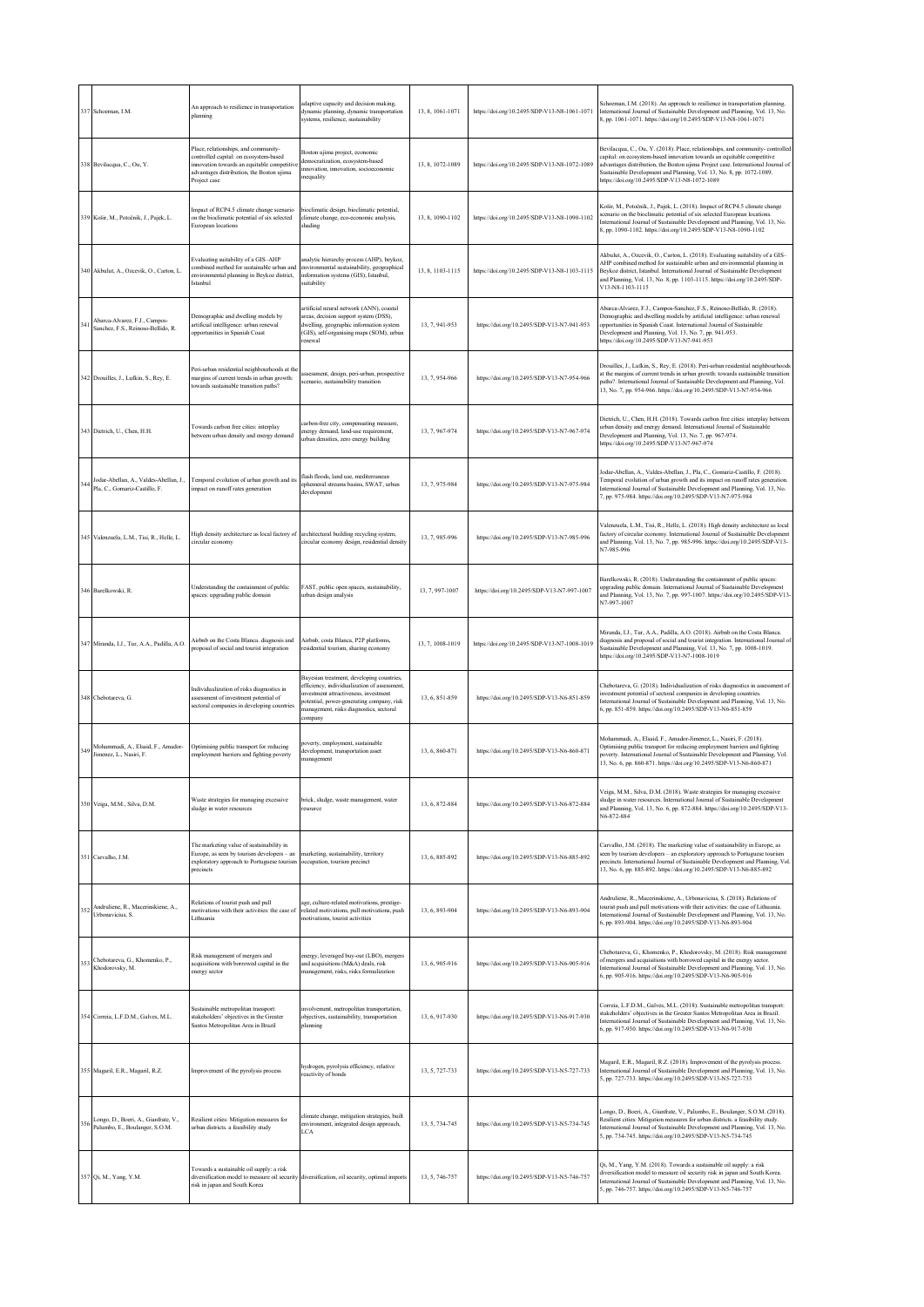|     | 358 Perić, M., Đurkin, J., Vitezić, V.                                         | Active event sport tourism experience: the<br>role of the natural environment, safety and<br>ecurity in event business models                                                                               | business model, event sport tourism, natural<br>environment, safety and security                                                                                                                      | 13, 5, 758-772 | https://doi.org/10.2495/SDP-V13-N5-758-772 | Perić, M., Đurkin, J., Vitezić, V. (2018). Active event sport tourism<br>experience: the role of the natural environment, safety and security in event<br>business models. International Journal of Sustainable Development and<br>Planning, Vol. 13, No. 5, pp. 758-772. https://doi.org/10.2495/SDP-V13-N5-<br>758-772                                                                 |
|-----|--------------------------------------------------------------------------------|-------------------------------------------------------------------------------------------------------------------------------------------------------------------------------------------------------------|-------------------------------------------------------------------------------------------------------------------------------------------------------------------------------------------------------|----------------|--------------------------------------------|------------------------------------------------------------------------------------------------------------------------------------------------------------------------------------------------------------------------------------------------------------------------------------------------------------------------------------------------------------------------------------------|
| 359 | Tang, J., Liu, J.D., Wang, D., Lin,<br>W.T., Su, C.                            | Assessment system and empirical study on<br>China's local governance quality                                                                                                                                | china, government capacity, local<br>governance, marketization, rule of law,<br>sustainable development                                                                                               | 13, 5, 773-789 | https://doi.org/10.2495/SDP-V13-N5-773-789 | Tang, J., Liu, J.D., Wang, D., Lin, W.T., Su, C. (2018). Assessment system<br>and empirical study on China's local governance quality. International Journal<br>of Sustainable Development and Planning, Vol. 13, No. 5, pp. 773-789.<br>https://doi.org/10.2495/SDP-V13-N5-773-789                                                                                                      |
| 360 | Cornejo-Ortega, J.L., Chavez-<br>Dagostino, R.M., Malcolm, C.D.                | Whale watcher characteristics, expectation-<br>satisfaction, and opinions about whale<br>watching for private vs community-based<br>companies in Bahía de Banderas, Mexico                                  | cotourism, private and community-based<br>companies, satisfaction                                                                                                                                     | 13, 5, 790-804 | https://doi.org/10.2495/SDP-V13-N5-790-804 | Cornejo-Ortega, J.L., Chavez-Dagostino, R.M., Malcolm, C.D. (2018). Whale<br>watcher characteristics, expectation-satisfaction, and opinions about whale<br>watching for private vs community-based companies in Bahía de Banderas,<br>Mexico. International Journal of Sustainable Development and Planning, Vol.<br>13, No. 5, pp. 790-804. https://doi.org/10.2495/SDP-V13-N5-790-804 |
| 361 | Dobrodey, V.V., Gitelman, I.D.,<br>Kozhevnikov, M.V., Matushkina, N.A.         | Imitation forecast of railway system<br>operation in a macroregion                                                                                                                                          | aggregated cargo flows, balance, cargo<br>correspondence, dynamics, efficiency,<br>forecast, model, region, resilience, territorial<br>complex, uncertainty                                           | 13.5.805-817   | https://doi.org/10.2495/SDP-V13-N5-805-817 | Dobrodey, V.V., Gitelman, I.D., Kozhevnikov, M.V., Matushkina, N.A.<br>(2018). Imitation forecast of railway system operation in a macroregion.<br>nternational Journal of Sustainable Development and Planning, Vol. 13, No.<br>5, pp. 805-817. https://doi.org/10.2495/SDP-V13-N5-805-817                                                                                              |
| 362 | Peng, W.J., Wang, X.M., Zhao, G.C.,<br>Wang, X.                                | An investigation into neighborhood<br>residents' cognition of and participation in<br>low-carbon behavior: a case study in<br>Chengyang district of Qingdao, China                                          |                                                                                                                                                                                                       | 13.5.818-837   | https://doi.org/10.2495/SDP-V13-N5-818-837 | Peng, W.J., Wang, X.M., Zhao, G.C., Wang, X. (2018). An investigation into<br>neighborhood residents' cognition of and participation in low-carbon behavior.<br>a case study in Chengyang district of Qingdao, China. International Journal of<br>Sustainable Development and Planning, Vol. 13, No. 5, pp. 818-837.<br>https://doi.org/10.2495/SDP-V13-N5-818-837                       |
| 363 | Gielen, E., Garcia, J.L.M.I., Mayol,<br>G.R.                                   | Multidimensional Characterization of the<br>Regional Urban Model and the Urban<br>Sprawl in Valencia                                                                                                        | urban sprawl dimensions, valencian<br>community, multidimensional regional<br>analysis, multivariate statistical techniques                                                                           | 13, 4, 493-505 | https://doi.org/10.2495/SDP-V13-N4-493-505 | Gielen, E., Garcia, J.L.M.I., Mayol, G.R. (2018). Multidimensional<br>Characterization of the Regional Urban Model and the Urban Sprawl in<br>Valencia. International Journal of Sustainable Development and Planning, Vol.<br>13, No. 4, pp. 493-505. https://doi.org/10.2495/SDP-V13-N4-493-505                                                                                        |
| 364 | Thiis, T.K., Gaitani, N., Burud, I.,<br>Engan, J.A.                            | Classification of urban blue green structures<br>with aerial measurements                                                                                                                                   | materials, multispectral survey, unmanned<br>airborne vehicle, vegetation, water<br>permeability                                                                                                      | 13, 4, 506-515 | https://doi.org/10.2495/SDP-V13-N4-506-515 | Thiis, T.K., Gaitani, N., Burud, I., Engan, J.A. (2018). Classification of urban<br>blue green structures with aerial measurements. International Journal of<br>Sustainable Development and Planning, Vol. 13, No. 4, pp. 506-515.<br>https://doi.org/10.2495/SDP-V13-N4-506-515                                                                                                         |
|     | 365 Han, J.M., Lee, N.                                                         | Holistic visual data representation for built<br>environment assessment                                                                                                                                     | bottom-up data, classification, data science,<br>feature selection, holistic visual data,<br>tousing price prediction, machine learning,<br>random forest regressor, top-down data,<br>urban analysis | 13, 4, 516-527 | https://doi.org/10.2495/SDP-V13-N4-516-527 | Han, J.M., Lee, N. (2018). Holistic visual data representation for built<br>environment assessment. International Journal of Sustainable Development and<br>Planning, Vol. 13, No. 4, pp. 516-527. https://doi.org/10.2495/SDP-V13-N4-<br>516-527                                                                                                                                        |
|     | 366 Caro-Martínez, R., Sendra, J.J.                                            | Implementation of urban building energy<br>modeling in historic districts. Seville as<br>case-study                                                                                                         | energy demand, historic buildings<br>archetypes, Mediterranean climate,<br>residential building stock, thermal<br>rehabilitation, urban building energy<br>modelling, urban heritage protection       | 13, 4, 528-540 | https://doi.org/10.2495/SDP-V13-N4-528-540 | Caro-Martínez, R., Sendra, J.J. (2018). Implementation of urban building<br>energy modeling in historic districts. Seville as case-study. International<br>Iournal of Sustainable Development and Planning, Vol. 13, No. 4, pp. 528-<br>540. https://doi.org/10.2495/SDP-V13-N4-528-540                                                                                                  |
|     | 367 Lee, J.                                                                    | Spatial ethics as an evaluation tool for the<br>long-term impacts of mega urban projects:<br>an application of spatial ethics multi-criteria<br>assessment to Canning town regeneration<br>projects, London | lecision-making, long-term impacts, multi-<br>criteria assessment, social impact, spatial<br>ethics, urban regeneration, urban transport<br>infrastructure investment                                 | 13, 4, 541-555 | https://doi.org/10.2495/SDP-V13-N4-541-555 | Lee, J. (2018). Spatial ethics as an evaluation tool for the long-term impacts of<br>mega urban projects: an application of spatial ethics multi-criteria assessment<br>to Canning town regeneration projects, London. International Journal of<br>Sustainable Development and Planning, Vol. 13, No. 4, pp. 541-555.<br>https://doi.org/10.2495/SDP-V13-N4-541-555                      |
|     | 368 Iwan, A., Poon, K.K.Y.                                                     | The role of governments and green building<br>councils in cities' transformation to become<br>sustainable: Case studies of Hong Kong<br>(East) and Vancouver (West)                                         | cities' transformation, eco-cities,<br>governments' policies, green-building<br>councils, smart-cities, sustainable cities                                                                            | 13, 4, 556-570 | https://doi.org/10.2495/SDP-V13-N4-556-570 | Iwan, A., Poon, K.K.Y. (2018). The role of governments and green building<br>councils in cities' transformation to become sustainable: Case studies of Hong<br>Kong (East) and Vancouver (West). International Journal of Sustainable<br>Development and Planning, Vol. 13, No. 4, pp. 556-570.<br>https://doi.org/10.2495/SDP-V13-N4-556-570                                            |
| 369 | Müller-Eie, D., Reinertsen, M., Tø<br>ssebro, E.                               | Electronic behaviour mapping and GIS<br>application for stavanger torget, NORWAY                                                                                                                            | behaviour mapping, electronic mapping,<br>GIS, urban public space, usage-spatial<br>relationship                                                                                                      | 13, 4, 571-581 | https://doi.org/10.2495/SDP-V13-N4-571-581 | Müller-Eie, D., Reinertsen, M., Tøssebro, E. (2018). Electronic behaviour<br>mapping and GIS application for stavanger torget, NORWAY. International<br>Journal of Sustainable Development and Planning, Vol. 13, No. 4, pp. 571-<br>581. https://doi.org/10.2495/SDP-V13-N4-571-581                                                                                                     |
|     | 370 Dietrich, U.                                                               | Urban street canyons - impact of different<br>materials and colours of facades and ground<br>and different positions of persons on outdoor<br>thermal comfort                                               | comfort in hot periods, impact of different<br>materials and colors, outdoor thermal<br>comfort, universal thermal comfort index<br>utci, urban street canyon                                         | 13, 4, 582-593 | https://doi.org/10.2495/SDP-V13-N4-582-593 | Dietrich, U. (2018). Urban street canyons - impact of different materials and<br>colours of facades and ground and different positions of persons on outdoor<br>thermal comfort. International Journal of Sustainable Development and<br>Planning, Vol. 13, No. 4, pp. 582-593. https://doi.org/10.2495/SDP-V13-N4-<br>582-593                                                           |
| 371 | Jiménez, P., Martínez, A., Calatrava,                                          | Sustainable urban mobility plan at la manga<br>del mar menor (Spain)                                                                                                                                        | cycle-lines, dissuasive car park,<br>intermodality, la manga del mar menor,<br>pedestrians, public transport, sump                                                                                    | 13.4.594-604   | https://doi.org/10.2495/SDP-V13-N4-594-604 | Jiménez, P., Martínez, A., Calatrava, M. (2018). Sustainable urban mobility<br>plan at la manga del mar menor (Spain). International Journal of Sustainable<br>Development and Planning, Vol. 13, No. 4, pp. 594-604.<br>https://doi.org/10.2495/SDP-V13-N4-594-604                                                                                                                      |
| 372 | Arizpe, O., Juarez, J., Cruz, P., Torres,                                      | Evolution of a coastal oasis in a high<br>population growth rate municipality: Los<br>Cabos, Mexico                                                                                                         | coastal oasis, estuary san Jose del Cabo,<br>natural protected area management,<br>astainable tourism                                                                                                 | 13, 4, 605-613 | https://doi.org/10.2495/SDP-V13-N4-605-613 | Arizpe, O., Juarez, J., Cruz, P., Torres, A. (2018). Evolution of a coastal oasis<br>in a high population growth rate municipality: Los Cabos, Mexico.<br>International Journal of Sustainable Development and Planning, Vol. 13, No.<br>4, pp. 605-613. https://doi.org/10.2495/SDP-V13-N4-605-613                                                                                      |
| 373 | Yonese, Y., Kawamura, A., Amaguchi,<br>H., Tonotsuka, A.                       | Study on the precision of 1-minute X-band<br>MP radar rainfall data in a small urban<br>watershed                                                                                                           | -minute data, ground observation rainfall<br>data, kanda riverm, small urban watershed,<br>X-band MP radar, XRAIN                                                                                     | 13, 4, 614-625 | https://doi.org/10.2495/SDP-V13-N4-614-625 | Yonese, Y., Kawamura, A., Amaguchi, H., Tonotsuka, A. (2018). Study on<br>the precision of 1-minute X-band MP radar rainfall data in a small urban<br>watershed. International Journal of Sustainable Development and Planning,<br>Vol. 13, No. 4, pp. 614-625. https://doi.org/10.2495/SDP-V13-N4-614-625                                                                               |
| 374 | Ortega, F.A., Piedra-De-La-Cuadra,<br>R., Ventura, S.                          | Applying an entropic analysis to locate<br>rapid transit lines in Sprawled cities                                                                                                                           | entropic analysis, rapid transit line, urban<br>diversity                                                                                                                                             | 13, 4, 626-637 | https://doi.org/10.2495/SDP-V13-N4-626-637 | Ortega, F.A., Piedra-De-La-Cuadra, R., Ventura, S. (2018). Applying an<br>entropic analysis to locate rapid transit lines in Sprawled cities. International<br>Journal of Sustainable Development and Planning, Vol. 13, No. 4, pp. 626-<br>637. https://doi.org/10.2495/SDP-V13-N4-626-637                                                                                              |
| 375 | Mendez, D., Colorado, J., Rodriguez,<br>L., Chacon, A., Hernandez, M.          | Monitoring air pollution by combining a<br>static infrastructure with a participatory<br>sensing approach: Design and performance<br>evaluation                                                             | air pollution, incentives, participatory<br>sensing, privacy protection                                                                                                                               | 13, 4, 638-652 | https://doi.org/10.2495/SDP-V13-N4-638-652 | Mendez, D., Colorado, J., Rodriguez, L., Chacon, A., Hernandez, M. (2018).<br>Monitoring air pollution by combining a static infrastructure with a<br>participatory sensing approach: Design and performance evaluation.<br>International Journal of Sustainable Development and Planning, Vol. 13, No.<br>4, pp. 638-652. https://doi.org/10.2495/SDP-V13-N4-638-652                    |
| 376 | Nakagawa, N., Kawamura, A.,<br>Amaguchi, H.                                    | An analysis of infection risk caused by the<br>compound disaster of a large earthquake<br>with flooding in an urban river catchment                                                                         | compound disaster, earthquake, flood,<br>infection risk, urban, spatial distribution                                                                                                                  | 13, 4, 653-661 | https://doi.org/10.2495/SDP-V13-N4-653-661 | Nakagawa, N., Kawamura, A., Amaguchi, H. (2018). An analysis of infection<br>risk caused by the compound disaster of a large earthquake with flooding in an<br>urban river catchment. International Journal of Sustainable Development and<br>Planning, Vol. 13, No. 4, pp. 653-661. https://doi.org/10.2495/SDP-V13-N4-<br>653-661                                                      |
| 377 | Quaranta, N., Caligaris, M., Pelozo,<br>G., Césari, A., Cristóbal, A.          | Use of wastes from the peanut industry in<br>the manufacture of building materials                                                                                                                          | construction materials, peanut shells, waste                                                                                                                                                          | 13, 4, 662-670 | https://doi.org/10.2495/SDP-V13-N4-662-670 | Quaranta, N., Caligaris, M., Pelozo, G., Césari, A., Cristóbal, A. (2018). Use<br>of wastes from the peanut industry in the manufacture of building materials.<br>International Journal of Sustainable Development and Planning, Vol. 13, No.<br>4, pp. 662-670. https://doi.org/10.2495/SDP-V13-N4-662-670                                                                              |
|     | 378 Bayo, J., Guillén, M., Olmos, S., Jimé<br>nez, P., Sánchez, E., Roca, M.J. | Microplastics as vector for persistent<br>organic pollutants in urban effluents: The<br>role of polychlorinated biphenyls                                                                                   | nicrobead, microplastic, pcb, persistent<br>organic pollutant, sorption, urban effluent                                                                                                               | 13, 4, 671-682 | https://doi.org/10.2495/SDP-V13-N4-671-682 | Bayo, J., Guillén, M., Olmos, S., Jiménez, P., Sánchez, E., Roca, M.J. (2018).<br>Microplastics as vector for persistent organic pollutants in urban effluents: The<br>role of polychlorinated biphenyls. International Journal of Sustainable<br>Development and Planning, Vol. 13, No. 4, pp. 671-682.<br>https://doi.org/10.2495/SDP-V13-N4-671-682                                   |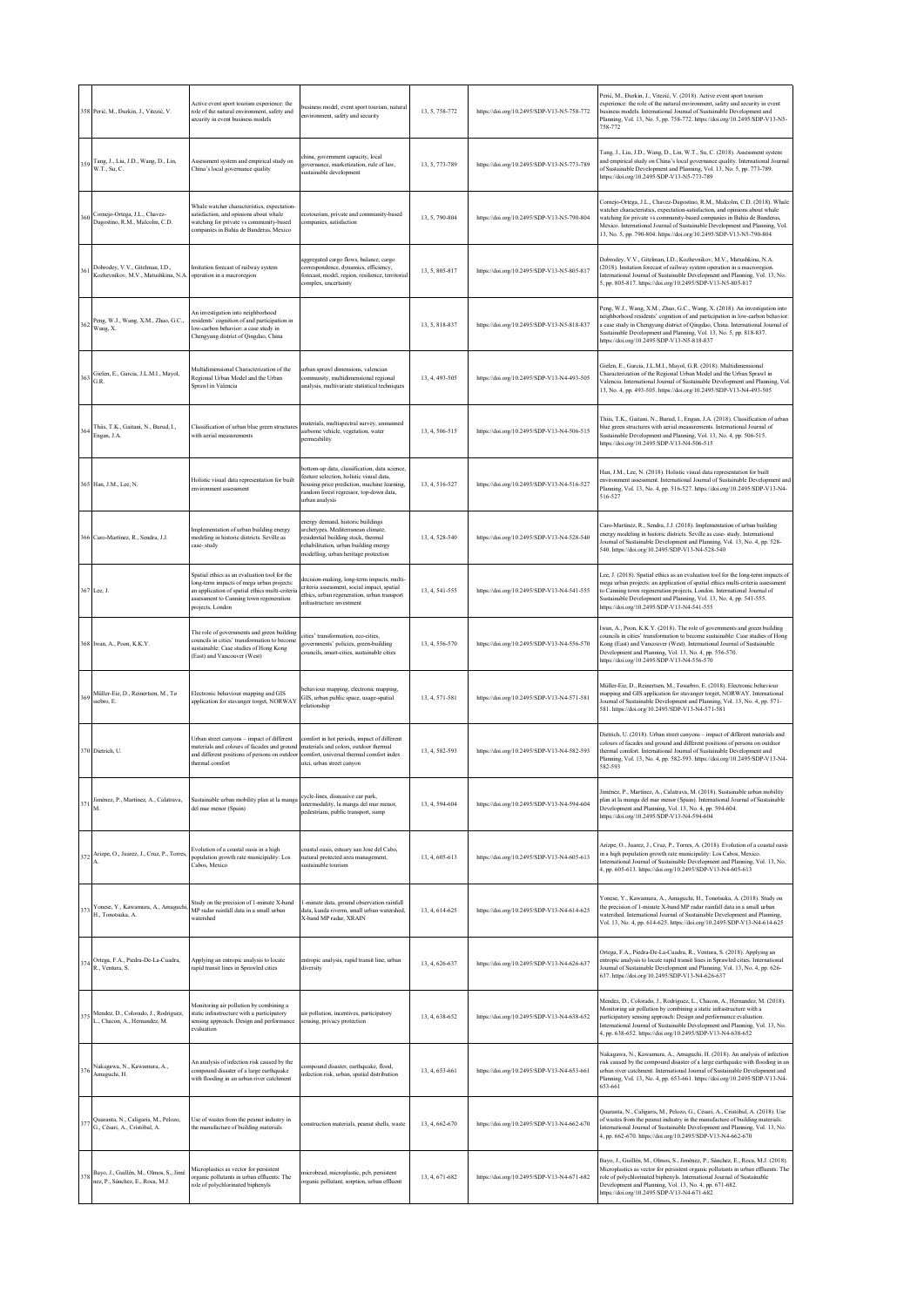| 379 | Lestegás, I., Lois-González, R.C.,<br>Seixas, J.                                   | The global rent gap of Lisbon's historic<br>centre                                                                                           | austerity, eurozone, gentrification, housing,<br>public policy, urban commodification                                                                                                                                                            | 13, 4, 683-694 | https://doi.org/10.2495/SDP-V13-N4-683-694 | Lestegás, I., Lois-González, R.C., Seixas, J. (2018). The global rent gap of<br>Lisbon's historic centre. International Journal of Sustainable Development and<br>Planning, Vol. 13, No. 4, pp. 683-694. https://doi.org/10.2495/SDP-V13-N4-<br>683-694                                                                          |
|-----|------------------------------------------------------------------------------------|----------------------------------------------------------------------------------------------------------------------------------------------|--------------------------------------------------------------------------------------------------------------------------------------------------------------------------------------------------------------------------------------------------|----------------|--------------------------------------------|----------------------------------------------------------------------------------------------------------------------------------------------------------------------------------------------------------------------------------------------------------------------------------------------------------------------------------|
|     | 380 Nielsen, B.F., Resch, E., Andresen, I.                                         | The role of utility companies in municipal<br>planning of smart energy communities                                                           | energy planning, integrated energy<br>planning, smart energy communities,<br>sustainable urban planning, zero emission<br>neighbourhoods                                                                                                         | 13, 4, 695-706 | https://doi.org/10.2495/SDP-V13-N4-695-706 | Nielsen, B.F., Resch, E., Andresen, I. (2018). The role of utility companies in<br>municipal planning of smart energy communities. International Journal of<br>Sustainable Development and Planning, Vol. 13, No. 4, pp. 695-706.<br>https://doi.org/10.2495/SDP-V13-N4-695-706                                                  |
| 381 | Gitelman, L.D., Gitelman, L.M.,<br>Kozhevnikov, M.V.                               | Factoring environment into electrification<br>management in a region                                                                         | demand side management, ecology,<br>electrification, energy intensity, fuel for<br>direct firing, fuel replacement, region                                                                                                                       | 13, 4, 707-717 | https://doi.org/10.2495/SDP-V13-N4-707-717 | Gitelman, L.D., Gitelman, L.M., Kozhevnikov, M.V. (2018). Factoring<br>environment into electrification management in a region. International Journal<br>of Sustainable Development and Planning, Vol. 13, No. 4, pp. 707-717.<br>https://doi.org/10.2495/SDP-V13-N4-707-717                                                     |
|     | 382 Mecca, S., Ayala, A.                                                           | Empowerment versus charity in bringing<br>microflush toilets to the poor: sustainable<br>local economies for the common good                 | closed systems, community development.<br>economy for the common good, gsap<br>microflush toilets, off-grid, revolving<br>sanitation loan fund, rural wash, sanitation<br>credit fund, sanitation, sustainable<br>development goals, sustainable | 13.3.373-381   | https://doi.org/10.2495/SDP-V13-N3-373-381 | Mecca, S., Ayala, A. (2018). Empowerment versus charity in bringing<br>microflush toilets to the poor: sustainable local economies for the common<br>good. International Journal of Sustainable Development and Planning, Vol. 13,<br>No. 3, pp. 373-381. https://doi.org/10.2495/SDP-V13-N3-373-381                             |
|     | 383 Alvarado, R.E., Bornstein, L.M.                                                | Assessing the effectiveness of water and<br>sanitation sector governance networks in<br>developing countries: A policy analysis<br>framework | evaluation, network governance,<br>performance indicators, policy cycle, water<br>and sanitation, water boards, water quality,<br>water supply                                                                                                   | 13.3.382-393   | https://doi.org/10.2495/SDP-V13-N3-382-393 | Alvarado, R.E., Bornstein, L.M. (2018). Assessing the effectiveness of water<br>and sanitation sector governance networks in developing countries: A policy<br>analysis framework. International Journal of Sustainable Development and<br>Planning, Vol. 13, No. 3, pp. 382-393. https://doi.org/10.2495/SDP-V13-N3-<br>382-393 |
| 384 | Alameddine, I., Fayyad, A., Najm,<br>M.A., El-Fadel, M.                            | Sustainability of basin level development<br>under a changing climate                                                                        | climate change, water stress indices,<br>watershed management, WEAP                                                                                                                                                                              | 13, 3, 394-405 | https://doi.org/10.2495/SDP-V13-N3-394-405 | Alameddine, I., Fayyad, A., Najm, M.A., El-Fadel, M. (2018). Sustainability<br>of basin level development under a changing climate. International Journal of<br>Sustainable Development and Planning, Vol. 13, No. 3, pp. 394-405.<br>https://doi.org/10.2495/SDP-V13-N3-394-405                                                 |
|     | 385 Tarabay, A.G.B., González-Villela, R.                                          | The environmental added value of water: A cost, ecological added value, price, uses,<br>proposal                                             | water evaporation heat                                                                                                                                                                                                                           | 13, 3, 406-417 | https://doi.org/10.2495/SDP-V13-N3-406-417 | Tarabay, A.G.B., González-Villela, R. (2018). The environmental added value<br>of water: A proposal. International Journal of Sustainable Development and<br>Planning, Vol. 13, No. 3, pp. 406-417. https://doi.org/10.2495/SDP-V13-N3-<br>406-417                                                                               |
| 380 | Mirauda, D., Erra, U., Agatiello, R.,<br>Cerverizzo, M.                            | Mobile augmented reality for flood events<br>management                                                                                      | augmented reality, field surveys, flood<br>event, GUI, mobile application, POI                                                                                                                                                                   | 13, 3, 418-424 | https://doi.org/10.2495/SDP-V13-N3-418-424 | Mirauda, D., Erra, U., Agatiello, R., Cerverizzo, M. (2018). Mobile<br>augmented reality for flood events management. International Journal of<br>Sustainable Development and Planning, Vol. 13, No. 3, pp. 418-424.<br>https://doi.org/10.2495/SDP-V13-N3-418-424                                                               |
|     | 387 Mukhopadhyay, A., Akber, A.                                                    | Sustainable water management in Kuwait:<br>Current situation and possible correctional<br>measures                                           | artificial recharge, brackish water,<br>desalinated water, groundwater, runoff<br>harvesting, wastewater                                                                                                                                         | 13, 3, 425-435 | https://doi.org/10.2495/SDP-V13-N3-425-435 | Mukhopadhyay, A., Akber, A. (2018). Sustainable water management in<br>Kuwait: Current situation and possible correctional measures. International<br>Journal of Sustainable Development and Planning, Vol. 13, No. 3, pp. 425-<br>435. https://doi.org/10.2495/SDP-V13-N3-425-435                                               |
|     | 188 Reyes, M.F., Petricic, A., Trifunovic,<br>N., Sharma, S., Kennedy, M.D.        | Analysis for water mitigation options using<br>MCDA: A case study in the Galapagos<br>islands                                                | Galápagos, intervention strategies, multi-<br>criteria decision analysis, tropical islands,<br>water supply indicators                                                                                                                           | 13, 3, 436-444 | https://doi.org/10.2495/SDP-V13-N3-436-444 | Reyes, M.F., Petricic, A., Trifunovic, N., Sharma, S., Kennedy, M.D. (2018).<br>Analysis for water mitigation options using MCDA: A case study in the<br>Galapagos islands. International Journal of Sustainable Development and<br>Planning, Vol. 13, No. 3, pp. 436-444. https://doi.org/10.2495/SDP-V13-N3-<br>436-444        |
|     | El-Fadel, M., Deeb, T., Alameddine, I.<br>Zurayk, R., Chaaban, J.                  | Impact of groundwater salinity on<br>agricultural productivity with climate<br>change implications                                           | adaptation, agricultural yield, economic<br>burden, saltwater intrusion                                                                                                                                                                          | 13, 3, 445-456 | https://doi.org/10.2495/SDP-V13-N3-445-456 | El-Fadel, M., Deeb, T., Alameddine, I., Zurayk, R., Chaaban, J. (2018).<br>Impact of groundwater salinity on agricultural productivity with climate<br>change implications. International Journal of Sustainable Development and<br>Planning, Vol. 13, No. 3, pp. 445-456. https://doi.org/10.2495/SDP-V13-N3-<br>445-456        |
|     | 390 Roters, B., Oelmann, M.                                                        | Designing two-part greywater fees:<br>conceptual framework and empirical<br>evidence from Germany                                            | fixed fee, greywater fee, sustainability<br>concept, tariff design                                                                                                                                                                               | 13, 3, 457-468 | https://doi.org/10.2495/SDP-V13-N3-457-468 | Roters, B., Oelmann, M. (2018). Designing two-part greywater fees:<br>conceptual framework and empirical evidence from Germany. International<br>Journal of Sustainable Development and Planning, Vol. 13, No. 3, pp. 457-<br>468. https://doi.org/10.2495/SDP-V13-N3-457-468                                                    |
|     | 391 Villela, R.G., Martínez, M.J.M.                                                | Effects of climate change on water<br>availability for the Usumacinta river<br>environmetal flow (Mexico)                                    | climate change, environmental flows, water<br>management                                                                                                                                                                                         | 13, 3, 469-481 | 10.2495/SDP-V13-N3-469-481https://doi.org/ | Villela, R.G., Martínez, M.J.M. (2018). Effects of climate change on water<br>availability for the Usumacinta river environmetal flow (Mexico). International<br>Journal of Sustainable Development and Planning, Vol. 13, No. 3, pp. 469-<br>481. https://doi.org/10.2495/SDP-V13-N3-469-481                                    |
|     | 392 Praharaj, S., Han, J.H., Hawken, S.                                            | Towards the right model of smart city<br>governance in India                                                                                 | smart cities mission in india, smart city,<br>smart governance, urban governance                                                                                                                                                                 | 13, 2, 171-186 | https://doi.org/10.2495/SDP-V13-N2-171-186 | Praharaj, S., Han, J.H., Hawken, S. (2018). Towards the right model of smart<br>city governance in India. International Journal of Sustainable Development and<br>Planning, Vol. 13, No. 2, pp. 171-186. https://doi.org/10.2495/SDP-V13-N2-<br>171-186                                                                          |
|     | 393 Brown, H., Faia                                                                | Infrastructural ecology as a planning<br>paradigm: Two case studies                                                                          | biogas, hydropower, infrastructure,<br>microgrid, photovoltaics, solar energy,<br>waste                                                                                                                                                          | 13, 2, 187-196 | https://doi.org/10.2495/SDP-V13-N2-187-196 | Brown, H., Faia (2018). Infrastructural ecology as a planning paradigm: Two<br>case studies. International Journal of Sustainable Development and Planning,<br>Vol. 13, No. 2, pp. 187-196. https://doi.org/10.2495/SDP-V13-N2-187-196                                                                                           |
|     | 394 Shwe, T., Iki, K., Homma, R.                                                   | Comparative sustainability assessment<br>using three rating systems in the Myanmar<br>context                                                | BREEAM communities, CASBEE-UD,<br>developing country, LEED-ND, mandalay,<br>myanmar, neighbourhood development,<br>pathein, sustainability assessment, yangon                                                                                    | 13, 2, 197-207 | https://doi.org/10.2495/SDP-V13-N2-197-207 | Shwe, T., Iki, K., Homma, R. (2018). Comparative sustainability assessment<br>using three rating systems in the Myanmar context. International Journal of<br>Sustainable Development and Planning, Vol. 13, No. 2, pp. 197-207.<br>https://doi.org/10.2495/SDP-V13-N2-197-207                                                    |
|     | 395 Ellerbrock, M.J.                                                               | Sustainable development requires<br>environmental justice                                                                                    | consensus-based solutions, economic ethics,<br>ecumenism, environmental justice, environ-<br>mental racism, oikos household, success<br>stories, sustainable development, U.S. EPA                                                               | 13, 2, 208-214 | https://doi.org/10.2495/SDP-V13-N2-208-214 | Ellerbrock, M.J. (2018). Sustainable development requires environmental<br>ustice. International Journal of Sustainable Development and Planning, Vol.<br>13, No. 2, pp. 208-214. https://doi.org/10.2495/SDP-V13-N2-208-214                                                                                                     |
|     | 396 Schoeman, C.B.                                                                 | Theoretical perspectives on resilience and<br>sustainability in transportation and spatial<br>planning                                       | esilience, spatial planning, sustainability,<br>transport                                                                                                                                                                                        | 13, 2, 215-225 | https://doi.org/10.2495/SDP-V13-N2-215-225 | Schoeman, C.B. (2018). Theoretical perspectives on resilience and<br>sustainability in transportation and spatial planning. International Journal of<br>Sustainable Development and Planning, Vol. 13, No. 2, pp. 215-225.<br>https://doi.org/10.2495/SDP-V13-N2-215-225                                                         |
| 397 | Sinnett, D., Jerome, G., Smith, N.,<br>Burgess, S., Mortlock, R.                   | Raising the standard: Developing a<br>benchmark for green infrastructure                                                                     | biodiversity, ecosystem services, green<br>infrastructure, green spaces, sustainable<br>urban drainage, urban planning                                                                                                                           | 13, 2, 226-236 | https://doi.org/10.2495/SDP-V13-N2-226-236 | Sinnett, D., Jerome, G., Smith, N., Burgess, S., Mortlock, R. (2018). Raising<br>the standard: Developing a benchmark for green infrastructure. International<br>Journal of Sustainable Development and Planning, Vol. 13, No. 2, pp. 226-<br>236. https://doi.org/10.2495/SDP-V13-N2-226-236                                    |
|     | 398 Ivanova, A., Ramírez, E., Martinez, A. La Paz, Mexico: Multicriteria and cost- | Adaptation strategy for the municipality of<br>benefit analysis                                                                              | adaptation strategy, cost-benefit analysis,<br>mexico, multicriteria analysis, municipality<br>of La Paz                                                                                                                                         | 13, 2, 237-245 | https://doi.org/10.2495/SDP-V13-N2-237-245 | Ivanova, A., Ramírez, E., Martinez, A. (2018). Adaptation strategy for the<br>municipality of La Paz, Mexico: Multicriteria and cost-benefit analysis.<br>International Journal of Sustainable Development and Planning, Vol. 13, No.<br>2, pp. 237-245. https://doi.org/10.2495/SDP-V13-N2-237-245                              |
|     | 399 Grifoni, R.C., Ottone, M.F., Prenna, E.                                        | Evaluation of building comfort in<br>developing countries through CFD analysis<br>and tens method                                            | africa, comfort, computational fluid<br>dynamics, developing countries,<br>environmental comfort, pmv, predicted<br>mean vote, sustainable architecture<br>environmental thomography, sustainable<br>architecture                                | 13.2.246-257   | https://doi.org/10.2495/SDP-V13-N2-246-257 | Grifoni, R.C., Ottone, M.F., Prenna, E. (2018). Evaluation of building comfort<br>in developing countries through CFD analysis and tens method. International<br>Journal of Sustainable Development and Planning, Vol. 13, No. 2, pp. 246-<br>257. https://doi.org/10.2495/SDP-V13-N2-246-257                                    |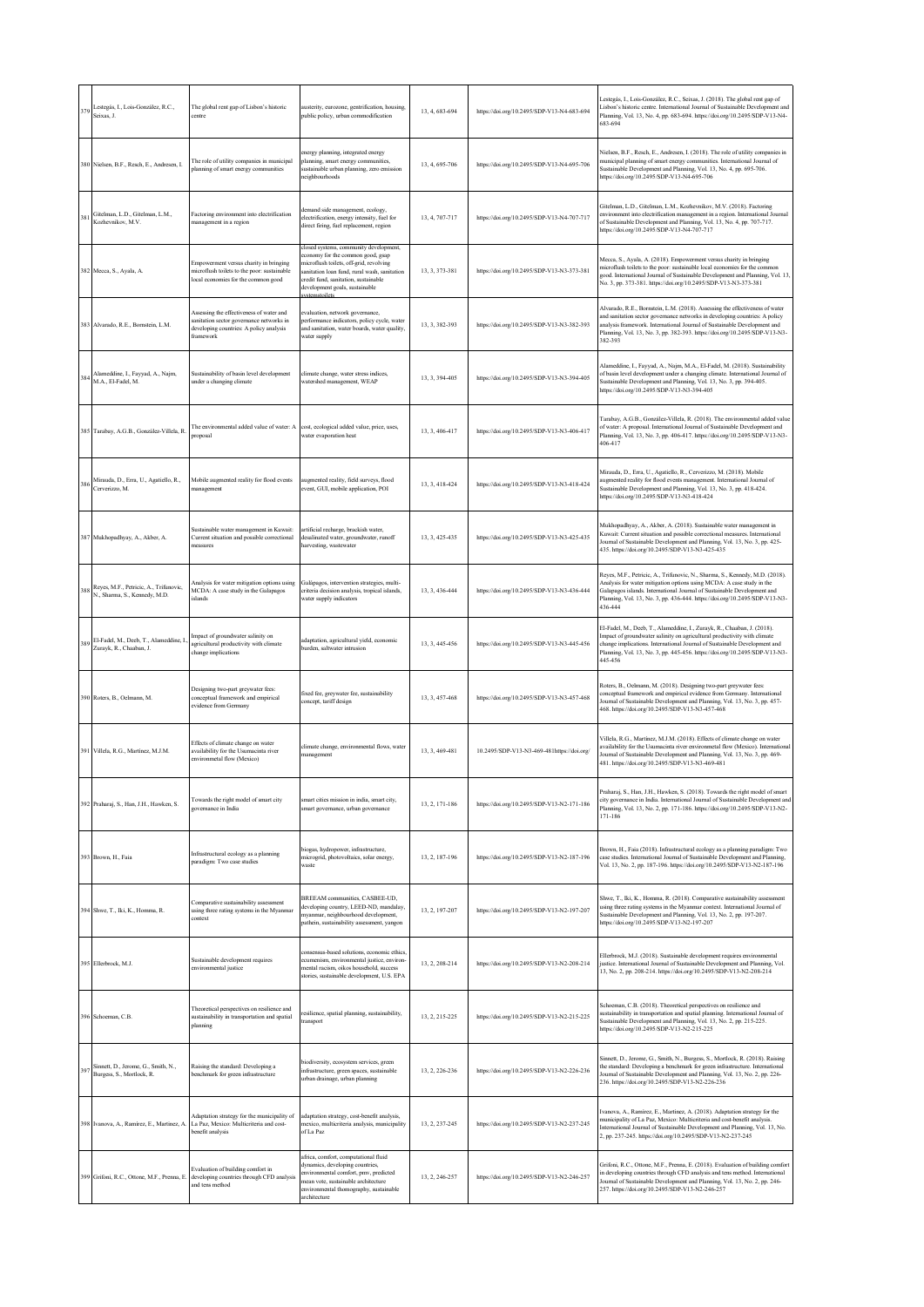| 400 | Bauer, M., Hoeltl, A., Brandtweiner,                                                                                            | Greener households? The effectiveness of<br>smart meters in reducing energy<br>consumption levels in the Dach region                 | DACH region, energy feedback, energy<br>savings, households, intelligent metering<br>system, smart meters                                                            | 13, 2, 258-267 | https://doi.org/10.2495/SDP-V13-N2-258-267                     | Bauer, M., Hoeltl, A., Brandtweiner, R. (2018). Greener households? The<br>effectiveness of smart meters in reducing energy consumption levels in the<br>Dach region. International Journal of Sustainable Development and Planning,<br>Vol. 13, No. 2, pp. 258-267. https://doi.org/10.2495/SDP-V13-N2-258-267                             |
|-----|---------------------------------------------------------------------------------------------------------------------------------|--------------------------------------------------------------------------------------------------------------------------------------|----------------------------------------------------------------------------------------------------------------------------------------------------------------------|----------------|----------------------------------------------------------------|---------------------------------------------------------------------------------------------------------------------------------------------------------------------------------------------------------------------------------------------------------------------------------------------------------------------------------------------|
|     | 401 Alvarez, A.L., Müller-Eie, D                                                                                                | Residential conditions for immigrant<br>population                                                                                   | housing quality, immigration, integration,<br>neighbourhood quality, residential<br>conditions, segregation                                                          | 13, 2, 268-280 | https://doi.org/10.2495/SDP-V13-N2-268-280                     | Alvarez, A.L., Müller-Eie, D. (2018). Residential conditions for immigrant<br>population. International Journal of Sustainable Development and Planning,<br>Vol. 13, No. 2, pp. 268-280. https://doi.org/10.2495/SDP-V13-N2-268-280                                                                                                         |
| 402 | Brito, D., Viana, T., Sousa, D., Louren<br>ço, A., Paiva, S.                                                                    | A mobile solution to help visually impaired<br>people in public transports and in pedestrian<br>walks                                | mobile solutions, navigation system,<br>pedestrian walks, public transport, visually<br>impaired people                                                              | 13, 2, 281-293 | https://doi.org/10.2495/SDP-V13-N2-281-293                     | Brito, D., Viana, T., Sousa, D., Lourenço, A., Paiva, S. (2018). A mobile<br>solution to help visually impaired people in public transports and in pedestrian<br>walks. International Journal of Sustainable Development and Planning, Vol.<br>13, No. 2, pp. 281-293. https://doi.org/10.2495/SDP-V13-N2-281-293                           |
|     | 403 G.O. Schreiner, L.S.V.D. Walt                                                                                               | Risk modelling of shale gas development<br>scenarios in the central Karoo                                                            | avoidance, hydraulic fracturing, landscape<br>modelling, risk, scenarios, scientific<br>assessment, shale GAS development,<br>thresholds                             | 13.2.294-306   | https://doi.org/10.2495/SDP-V13-N2-294-306                     | G.O. Schreiner, L.S.V.D. Walt (2018). Risk modelling of shale gas<br>development scenarios in the central Karoo. International Journal of<br>Sustainable Development and Planning, Vol. 13, No. 2, pp. 294-306.<br>https://doi.org/10.2495/SDP-V13-N2-294-306                                                                               |
| 404 | L.D. Gitelman, L.M. Gitelman, M.V.<br>Kozhevnikov                                                                               | Managers for sustainable electric power<br>industry of tomorrow                                                                      | anticipatory training, global energy<br>education, managerial education, power<br>industry, pro- active management,<br>sustainability                                | 13, 2, 307-315 | https://doi.org/10.2495/SDP-V13-N2-307-315                     | L.D. Gitelman, L.M. Gitelman, M.V. Kozhevnikov (2018). Managers for<br>sustainable electric power industry of tomorrow. International Journal of<br>Sustainable Development and Planning, Vol. 13, No. 2, pp. 307-315.<br>https://doi.org/10.2495/SDP-V13-N2-307-315                                                                        |
|     | 405 Boulanger, S.O.M., Nagorny, N.C.                                                                                            | Replication VS mentoring: Accelerating the<br>spread of good practices for the low-carbon<br>transition                              | climate change, good practice, learning,<br>mentoring, replication, urban sustainability<br>transition                                                               | 13.2.316-328   | https://doi.org/10.2495/SDP-V13-N2-316-<br>328https://doi.org/ | Boulanger, S.O.M., Nagorny, N.C. (2018). Replication VS mentoring:<br>Accelerating the spread of good practices for the low-carbon transition.<br>International Journal of Sustainable Development and Planning, Vol. 13, No.<br>2, pp. 316-328. https://doi.org/10.2495/SDP-V13-N2-316-328                                                 |
|     | 406 Westford, P.                                                                                                                | Adapting school siting to school choice and<br>compact city policies                                                                 | community school, compact city, distance to<br>school, school choice, school competition,<br>school location, school planning, school<br>siting, school size, sweden | 13.2.329-337   | https://doi.org/10.2495/SDP-V13-N2-329-337                     | Westford, P. (2018). Adapting school siting to school choice and compact city<br>policies. International Journal of Sustainable Development and Planning, Vol.<br>13, No. 2, pp. 329-337. https://doi.org/10.2495/SDP-V13-N2-329-337                                                                                                        |
| 407 | Sdoukopoulos, A., Nikolaidou, A.,<br>Pitsiava-Latinopoulou, M.,<br>Papaioannou, P.                                              | Use of social media for assessing<br>sustainable urban mobility indicators                                                           | big data, sentiment analysis, social media,<br>sustainable urban mobility indicators,<br>twitter                                                                     | 13, 2, 338-348 | https://doi.org/10.2495/SDP-V13-N2-338-348                     | Sdoukopoulos, A., Nikolaidou, A., Pitsiava-Latinopoulou, M., Papaioannou,<br>P. (2018). Use of social media for assessing sustainable urban mobility<br>ndicators. International Journal of Sustainable Development and Planning,<br>Vol. 13, No. 2, pp. 338-348. https://doi.org/10.2495/SDP-V13-N2-338-348                                |
| 408 | Domnikov, A., Chebotareva, G.,<br>Khodorovsky, M.                                                                               | Complex approach to assessment of<br>competitiveness of power-generating<br>companies of developing economies                        | bayes method, competitiveness, developing<br>country, investment decision, power-<br>generating company, risk, risk rating, '<br>TGK-9' JSC'                         | 13, 2, 349-360 | https://doi.org/10.2495/SDP-V13-N2-349-360                     | Domnikov, A., Chebotareva, G., Khodorovsky, M. (2018). Complex approach<br>to assessment of competitiveness of power-generating companies of developing<br>economies. International Journal of Sustainable Development and Planning,<br>Vol. 13, No. 2, pp. 349-360. https://doi.org/10.2495/SDP-V13-N2-349-360                             |
| 409 | Galiano-Garrigós, A., Andújar-<br>Montoya, M.D.                                                                                 | Building information modelling in<br>operations of maintenance at the university<br>of alicante                                      | building information modelling, bim,<br>building maintenance                                                                                                         | 13, 1, 1-11    | https://doi.org/10.2495/SDP-V13-N1-1-11                        | Galiano-Garrigós, A., Andújar-Montoya, M.D. (2018). Building information<br>modelling in operations of maintenance at the university of alicante.<br>International Journal of Sustainable Development and Planning, Vol. 13, No.<br>1, pp. 1-11. https://doi.org/10.2495/SDP-V13-N1-1-11                                                    |
|     | Stojanovic, V., Richter, R., Döllner, J.<br>$410\frac{380 \mu}{\text{Trapp, M}}$ .                                              | Comparative visualization of BIM geometry<br>and corresponding point clouds                                                          | 3D BIM, 3D visualization, deviation<br>analysis, facility management, point clouds                                                                                   | 13, 1, 12-23   | https://doi.org/10.2495/SDP-V13-N1-12-23                       | Stojanovic, V., Richter, R., Döllner, J., Trapp, M. (2018). Comparative<br>visualization of BIM geometry and corresponding point clouds. International<br>Journal of Sustainable Development and Planning, Vol. 13, No. 1, pp. 12-23.<br>https://doi.org/10.2495/SDP-V13-N1-12-23                                                           |
| 411 | Alazmeh, N., Underwood, J., Coates,                                                                                             | Implementing a BIM collaborative<br>workflow in the UK construction market                                                           | building information modelling.<br>collaboration, communication, process,<br>information exchange, innovation                                                        | 13, 1, 24-35   | https://doi.org/10.2495/SDP-V13-N1-24-35                       | Alazmeh, N., Underwood, J., Coates, P. (2018). Implementing a BIM<br>collaborative workflow in the UK construction market. International Journal of<br>Sustainable Development and Planning, Vol. 13, No. 1, pp. 24-35.<br>https://doi.org/10.2495/SDP-V13-N1-24-35                                                                         |
|     | 412 Bruno, S., Fatiguso, F.                                                                                                     | Building conditions assessment of built<br>heritage in historic building information<br>modeling                                     | ancient masonry, building conditions<br>assessment, diagnostics, HBIM, historic<br>building                                                                          | 13, 1, 36-48   | https://doi.org/10.2495/SDP-V13-N1-36-48                       | Bruno, S., Fatiguso, F. (2018). Building conditions assessment of built heritage<br>in historic building information modeling. International Journal of Sustainable<br>Development and Planning, Vol. 13, No. 1, pp. 36-48.<br>https://doi.org/10.2495/SDP-V13-N1-36-48                                                                     |
|     | 413 Garzia, F., Lombardi, M.                                                                                                    | The role of BIM for safety and security<br>management                                                                                | BIM, genetic algorithms, internet of<br>everything, internet of things, IoE integrated<br>system, safety management, security<br>management                          | 13, 1, 49-61   | https://doi.org/10.2495/SDP-V13-N1-49-61                       | Garzia, F., Lombardi, M. (2018). The role of BIM for safety and security<br>management. International Journal of Sustainable Development and Planning,<br>Vol. 13, No. 1, pp. 49-61. https://doi.org/10.2495/SDP-V13-N1-49-61                                                                                                               |
|     | 414 Lassen, A.K., Seth, E.H., Tollnes, T.                                                                                       | Enhancing learning outcomes by<br>introducing BIM in civil engineering studies<br>experiences from a university college in<br>Norway | active learning, BIM, civil engineering,<br>higher education, project-based learning                                                                                 | 13.1.62-72     | https://doi.org/10.2495/SDP-V13-N1-62-72                       | Lassen, A.K., Seth, E.H., Tollnes, T. (2018). Enhancing learning outcomes by<br>introducing BIM in civil engineering studies - experiences from a university<br>college in Norway. International Journal of Sustainable Development and<br>Planning, Vol. 13, No. 1, pp. 62-72. https://doi.org/10.2495/SDP-V13-N1-62-<br>72                |
| 415 | Nuttens, T., Breuck, V.D., Cattoor, R.,<br>Decock, K., Hemeryck, I.                                                             | Using BIM models for the design of large<br>rail infrastructure projects: Key factors for a<br>successful implementation             | BIM implementation, collaborative<br>practices, design coordination, integrated<br>model, multidisciplinary projects, rail<br>infrastructure                         | 13, 1, 73-83   | https://doi.org/10.2495/SDP-V13-N1-73-83                       | Nuttens, T., Breuck, V.D., Cattoor, R., Decock, K., Hemeryck, I. (2018).<br>Using BIM models for the design of large rail infrastructure projects: Key<br>factors for a successful implementation. International Journal of Sustainable<br>Development and Planning, Vol. 13, No. 1, pp. 73-83.<br>https://doi.org/10.2495/SDP-V13-N1-73-83 |
| 416 | Becker, R., Falk, V., Hoenen, S.,<br>Loges, S., Stumm, S., Blankenbach, J.<br>Brell-Cokcan, S., Hildebrandt, L., Vall<br>ée, D. | BIM - towards the entire lifecycle                                                                                                   | as-built documentation, automation, BIM,<br>decision support tool, existing buildings,<br>lifecycle, model extension, refurbishment                                  | 13, 1, 84-95   | https://doi.org/10.2495/SDP-V13-N1-84-95                       | Becker, R., Falk, V., Hoenen, S., Loges, S., Stumm, S., Blankenbach, J., Brell-<br>Cokcan, S., Hildebrandt, L., Vallée, D. (2018). BIM - towards the entire<br>lifecycle. International Journal of Sustainable Development and Planning, Vol.<br>13, No. 1, pp. 84-95. https://doi.org/10.2495/SDP-V13-N1-84-95                             |
|     | 417 García, E.S., García-Valldecabres, J., Blasco, M.J.V.                                                                       | The use of HBIM models as a tool for<br>dissemination and public use management<br>of historical architecture: A review              | AR, cultural heritage, dissemination,<br>HBIM, heritage interpretation, ICT,<br>tourism, virtual reality                                                             | 13, 1, 96-107  | https://doi.org/10.2495/SDP-V13-N1-96-107                      | García, E.S., García-Valldecabres, J., Blasco, M.J.V. (2018). The use of<br>HBIM models as a tool for dissemination and public use management of<br>historical architecture: A review. International Journal of Sustainable<br>Development and Planning, Vol. 13, No. 1, pp. 96-107.<br>https://doi.org/10.2495/SDP-V13-N1-96-107           |
|     | 418 Wong, J.K.W., Zhou, J.X., Chan,<br>A.P.C.                                                                                   | Exploring the linkages between the adoption<br>of BIM and design error reduction                                                     | building information modelling (BIM),<br>construction projects, design error,<br>reduction                                                                           | 13, 1, 108-120 | https://doi.org/10.2495/SDP-V13-N1-108-120                     | Wong, J.K.W., Zhou, J.X., Chan, A.P.C. (2018). Exploring the linkages<br>between the adoption of BIM and design error reduction. International Journal<br>of Sustainable Development and Planning, Vol. 13, No. 1, pp. 108-120.<br>https://doi.org/10.2495/SDP-V13-N1-108-120                                                               |
| 419 | Govender, K., Nyagwachi, J.,<br>Smallwood, J.J., Allen, C.J.                                                                    | The awareness of integrated project delivery<br>and building information modelling -<br>facilitating construction projects           | building information modelling,<br>construction, integrated project delivery                                                                                         | 13, 1, 121-129 | https://doi.org/10.2495/SDP-V13-N1-121-129                     | Govender, K., Nyagwachi, J., Smallwood, J.J., Allen, C.J. (2018). The<br>awareness of integrated project delivery and building information modelling -<br>facilitating construction projects. International Journal of Sustainable<br>Development and Planning, Vol. 13, No. 1, pp. 121-129.<br>https://doi.org/10.2495/SDP-V13-N1-121-129  |
|     | 420 Saleeb, N., Marzouk, M., Atteya, U.                                                                                         | A comparative suitability study between<br>classification systems for BIM in heritage                                                | building information modelling, CAW,<br>CI/SFB, classifications systems, heritage<br>buildings, omniclass, SFG20, typology,<br>uniclass                              | 13, 1, 130-138 | https://doi.org/10.2495/SDP-V13-N1-130-138                     | Saleeb, N., Marzouk, M., Atteya, U. (2018). A comparative suitability study<br>between classification systems for BIM in heritage. International Journal of<br>Sustainable Development and Planning, Vol. 13, No. 1, pp. 130-138.<br>https://doi.org/10.2495/SDP-V13-N1-130-138                                                             |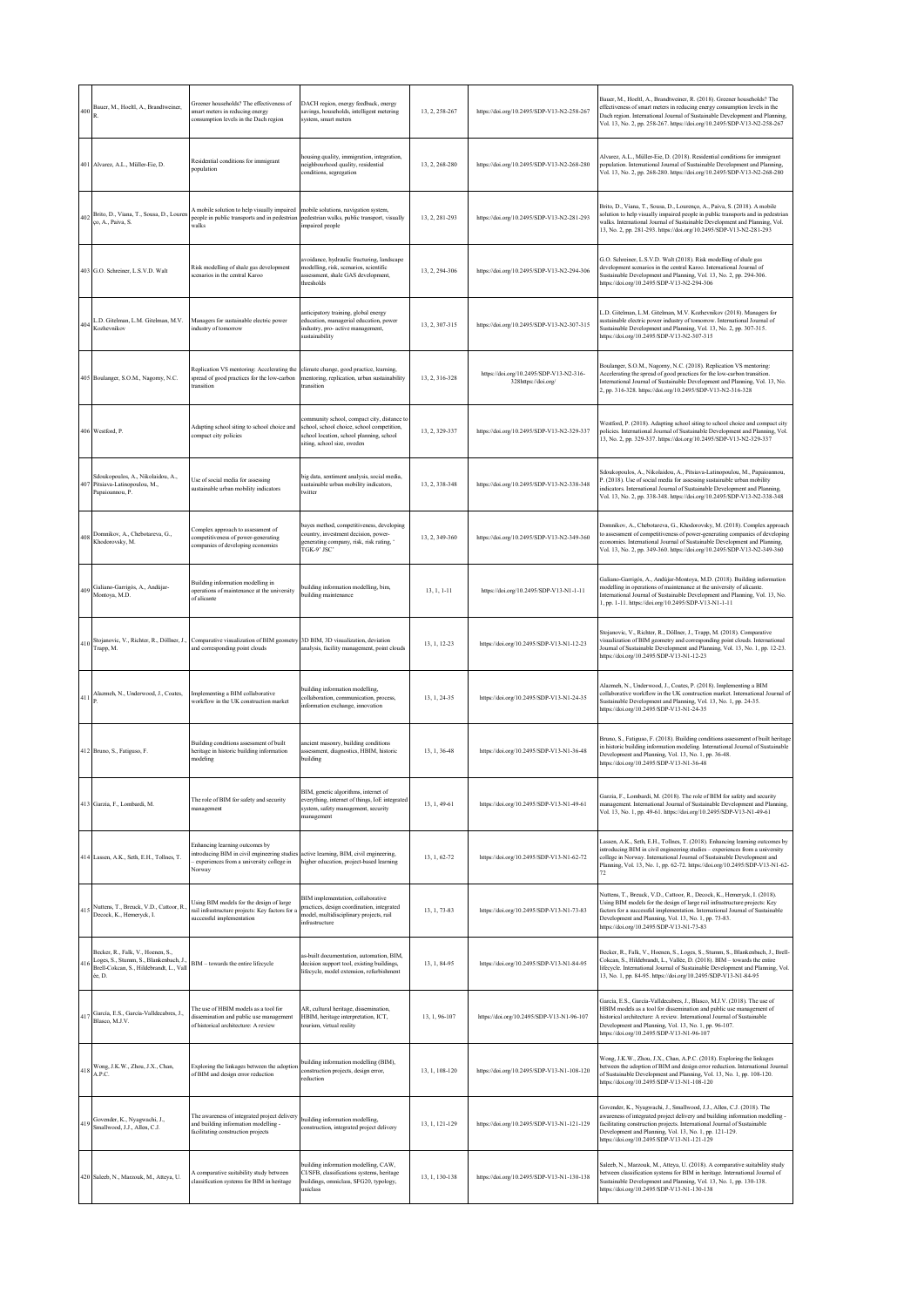| 421 | Malacame, G., Toller, G., Marcher, C.,<br>Riedl, M., Matt, D.T.                                        | Investigating benefits and criticisms of BIM<br>for construction scheduling in SMES: An<br>Italian case study                                                   | BIM 4D, building information modeling,<br>construction scheduling, SMEs                                                                                                        | 13, 1, 139-150   | https://doi.org/10.2495/SDP-V13-N1-139-150   | Malacame, G., Toller, G., Marcher, C., Riedl, M., Matt, D.T. (2018).<br>Investigating benefits and criticisms of BIM for construction scheduling in<br>SMES: An Italian case study. International Journal of Sustainable<br>Development and Planning, Vol. 13, No. 1, pp. 139-150.<br>https://doi.org/10.2495/SDP-V13-N1-139-150                                          |
|-----|--------------------------------------------------------------------------------------------------------|-----------------------------------------------------------------------------------------------------------------------------------------------------------------|--------------------------------------------------------------------------------------------------------------------------------------------------------------------------------|------------------|----------------------------------------------|---------------------------------------------------------------------------------------------------------------------------------------------------------------------------------------------------------------------------------------------------------------------------------------------------------------------------------------------------------------------------|
| 422 | Lim, Y.W., Majid, H.A., Samah, A.A.<br>Ahmad, M.H., Ossen, D.R., Harun,<br>M.F., Shahsavari, F.        | BIM and genetic algorithm optimisation for<br>sustainable building envelope design                                                                              | Autodesk Revit, decision-making, design<br>process, optimisation, overall thermal<br>transfer value                                                                            | 13, 1, 151-159   | https://doi.org/10.2495/SDP-V13-N1-151-159   | Lim, Y.W., Majid, H.A., Samah, A.A., Ahmad, M.H., Ossen, D.R., Harun,<br>M.F., Shahsavari, F. (2018). BIM and genetic algorithm optimisation for<br>sustainable building envelope design. International Journal of Sustainable<br>Development and Planning, Vol. 13, No. 1, pp. 151-159.<br>https://doi.org/10.2495/SDP-V13-N1-151-159                                    |
| 423 | Gaspari, J., Boulanger, S.O.M.,<br>Antonini, E.                                                        | Multi-layered design strategies to adopt<br>smart districts as urban regeneration<br>enablers                                                                   | built environment, energy efficiency, multi-<br>layer design, smart city, smart district,<br>urban regeneration                                                                | 12, 8, 1247-1259 | https://doi.org/10.2495/SDP-V12-N8-1247-1259 | Gaspari, J., Boulanger, S.O.M., Antonini, E. (2017). Multi-layered design<br>strategies to adopt smart districts as urban regeneration enablers. International<br>Journal of Sustainable Development and Planning, Vol. 12, No. 8, pp. 1247-<br>1259. https://doi.org/10.2495/SDP-V12-N8-1247-1259                                                                        |
| 424 | Magarotto, M., Faria-De-Deus, R.,<br>Costa, M.F., Masanet, É.                                          | Green areas in coastal cities - conflict of<br>interests or stakeholders' perspectives?                                                                         | 3D GIS model, green areas, interview,<br>urban planning, vertical growth                                                                                                       | 12.8.1260-1271   | https://doi.org/10.2495/SDP-V12-N8-1260-1271 | Magarotto, M., Faria-De-Deus, R., Costa, M.F., Masanet, É. (2017). Green<br>areas in coastal cities - conflict of interests or stakeholders' perspectives?.<br>International Journal of Sustainable Development and Planning, Vol. 12, No.<br>8, pp. 1260-1271. https://doi.org/10.2495/SDP-V12-N8-1260-1271                                                              |
|     | 425 Garcia, J.L.M.I.                                                                                   | Strategic environmental assessment for<br>metropolitan plans of coastal areas. The<br>case of Valencia                                                          | green infrastructure, landscape and urban<br>planning, regional planning, strategic<br>environmental assessment                                                                | 12, 8, 1272-1281 | https://doi.org/10.2495/SDP-V12-N8-1272-1281 | Garcia, J.L.M.I. (2017). Strategic environmental assessment for metropolitan<br>plans of coastal areas. The case of Valencia. International Journal of<br>Sustainable Development and Planning, Vol. 12, No. 8, pp. 1272-1281.<br>https://doi.org/10.2495/SDP-V12-N8-1272-1281                                                                                            |
|     | 426 Abbot, J., Marohasy, J.                                                                            | Application of artificial neural networks to<br>forecasting monthly rainfall one year in<br>advance for locations within the Murray<br>darling basin, Australia | artificial neural network, flooding, forecast,<br>Murray darling basin, rainfall, skill score                                                                                  | 12, 8, 1282-1298 | https://doi.org/10.2495/SDP-V12-N8-1282-1298 | Abbot, J., Marohasy, J. (2017). Application of artificial neural networks to<br>forecasting monthly rainfall one year in advance for locations within the<br>Murray darling basin, Australia. International Journal of Sustainable<br>Development and Planning, Vol. 12, No. 8, pp. 1282-1298.<br>https://doi.org/10.2495/SDP-V12-N8-1282-1298                            |
| 427 | Hussain, M., Yusof, K.W., Mustafa,<br>M.R., Mahmood, R., Shaofeng, J.                                  | Projected changes in temperature and<br>precipitation in Sarawak state of Malaysia<br>for selected cmip5 climate scenarios                                      | Borneo, CanESM2, climate change, CMIP5<br>scenarios, Malaysia, NCEP, precipitation<br>and temperature projection, Sarawak,<br>statistical downscaling                          | 12, 8, 1299-1311 | https://doi.org/10.2495/SDP-V12-N8-1299-1311 | Hussain, M., Yusof, K.W., Mustafa, M.R., Mahmood, R., Shaofeng, J. (2017).<br>Projected changes in temperature and precipitation in Sarawak state of<br>Malaysia for selected cmip5 climate scenarios. International Journal of<br>Sustainable Development and Planning, Vol. 12, No. 8, pp. 1299-1311.<br>https://doi.org/10.2495/SDP-V12-N8-1299-1311                   |
| 428 | Yue, Y.F., Zhan, Q.M., Wang, J.,<br>Xiao, Y.H.                                                         | Optimizing the urban thermal environment<br>at local scale: A case study in Wuhan,<br>China                                                                     | climate zone, heat island, hotspot, land<br>surface temperature, local scale,<br>morphology                                                                                    | 12, 8, 1312-1325 | https://doi.org/10.2495/SDP-V12-N8-1312-1325 | Yue, Y.F., Zhan, Q.M., Wang, J., Xiao, Y.H. (2017). Optimizing the urban<br>thermal environment at local scale: A case study in Wuhan, China.<br>International Journal of Sustainable Development and Planning, Vol. 12, No.<br>8, pp. 1312-1325. https://doi.org/10.2495/SDP-V12-N8-1312-1325                                                                            |
|     | Magaril, E., Magaril, R., Panepinto,<br>429 D., Genon, G., Ravina, M., Trushkova,<br>L., Zanetti, M.C. | Production and utilization of energy and<br>climate adaptation: Global tasks and local<br>routes                                                                | biogas, biomethane, climatic adaptation,<br>energy efficiency, environmental safety,<br>hydrocar- bon fuels, multifunctional<br>additive                                       | 12, 8, 1326-1337 | https://doi.org/10.2495/SDP-V12-N8-1326-1337 | Magaril, E., Magaril, R., Panepinto, D., Genon, G., Ravina, M., Trushkova, L.<br>Zanetti, M.C. (2017). Production and utilization of energy and climate<br>adaptation: Global tasks and local routes. International Journal of Sustainable<br>Development and Planning, Vol. 12, No. 8, pp. 1326-1337.<br>https://doi.org/10.2495/SDP-V12-N8-1326-1337                    |
| 430 |                                                                                                        | Guida, A., Pagliuca, A., Debenedictis, Thoughtful recovery of medieval shipyards<br>in contemporary culture sites                                               | Mediterranean basin, recover &<br>valorization, shipyard, space versatility                                                                                                    | 12, 8, 1338-1347 | https://doi.org/10.2495/SDP-V12-N8-1338-1347 | Guida, A., Pagliuca, A., Debenedictis, D. (2017). Thoughtful recovery of<br>medieval shipyards in contemporary culture sites. International Journal of<br>Sustainable Development and Planning, Vol. 12, No. 8, pp. 1338-1347.<br>https://doi.org/10.2495/SDP-V12-N8-1338-1347                                                                                            |
| 431 | Montaño, A., Ivanova, A., Rodríguez,<br>I., Pérez, J., Martinez, J.                                    | Touristic destinations and coastal cities:<br>evaluation of the integrally planned center<br>los Cabos, Mexico forty years from its<br>foundation               | coastal areas, los cabos, touristic<br>sustainability indicators                                                                                                               | 12, 8, 1348-1358 | https://doi.org/10.2495/SDP-V12-N8-1348-1358 | Montaño, A., Ivanova, A., Rodríguez, I., Pérez, J., Martinez, J. (2017).<br>Touristic destinations and coastal cities: evaluation of the integrally planned<br>center los Cabos, Mexico forty years from its foundation. International Journal<br>of Sustainable Development and Planning, Vol. 12, No. 8, pp. 1348-1358.<br>https://doi.org/10.2495/SDP-V12-N8-1348-1358 |
| 432 | Gitelman, L.D., Gavrilova, T.B.,<br>Gitelman, L.M., Kozhevnikov, M.V.                                  | Proactive management in the power<br>industry: Tool support                                                                                                     | advanced warning, challenges, proactive<br>management, the power industry, threats,<br>weak signals                                                                            | 12, 8, 1359-1369 | https://doi.org/10.2495/SDP-V12-N8-1359-1369 | Gitelman, L.D., Gavrilova, T.B., Gitelman, L.M., Kozhevnikov, M.V. (2017).<br>Proactive management in the power industry: Tool support. International<br>Journal of Sustainable Development and Planning, Vol. 12, No. 8, pp. 1359-<br>1369. https://doi.org/10.2495/SDP-V12-N8-1359-1369                                                                                 |
| 433 | Petit, G., Yannou-Le Bris, G.,<br>Trystram, G., Lallmahomed, A.                                        | Sustainability for the actors of a food value<br>chain: How to cooperate?                                                                                       | actors, assessment, cooperation, food,<br>indicators, sustainability, value chain                                                                                              | 12.8.1370-1382   | https://doi.org/10.2495/SDP-V12-N8-1370-1382 | Petit, G., Yannou-Le Bris, G., Trystram, G., Lallmahomed, A. (2017).<br>Sustainability for the actors of a food value chain: How to cooperate?.<br>International Journal of Sustainable Development and Planning, Vol. 12, No.<br>8, pp. 1370-1382. https://doi.org/10.2495/SDP-V12-N8-1370-1382                                                                          |
|     | 434 Abbot, J., Marohasy, J.                                                                            | Forecasting extreme monthly rainfall events<br>in regions of Queensland, Australia using<br>artificial neural networks                                          | artificial neural network, flood, forecast,<br>rainfall, Oueensland                                                                                                            | 12, 7, 1117-1131 | https://doi.org/10.2495/SDP-V12-N7-1117-1131 | Abbot, J., Marohasy, J. (2017). Forecasting extreme monthly rainfall events in<br>regions of Queensland, Australia using artificial neural networks. International<br>Journal of Sustainable Development and Planning, Vol. 12, No. 7, pp. 1117-<br>1131. https://doi.org/10.2495/SDP-V12-N7-1117-1131                                                                    |
|     | 435 Stan, A., Deguchi, A.                                                                              | Japanese metropolitan structure defined<br>through correlated demographics and local<br>service sector employment provision                                     | chukyo, keihanshin, metropolitan structure<br>population decline, post-industrial, service<br>sector, Tokvo                                                                    | 12.7.1132-1141   | https://doi.org/10.2495/SDP-V12-N7-1132-1141 | Stan, A., Deguchi, A. (2017). Japanese metropolitan structure defined through<br>correlated demographics and local service sector employment provision.<br>International Journal of Sustainable Development and Planning, Vol. 12, No.<br>7, pp. 1132-1141. https://doi.org/10.2495/SDP-V12-N7-1132-1141                                                                  |
|     | 436 Savvides, A.L.                                                                                     | Smart growth through joint highway air<br>rights and transit- oriented development                                                                              | highway air rights, right-of-way bridging,<br>smart growth, transit-oriented development,<br>urban fabric re-stitching                                                         | 12, 7, 1142-1154 | https://doi.org/10.2495/SDP-V12-N7-1142-1154 | Savvides, A.L. (2017). Smart growth through joint highway air rights and<br>transit- oriented development. International Journal of Sustainable<br>Development and Planning, Vol. 12, No. 7, pp. 1142-1154.<br>https://doi.org/10.2495/SDP-V12-N7-1142-1154                                                                                                               |
| 437 | loannidis, D., Zikos, S., Krinidis, S.,<br>Tryferidis, A., Tzovaras, D.,<br>Likothanassis S.           | Occupancy-driven facility management and<br>building performance analysis                                                                                       | energy conservation, occupancy estimation,<br>sensor network, visualization                                                                                                    | 12, 7, 1155-1167 | https://doi.org/10.2495/SDP-V12-N7-1155-1167 | Ioannidis, D., Zikos, S., Krinidis, S., Tryferidis, A., Tzovaras, D.,<br>Likothanassis, S. (2017). Occupancy-driven facility management and building<br>performance analysis. International Journal of Sustainable Development and<br>Planning, Vol. 12, No. 7, pp. 1155-1167. https://doi.org/10.2495/SDP-V12-<br>N7-1155-1167                                           |
| 438 | Domnikov, A., Chebotareva, G.,<br>Khodorovsky, M.                                                      | Unbiased investment risk assessment for<br>energy generating companies: rating<br>approach                                                                      | bayesian treatment, electric power industry,<br>energy business, energy company,<br>investment, investment potential, investmen<br>risk, risk classification, threshold values | 12, 7, 1168-1177 | https://doi.org/10.2495/SDP-V12-N7-1168-1177 | Domnikov, A., Chebotareva, G., Khodorovsky, M. (2017). Unbiased<br>investment risk assessment for energy generating companies: rating approach.<br>International Journal of Sustainable Development and Planning, Vol. 12, No.<br>7, pp. 1168-1177. https://doi.org/10.2495/SDP-V12-N7-1168-1177                                                                          |
|     | 439 Zhang, H.B., Pan, Y., Wang, L.X.                                                                   | Influence of plan shapes on annual energy<br>consumption of residential buildings                                                                               | building energy consumption, building<br>height, plan shapes, residential buildings,<br>shape factor, solar radiation                                                          | 12, 7, 1178-1191 | https://doi.org/10.2495/SDP-V12-N7-1178-1191 | Zhang, H.B., Pan, Y., Wang, L.X. (2017). Influence of plan shapes on annual<br>energy consumption of residential buildings. International Journal of<br>Sustainable Development and Planning, Vol. 12, No. 7, pp. 1178-1191.<br>https://doi.org/10.2495/SDP-V12-N7-1178-1191                                                                                              |
|     | 440 Zakharov, D., Magaril, E., Kozlov P.,                                                              | Reducing the energy consumption and<br>increasing the efficiency of perishable goods<br>transportation by refrigerated vehicles on<br>urban routes              | efficiency of transportation, energy<br>consumption, fuel efficiency, perishable<br>goods, refrigerated vehicles                                                               | 12, 7, 1192-1202 | https://doi.org/10.2495/SDP-V12-N7-1192-1202 | Zakharov, D., Magaril, E., Kozlov P., (2017). Reducing the energy<br>consumption and increasing the efficiency of perishable goods transportation by<br>refrigerated vehicles on urban routes. International Journal of Sustainable<br>Development and Planning, Vol. 12, No. 7, pp. 1192-1202.<br>https://doi.org/10.2495/SDP-V12-N7-1192-1202                           |
|     | 441 Mutaqin, B.W.                                                                                      | Shoreline changes analysis in Kuwaru<br>coastal area, Yogyakarta, Indonesia: An<br>application of the Digital Shoreline Analysis<br>System (DSAS)               | coastal, DSAS, dynamics, GIS, kuwaru,<br>processes, shoreline, Yogyakarta                                                                                                      | 12, 7, 1203-1214 | https://doi.org/10.2495/SDP-V12-N7-1203-1214 | Mutaqin, B.W. (2017). Shoreline changes analysis in Kuwaru coastal area,<br>Yogyakarta, Indonesia: An application of the Digital Shoreline Analysis<br>System (DSAS). International Journal of Sustainable Development and<br>Planning, Vol. 12, No. 7, pp. 1203-1214. https://doi.org/10.2495/SDP-V12-<br>N7-1203-1214                                                   |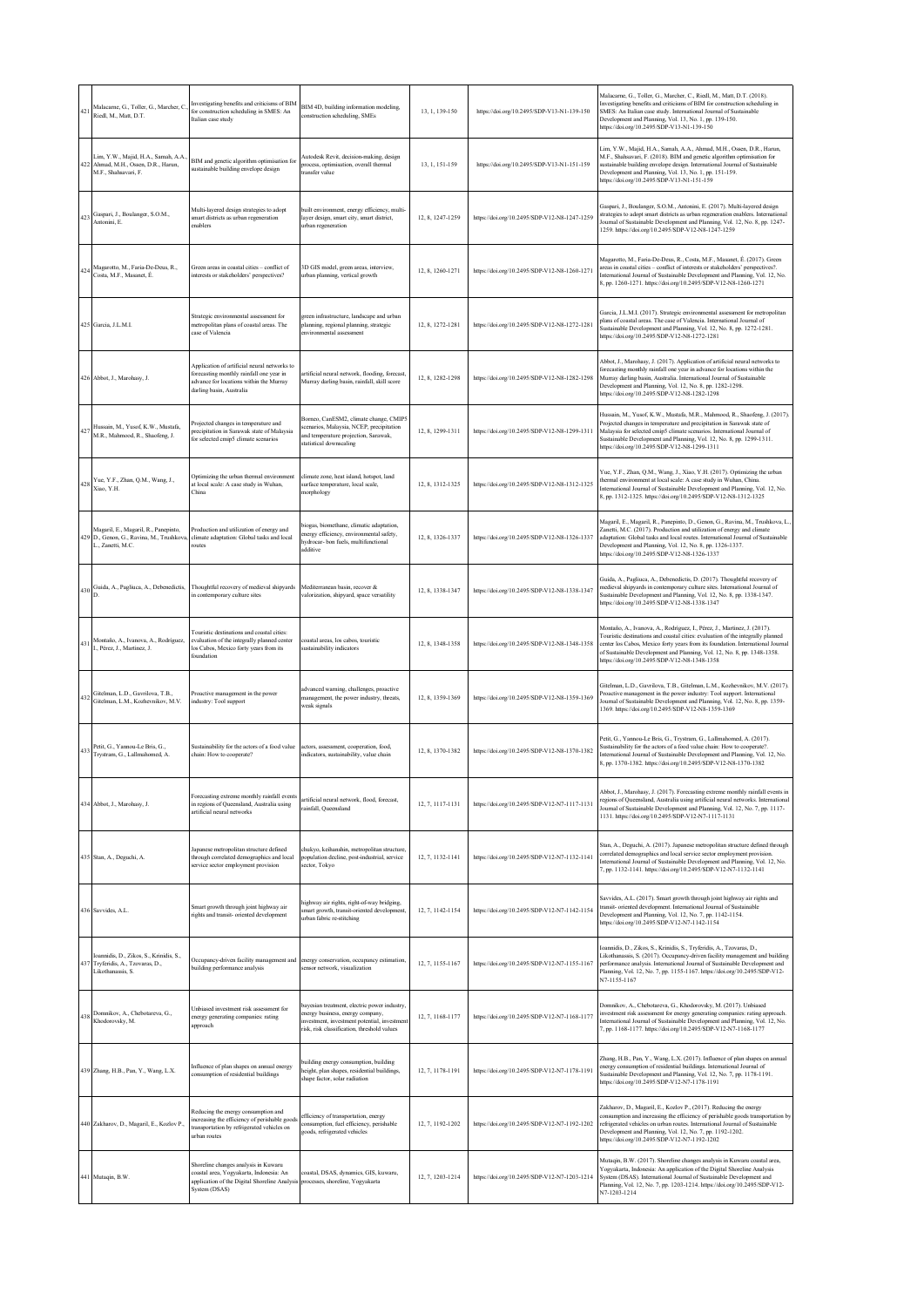| 442 | López, I., Aragonés, L., López, M.,<br>Palazón, A., Gómez-Martín, M.E.                                         | Relative position of the size of sediments in<br>the cross-shore profile                                                                     | beach nourishment, median sediment size,<br>sediment distribution                                                                                                                          | 12, 7, 1215-1222 | https://doi.org/10.2495/SDP-V12-N7-1215-1222 | López, I., Aragonés, L., López, M., Palazón, A., Gómez-Martín, M.E. (2017).<br>Relative position of the size of sediments in the cross-shore profile.<br>International Journal of Sustainable Development and Planning, Vol. 12, No.<br>7, pp. 1215-1222. https://doi.org/10.2495/SDP-V12-N7-1215-1222                                                 |
|-----|----------------------------------------------------------------------------------------------------------------|----------------------------------------------------------------------------------------------------------------------------------------------|--------------------------------------------------------------------------------------------------------------------------------------------------------------------------------------------|------------------|----------------------------------------------|--------------------------------------------------------------------------------------------------------------------------------------------------------------------------------------------------------------------------------------------------------------------------------------------------------------------------------------------------------|
|     | 443 Eboña, J., Lanuzo, M.                                                                                      | Design, testing and evaluation of prototype<br>biofilter to mitigate odor in tunnel-vent<br>poultry production system                        | ammonia, biofilter, biofiltration, filter<br>media, Gas reduction efficiency, hydrogen<br>sulfide, mechanically decorticated coco coir.<br>odor mitigation, tunnel-vent poultry system     | 12, 7, 1223-1232 | https://doi.org/10.2495/SDP-V12-N7-1223-1232 | Ebońa, J., Lanuzo, M. (2017). Design, testing and evaluation of prototype<br>biofilter to mitigate odor in tunnel-vent poultry production system.<br>International Journal of Sustainable Development and Planning, Vol. 12, No<br>7, pp. 1223-1232. https://doi.org/10.2495/SDP-V12-N7-1223-1232                                                      |
|     | 444 Geroe, S.J.W.                                                                                              | The Sino-Singapore Tianjin Eco-City: a<br>case study of Chinese experimental<br>regulatory and institutional development                     | development, experimental, institutions,<br>low-carbon, regulation, renewable energy,<br>sustain- able, Tianjin eco-city, urban                                                            | 12.6.987-994     | https://doi.org/10.2495/SDP-V12-N6-987-994   | Geroe, S.J.W. (2017). The Sino-Singapore Tianjin Eco-City: a case study of<br>Chinese experimental regulatory and institutional development. International<br>Journal of Sustainable Development and Planning, Vol. 12, No. 6, pp. 987-<br>994. https://doi.org/10.2495/SDP-V12-N6-987-994                                                             |
|     | 445 Pirlone, F., Spadaro, I.                                                                                   | Sustainable tourism action plan in the<br>Mediterranean coastal areas                                                                        | action plan, Mediterranean coastal area,<br>sustainability, tourism                                                                                                                        | 12.6.995-1005    | https://doi.org/10.2495/SDP-V12-N6-995-1005  | Pirlone, F., Spadaro, I. (2017). Sustainable tourism action plan in the<br>Mediterranean coastal areas. International Journal of Sustainable Development<br>and Planning, Vol. 12, No. 6, pp. 995-1005. https://doi.org/10.2495/SDP-V12-<br>N6-995-1005                                                                                                |
|     | Anisimov, I., Ivanov, A., Chikishev,<br>446 E., Chainikov, D., Reznik, L., Gavaev,                             | Assessment of adaptability of natural gas<br>vehicles by the constructive analogy method                                                     | adaptability, fuel consumption, harmful<br>substances emissions, natural gas vehicles<br>variable low ambient temperature<br>conditions                                                    | 12.6.1006-1017   | https://doi.org/10.2495/SDP-V12-N6-1006-1017 | Anisimov, I., Ivanov, A., Chikishev, E., Chainikov, D., Reznik, L., Gavaev, A.<br>(2017). Assessment of adaptability of natural gas vehicles by the constructive<br>analogy method. International Journal of Sustainable Development and<br>Planning, Vol. 12, No. 6, pp. 1006-1017. https://doi.org/10.2495/SDP-V12-<br>N6-1006-1017                  |
| 447 | Eizaguirre-Iribar, A., Etxepare Igiñiz,<br>L., Hernández-Minguillón, R.J.                                      | The analysis of disused railway lines as<br>complex systems: GIS-based inventory and<br>comprehensive analysis method                        | omprehensive method, disused railway<br>lines, GIS-based inventory, railway heritage                                                                                                       | 12, 6, 1018-1031 | https://doi.org/10.2495/SDP-V12-N6-1018-1031 | Eizaguirre-Iribar, A., Etxepare Igiñiz, L., Hernández-Minguillón, R.J. (2017).<br>The analysis of disused railway lines as complex systems: GIS-based inventory<br>and comprehensive analysis method. International Journal of Sustainable<br>Development and Planning, Vol. 12, No. 6, pp. 1018-1031.<br>https://doi.org/10.2495/SDP-V12-N6-1018-1031 |
|     | 448 Ragazzi, M., Rada, E.C., Zanoni, S., Passamani, G., Dalla Valle, L.                                        | Particulate matter and carbon dioxide<br>monitoring in indoor places                                                                         | carbon dioxide, Grimm 1.108, indoor air<br>quality, particulate matter, sensordrone                                                                                                        | 12, 6, 1032-1042 | https://doi.org/10.2495/SDP-V12-N6-1032-1042 | Ragazzi, M., Rada, E.C., Zanoni, S., Passamani, G., Dalla Valle, L. (2017).<br>Particulate matter and carbon dioxide monitoring in indoor places.<br>International Journal of Sustainable Development and Planning, Vol. 12, No.<br>6, pp. 1032-1042. https://doi.org/10.2495/SDP-V12-N6-1032-1042                                                     |
| 449 | Gitelman, L.D., Gitelman, L.M.,<br>Kozhevnikov, M.V.                                                           | Fulfilling the potential of nuclear power<br>industry through demand side management                                                         | cost, cost effectiveness, demand side<br>management, reliability, load, nuclear<br>power, flexibility                                                                                      | 12, 6, 1043-1049 | https://doi.org/10.2495/SDP-V12-N6-1043-1049 | Gitelman, L.D., Gitelman, L.M., Kozhevnikov, M.V. (2017). Fulfilling the<br>potential of nuclear power industry through demand side management.<br>International Journal of Sustainable Development and Planning, Vol. 12, No.<br>6, pp. 1043-1049. https://doi.org/10.2495/SDP-V12-N6-1043-1049                                                       |
| 450 | Hoeltl, A., Brandtweiner, R., Müller,                                                                          | Approach to solving the e-waste problem<br>case study Ghana                                                                                  | EEE, electronic waste, e-waste export,<br>ghana, recycling, WEEE, environmental<br>and social problems                                                                                     | 12, 6, 1050-1060 | https://doi.org/10.2495/SDP-V12-N6-1050-1060 | Hoeltl, A., Brandtweiner, R., Müller, R. (2017). Approach to solving the e-<br>waste problem - case study Ghana. International Journal of Sustainable<br>Development and Planning, Vol. 12, No. 6, pp. 1050-1060.<br>https://doi.org/10.2495/SDP-V12-N6-1050-1060                                                                                      |
|     | 451 Jenkins, B.                                                                                                | Sustainable water management analysis of<br>the Selwyn catchment using nested adaptive<br>systems                                            | adaptive cycle, critical variables for<br>resilience, nested spatial scales, sustainable<br>irrigation system vulnerability                                                                | 12, 6, 1061-1072 | https://doi.org/10.2495/SDP-V12-N6-1061-1072 | Jenkins, B. (2017). Sustainable water management analysis of the Selwyn<br>catchment using nested adaptive systems. International Journal of Sustainable<br>Development and Planning, Vol. 12, No. 6, pp. 1061-1072.<br>https://doi.org/10.2495/SDP-V12-N6-1061-1072                                                                                   |
| 452 | Wang, J., Zhao, J.L., Wu, T.Y., Tang,<br>L.K.                                                                  | New-type intensive rural settlements in<br>China based on the unified and self-<br>construction mechanisms of spatial<br>organization        | construction system, evolutionary model,<br>generative design, intensive rural settlement<br>simulation rules, unified and self-<br>mechanisms                                             | 12, 6, 1073-1084 | https://doi.org/10.2495/SDP-V12-N6-1073-1084 | Wang, J., Zhao, J.L., Wu, T.Y., Tang, L.K. (2017). New-type intensive rural<br>settlements in China based on the unified and self-construction mechanisms of<br>spatial organization. International Journal of Sustainable Development and<br>Planning, Vol. 12, No. 6, pp. 1073-1084. https://doi.org/10.2495/SDP-V12-<br>N6-1073-1084                |
|     | 453 Domnikov, A., Khomenko, P.,<br>Khodorovsky, M.                                                             | Value-based approach to managing the risks<br>of investing in oil and gas business                                                           | economic capital, investment project,<br>investment risks, oil and gascompany,<br>probability of default, value management                                                                 | 12.6.1085-1095   | https://doi.org/10.2495/SDP-V12-N6-1085-1095 | Domnikov, A., Khomenko, P., Khodorovsky, M. (2017). Value-based<br>approach to managing the risks of investing in oil and gas business.<br>International Journal of Sustainable Development and Planning, Vol. 12, No.<br>6, pp. 1085-1095. https://doi.org/10.2495/SDP-V12-N6-1085-1095                                                               |
|     | 454 Amador-Jimenez, L., Serrano, L.                                                                            | Pavement management: a service-based<br>optimal allocation of roads' interventions                                                           | condition, interventions, management,<br>pavements, travel time                                                                                                                            | 12, 6, 1096-1106 | https://doi.org/10.2495/SDP-V12-N6-1096-1106 | Amador-Jimenez, L., Serrano, L. (2017). Pavement management: a service-<br>based optimal allocation of roads' interventions. International Journal of<br>Sustainable Development and Planning, Vol. 12, No. 6, pp. 1096-1106.<br>https://doi.org/10.2495/SDP-V12-N6-1096-1106                                                                          |
|     | 455 Cialdea, D.                                                                                                | Planning activities in coastal areas Italian<br>and cross-border approaches along the<br>Adriatic sea                                        | coastal zones, landscape, planning                                                                                                                                                         | 12.5.853-866     | https://doi.org/10.2495/SDP-V12-N5-853-866   | Cialdea, D. (2017). Planning activities in coastal areas Italian and cross-border<br>approaches along the Adriatic sea. International Journal of Sustainable<br>Development and Planning, Vol. 12, No. 5, pp. 853-866.<br>https://doi.org/10.2495/SDP-V12-N5-853-866                                                                                   |
| 456 | Pozoukidou, G., Gavanas, N., Verani,                                                                           | Land use models and sustainable urban<br>mobility plans: an integrative approach for<br>strategic planning                                   | integrated strategic planning, land use<br>transport interaction models, mobility plans<br>sustainable development, sustainable urban<br>mobility                                          | 12, 5, 867-882   | https://doi.org/10.2495/SDP-V12-N5-867-882   | Pozoukidou, G., Gavanas, N., Verani, E. (2017). Land use models and<br>sustainable urban mobility plans: an integrative approach for strategic<br>planning. International Journal of Sustainable Development and Planning, Vol.<br>12, No. 5, pp. 867-882. https://doi.org/10.2495/SDP-V12-N5-867-882                                                  |
| 457 | Audisio, C., Nigrelli, G., Pasculli, A.,<br>Sciarra, N., Turconi, L.                                           | A GIS spatial analysis model for landslide<br>hazard mapping application in alpine area                                                      | GIS, landslides, susceptibility zonation,<br>western alps, Italy                                                                                                                           | 12, 5, 883-893   | https://doi.org/10.2495/SDP-V12-N5-883-893   | Audisio, C., Nigrelli, G., Pasculli, A., Sciarra, N., Turconi, L. (2017). A GIS<br>spatial analysis model for landslide hazard mapping application in alpine area.<br>International Journal of Sustainable Development and Planning, Vol. 12, No.<br>5, pp. 883-893. https://doi.org/10.2495/SDP-V12-N5-883-893                                        |
|     | 458 Müller-Eie, D., Bjørnø, L.                                                                                 | The implementation of urban sustainability<br>strategies: Theoretical and methodological<br>implications for researching behaviour<br>change | adoption, behaviour change, diffusion of<br>innovations, individual and collective<br>behaviour, public travel, urban<br>sustainability                                                    | 12, 5, 894-907   | https://doi.org/10.2495/SDP-V12-N5-894-907   | Müller-Eie, D., Bjørnø, L. (2017). The implementation of urban sustainability<br>strategies: Theoretical and methodological implications for researching<br>behaviour change. International Journal of Sustainable Development and<br>Planning, Vol. 12, No. 5, pp. 894-907. https://doi.org/10.2495/SDP-V12-N5-<br>894-907                            |
| 459 | Astiaso Garcia, D., Cumo, F.,<br>Pennacchia, E., Stefanini Pennucci, V<br>Piras, G., De Notti, V., Roversi, R. | Assessment of a urban sustainability and life ageing society, built environment, urban<br>quality index for elderly                          | cell, urban sustainability index                                                                                                                                                           | 12, 5, 908-921   | https://doi.org/10.2495/SDP-V12-N5-908-921   | Astiaso Garcia, D., Cumo, F., Pennacchia, E., Stefanini Pennucci, V., Piras, G.<br>De Notti, V., Roversi, R. (2017). Assessment of a urban sustainability and life<br>quality index for elderly. International Journal of Sustainable Development and<br>Planning, Vol. 12, No. 5, pp. 908-921. https://doi.org/10.2495/SDP-V12-N5-<br>908-921         |
|     | Wu, J.X., Wang, X.M., Wang, X.,<br>460 $_{\text{Peng, W.J.}}^{\text{w.g.}}$                                    | Measurement of system coordination degree<br>of china national sustainable communities                                                       | China national sustainable communities.<br>construction, coordination degree,<br>evaluation                                                                                                | 12, 5, 922-932   | https://doi.org/10.2495/SDP-V12-N5-922-932   | Wu, J.X., Wang, X.M., Wang, X., Peng, W.J. (2017). Measurement of system<br>coordination degree of china national sustainable communities. International<br>Journal of Sustainable Development and Planning, Vol. 12, No. 5, pp. 922-<br>932. https://doi.org/10.2495/SDP-V12-N5-922-932                                                               |
|     | 461 Salvado, N., Rivera, I.D., Lorenzo, D.                                                                     | Public space regeneration strategies: the<br>case of Salou                                                                                   | oastal planning, coastal tourism, ecology,<br>public space quality, sustainable<br>development, tourism specialization, urban<br>decay, urban design urban regeneration,<br>urban strategy | 12, 5, 933-945   | https://doi.org/10.2495/SDP-V12-N5-933-945   | Salvado, N., Rivera, I.D., Lorenzo, D. (2017). Public space regeneration<br>strategies: the case of Salou. International Journal of Sustainable Development<br>and Planning, Vol. 12, No. 5, pp. 933-945. https://doi.org/10.2495/SDP-V12-<br>N5-933-945                                                                                               |
| 462 | Domnikov, A., Chebotareva, G.,<br>Khomenko, P., Khodorovsky, M.                                                | Risk-oriented investment in management of<br>oil and gas company value                                                                       | economic capital, investment risks,<br>investments, oil and gas company, raroc<br>model, selection of investment projects,<br>unacceptable risk, value management                          | 12.5.946-955     | https://doi.org/10.2495/SDP-V12-N5-946-955   | Domnikov, A., Chebotareva, G., Khomenko, P., Khodorovsky, M. (2017).<br>Risk-oriented investment in management of oil and gas company value.<br>International Journal of Sustainable Development and Planning, Vol. 12, No.<br>5, pp. 946-955. https://doi.org/10.2495/SDP-V12-N5-946-955                                                              |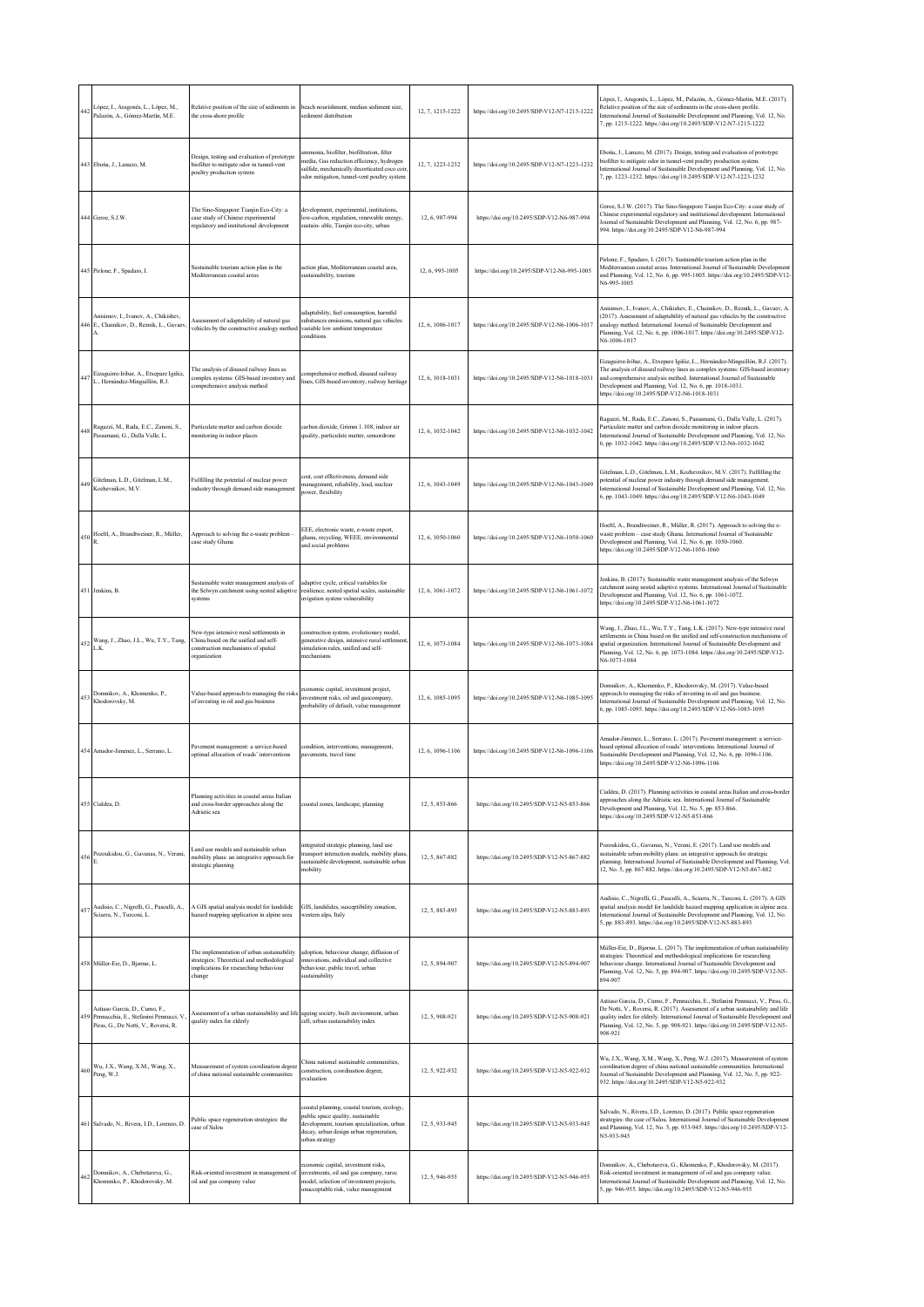| 463 | Luengas-Carreño, D., Crespo De<br>Antonio, M., Sanchez-Beitia, S.                                     | The evolution of late medieval seigniorial<br>residences in the Basque country. Analysis<br>of the Guevara palace and its constructive<br>system                     | teritage masonry buildings, historical-<br>constructive analysis, late-medieval palaces,<br>seigniorial residences             | 12, 5, 956-967 | https://doi.org/10.2495/SDP-V12-N5-956-967 | Luengas-Carreño, D., Crespo De Antonio, M., Sanchez-Beitia, S. (2017). The<br>evolution of late medieval seigniorial residences in the Basque country.<br>Analysis of the Guevara palace and its constructive system. International<br>Journal of Sustainable Development and Planning, Vol. 12, No. 5, pp. 956-<br>967. https://doi.org/10.2495/SDP-V12-N5-956-967                    |
|-----|-------------------------------------------------------------------------------------------------------|----------------------------------------------------------------------------------------------------------------------------------------------------------------------|--------------------------------------------------------------------------------------------------------------------------------|----------------|--------------------------------------------|----------------------------------------------------------------------------------------------------------------------------------------------------------------------------------------------------------------------------------------------------------------------------------------------------------------------------------------------------------------------------------------|
|     | 464 Magaril, E., Magaril, R.                                                                          | Increasing the efficiency of the pyrolysis<br>process                                                                                                                | allene, chain propagation stage, hydrogen,<br>initiating stage, process selectivity,<br>pyrolysis, yield of ethylene           | 12, 5, 968-977 | https://doi.org/10.2495/SDP-V12-N5-968-977 | Magaril, E., Magaril, R. (2017). Increasing the efficiency of the pyrolysis<br>process. International Journal of Sustainable Development and Planning, Vol.<br>12, No. 5, pp. 968-977. https://doi.org/10.2495/SDP-V12-N5-968-977                                                                                                                                                      |
|     | 465 Ladiana, D                                                                                        | Urban dystopias: Cities that exclude                                                                                                                                 | city, gated communities, public space, slum<br>and hyper-ghettos, social exclusion                                             | 12.4.619-627   | https://doi.org/10.2495/SDP-V12-N4-619-627 | Ladiana, D. (2017). Urban dystopias: Cities that exclude. International Journal<br>of Sustainable Development and Planning, Vol. 12, No. 4, pp. 619-627.<br>https://doi.org/10.2495/SDP-V12-N4-619-627                                                                                                                                                                                 |
|     | 466 Shaw, K.                                                                                          | Y21: Culture-led regeneration in twenty-<br>first century UK city regions                                                                                            | city-region, community, community art,<br>culture, regeneration, writing                                                       | 12.4.628-636   | https://doi.org/10.2495/SDP-V12-N4-628-636 | Shaw, K. (2017). Y21: Culture-led regeneration in twenty-first century UK<br>city regions. International Journal of Sustainable Development and Planning,<br>Vol. 12, No. 4, pp. 628-636. https://doi.org/10.2495/SDP-V12-N4-628-636                                                                                                                                                   |
|     | 467 Martínez. L., Short, J.R.                                                                         | The informal economy of cities in the<br>South: The case of Cali, Colombia                                                                                           | cali, colombia, informal economy, public<br>space, street vendors                                                              | 12.4.637-643   | https://doi.org/10.2495/SDP-V12-N4-637-643 | Martínez. L., Short, J.R. (2017). The informal economy of cities in the South:<br>The case of Cali, Colombia. International Journal of Sustainable Development<br>and Planning, Vol. 12, No. 4, pp. 637-643. https://doi.org/10.2495/SDP-V12-<br>N4-637-643                                                                                                                            |
|     | 468 Galiano, A., Echarri, V., Espinosa, A.                                                            | Public participation in the process of<br>improving quality of the urban frame                                                                                       | RGBG, public space, RGBG, urban<br>connectivity, urban identity                                                                | 12, 4, 644-654 | https://doi.org/10.2495/SDP-V12-N4-644-654 | Galiano, A., Echarri, V., Espinosa, A. (2017). Public participation in the<br>process of improving quality of the urban frame. International Journal of<br>Sustainable Development and Planning, Vol. 12, No. 4, pp. 644-654.<br>https://doi.org/10.2495/SDP-V12-N4-644-654                                                                                                            |
|     | 469 Papa, R., Gargiulo, C., Russo, L.,<br>Franco, S.                                                  | On the relationship between the promotion<br>of environmental sustainability and the<br>increase of territorial competitiveness: The<br>Italian case                 | composite indicators, environmental<br>sustainability, italian cities, territorial<br>competitiveness                          | 12, 4, 655-666 | https://doi.org/10.2495/SDP-V12-N4-655-666 | Papa, R., Gargiulo, C., Russo, L., Franco, S. (2017). On the relationship<br>between the promotion of environmental sustainability and the increase of<br>territorial competitiveness: The Italian case. International Journal of<br>Sustainable Development and Planning, Vol. 12, No. 4, pp. 655-666.<br>https://doi.org/10.2495/SDP-V12-N4-655-666                                  |
|     | 470 Tejedor-Flores, N., Galindo-Villardón,<br>P., Vicente-Galindo, P.                                 | Sustainability multivariate analysis based<br>on the Global Reporting Initiative (GRI)<br>framework, using as a case study: Brazil<br>compared to Spain and Portugal | Brazil, corporate social responsibility,<br>external logistics biplot, global reporting<br>initiative, sustainable development | 12, 4, 667-677 | https://doi.org/10.2495/SDP-V12-N4-667-677 | Tejedor-Flores, N., Galindo-Villardón, P., Vicente-Galindo, P. (2017).<br>Sustainability multivariate analysis based on the Global Reporting Initiative<br>(GRI) framework, using as a case study: Brazil compared to Spain and<br>Portugal. International Journal of Sustainable Development and Planning, Vol.<br>12, No. 4, pp. 667-677. https://doi.org/10.2495/SDP-V12-N4-667-677 |
| 471 | Tenza-Abril, A.J., Pagán, J.I., Aragonó<br>s, L., Saval, J.M., Serra, J.C., López, I.                 | 60 years of urban development in Denia and<br>its influence on the Marineta Cassiana<br>beach                                                                        | GIS, posidonia oceanica, shoreline, urban<br>development                                                                       | 12, 4, 678-686 | https://doi.org/10.2495/SDP-V12-N4-678-686 | Tenza-Abril, A.J., Pagán, J.I., Aragonés, L., Saval, J.M., Serra, J.C., López, I.<br>(2017). 60 years of urban development in Denia and its influence on the<br>Marineta Cassiana beach. International Journal of Sustainable Development<br>and Planning, Vol. 12, No. 4, pp. 678-686. https://doi.org/10.2495/SDP-V12-<br>N4-678-686                                                 |
|     | 472 García-Barba, J., Aragonés, L., López,<br>I., López, M., Tenza, A., Pagán, J.I.                   | Alicante beach - city sustainable<br>development                                                                                                                     | coast, industrial activities, railway,<br>sustainable development                                                              | 12, 4, 687-693 | https://doi.org/10.2495/SDP-V12-N4-687-693 | García-Barba, J., Aragonés, L., López, I., López, M., Tenza, A., Pagán, J.I.<br>(2017). Alicante beach - city sustainable development. International Journal of<br>Sustainable Development and Planning, Vol. 12, No. 4, pp. 687-693.<br>https://doi.org/10.2495/SDP-V12-N4-687-693                                                                                                    |
| 473 | López, I., Aragonés, L., Villacampa,<br>Y., Bañón, L., Palazón, A.                                    | Alicante coastal management for<br>sustainable development                                                                                                           | beach erosion, investment, management of<br>beaches, sand and gravel, urban and natural<br>beaches                             | 12, 4, 694-703 | https://doi.org/10.2495/SDP-V12-N4-694-703 | López, I., Aragonés, L., Villacampa, Y., Bañón, L., Palazón, A. (2017).<br>Alicante coastal management for sustainable development. International<br>Journal of Sustainable Development and Planning, Vol. 12, No. 4, pp. 694-<br>703. https://doi.org/10.2495/SDP-V12-N4-694-703                                                                                                      |
|     | Aragonés, L., García-Barba, J.,<br>174 Villacampa, Y., López, I., Gómez-<br>Martín, M.E., Pagán, J.I. | Sustainable development city-beach in<br>Alicante                                                                                                                    | anthropogenic elements, beaches, mobility,<br>tourism, urban development                                                       | 12.4.704-712   | https://doi.org/10.2495/SDP-V12-N4-704-712 | Aragonés, L., García-Barba, J., Villacampa, Y., López, I., Gómez-Martín,<br>M.E., Pagán, J.I. (2017). Sustainable development city-beach in Alicante.<br>International Journal of Sustainable Development and Planning, Vol. 12, No.<br>4, pp. 704-712. https://doi.org/10.2495/SDP-V12-N4-704-712                                                                                     |
| 475 | Villacampa, Y., López, I., Aragonés,<br>L., García, C., López, M., Palazón, A.                        | water quality of the beach in an urban and<br>not urban environment                                                                                                  | E. coli, enterococcus, natural, sand and<br>gravel beaches, urban and semi-urban<br>beaches, water quality                     | 12, 4, 713-723 | https://doi.org/10.2495/SDP-V12-N4-713-723 | Villacampa, Y., López, I., Aragonés, L., García, C., López, M., Palazón, A.<br>(2017). water quality of the beach in an urban and not urban environment.<br>International Journal of Sustainable Development and Planning, Vol. 12, No.<br>4, pp. 713-723. https://doi.org/10.2495/SDP-V12-N4-713-723                                                                                  |
|     | 476 Sepe, M.                                                                                          | The role of public space to achieve urban<br>happiness                                                                                                               | place identity, public space, sustainable<br>development, urban design, urban happiness                                        | 12, 4, 724-733 | https://doi.org/10.2495/SDP-V12-N4-724-733 | Sepe, M. (2017). The role of public space to achieve urban happiness.<br>International Journal of Sustainable Development and Planning, Vol. 12, No.<br>4, pp. 724-733. https://doi.org/10.2495/SDP-V12-N4-724-733                                                                                                                                                                     |
|     | 477 Muminovic, M.                                                                                     | Place identity and sustainable urban<br>regeneration: public space in Canberra city<br>centre                                                                        | place identity, public space, urban<br>egeneration                                                                             | 12, 4, 734-743 | https://doi.org/10.2495/SDP-V12-N4-734-743 | Muminovic, M. (2017). Place identity and sustainable urban regeneration:<br>public space in Canberra city centre. International Journal of Sustainable<br>Development and Planning, Vol. 12, No. 4, pp. 734-743.<br>https://doi.org/10.2495/SDP-V12-N4-734-743                                                                                                                         |
|     | 478 Caramaschi, S.                                                                                    | Counteracting food deserts. The potential<br>for mobile food vending in regenerating<br>contemporary cities                                                          | activation, food deserts, mobile food<br>vending, public space, revitalization, street<br>food                                 | 12, 4, 744-751 | https://doi.org/10.2495/SDP-V12-N4-744-751 | Caramaschi, S. (2017). Counteracting food deserts. The potential for mobile<br>food vending in regenerating contemporary cities. International Journal of<br>Sustainable Development and Planning, Vol. 12, No. 4, pp. 744-751.<br>https://doi.org/10.2495/SDP-V12-N4-744-751                                                                                                          |
|     | 479 Alzahrani, A., Borsi, K., Jarman, D.                                                              | Place-making and its implications for social<br>value: a comparison study of two urban<br>squares in London                                                          | place-making, public space, social value,<br>urban design                                                                      | 12, 4, 752-762 | https://doi.org/10.2495/SDP-V12-N4-752-762 | Alzahrani, A., Borsi, K., Jarman, D. (2017). Place-making and its implications<br>for social value: a comparison study of two urban squares in London.<br>International Journal of Sustainable Development and Planning, Vol. 12, No.<br>4, pp. 752-762. https://doi.org/10.2495/SDP-V12-N4-752-762                                                                                    |
|     | Rynska, E., Kozminska, U., Oniszk-<br>480 Poplawska, A., Szubert-Klinowska, D.,<br>Tofiluk, A.        | Sustainable interdisciplinary transformation<br>of Warsaw University of technology<br>buildings. Kodnzeb case study                                                  | sustainable modernization of academic<br>campuses, transfer of sustainable<br>technologies and processes                       | 12, 4, 763-771 | https://doi.org/10.2495/SDP-V12-N4-763-771 | Rynska, E., Kozminska, U., Oniszk-Poplawska, A., Szubert-Klinowska, D.,<br>Tofiluk, A. (2017). Sustainable interdisciplinary transformation of Warsaw<br>University of technology buildings. Kodnzeb case study. International Journal<br>of Sustainable Development and Planning, Vol. 12, No. 4, pp. 763-771.<br>https://doi.org/10.2495/SDP-V12-N4-763-771                          |
|     | 481 Delendi, M.L.                                                                                     | Sustainable living models                                                                                                                                            | cohousing, eco-villages, living models,<br>sustainability                                                                      | 12, 4, 772-779 | https://doi.org/10.2495/SDP-V12-N4-772-779 | Delendi, M.L. (2017). Sustainable living models. International Journal of<br>Sustainable Development and Planning, Vol. 12, No. 4, pp. 772-779.<br>https://doi.org/10.2495/SDP-V12-N4-772-779                                                                                                                                                                                          |
|     | 482 De Lotto, R., Esopi, G., Sturla, S.                                                               | Sustainable policies to improve urban<br>ecosystem resilience                                                                                                        | ecosystem resilience, green infrastructure,<br>sustainable policies                                                            | 12, 4, 780-788 | https://doi.org/10.2495/SDP-V12-N4-780-788 | De Lotto, R., Esopi, G., Sturla, S. (2017). Sustainable policies to improve<br>urban ecosystem resilience. International Journal of Sustainable Development<br>and Planning, Vol. 12, No. 4, pp. 780-788. https://doi.org/10.2495/SDP-V12-<br>N4-780-788                                                                                                                               |
| 483 | De Lotto, R., Popolo, V.G.C.M.D.,<br>Venco, E.M.                                                      | From resilience to flexibility: urban scenario<br>to reduce hazard                                                                                                   | advanced hazard planning, complex system<br>flexible city, risk reduction, scenario<br>planning, urban resilience              | 12, 4, 789-799 | https://doi.org/10.2495/SDP-V12-N4-789-799 | De Lotto, R., Popolo, V.G.C.M.D., Venco, E.M. (2017). From resilience to<br>flexibility: urban scenario to reduce hazard. International Journal of<br>Sustainable Development and Planning, Vol. 12, No. 4, pp. 789-799.<br>https://doi.org/10.2495/SDP-V12-N4-789-799                                                                                                                 |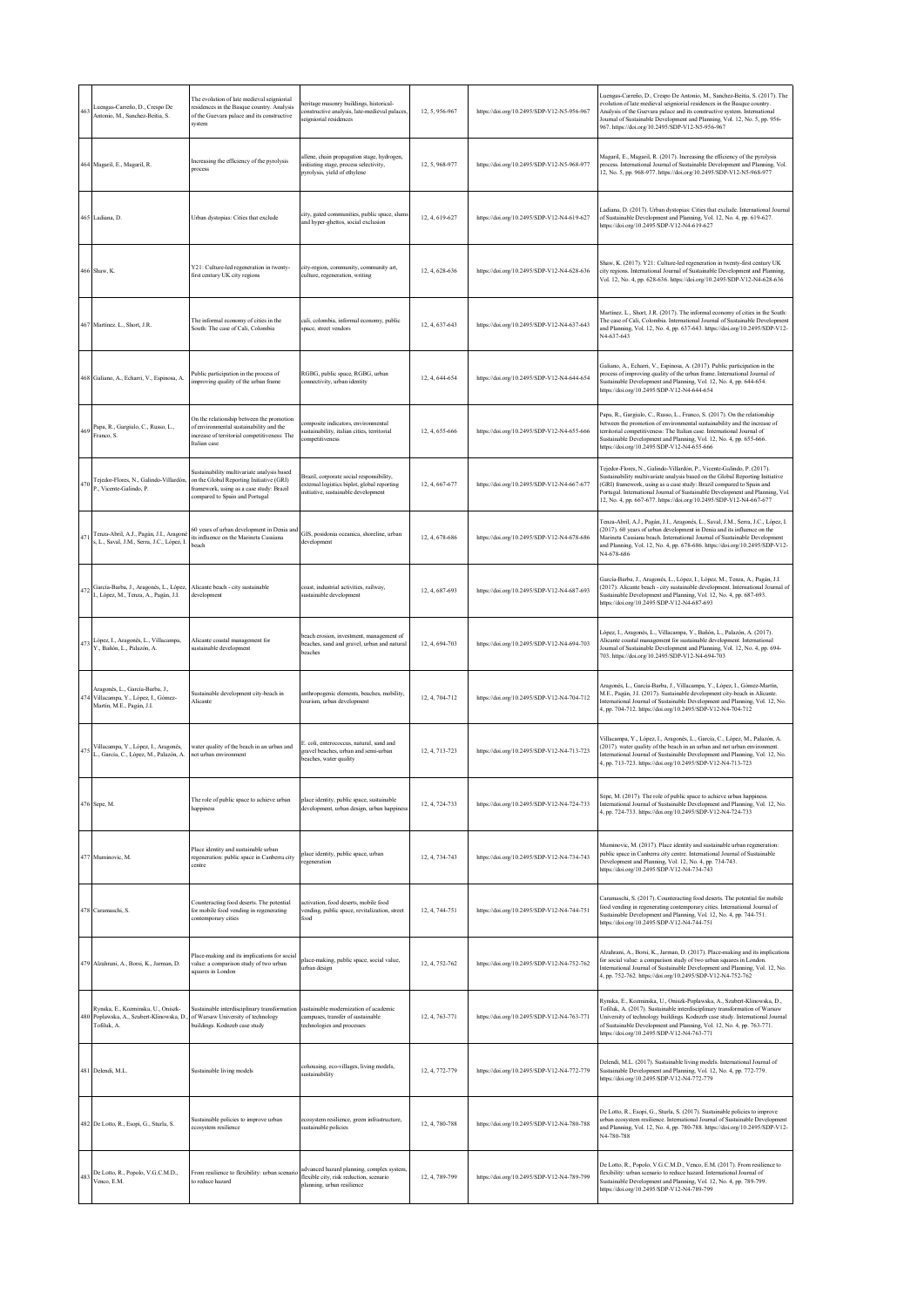|     | 484 Hölzel, M.                                                                                   | Grünspitz Giesing - To (re)make a public<br>place soundscape and soundwalk - concepts<br>and methods to evaluate uses of a noise<br>polluted site               | civic participation, community / commercia<br>Centre, noise exposure, open air activity.<br>public space, recreation, soundscape,<br>soundwalk, urban regeneration                                                        | 12, 4, 800-807 | https://doi.org/10.2495/SDP-V12-N4-800-807 | Hölzel, M. (2017). Grünspitz Giesing - To (re)make a public place<br>soundscape and soundwalk - concepts and methods to evaluate uses of a noise<br>polluted site. International Journal of Sustainable Development and Planning,<br>Vol. 12, No. 4, pp. 800-807. https://doi.org/10.2495/SDP-V12-N4-800-807                                                                |
|-----|--------------------------------------------------------------------------------------------------|-----------------------------------------------------------------------------------------------------------------------------------------------------------------|---------------------------------------------------------------------------------------------------------------------------------------------------------------------------------------------------------------------------|----------------|--------------------------------------------|-----------------------------------------------------------------------------------------------------------------------------------------------------------------------------------------------------------------------------------------------------------------------------------------------------------------------------------------------------------------------------|
| 485 | Attia, S., Shafik, Z., El Halafawy, A.,<br>Khalil, H.A.                                          | Urban regeneration of public space - Al-<br>Alfi Street - downtown Cairo                                                                                        | lowntown classical Cairo, public spaces,<br>right to the city, street vendors,<br>sustainability, urban regeneration                                                                                                      | 12, 4, 808-818 | https://doi.org/10.2495/SDP-V12-N4-808-818 | Attia, S., Shafik, Z., El Halafawy, A., Khalil, H.A. (2017). Urban regeneration<br>of public space - Al-Alfi Street - downtown Cairo. International Journal of<br>Sustainable Development and Planning, Vol. 12, No. 4, pp. 808-818.<br>https://doi.org/10.2495/SDP-V12-N4-808-818                                                                                          |
|     | 486 Cilona, T.                                                                                   | Sustainability, territorial resources and<br>social capital                                                                                                     | place-identity, sustainability, urban<br>renewals                                                                                                                                                                         | 12.4.819-828   | https://doi.org/10.2495/SDP-V12-N4-819-828 | Cilona, T. (2017). Sustainability, territorial resources and social capital.<br>International Journal of Sustainable Development and Planning, Vol. 12, No.<br>4, pp. 819-828. https://doi.org/10.2495/SDP-V12-N4-819-828                                                                                                                                                   |
|     | 487 Trillo, C.                                                                                   | Quality of public spaces and sustainable<br>urban development: success and failures in<br>fighting social exclusion                                             | quality of public spaces, social exclusion,<br>sustainable urban development                                                                                                                                              | 12, 4, 829-838 | https://doi.org/10.2495/SDP-V12-N4-829-838 | Trillo, C. (2017). Quality of public spaces and sustainable urban development<br>success and failures in fighting social exclusion. International Journal of<br>Sustainable Development and Planning, Vol. 12, No. 4, pp. 829-838.<br>https://doi.org/10.2495/SDP-V12-N4-829-838                                                                                            |
| 488 | Cepolina, E.M., Menichini, F.,<br>Gonzalez Rojas P.                                              | Pedestrian level of service: the impact of<br>social groups on pedestrian flow<br>characteristics                                                               | pedestrian groups, pedestrian level of<br>service                                                                                                                                                                         | 12.4.839-848   | https://doi.org/10.2495/SDP-V12-N4-839-848 | Cepolina, E.M., Menichini, F., Gonzalez Rojas P. (2017). Pedestrian level of<br>service: the impact of social groups on pedestrian flow characteristics<br>International Journal of Sustainable Development and Planning, Vol. 12, No.<br>4, pp. 839-848. https://doi.org/10.2495/SDP-V12-N4-839-848                                                                        |
|     | Pérez-Delhoyo, R., García-Mayor, C.,<br>Mora, H., Gilart-Iglesias, V., Andújar-<br>Montoya, M.D. | Improving urban accessibility: a<br>methodology for urban dynamics analysis i<br>smart, sustainable and inclusive cities                                        | accessibility, computation architecture,<br>inclusive cities, smart cities, smart sensors<br>sustainable cities, technology-aided urban<br>design                                                                         | 12.3.357-367   | https://doi.org/10.2495/SDP-V12-N3-357-367 | Pérez-Delhoyo, R., García-Mayor, C., Mora, H., Gilart-Iglesias, V., Andújar-<br>Montoya, M.D. (2017). Improving urban accessibility: a methodology for<br>urban dynamics analysis in smart, sustainable and inclusive cities. International<br>Journal of Sustainable Development and Planning, Vol. 12, No. 3, pp. 357-<br>367. https://doi.org/10.2495/SDP-V12-N3-357-367 |
|     | 490 Doussard, C.                                                                                 | Assessment of sustainable neighbourhoods:<br>from standards to cultural practices                                                                               | ssessment culture, ECO-neighbourhood<br>certification, standards, sustainable<br>neighbourhood assessment system, urban<br>sustainability                                                                                 | 12.3.368-378   | https://doi.org/10.2495/SDP-V12-N3-368-378 | Doussard, C. (2017). Assessment of sustainable neighbourhoods: from<br>standards to cultural practices. International Journal of Sustainable<br>Development and Planning, Vol. 12, No. 3, pp. 368-378.<br>https://doi.org/10.2495/SDP-V12-N3-368-378                                                                                                                        |
|     | Italo Dos Santos Galvão, P.                                                                      | Between the transfer of development rights<br>and the equivalency values: the case study<br>of Natal, Brazil                                                    | levelopment, environment, floor area ratio,<br>land management, quality of life, right to<br>the city, technology, transferable of<br>development right, urban strategies                                                 | 12, 3, 379-387 | https://doi.org/10.2495/SDP-V12-N3-379-387 | Italo Dos Santos Galvão, P. (2017). Between the transfer of development rights<br>and the equivalency values: the case study of Natal, Brazil. International<br>lournal of Sustainable Development and Planning, Vol. 12, No. 3, pp. 379-<br>387. https://doi.org/10.2495/SDP-V12-N3-379-387                                                                                |
|     | 492 Cellucci, C., Di Sivo, M.                                                                    | Shareable city, regenerated by making                                                                                                                           | abundance, collective intelligence,<br>prosumer, resilience, sharing economy                                                                                                                                              | 12, 3, 388-394 | https://doi.org/10.2495/SDP-V12-N3-388-394 | Cellucci, C., Di Sivo, M. (2017). Shareable city, regenerated by making.<br>International Journal of Sustainable Development and Planning, Vol. 12, No.<br>3, pp. 388-394. https://doi.org/10.2495/SDP-V12-N3-388-394                                                                                                                                                       |
|     | 493 Barelkowski, R.                                                                              | Reforging spatial identity for social<br>sustainability                                                                                                         | social sustainability, spatial identity, spatial<br>planning, sustainability                                                                                                                                              | 12, 3, 395-405 | https://doi.org/10.2495/SDP-V12-N3-395-405 | Barelkowski, R. (2017). Reforging spatial identity for social sustainability.<br>International Journal of Sustainable Development and Planning, Vol. 12, No.<br>3, pp. 395-405. https://doi.org/10.2495/SDP-V12-N3-395-405                                                                                                                                                  |
|     | 494 Lazzarini, L., Chiarini, C.                                                                  | The reorganization of development rights at<br>inter-municipal level: different scenarios for<br>an alternative land-use forecast in Seriana<br>Valley in Italy | building rights, inter-municipal planning,<br>land-use forecast, planning tools                                                                                                                                           | 12, 3, 406-415 | https://doi.org/10.2495/SDP-V12-N3-406-415 | Lazzarini, L., Chiarini, C. (2017). The reorganization of development rights at<br>inter-municipal level: different scenarios for an alternative land-use forecast in<br>Seriana Valley in Italy. International Journal of Sustainable Development and<br>Planning, Vol. 12, No. 3, pp. 406-415. https://doi.org/10.2495/SDP-V12-N3-<br>406-415                             |
|     | 495 Barragán, A., Terrados, J.                                                                   | Sustainable cities: an analysis of the<br>contribution made by renewable energy<br>under the umbrella of urban metabolism                                       | planning cities, renewable energy, review,<br>urban metabolism, urban sustainability                                                                                                                                      | 12, 3, 416-424 | https://doi.org/10.2495/SDP-V12-N3-416-424 | Barragán, A., Terrados, J. (2017). Sustainable cities: an analysis of the<br>contribution made by renewable energy under the umbrella of urban<br>metabolism. International Journal of Sustainable Development and Planning,<br>Vol. 12, No. 3, pp. 416-424. https://doi.org/10.2495/SDP-V12-N3-416-424                                                                     |
|     | 496 Fistola, R., La Rocca, R.A.                                                                  | Driving functions for urban sustainability:<br>the double-edged nature of urban tourism                                                                         | systemic approach, tourist city, urban<br>entropy, urban tourism                                                                                                                                                          | 12.3.425-434   | https://doi.org/10.2495/SDP-V12-N3-425-434 | Fistola, R., La Rocca, R.A. (2017). Driving functions for urban sustainability:<br>the double-edged nature of urban tourism. International Journal of Sustainable<br>Development and Planning, Vol. 12, No. 3, pp. 425-434.<br>https://doi.org/10.2495/SDP-V12-N3-425-434                                                                                                   |
|     | 497 Romein, A., Trip, J.J.                                                                       | The role of business incubators in the<br>development of sustainable clusters of<br>cultural and creative industries                                            | business incubators, clusters, cultural and<br>creative industries, inner city, start-ups,<br>vacant industrial building                                                                                                  | 12, 3, 435-445 | https://doi.org/10.2495/SDP-V12-N3-435-445 | Romein, A., Trip, J.J. (2017). The role of business incubators in the<br>development of sustainable clusters of cultural and creative industries.<br>International Journal of Sustainable Development and Planning, Vol. 12, No.<br>3, pp. 435-445. https://doi.org/10.2495/SDP-V12-N3-435-445                                                                              |
|     | 498 Boyle, L., Michell, K.                                                                       | Urban facilities management: a systemic<br>process for achieving urban sustainability                                                                           | process-oriented sustainability,<br>sustainability assessment, sustainable<br>community assessment tools, sustainable<br>community development, urban facilities<br>management, urban management, urban<br>sustainability | 12.3.446-456   | https://doi.org/10.2495/SDP-V12-N3-446-456 | Boyle, L., Michell, K. (2017). Urban facilities management: a systemic process<br>for achieving urban sustainability. International Journal of Sustainable<br>Development and Planning, Vol. 12, No. 3, pp. 446-456.<br>https://doi.org/10.2495/SDP-V12-N3-446-456                                                                                                          |
| 499 | Nieto, J.E.R., Da Silva, L.S.,<br>Murtinho, V., Rigueiro, C.                                     | The management indicator' from the point<br>of view of an urban assessment                                                                                      | management indicator, rehabilitation of<br>urban areas, sustainable assessment tools                                                                                                                                      | 12.3.457-467   | https://doi.org/10.2495/SDP-V12-N3-457-467 | Nieto, J.E.R., Da Silva, L.S., Murtinho, V., Rigueiro, C. (2017). 'The<br>nanagement indicator' from the point of view of an urban assessment.<br>International Journal of Sustainable Development and Planning, Vol. 12, No.<br>3, pp. 457-467. https://doi.org/10.2495/SDP-V12-N3-457-467                                                                                 |
|     | 500 Cawley, R.                                                                                   | Continuity and adaptability: a collaborative,<br>Eco-Industrial Park (EIP)-focused approach<br>to managing Small Town Community<br>(STC) sustainability         | adaptability, collaborative decision making,<br>connectivity, continuity, ea, eip, legitimacy,<br>SME, stakeholder committee, STC,<br>TRA/TPA research                                                                    | 12, 3, 468-476 | https://doi.org/10.2495/SDP-V12-N3-468-476 | Cawley, R. (2017). Continuity and adaptability: a collaborative, Eco-Industrial<br>Park (EIP)-focused approach to managing Small Town Community (STC)<br>sustainability. International Journal of Sustainable Development and Planning,<br>Vol. 12, No. 3, pp. 468-476. https://doi.org/10.2495/SDP-V12-N3-468-476                                                          |
|     | 501 Echarri, V., Mas, M.                                                                         | Social conflicts in coastal touristic cities.<br>Holistic renovation of buildings in<br>Benidorm                                                                | cultural heritage, landscape planning and<br>design, quality of life, urban safety and<br>security                                                                                                                        | 12, 3, 477-487 | https://doi.org/10.2495/SDP-V12-N3-477-487 | Echarri, V., Mas, M. (2017). Social conflicts in coastal touristic cities. Holistic<br>renovation of buildings in Benidorm. International Journal of Sustainable<br>Development and Planning, Vol. 12, No. 3, pp. 477-487.<br>https://doi.org/10.2495/SDP-V12-N3-477-487                                                                                                    |
|     | 502 Tuset, J.                                                                                    | Green coastal zones: nodes and connectors<br>as strategy of urban regeneration                                                                                  | landscape architecture, natural resources,<br>touristic impact, touristic planning, touristic<br>potential, touristic regeneration                                                                                        | 12, 3, 488-497 | https://doi.org/10.2495/SDP-V12-N3-488-497 | Tuset, J. (2017). Green coastal zones: nodes and connectors as strategy of<br>urban regeneration. International Journal of Sustainable Development and<br>Planning, Vol. 12, No. 3, pp. 488-497. https://doi.org/10.2495/SDP-V12-N3-<br>488-497                                                                                                                             |
|     | 503 Erbey, D., Erbas, A.E.                                                                       | The challenges on spatial continuity of<br>urban regeneration projects: the case of<br>Fener Balat historical district in Istanbul                              | planning for historic areas, spatial<br>continuity, urban regeneration projects                                                                                                                                           | 12, 3, 498-507 | https://doi.org/10.2495/SDP-V12-N3-498-507 | Erbey, D., Erbas, A.E. (2017). The challenges on spatial continuity of urban<br>regeneration projects: the case of Fener Balat historical district in Istanbul.<br>International Journal of Sustainable Development and Planning, Vol. 12, No.<br>3, pp. 498-507. https://doi.org/10.2495/SDP-V12-N3-498-507                                                                |
|     | 504 Padilla, A.O.                                                                                | Non-financial compensations: a proposal to<br>refurbish the old residential buildings in<br>Benidorm (Spain)                                                    | senidorm, non-financial compensations,<br>urban regeneration                                                                                                                                                              | 12, 3, 508-516 | https://doi.org/10.2495/SDP-V12-N3-508-516 | Padilla, A.O. (2017). Non-financial compensations: a proposal to refurbish the<br>old residential buildings in Benidorm (Spain). International Journal of<br>Sustainable Development and Planning, Vol. 12, No. 3, pp. 508-516.<br>https://doi.org/10.2495/SDP-V12-N3-508-516                                                                                               |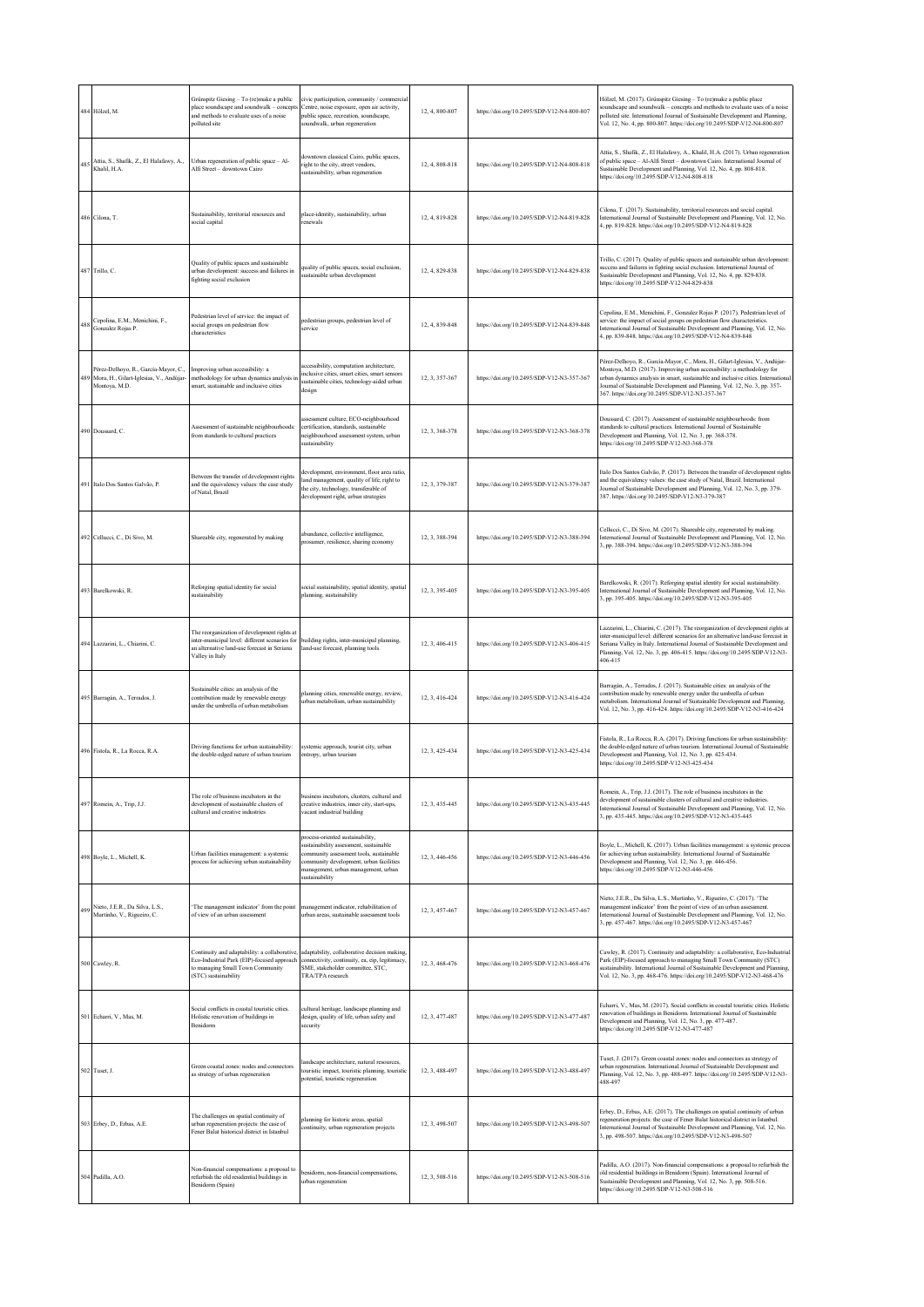|     | Rojas-Caldelas, R., Peña-Salmón, C.,<br>Quintanilla-Montoya, A.L., Arias-<br>Vallejo, A., Corona-Zambrano, E.                    | Planning and management challenges of<br>tourism in natural protected areas in Baja<br>California, Mexico                                                                                   | ecological tourism, natural protected areas,<br>rural tourism, rural development,<br>sustainable development                                                                                                            | 12, 3, 517-527 | https://doi.org/10.2495/SDP-V12-N3-517-527 | Rojas-Caldelas, R., Peña-Salmón, C., Quintanilla-Montoya, A.L., Arias-<br>Vallejo, A., Corona-Zambrano, E. (2017). Planning and management<br>challenges of tourism in natural protected areas in Baja California, Mexico.<br>International Journal of Sustainable Development and Planning, Vol. 12, No.<br>3, pp. 517-527. https://doi.org/10.2495/SDP-V12-N3-517-527                                                                       |
|-----|----------------------------------------------------------------------------------------------------------------------------------|---------------------------------------------------------------------------------------------------------------------------------------------------------------------------------------------|-------------------------------------------------------------------------------------------------------------------------------------------------------------------------------------------------------------------------|----------------|--------------------------------------------|-----------------------------------------------------------------------------------------------------------------------------------------------------------------------------------------------------------------------------------------------------------------------------------------------------------------------------------------------------------------------------------------------------------------------------------------------|
|     | 506 Cheng, W., Behzadsodagar, Feifeisun                                                                                          | Comparative analysis of environmental<br>performance of an office building using<br>BREEAM and GBL                                                                                          | BREEAM, carbon emissions, energy<br>consumption, environmental assessment<br>methods, environmental impacts, GBL,<br>green buildings, LCA                                                                               | 12, 3, 528-540 | https://doi.org/10.2495/SDP-V12-N3-528-540 | Cheng, W., Behzadsodagar, Feifeisun (2017). Comparative analysis of<br>environmental performance of an office building using BREEAM and GBL.<br>International Journal of Sustainable Development and Planning, Vol. 12, No.<br>3, pp. 528-540. https://doi.org/10.2495/SDP-V12-N3-528-540                                                                                                                                                     |
| 507 | Sandoval Hamón, L.A., Bayas Aldaz,<br>C.E., Rodríguez Pomeda, J., Sánchez<br>Fernández, F., Casani Fernández De<br>Navarrete, F. | From Ecocity to Ecocampus: sustainability<br>policies in university campuses                                                                                                                | ecocampus, ecocity, higher education,<br>suburban, sustainability, urban                                                                                                                                                | 12, 3, 541-551 | https://doi.org/10.2495/SDP-V12-N3-541-551 | Sandoval Hamón, L.A., Bayas Aldaz, C.E., Rodríguez Pomeda, J., Sánchez<br>Fernández, F., Casani Fernández De Navarrete, F. (2017). From Ecocity to<br>Ecocampus: sustainability policies in university campuses. International<br>Journal of Sustainable Development and Planning, Vol. 12, No. 3, pp. 541-<br>551. https://doi.org/10.2495/SDP-V12-N3-541-551                                                                                |
| 508 | Valle, L.D., Rada, E.C., Ragazzi, M.,<br>Caraviello M.                                                                           | Smart monitoring of benzene through an<br>urban mobile phone network                                                                                                                        | correlation CO - C6H6, human exposure,<br>low cost and portable sensors, new<br>approach, smart monitoring                                                                                                              | 12, 3, 552-558 | https://doi.org/10.2495/SDP-V12-N3-552-558 | Valle, L.D., Rada, E.C., Ragazzi, M., Caraviello, M. (2017). Smart monitoring<br>of benzene through an urban mobile phone network. International Journal of<br>Sustainable Development and Planning, Vol. 12, No. 3, pp. 552-558.<br>https://doi.org/10.2495/SDP-V12-N3-552-558                                                                                                                                                               |
|     | 509 Stein, P.                                                                                                                    | Evolution as a kaleidoscope: experiences of<br>resiliency and relevancy in Lethbridge,<br>Canada                                                                                            | alberta, community engagement,<br>community planning, Lethbridge, long-<br>range planning, resiliency, relevancy,<br>reconciliation                                                                                     | 12, 3, 559-569 | https://doi.org/10.2495/SDP-V12-N3-559-569 | Stein, P. (2017). Evolution as a kaleidoscope: experiences of resiliency and<br>relevancy in Lethbridge, Canada. International Journal of Sustainable<br>Development and Planning, Vol. 12, No. 3, pp. 559-569.<br>https://doi.org/10.2495/SDP-V12-N3-559-569                                                                                                                                                                                 |
|     | Tuominen, P., Stenlund, O.,<br>Marguerite, C., Pardo-Garcia, N.,<br>Grahn, E., Huvilinna, J., Iglar, B.                          | CITYOPT planning tool for energy efficient<br>cities                                                                                                                                        | city, optimization, planning, simulation, tool                                                                                                                                                                          | 12.3.570-579   | https://doi.org/10.2495/SDP-V12-N3-570-579 | Tuominen, P., Stenlund, O., Marguerite, C., Pardo-Garcia, N., Grahn, E.,<br>Huvilinna, J., Iglar, B. (2017). CITYOPT planning tool for energy efficient<br>cities. International Journal of Sustainable Development and Planning, Vol. 12,<br>No. 3, pp. 570-579. https://doi.org/10.2495/SDP-V12-N3-570-579                                                                                                                                  |
|     | 511 Rau, C.                                                                                                                      | Supporting carbon neutrality in urban<br>environments using positive energy<br>buildings                                                                                                    | carbon neutrality, energy consumption,<br>positive energy, urban environment                                                                                                                                            | 12.3.580-588   | https://doi.org/10.2495/SDP-V12-N3-580-588 | Rau, C. (2017). Supporting carbon neutrality in urban environments using<br>positive energy buildings. International Journal of Sustainable Development<br>and Planning, Vol. 12, No. 3, pp. 580-588. https://doi.org/10.2495/SDP-V12-<br>N3-580-588                                                                                                                                                                                          |
|     | 512 Cepolina, E., Marradi, A., Ulivieri, D.                                                                                      | Functional aspects of modern and ancient<br>pedestrian mobility on historic stone<br>pavements                                                                                              | historic stone pavements, pedestrian<br>mobility, tuscany, volterra                                                                                                                                                     | 12, 3, 589-598 | https://doi.org/10.2495/SDP-V12-N3-589-598 | Cepolina, E., Marradi, A., Ulivieri, D. (2017). Functional aspects of modern<br>and ancient pedestrian mobility on historic stone pavements. International<br>fournal of Sustainable Development and Planning, Vol. 12, No. 3, pp. 589-<br>598. https://doi.org/10.2495/SDP-V12-N3-589-598                                                                                                                                                    |
|     | 513 Mayburov, I., Leontyeva, Y.                                                                                                  | Assessment of tax burden on the ownership<br>and use of road passenger transport in<br>Russia                                                                                               | cost of owning, fixed, passenger transport,<br>transport taxation, variable and operating<br>taxes                                                                                                                      | 12, 3, 599-605 | https://doi.org/10.2495/SDP-V12-N3-599-605 | Mayburov, I., Leontyeva, Y. (2017). Assessment of tax burden on the<br>ownership and use of road passenger transport in Russia. International Journal<br>of Sustainable Development and Planning, Vol. 12, No. 3, pp. 599-605.<br>https://doi.org/10.2495/SDP-V12-N3-599-605                                                                                                                                                                  |
|     | 514 Furman, A.                                                                                                                   | Exploring affordances of the street                                                                                                                                                         | accidental affordance, active transportation,<br>affordances, anti-affordance, bike lanes,<br>circulation, network, public realm, public<br>space design, roads, sharing economy,<br>streets, technological adaptations | 12, 3, 606-614 | https://doi.org/10.2495/SDP-V12-N3-606-614 | Furman, A. (2017). Exploring affordances of the street. International Journal of<br>Sustainable Development and Planning, Vol. 12, No. 3, pp. 606-614.<br>https://doi.org/10.2495/SDP-V12-N3-606-614                                                                                                                                                                                                                                          |
| 515 | Echarri, V., Aldea, F.J., Gómez, J.G.,<br>Romero Del Hombrebueno, J.                                                             | The integrated renovation of high-rise hotels<br>on the Spanish Mediterranean coast                                                                                                         | construction and demolition waste, energy<br>efficiency, environmental impact, life-cycle<br>assessment, safety in case of fire                                                                                         | 12, 2, 205-216 | https://doi.org/10.2495/SDP-V12-N2-205-216 | Echarri, V., Aldea, F.J., Gómez, J.G., Romero Del Hombrebueno, J. (2017).<br>The integrated renovation of high-rise hotels on the Spanish Mediterranean<br>coast. International Journal of Sustainable Development and Planning, Vol. 12,<br>No. 2, pp. 205-216. https://doi.org/10.2495/SDP-V12-N2-205-216                                                                                                                                   |
|     | 516 Oberti, I., Plantamura, F.                                                                                                   | The inclusion of natural elements in<br>building design: the role of green rating<br>systems                                                                                                | benefits, green systems, LEED, plants                                                                                                                                                                                   | 12, 2, 217-226 | https://doi.org/10.2495/SDP-V12-N2-217-226 | Oberti, I., Plantamura, F. (2017). The inclusion of natural elements in building<br>design: the role of green rating systems. International Journal of Sustainable<br>Development and Planning, Vol. 12, No. 2, pp. 217-226.<br>https://doi.org/10.2495/SDP-V12-N2-217-226                                                                                                                                                                    |
| 517 | Boeri, A., Longo, D., Gianfrate, V.,<br>Lorenzo, V.                                                                              | Resilient communities. Social<br>infrastructures for sustainable growth of<br>urban areas. A case study                                                                                     | community based approach, historic city,<br>living lab, resilience                                                                                                                                                      | 12, 2, 227-237 | https://doi.org/10.2495/SDP-V12-N2-227-237 | Boeri, A., Longo, D., Gianfrate, V., Lorenzo, V. (2017). Resilient<br>communities. Social infrastructures for sustainable growth of urban areas. A<br>case study. International Journal of Sustainable Development and Planning,<br>Vol. 12, No. 2, pp. 227-237. https://doi.org/10.2495/SDP-V12-N2-227-237                                                                                                                                   |
|     | 518 Smits, M.                                                                                                                    | Formulating a capability approach based<br>model to sustain rural sub-Saharan African<br>inhabitant's self-reliance towards their built<br>environment                                      | affordances, capability approach, collective<br>intelligence, community of practice, rural<br>self-reliance, situated knowledge,<br>sustainable development                                                             | 12, 2, 238-251 | https://doi.org/10.2495/SDP-V12-N2-238-251 | Smits, M. (2017). Formulating a capability approach based model to sustain<br>rural sub-Saharan African inhabitant's self-reliance towards their built<br>environment. International Journal of Sustainable Development and Planning,<br>Vol. 12, No. 2, pp. 238-251. https://doi.org/10.2495/SDP-V12-N2-238-251                                                                                                                              |
|     | 519 Greenan, R., Muir, B                                                                                                         | New Zealand's building performance<br>pathways                                                                                                                                              | building code, DEAP, energy rating,<br>Homestar, LBC, LEED, passive,<br>sustainability                                                                                                                                  | 12.2.252-263   | https://doi.org/10.2495/SDP-V12-N2-252-263 | Greenan, R., Muir, B. (2017). New Zealand's building performance pathways.<br>International Journal of Sustainable Development and Planning, Vol. 12, No.<br>2, pp. 252-263. https://doi.org/10.2495/SDP-V12-N2-252-263                                                                                                                                                                                                                       |
|     | 520 Maděra, J., Kočí, V., Černý, R.                                                                                              | Computational analysis of the energy<br>efficiency of stone walls: Current situation<br>and possible improvements                                                                           | dynamic simulation, energy balance,<br>interior thermal insulation, mineral wool,<br>retrofitting, sandstone                                                                                                            | 12.2.262-272   | https://doi.org/10.2495/SDP-V12-N2-264-272 | Maděra, J., Kočí, V., Černý, R. (2017). Computational analysis of the energy<br>efficiency of stone walls: Current situation and possible improvements.<br>International Journal of Sustainable Development and Planning, Vol. 12, No.<br>2, pp. 262-272. https://doi.org/10.2495/SDP-V12-N2-264-272                                                                                                                                          |
| 52  | García-Fernández, B., Vázquez-moliní.<br>D., Álvarez Fernández-Balbuena, A                                                       | Mathematical model applied to improve the<br>natural lighting design                                                                                                                        | cylindrical prismatic light guide, prismatic<br>film, prisms defects, transmission efficiency,<br>transmittance model                                                                                                   | 12, 2, 273-282 | https://doi.org/10.2495/SDP-V12-N2-273-282 | García-Fernández, B., Vázquez-moliní, D., Álvarez Fernández-Balbuena, A<br>(2017). Mathematical model applied to improve the natural lighting design.<br>International Journal of Sustainable Development and Planning, Vol. 12, No.<br>2, pp. 273-282. https://doi.org/10.2495/SDP-V12-N2-273-282                                                                                                                                            |
|     | 522 De Castro, M., Gadi, M.B.                                                                                                    | Effect of slope angle on energy performance<br>of ground-integrated buildings on slope<br>terrain                                                                                           | energy saving potential, energy-efficiency,<br>energyplus, ground thermal simulation,<br>slopebuilding designs, slope-integrated<br>architecture, temperate climate                                                     | 12, 2, 283-293 | https://doi.org/10.2495/SDP-V12-N2-283-293 | De Castro, M., Gadi, M.B. (2017). Effect of slope angle on energy<br>performance of ground-integrated buildings on slope terrain. International<br>Journal of Sustainable Development and Planning, Vol. 12, No. 2, pp. 283-<br>293. https://doi.org/10.2495/SDP-V12-N2-283-293                                                                                                                                                               |
| 52. | García-Pérez, S., Sierra-Pérez, J.,<br>Boschmonart-Rives, J., Lladó Morales,<br>G., Romero Calix, A.                             | A characterisation and evaluation of urban<br>areas from an energy efficiency approach,<br>using geographic information systems in<br>combination with life cycle assessment<br>methodology | carbon footprint, façade, geographical<br>information systems, life cycle assessment,<br>retrofitting, spain, urban scale                                                                                               | 12, 2, 294-303 | https://doi.org/10.2495/SDP-V12-N2-294-303 | García-Pérez, S., Sierra-Pérez, J., Boschmonart-Rives, J., Lladó Morales, G.,<br>Romero Calix, A. (2017). A characterisation and evaluation of urban areas<br>from an energy efficiency approach, using geographic information systems in<br>combination with life cycle assessment methodology. International Journal of<br>Sustainable Development and Planning, Vol. 12, No. 2, pp. 294-303.<br>https://doi.org/10.2495/SDP-V12-N2-294-303 |
| 524 | Marques, B., Tadeu, A., De Brito, J.,<br>Almeida, J.                                                                             | A perspective on the development of<br>sustainable construction products: An ECO- eco-construction, eco-design, sustainability<br>design approach                                           |                                                                                                                                                                                                                         | 12, 2, 304-314 | https://doi.org/10.2495/SDP-V12-N2-304-314 | Marques, B., Tadeu, A., De Brito, J., Almeida, J. (2017). A perspective on the<br>development of sustainable construction products: An ECO-design approach.<br>International Journal of Sustainable Development and Planning, Vol. 12, No.<br>2, pp. 304-314. https://doi.org/10.2495/SDP-V12-N2-304-314                                                                                                                                      |
|     | 525 Fino, R., Simões, N., Tadeu, A.                                                                                              | Numerical and experimental evaluation of<br>the drying behaviour of medium density<br>expanded cork boards used as an external<br>coating                                                   | cork, hygrothermal parameters, insulation<br>materials, mass transfer, evaluation,<br>numerical simulation                                                                                                              | 12, 2, 315-325 | https://doi.org/10.2495/SDP-V12-N2-315-325 | Fino, R., Simões, N., Tadeu, A. (2017). Numerical and experimental<br>evaluation of the drying behaviour of medium density expanded cork boards<br>used as an external coating. International Journal of Sustainable Development<br>and Planning, Vol. 12, No. 2, pp. 315-325. https://doi.org/10.2495/SDP-V12-<br>N2-315-325                                                                                                                 |